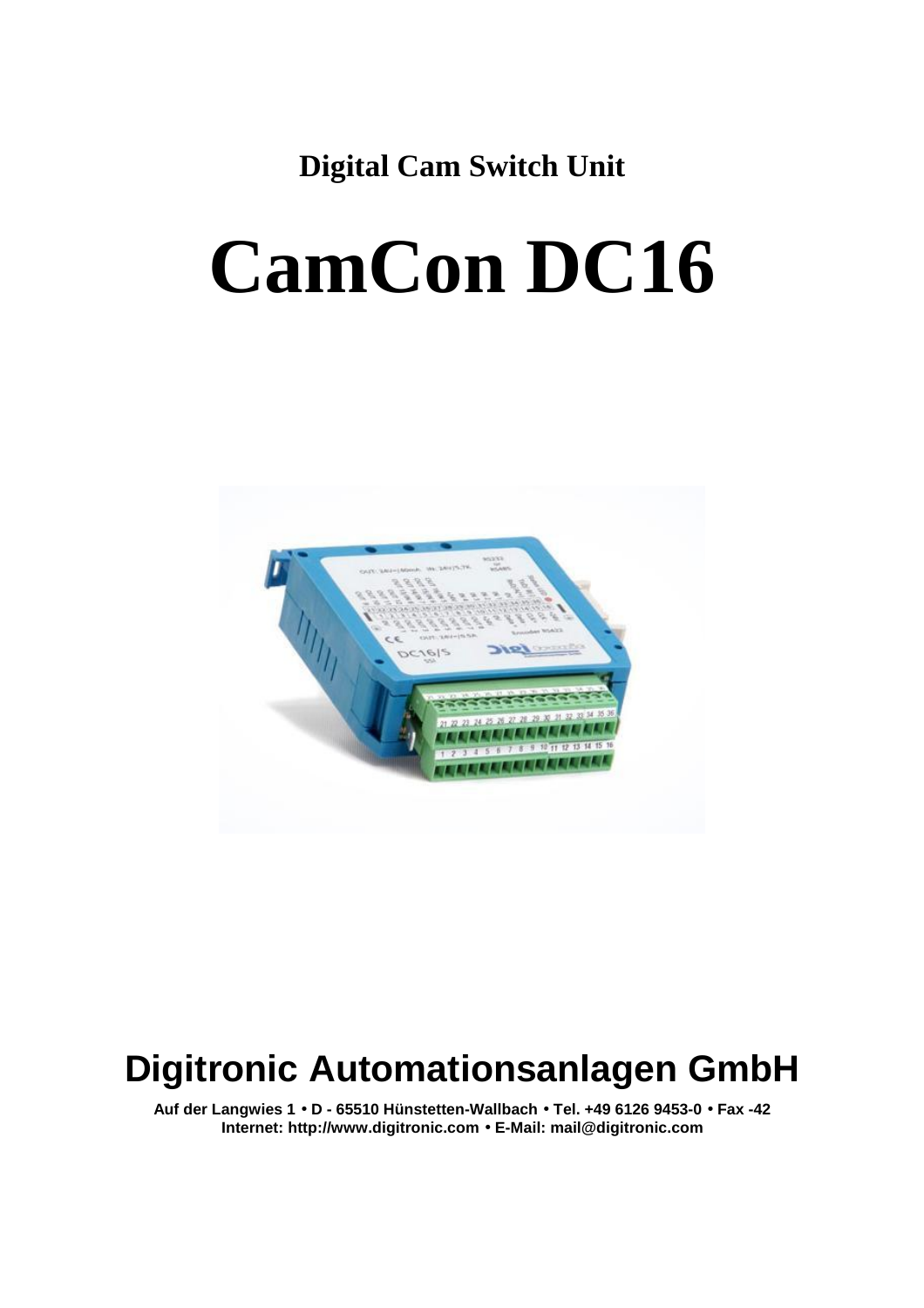#### **For your attention**

This instruction manual relates to the CamCon DC16 from 10/2003. The company Digitronic Automationsanlagen GmbH reserves the right to make changes which present an improvement of the quality or functionality of the device without prior notice. The instruction manual was created with great care, although it may not be error-proof. We would be grateful for any communication relating to any errors you may have found.

#### **Update**

You can also obtain this instruction manual on the Internet at **http://www.digitronic.com** in the latest version as PDF file.

#### **Qualified personnel**

This device may only be started and operated by qualified staff. By qualified we mean personnel who are entitled to handle, to earth and to lable devices, systems and power circuits in accordance with the technology safety standards.

#### **Liability**

(1) The supplier is liable for damages caused by himself or by the owner of the rights up to the sum of the sales price. He is not liable for loss of profits, forfeited savings, intermediate and successive damages.

(2) The above mentioned limits to liability do not apply to insurance of named characteristics and damages which were caused deliberately or through negligence.

#### **Protection**

The CamCon DC16 and this instruction manual are protected by copyright. All rights are reserved. Neither the CamCon DC16, nor this document may be copied as a whole or partially, photocopied, reproduced, translated or transferred to electronic media of any kind or into machine readable format without prior written permission by the company Digitronic Automationsanlagen GmbH.

**Note:** CamCon is a registered trademark of the company Firma Digitronic Automationsanlagen GmbH.

**Note:** The devices of the CamCon series comply with norms: DIN EN 61000-6-2, DIN EN 61000-4-2, DIN EN 61000-4-4, DIN EN 61000-4-5, DIN EN 61000-4-8 and DIN EN 55011 and RoHS 2 (2011/65/EU)..



(c) Copyright 1992 - 2017 / File: DC16E.DOC

Digitronic Automationsanlagen GmbH Auf der Langwies 1 D-65510 Hünstetten - Wallbach Tel. (+49)6126/9453-0 Fax. (+49)6126/9453-42 Internet: http://www.digitronic.com E-Mail: mail@digitronic.com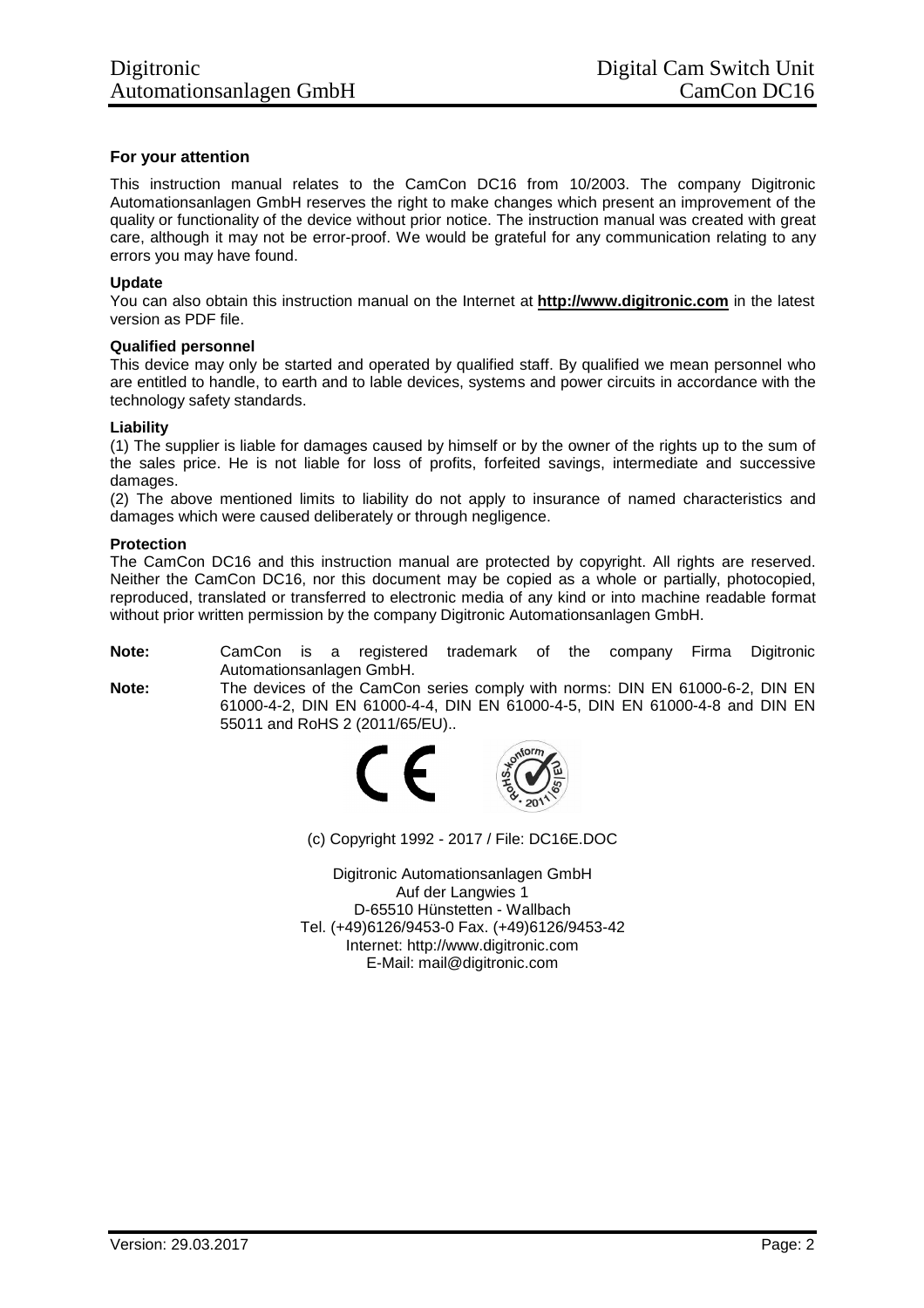#### Table of contents

| 2.1.3. Separate delay time for Speed Compensation of switch-ON and switch-OFF points  13 |  |
|------------------------------------------------------------------------------------------|--|
|                                                                                          |  |
|                                                                                          |  |
|                                                                                          |  |
|                                                                                          |  |
|                                                                                          |  |
|                                                                                          |  |
|                                                                                          |  |
|                                                                                          |  |
|                                                                                          |  |
|                                                                                          |  |
|                                                                                          |  |
|                                                                                          |  |
|                                                                                          |  |
|                                                                                          |  |
|                                                                                          |  |
|                                                                                          |  |
|                                                                                          |  |
|                                                                                          |  |
|                                                                                          |  |
|                                                                                          |  |
|                                                                                          |  |
|                                                                                          |  |
|                                                                                          |  |
|                                                                                          |  |
|                                                                                          |  |
|                                                                                          |  |
|                                                                                          |  |
|                                                                                          |  |
|                                                                                          |  |
|                                                                                          |  |
|                                                                                          |  |
|                                                                                          |  |
|                                                                                          |  |
|                                                                                          |  |
|                                                                                          |  |
|                                                                                          |  |
|                                                                                          |  |
|                                                                                          |  |
|                                                                                          |  |
|                                                                                          |  |
|                                                                                          |  |
|                                                                                          |  |
|                                                                                          |  |
|                                                                                          |  |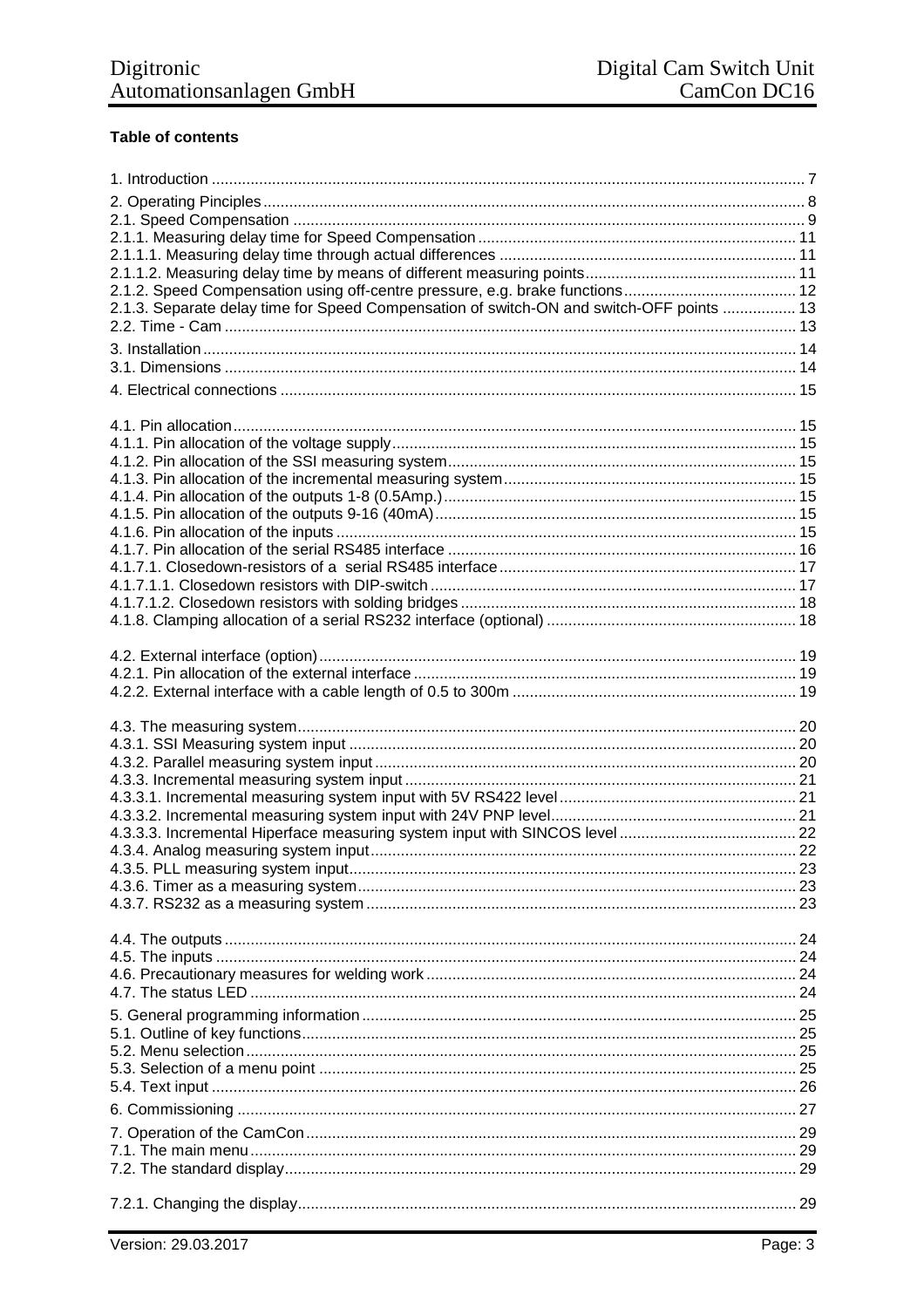## Digitronic<br>Automationsanlagen GmbH

| 7.4.1.6.10. HIPER i.e. incremental - measuring system with Roll - Over - funktion 52 |  |
|--------------------------------------------------------------------------------------|--|
|                                                                                      |  |
|                                                                                      |  |
|                                                                                      |  |
|                                                                                      |  |
|                                                                                      |  |
|                                                                                      |  |
|                                                                                      |  |
|                                                                                      |  |
|                                                                                      |  |
|                                                                                      |  |
|                                                                                      |  |
|                                                                                      |  |
|                                                                                      |  |
|                                                                                      |  |
|                                                                                      |  |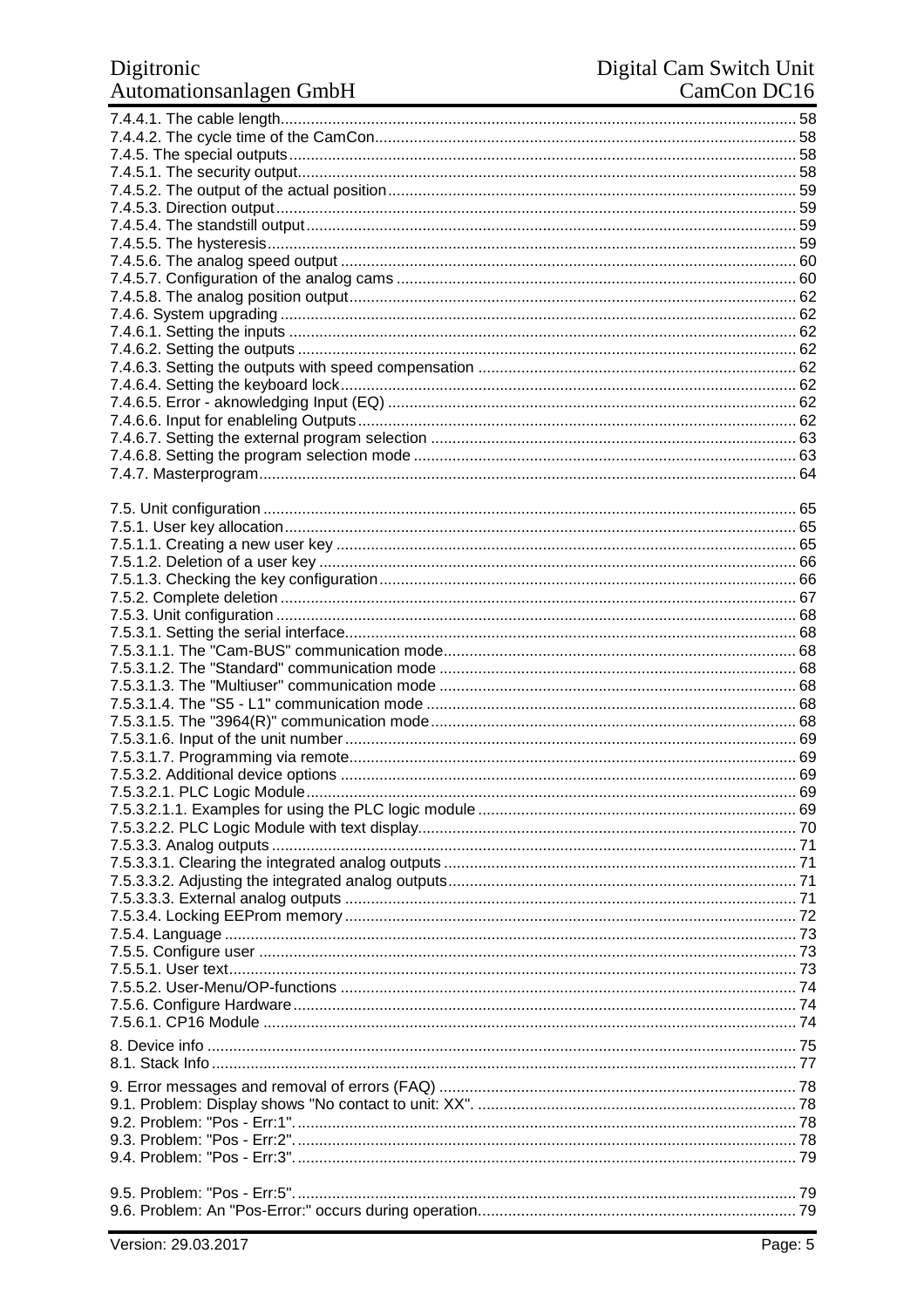## Digitronic<br>Automationsanlagen GmbH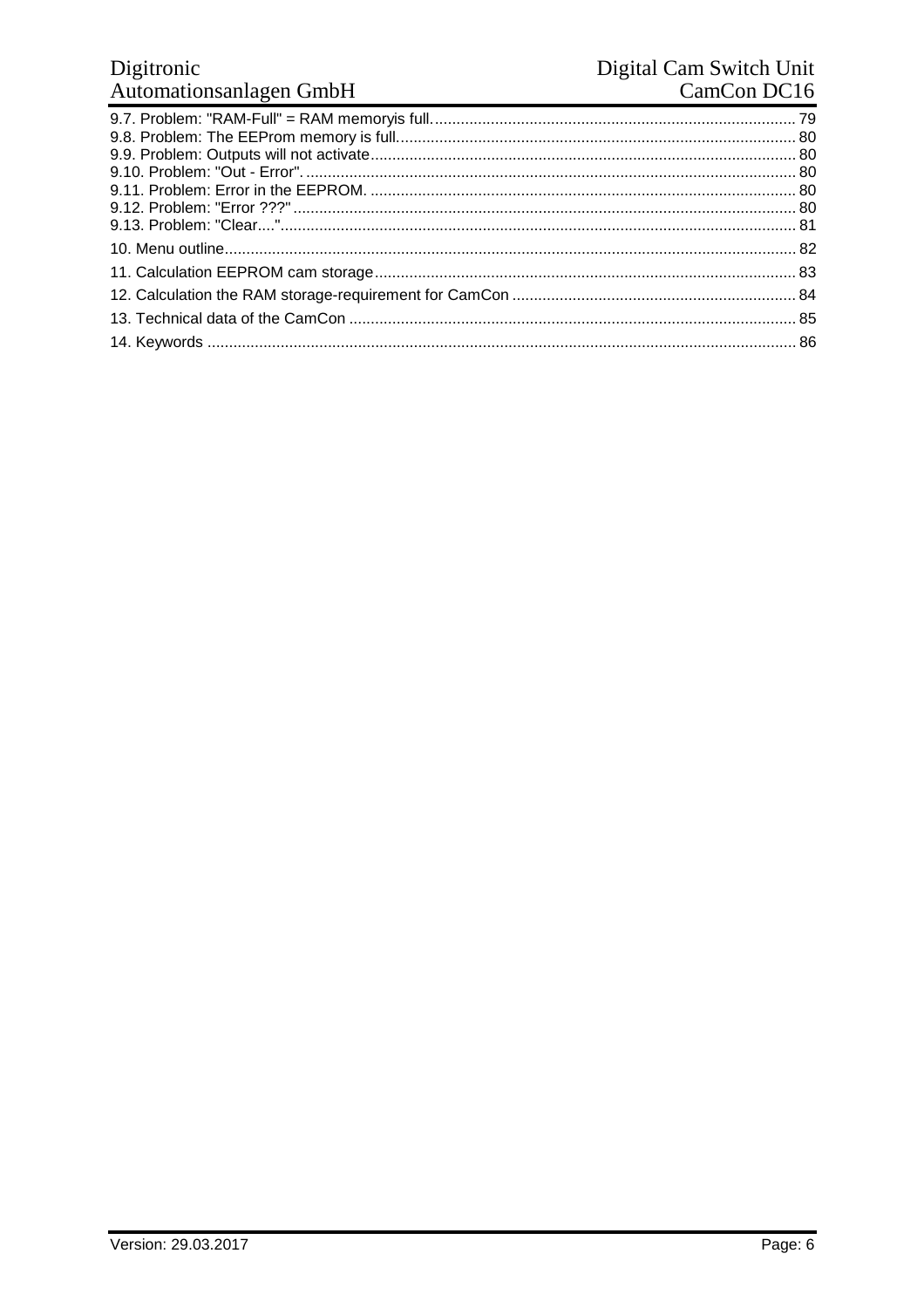#### **1. Introduction**

Electronic Cam Switch Units have been successfully used in industry for a long time. Experiences collected in close liaison with users over the years have been included in the development of the CamCon series. The result is a compact digital cam switch unit which is user friendly and reliable to a high degree. The following characteristics testify the excellence of the CamCon:

- \* Tested and reliable hardware
- \* Short-circuit-proof outputs
- \* Graphic liquid crystal display with 128x64 pixels in the CamCon DC50,51.
- \* Large and clearly visible 7-Segment display for program, position and speed on CamCon DC30,33 and 40.
- \* Any number of cams per output can be programmed.
- \* Up to 32000 Programs for product administration
- \* Master, for example: machine cams
- \* Optimising switch points when machine is in operation
- \* Compensation of mechanical delay time of switch components for switch-ON and switch-OFF points can be set in steps of 100µs separately (DTC = delay time or Speed Compensation).
- \* Position Triggert Time Cams
- \* Power supply 24V DC +/- 20%
- \* Mounting of suspension rails to EN 50022 on CamCon DC16 and 90
- \* Switchboard panel standard casing 144 x 144 x 63mm to DIN 43700 on CamCon DC33,40 and 51
- \* S5 Components group for S5 115U, 135U and 155U on CamCon DC115
- \* S7 Components group for S7 300 on CamCon DC300
- \* AB Components group for Control**LogixÒ** 1756 on CamCon 1756-DICAM
- \* S5 Switch-ON via PG interface with L1 Bus on CamCon DC16,40,50,51 and 90
- \* PLC Logic Module (optional)
- \* Shift register (optional)
- \* OP Functions
- \* Analog outputs (optional)

Cam switch units are used wherever switching operations are periodically repeated. Digital cam switch units are an optimum replacement of mechanical units and offer in addition many other advantages, such as:

- \* Simplification of mounting and adjustment operations
- \* Repeatable adjustment facility
- \* Standardised for almost all areas of application
- \* Reliability
- \* High switch speed
- \* Speed Compensation
- \* Product administration for quick format change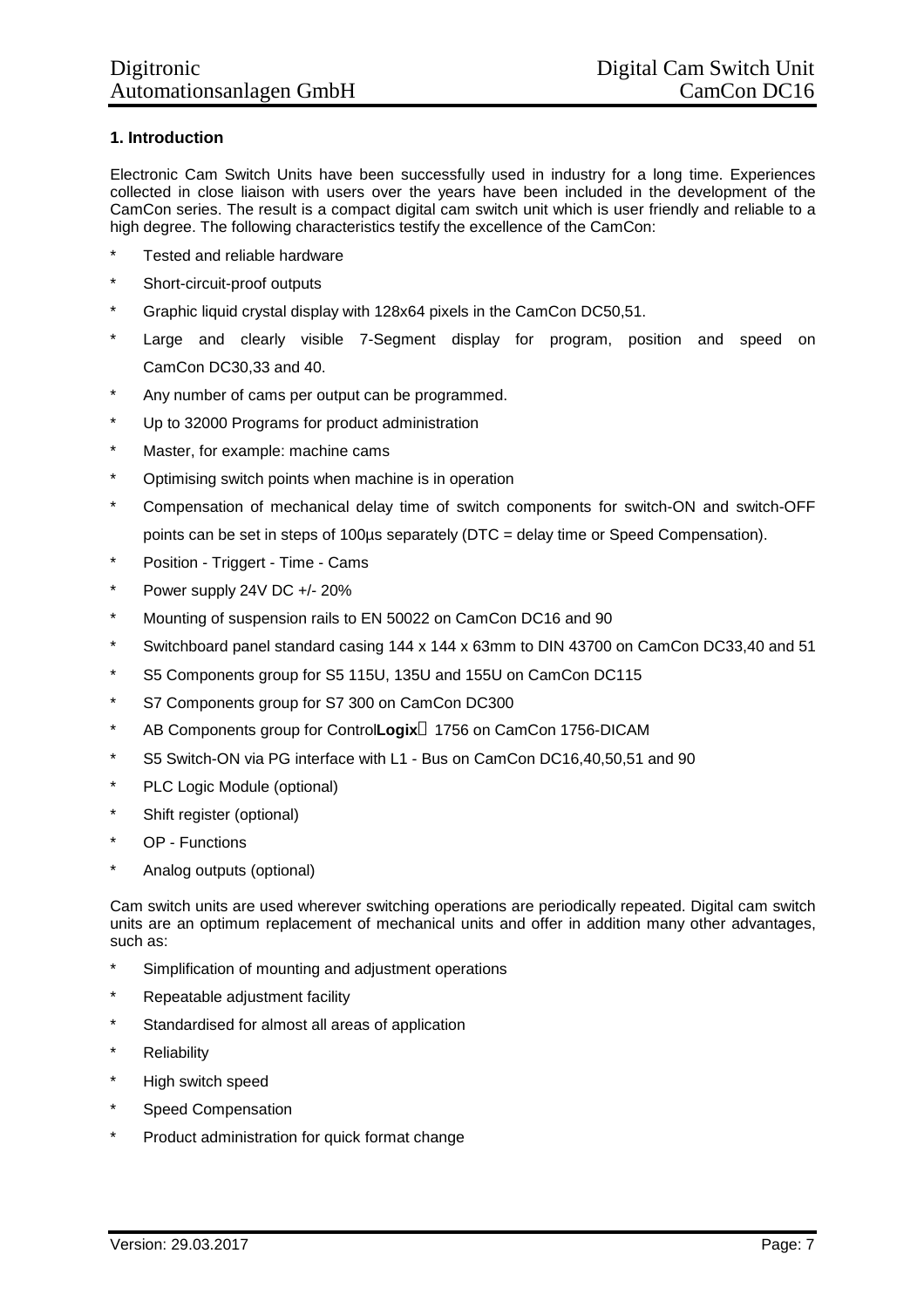#### **2. Operating Pinciples**



Diagram: Principles of a Cam Switch Unit

A principle for better comprehension of the function of a Cam Switch Unit is here presented. It has 3 outputs with the following cams:

| Output 1: | Cam $1$ : | Switch-ON position 60°  | Switch-OFF position 85° |              |
|-----------|-----------|-------------------------|-------------------------|--------------|
|           | Cam 2:    | Switch-ON position 95°  | Switch-OFF position     | $145^\circ$  |
|           | Cam 3:    | Switch-ON position 325° | Switch-OFF position     | $355^\circ$  |
| Output 2: | Cam $1$ : | Switch-ON position 5°   | Switch-OFF position     | $20^{\circ}$ |
|           | Cam 2:    | Switch-ON position 95°  | Switch-OFF position     | $145^\circ$  |
| Output 3: | Cam $1$ : | Switch-ON position 30°  | Switch-OFF position     | $85^\circ$   |

The positions of the output signals, here presented as three tracks, occur when the three cam disks turn anti-clockwise past a sensor, which scans the cams on the 0°-axis.

In a mechanical cam switch unit, the switch interval, i.e. the range between switch-ON and switch-OFF position are determined by the length of the cam. The length and the position of the cam can only be varied marginally and this is mechanically highly demanding and time consuming. With CamCon such adjustments can be realised in a fraction of time; in addition, there can be any number of tracks. A measuring system which is fitted to the device reports the position to the CamCon. The CamCon compares it with the programmed switch-ON and Switch-OFF positions of all outputs. If the position lies in the range of a programmed switch-ON / switch-OFF position (cam), then the respective outputs are active.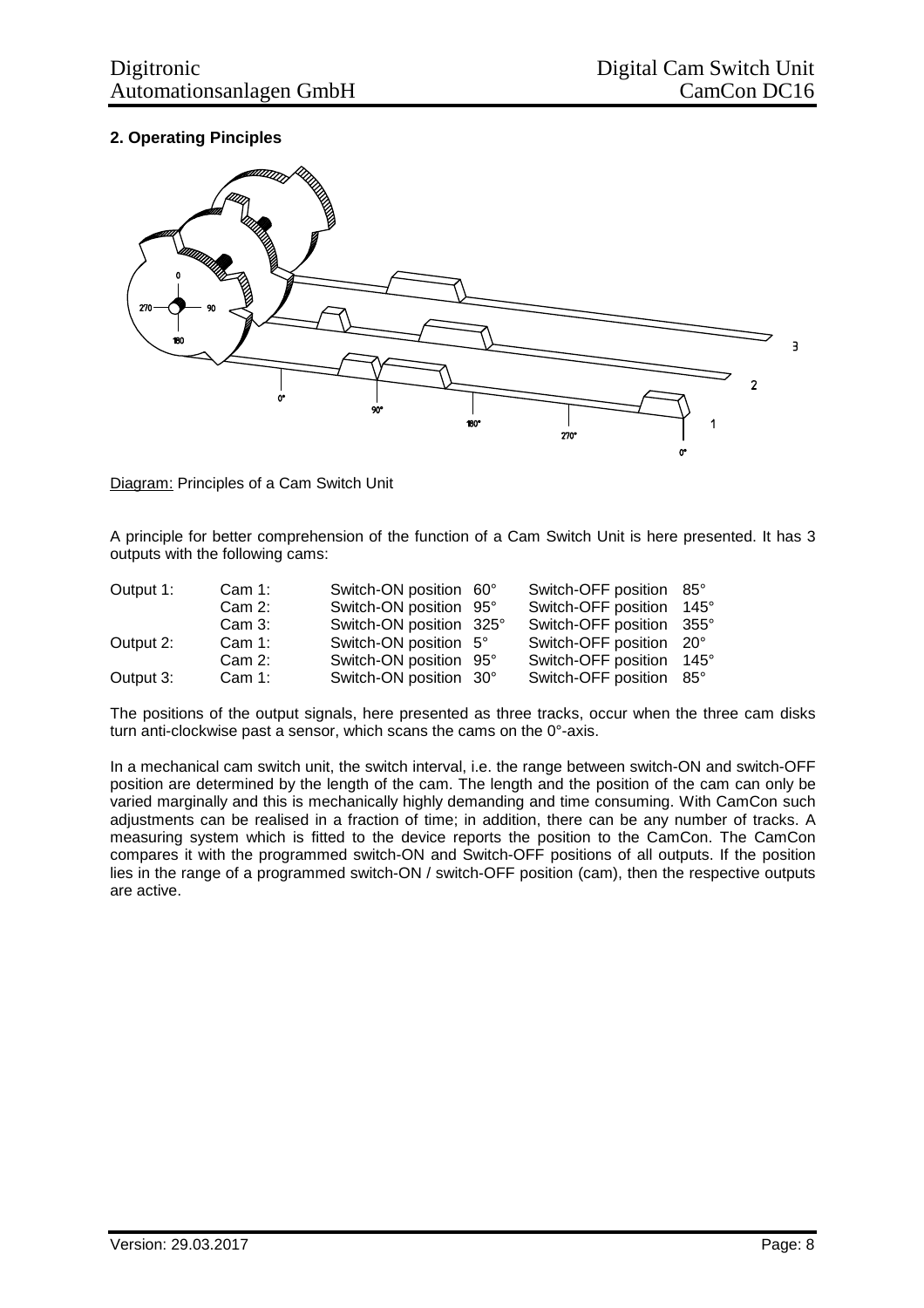#### **2.1. Speed Compensation**

Each mechanical switch component (e.g. shield, magnetic valve) has a delay time, i.e. the time between the start signal and the actual switching of the contacts. In processes where positioning is executed on a moving system, this can cause problems. If such a process is driven with different speeds, different positions are caused. To avoid this happening, new timings for the switch signals of each speed would have to be calculated.

In order to ilustrate the complicated issues surrounding delay time or speed compensation, this will be shown on the example of a packaging machine. In the process shown in the diagram, a glue point has to be placed in an exactly defined spot on a moving paper track.



The system has the following parameters:

- vp Speed of the paper track
	- Falling speed of the drop of glue
	- Distance between the glue nozzle and the paper track
- $T_{MV}$  Delay time of the magnetic valve

Without speed compensation the following would happen:

As soon as the measuring system has reached a certain position, the CamCon sends a signal to the magnetic valve. The glue nozzle opens for a short time during which a drop of glue ejects. Between the start of the impulse and the exit of the drop time passes, which is mainly caused by the delay time of the magnetic valve  $T_{MV}$ . A further delay is caused by the time which the droplet needs to pass the distance between the glue nozzle and the surface of the paper. This flight time is calculated as follows:

$$
t_{\text{Flight}} = \frac{d}{v_{\text{T}}}
$$

In total there the delay time is tFlight+T<sub>MV.</sub> During this time the paper track moves on by a specific distance x.

It would now be possible to move the position, where the magnetic valve is switched on, forward by a specific amount, so that the glue droplet hits the same spot again as during standstill. In this way a speed compensation is created which works only at a specific speed of the paper. As soon as the speed of the device and consequently that of the paper track is, for example, doubled, the hit point of the glue droplet is shifted by the distance x, so that, without any speed compensation, it would move backward by double the distance  $(2 \cdot x)$  in total.

The automatic speed compensation of the CamCon makes it now possible to drive processes with variable speed; CamCon registers the speed of the device continuously and adjusts the cams which determine the switch time points "On Line" depending on the speed. This has the effect that the outputs for the switch components are switched ON or OFF earlier. The direction of the movement is of no significance in this instance.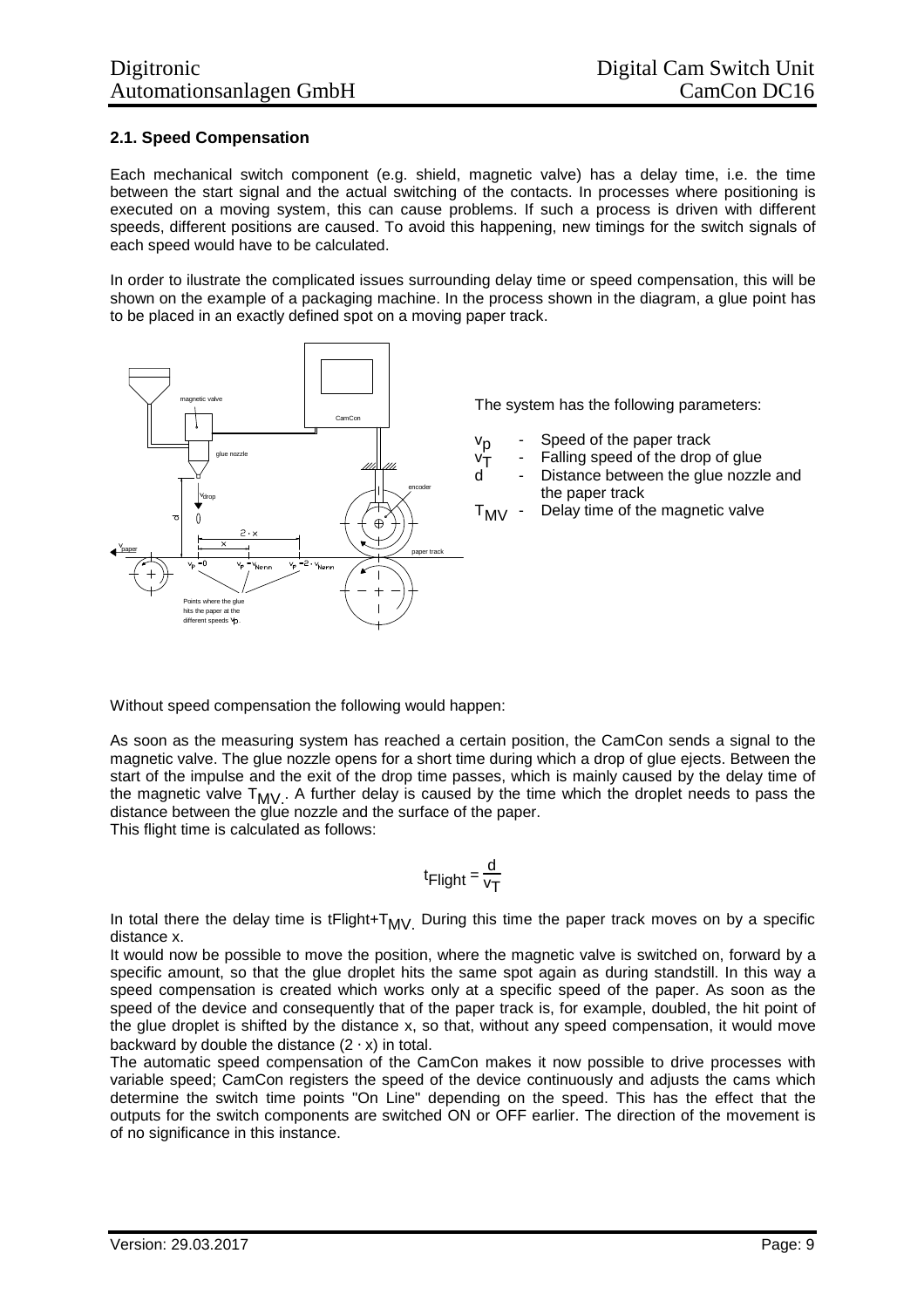A small example in figures was designed to eludicate:

Supposing the drive cylinder with the measuring system has a circumference of 360mm, so that one millimeter of the circumference corresponds to exactly one angle degree of the measuring system.

The device has the following parameters:

vdroplet = 20m/s d = 20cm TMV = 20ms

This results in the following flight time of the droplet:

 $t$ Flight =  $rac{d}{v_T}$  $=\frac{0,2m}{20m/s}$  = 10ms

The total delay time is then Tdead,  $\frac{1}{\text{alto}}$  attorether = T<sub>MV</sub> + tFlight = 20ms + 10ms = 30ms

During this time the paper track moves on by the distance  $x = v_{paper} \cdot T_{total}$  delay. = 1m/s  $\cdot$  30ms = 30mm. In order to compensate the delay time, the switch point for the magnetic valve must be moved forward by 30°.

If the speed of the device and consequently that of the paper is doubled v<sub>paper</sub>, then the distance x is also doubled by the speed of the paper track. In this case the switch point must be moved by 60°.

**Note:** Please take into account in these explanations that delay time is of a fixed size, which is determined by the mechanical constants of the set and switch components and by the dimensions of the construction and therefore does not change!

If the total delay time of 30ms was programmed into the respective output of CamCon, then the glue droplet would always hit the right spot, regardless of the speed.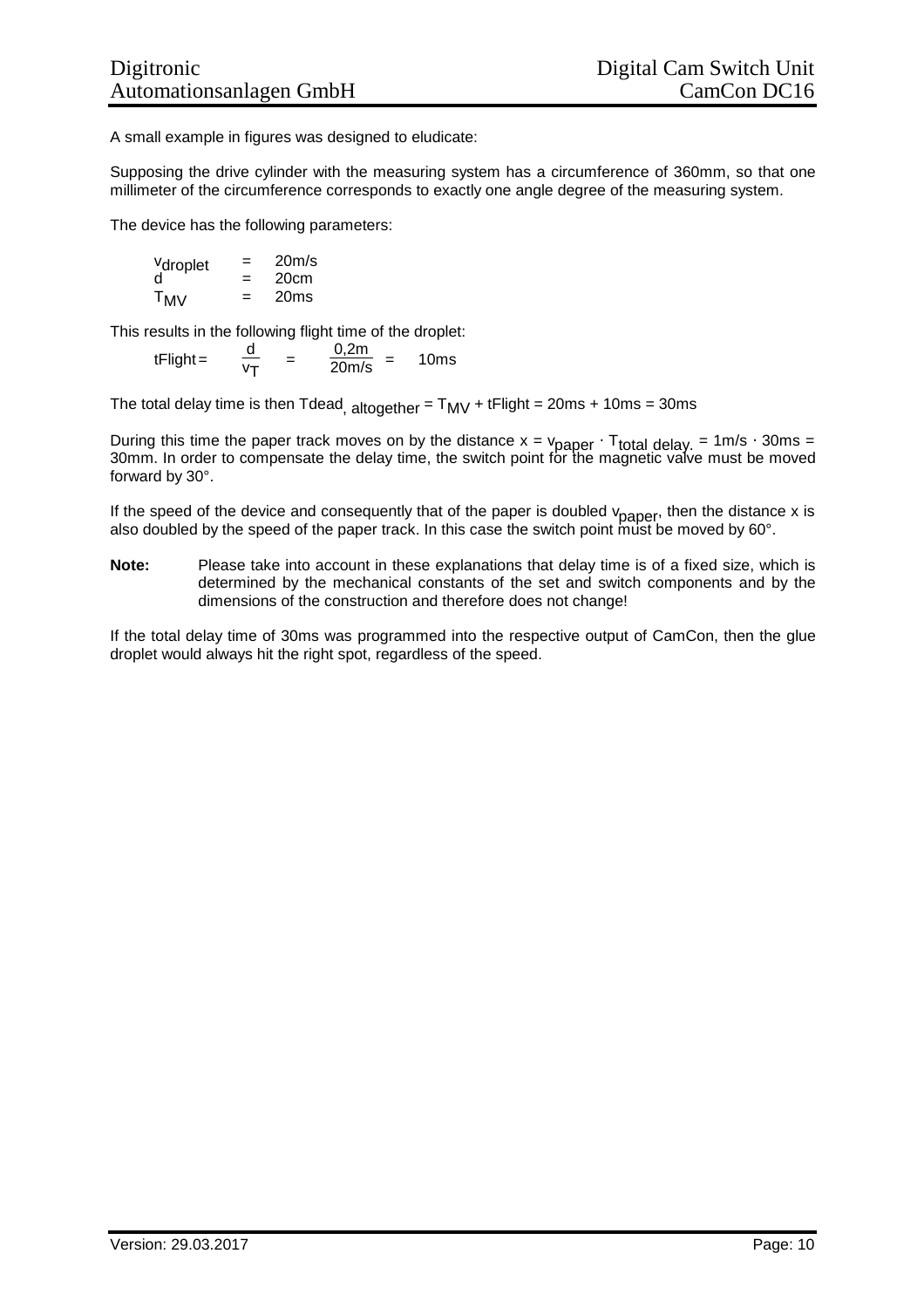#### **2.1.1. Measuring delay time for Speed Compensation**

Several ways of measuring delay time of a relay or valve are available.

#### **2.1.1.1. Measuring delay time through actual differences**

First the switch-ON point of a valve or relay is programmed. We assume that the programmed switch point lies at 200 degrees in this case. If the machine is driven with a speed of for example 40 rpm, a shift occurs due to delay time. This shift is then measured and, in this example, will amount to 40 degrees.

**Warning:** For the calculation of the shift the programmed delay time in the cam switch unit must be set to zero!

The delay time of the switch component is now calculated as follows:

Delay time ( in sec. ) =  $\frac{\Delta$  way (in °) \* 60 (sec./min.)<br>Delay time ( in sec. ) =  $\frac{\Delta$  way (in rpm) \* 360 (°/turn) speed (in rpm) \* 360 (°/turn) Delay time ( in sec. ) =  $\frac{40 * 60}{40 * 360}$  = 0.1667 sec.

The resultant delay time is then entered into the cam switch unit.

See Chapter "7.3.3. Programming the delay time" an page 32.

#### **2.1.1.2. Measuring delay time by means of different measuring points**

First the switch point is calculated at a speed of, for example, 50 rpm. We assume that the programmed switch point lies at 200° in this case. The second measurement is taken at a speed of 80 rpm The necessary switch point must be set to 160°, if the exact switch point is to be also achieved at 80 rpm.

**Warning:** For the calculation of the two switch points the programmed delay time in the cam switch unit must be set to zero!

The delay time of the switch component is then calculated with the following formula:

Delay time ( in sec. ) = 
$$
\frac{\Delta
$$
 way (in °) \* 60 (sec./min.)  
\nDelay time ( in sec. ) =  $\frac{40 * 60}{30 * 360} = 0.222$  sec.

The resultant delay time is then entered into the cam switch unit.

See Chapter "7.3.3. Programming the delay time" an page 32.

Since the entered delay time shifts the switch point, the previously programmed cam must be changed. For the calculation of the exact switch-ON position, the difference to the speed O rpm (here using 50 rpm) must be added to the first measured switch-ON point (here 200°). The difference is calculated with the following formula:

$$
\Delta \text{ way (in degrees)} = \frac{\text{dead time (in sec.)} * \Delta \text{ time (in min}^{-1}) * 360 \text{ (degrees/rotations)}}{60 \text{ (sec./min.)}}
$$

$$
\Delta \text{ way (in degrees)} = \frac{0.222 * 50 * 360}{60} = 66.6 \text{ degrees}
$$

The switch-ON point of the cam is now shifted from 200° by approx. 67° to 267°.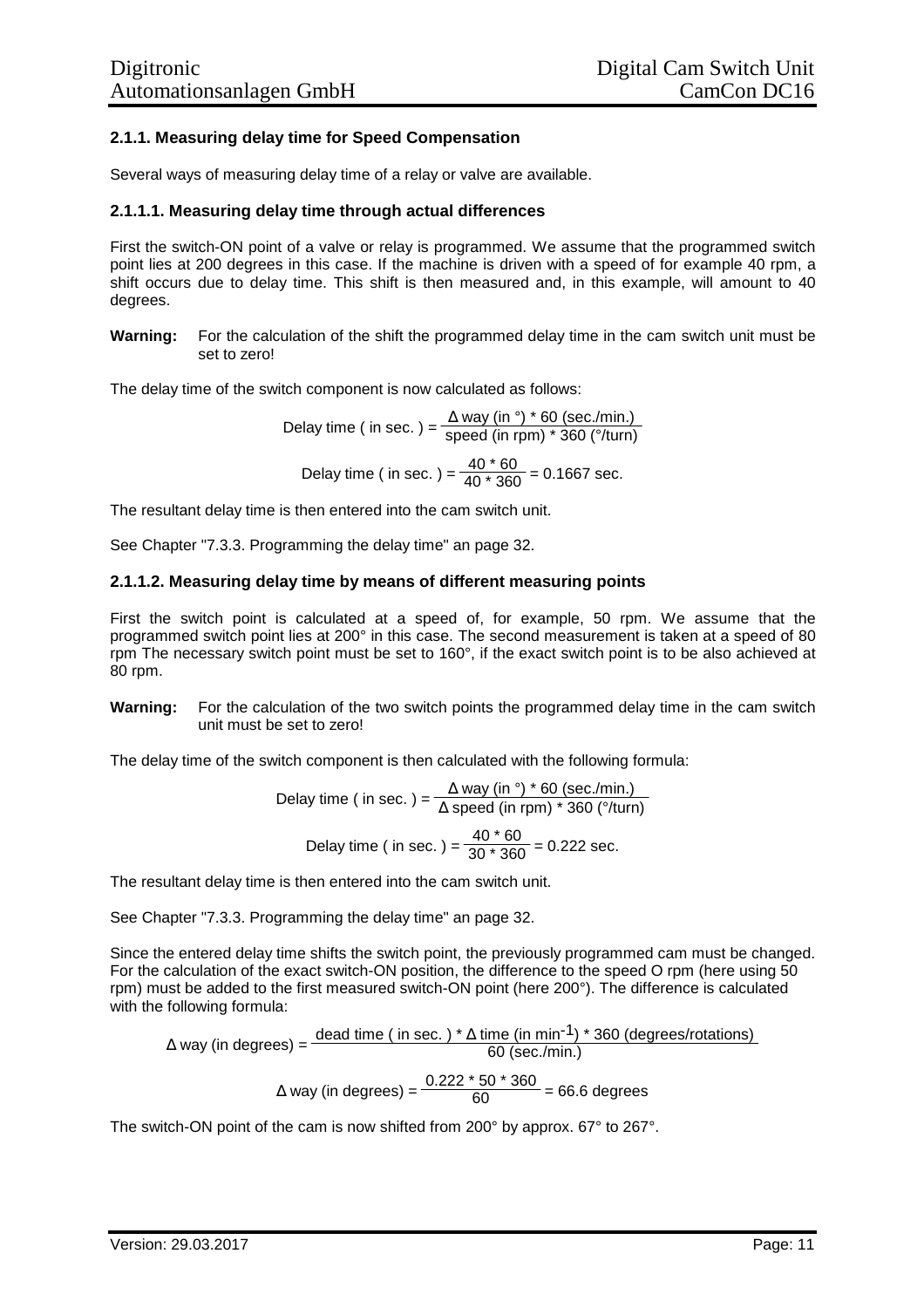#### **2.1.2. Speed Compensation using off-centre pressure, e.g. brake functions**

The Speed Compensation of the CamCon Cam switch unit works using a linear function. If, for example, the speed doubles, then the shift of the compensated cam changes and also moves forward by twice the amount. If the ram on an eccentric press should be brought to a standstill at the exact upper stop point, the brake action of the press under different speeds results in a quadratic function. The Speed Compensation can therefore only find an approximation of the exact switch point for the stopping of the press by adjusting the line of the cam lines to the brake curves in the working range of the press.

In the graphic on the right the curved line represents the brake point of the ram in relation to the speed.

For the calculation of the parameters to be programmed please proceed as follows:

- Define the working range (e.g. 20-50 rpm) and determine two measuring points which have to be specified in the working process (e.g. 30 and 40 rpm).
- Now let the machine run at 30 rpm and program or optimise a cam **without** Speed Compensation so that, at switch-OFF, the ram comes to a halt in top stop. Note the switch-ON point of the cam (e.g. 340°).
- Now let the maching work with 40 rpm and program or optimise one cam **without** Speed Compensation so that, at switch-OFF, the ram comes to a halt in top stop. Once again, note the switch-On point of the cam. (e.g. 332°).
- Now calculate the delay time, taking into account the distance and speed difference, using this formula:

Delay time ( in sec. ) =  $\frac{1}{\Delta} \frac{\text{way}}{\text{speed (in rpm.)}}$  \* 360 (°/turn) = Δ way (in °) \* 60 (sec./min.)  $\frac{340-332 \times 60}{222}$  =  $40-30 * 360$ 0.133 sec.



Since the switch-OFF point has shifted through the entered Speed Compensation, the previously programmed cam must be changed first. For the calculation of the exact switch-ON position, the difference to the speed 0 rpm (here 30 rpm) must be added to the first measured switch-ON point (first measuring point here 340°) The difference is calculated with the following formula:

$$
\Delta \text{ way (in °)} = \frac{\text{delay time ( in sec. ) * } \Delta \text{ Speed (in rpm.) * 360 (°/turn)}}{60 \text{ (sec./min.)}} = \frac{0.133 * 30 * 360}{60} = 23.94^{\circ}
$$

The switch-ON point of the cam has now shifted from 340° by approx. 24° to 364°.

As a result a cam with a switch-ON point of 4° and a speed compensation of 0.133 sec has been calculated. This is entered in the cam switch unit as switch-OFF cam of the press.

**Note:** If the degree of accuracy is no longer sufficient when switch-OFF is done with one cam, two or several outputs can be switched in parallel and the cam of those is then adjusted to the required working range. For the calculation of two switch-OFF cams divide the working range in 5 parts with 4 measuring points and then calculate the delay time value and the cam value with the same formula as described above. For the calculation of the first cam, use the measuring points  $1 + 2$  and for the calculation of the second cam use the measuring point  $3 + 4$ .

Through this association of the linear cam functions to the brake functions it is now possible to switch OFF the cam via the entire working range of the press in the top stop.

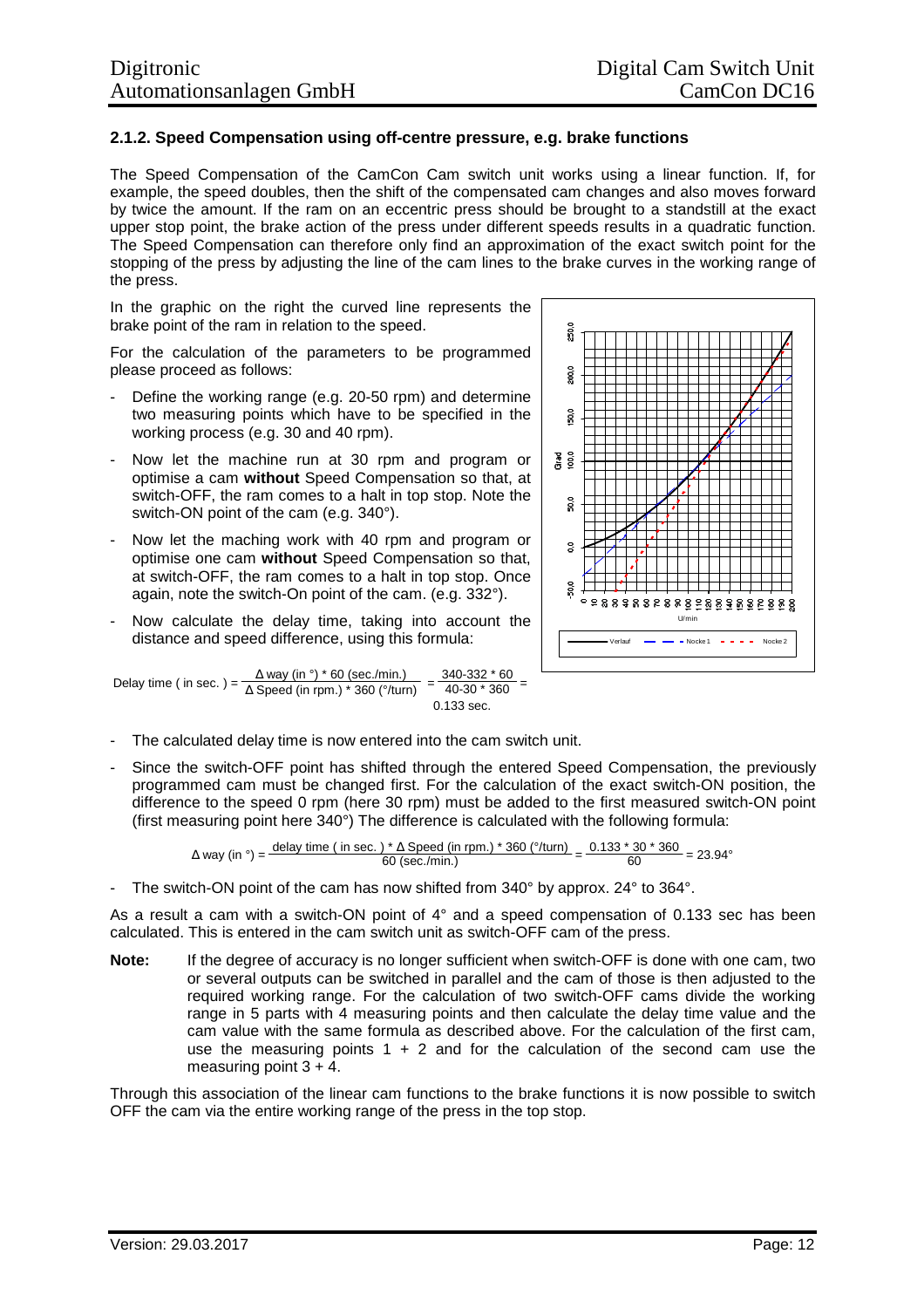#### **2.1.3. Separate delay time for Speed Compensation of switch-ON and switch-OFF points**

For CamCon devices of Software from 3/2002 Speed Compensation is now available for separate switch-ON and switch-OFF points. This is necessary since some valves need longer to switch OFF than to switch ON.



For the calculation of both delay times the same formuli are used as for a *normal* compensation. See Chapter "2.1.1. Measuring delay time for Speed Compensation" on page 11 for entering delay time see Chapter "7.3.3. Programming the delay time" on page 32.

**Attention:** If the switch-off-point of a Cam overtakes the switch on point at rising speed, the result will be an non-defined signal.

#### **2.2. Time - Cam**

With nomale cam becomes with increasing plant speed switch-on time ever more briefly. If controlling a glueing-station, the result would be an insufficent ammount of spreaded glue.

A Time - cam however has with each plant speed a firm temporal length, so that excactly the same ammount of glue could be spread at changing speeds. The switch-on point of the Cam on a *normal* as well as on a Time-Cam is appointed by a position-dependent Position value and a delay-time/speed compensation.



For CamCon devices of software releases after 3/2002 Time Cam is also available for devices without PLC - Logic - Module.

For entering a Time - Cam see Chapter "7.3.4. Programing Time-Cams" on page 33.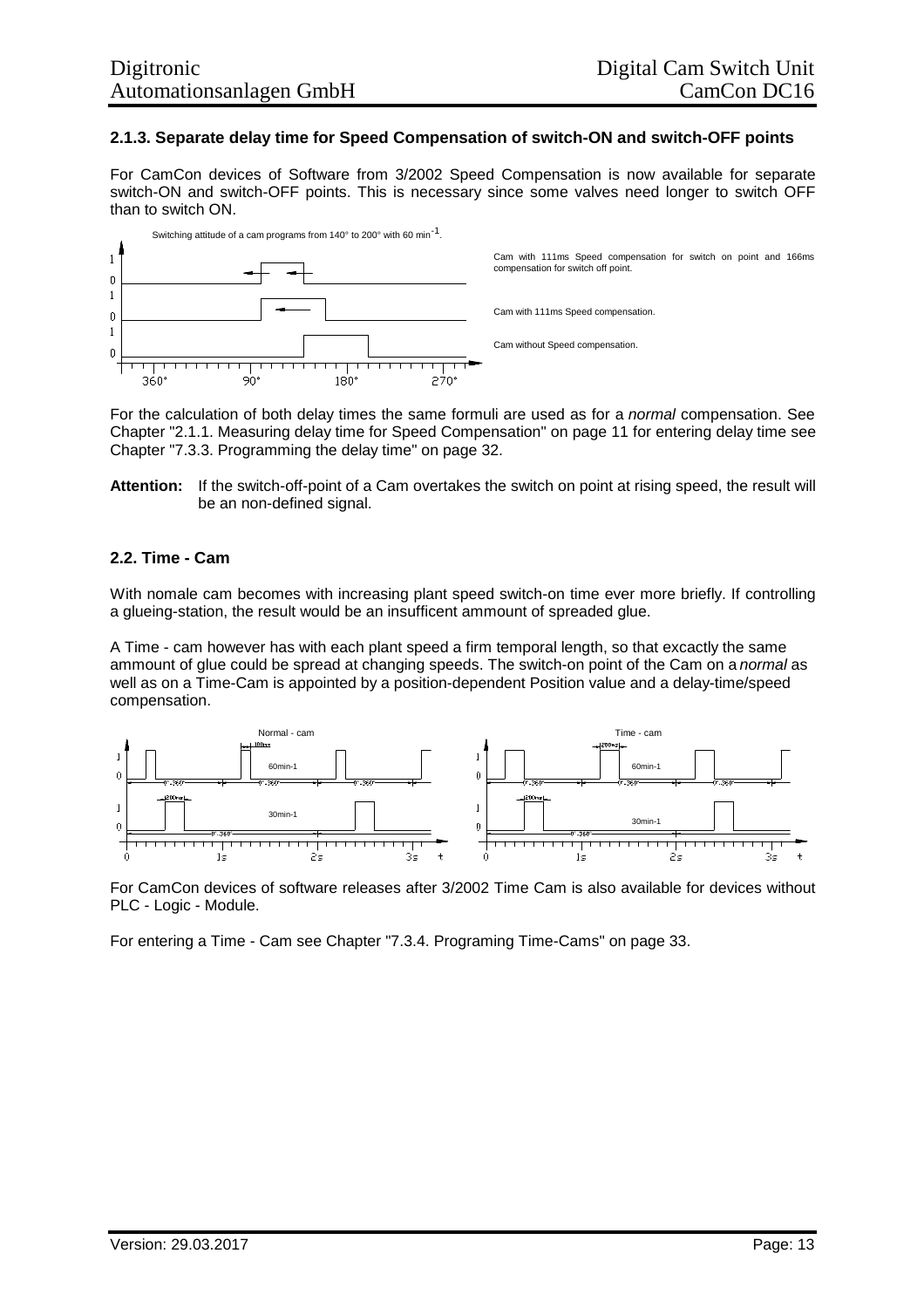#### **3. Installation**

The device is snapped onto an "EN - carrier rail" in the switchboard (see chapter "3.1. Dimensions" on page 14). The grounding connections and the cable coverings are to be put on the shortest possible way on the serial grounding clip next to the device. The grounded assembly plate and its electrical connection to the "EN carrier rail" allow an excelent grounding of the disturbances onto the covering. All cable connections are to be switched in a cold state ! If your CamCon has an external interface, it is connected to the **"ext.Int. IN"** plug at the CamCon module (e.g. DAC16, DC16/IO, DC91/IO or DC92/I) with a cable of the type: KKyy/IO-XX (yy = CamCon Type /  $X\bar{X}$  = Length in meters). The data lines of the external interface are galvanically separated through an optical coupler, they have to be covered, and the cover has to be grounded on both ends. The connection cable (for the measuring system or the serial interface) also has to be covered, and the cover has to be grounded on both ends. Analog signals have to be covered, and the cover has to be grounded on one end.

#### **Note:**

To guarantee a maximum of EMV protection against disturbances in encoder cables (SSI - measuring system) in strong electromagnetic machines, the illustration to the right demonstrates in a connection example, how the high EMV resistance of the CamCon DC16 can still be increased.

Here the device grounding and the cover connection of the encoder cable are put directly on a serial grounding pin located **left** of the CamCon. Through the grounded assembly plate and its electrical connection to the EN - carrier rail, we reach a maximum deflection of the disturbances onto the mantling of the encoder cable.

The second flat plug next to the status LED of the CamCon remains unswitched.



#### **3.1. Dimensions**

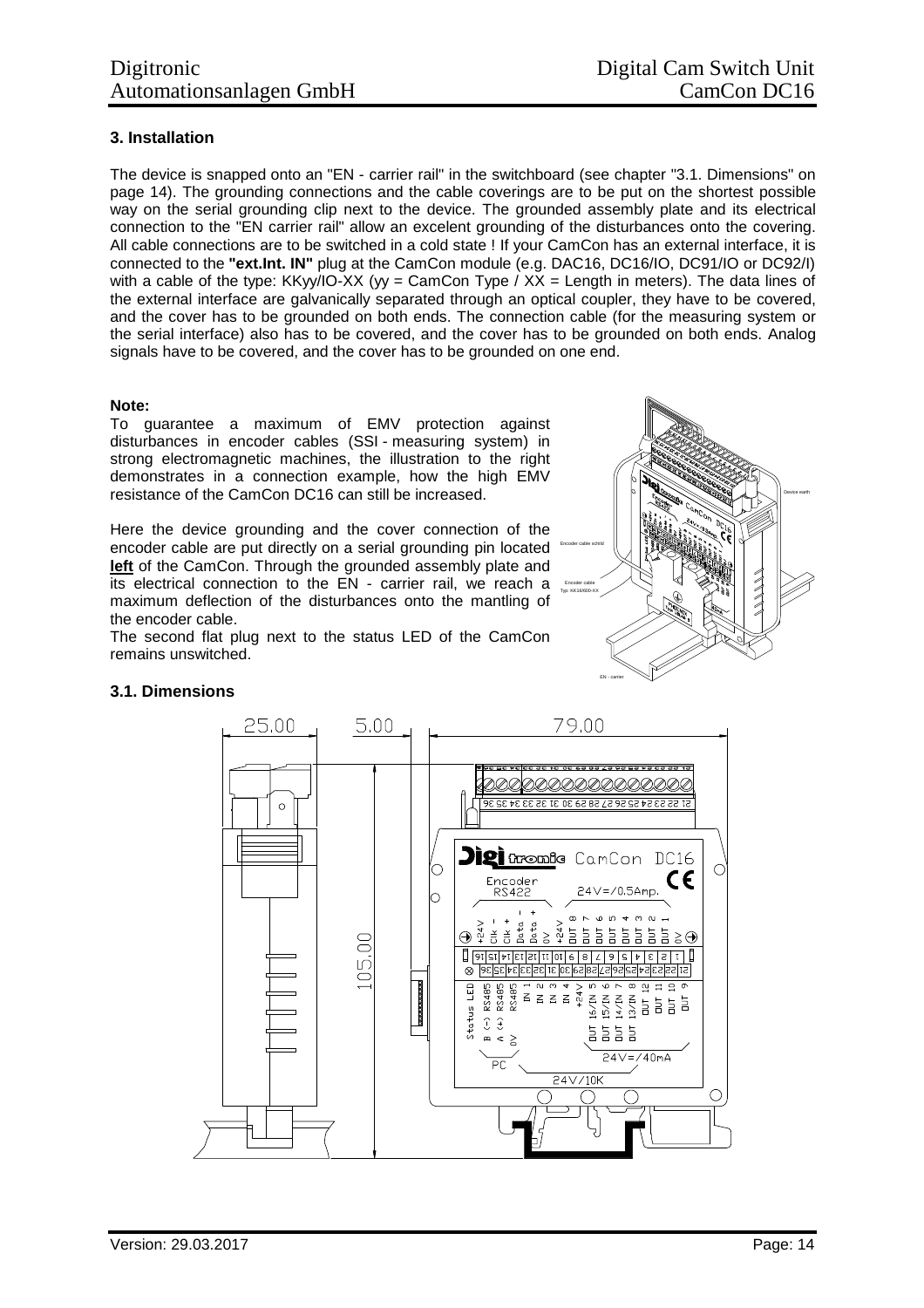#### **4. Electrical connections**

Before you begin with wiring, please consult the following chapters: "4.4. The outputs" on page 24, "4.5. The inputs" on page 24 and "4.3. The measuring system" on page 20.

#### **4.1. Pin allocation**

#### . **4.1.1. Pin allocation of the voltage supply**

| Pin | 1:  | 0V voltage supply    |
|-----|-----|----------------------|
| Din | 1Λ۰ | LOAV DC voltage supr |

Pin 10: +24V DC voltage supply<br>Pin 29: +24V DC voltage supply 29: +24V DC voltage supply

#### **4.1.2. Pin allocation of the SSI measuring system**

- Pin 11: 0V voltage supply of the SSI measuring system (encoder)
- Pin 12: Data A or +
- Pin 13: Data B or -
- Pin 14: Clock A or +
- Pin 15: Clock B or -
- Pin 16: +24V DC voltage supply of the SSI measuring system (encoder)

#### **4.1.3. Pin allocation of the incremental measuring system**

- Pin 11: 0V voltage supply of the incremental measuring system (encoder)
- Pin 12: A impulse
- Pin 13: B impulse
- Pin 14: Clear 1
- Pin 15: Clear 2

Pin 16: +24V DC voltage supply of the incremental measuring system (encoder)

#### **4.1.4. Pin allocation of the outputs 1-8 (0.5Amp.)**

| Pin |    | Output 1 | Pin | 6: | Output 5 |
|-----|----|----------|-----|----|----------|
| Pin | 3: | Output 2 | Pin |    | Output 6 |
| Pin | 4: | Output 3 | Pin |    | Output 7 |
| Pin | 5: | Output 4 | Pin | 9: | Output 8 |

#### **4.1.5. Pin allocation of the outputs 9-16 (40mA)**

| Pin        | 21: | Output 9  | Pin | 25: | Output 13 | $($ lnput 8)    |
|------------|-----|-----------|-----|-----|-----------|-----------------|
| <b>Pin</b> | 22: | Output 10 | Pin | 26: | Output 14 | (Input $7$ )    |
| Pin        | 23: | Output 11 | Pin | 27: | Output 15 | $($ lnput 6)    |
| Pin        | 24: | Output 12 | Pin | 28: | Output 16 | $($ lnput 5 $)$ |

#### **4.1.6. Pin allocation of the inputs**

The connection pins of inputs 5-8 function in two ways. If you e.g. set output 13, you also automatically activate input 8.

| Pin               | 33: | Input 1                       | Pin        | 28: | Input 5 | (Output 16)    |
|-------------------|-----|-------------------------------|------------|-----|---------|----------------|
| Pin               | 32: | Input 2                       | Pin        | 27: | Input 6 | (Output $15$ ) |
| Pin               | 31: | Input 3                       | <b>Pin</b> | 26: | Input 7 | (Output $14$ ) |
| Pin               | 30: | Input 4                       | Pin        | 25: | Input 8 | (Output 13)    |
| <b>Attention:</b> |     | Pins 1, 11 and 34 are linked. |            |     |         |                |
|                   |     | Pins 10 and 29 are linked.    |            |     |         |                |

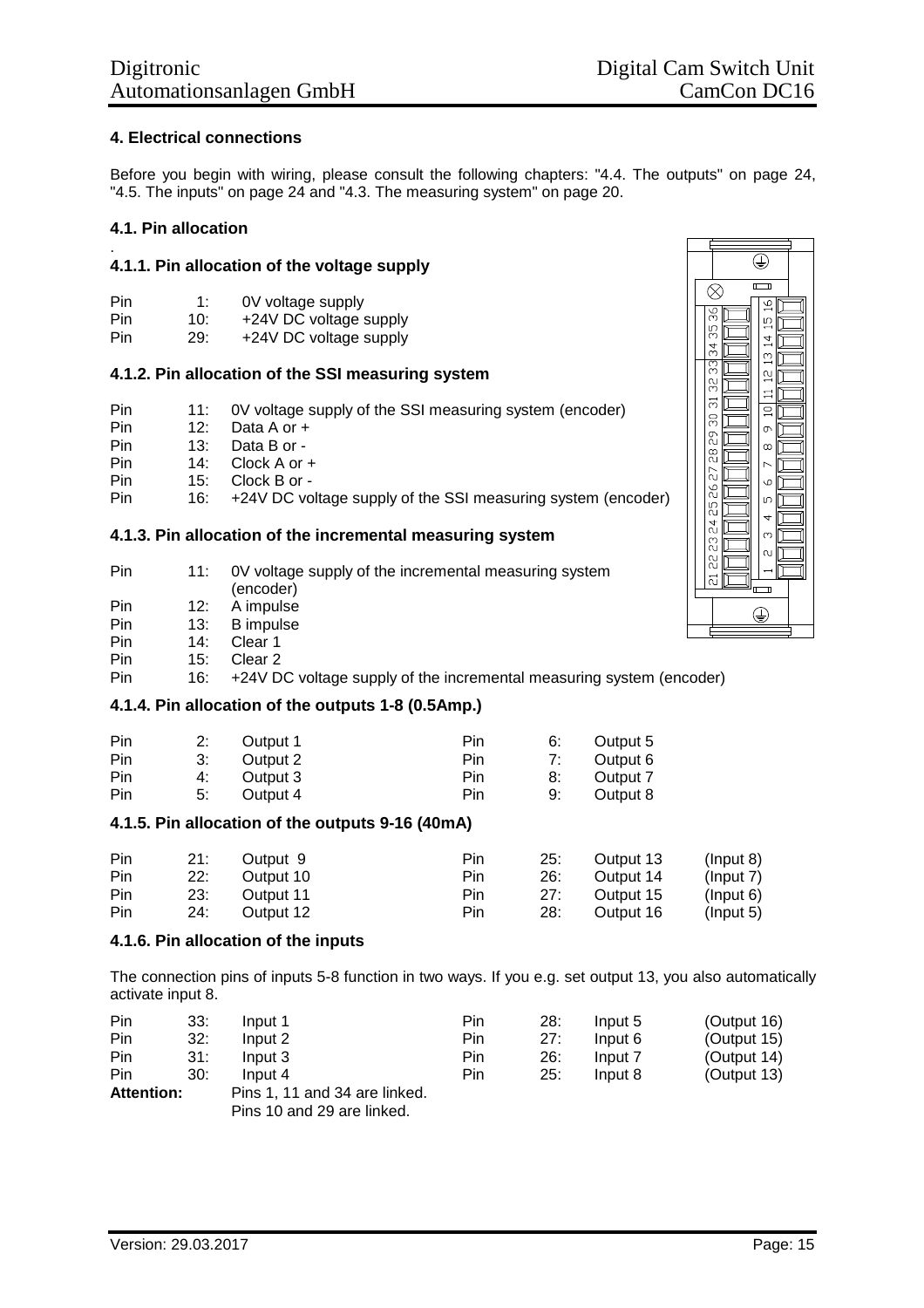#### **4.1.7. Pin allocation of the serial RS485 interface**

The CamCon DC16 has a serial RS485 interface as a standard. This is used for programming from a PC or via a CamCon DC50/51 terminal. The cable length of this RS485 interface is limited to a maximum of 1000m.

| Pin | 34: | 0V signal mass |
|-----|-----|----------------|
| Pin | 35: | $A (+)$        |
| Pin | 36: | $B(-)$         |



Knowledge of the chapter 7.5.3. Unit configuration on page68 is necessary.



**Please note:** At the RS485 interface the ends of the data cables have to be switched with closedown resistors. For further information concerning this problem, please read the following chapter.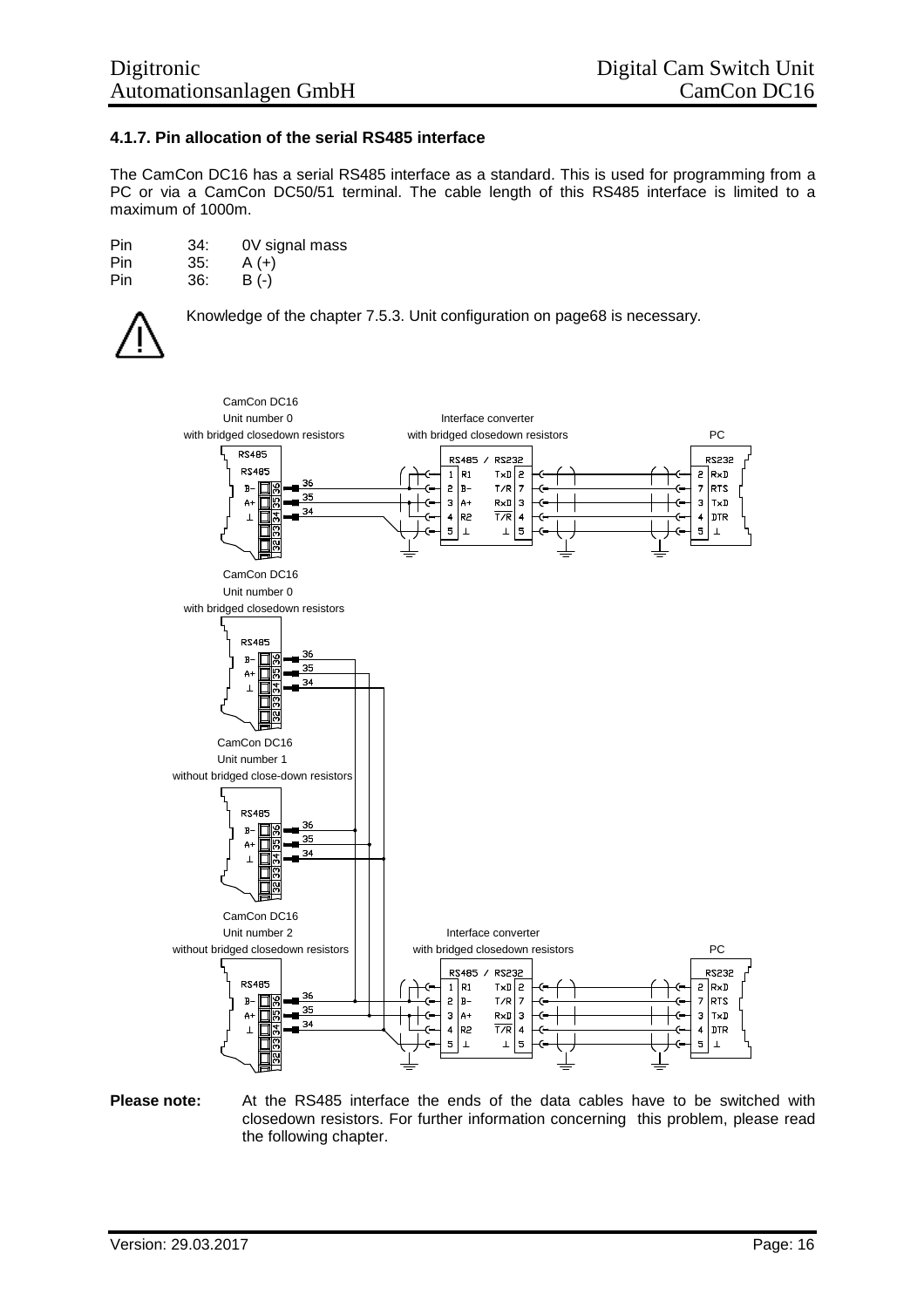

#### **4.1.7.1. Closedown-resistors of a serial RS485 interface**

At the RS485 interface the ends of the data cables have to be switched with closedown resistors. For this purpose the CamCon DC16 has soldering bridges that have to be adjusted before commisioning. These bridges may only be closed at the beginning or end of a linked chain or single device, as well as at the interface converter (Pin 1 with Pin 2 and Pin 3 with Pin 4). A new CamCon comes with these soldering bridges closed, so that they have to be opened by the user, if he wants to run several devices. Since february 2002 there are to possibilitys to do so.

#### **4.1.7.1.1. Closedown resistors with DIP-switch**

Devices prouced since february 2002 or later, conversion stage DC16/S**5** or DC16/J5 offer the possibility to adjust the closedown resistors by using to DIPswitches located at the side of the device.

If the resistors are closed, the RS485 conduction is closed down by a resistance  $\frac{D}{D}$  pussing of 4.7/0.22/4.7 kOhm (ON). If the switches are toppled towards the text on the switch's case, they are activated (ON).

**Attention:** You always have to open or close both switches, since an assymetrical load disturbs data-transfer.

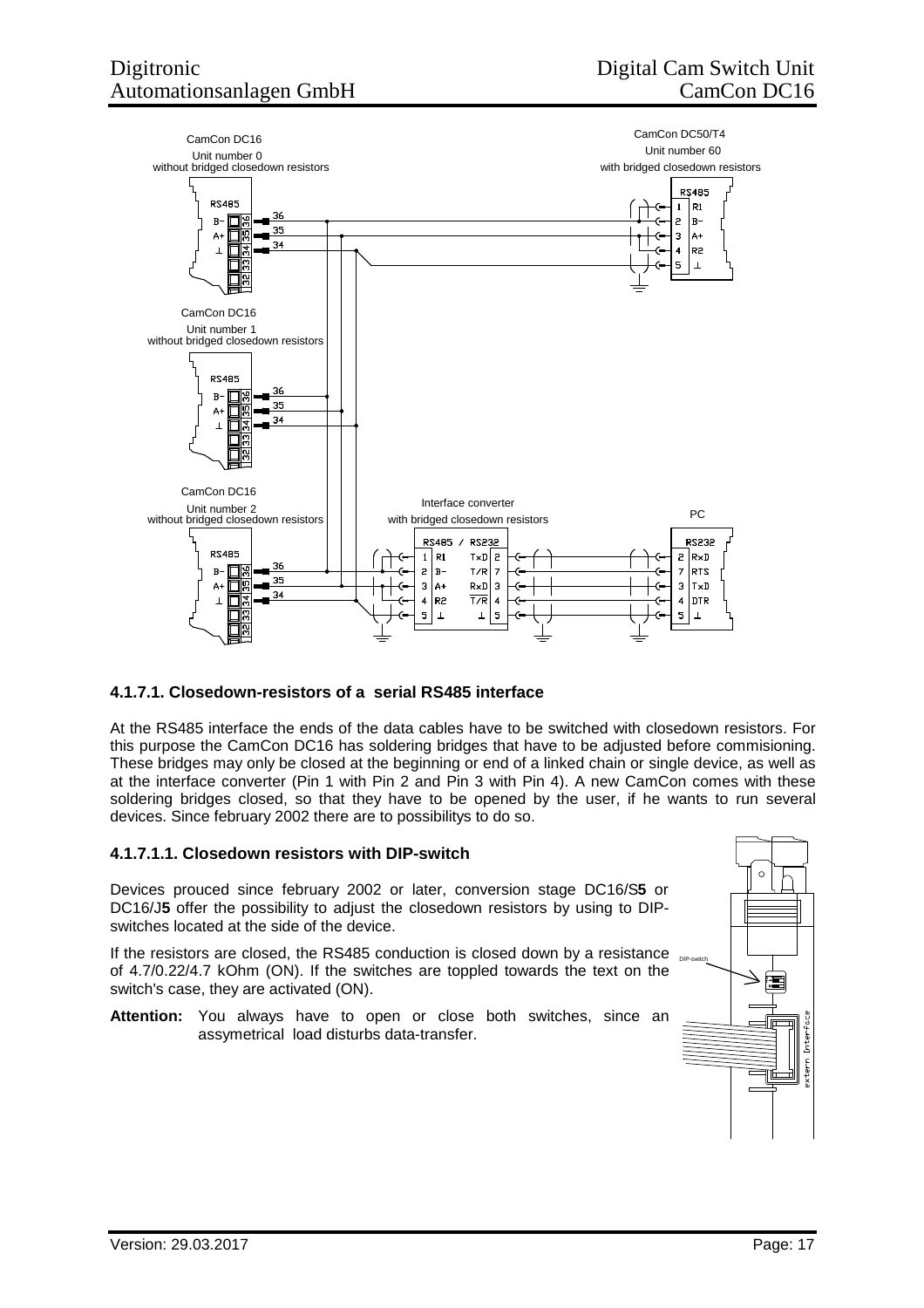#### **4.1.7.1.2. Closedown resistors with solding bridges**

To be able to adjust the bridges of the closedown resistors of the CamCon 16 the device has to be opened. The cover can be pushed appart in the middle with a screw driver. There are two soldering bridges labled "TERM 485" on the soldering side of the largest circuit board. If these are closed, the RS485 conduction is closed with a resistance of 390/150/390 Ohm. Both bridges have to be either both open or both closed, since an asymmetrical charge disturbs the data transfer.



#### **4.1.8. Clamping allocation of a serial RS232 interface (optional)**

Since february 2002 CamCon DC16 may be equiped with an RS232 interface (optinal). The wiring distance of this interface is limited to a maximum of 10 meters.

| Clamp | 34: | 0V signalmass |
|-------|-----|---------------|
| Clamp | 35: | RxD           |
| Clamp | 36: | TxD           |



Please also regard chapter "7.5.3. Unit configuration" on page 68.

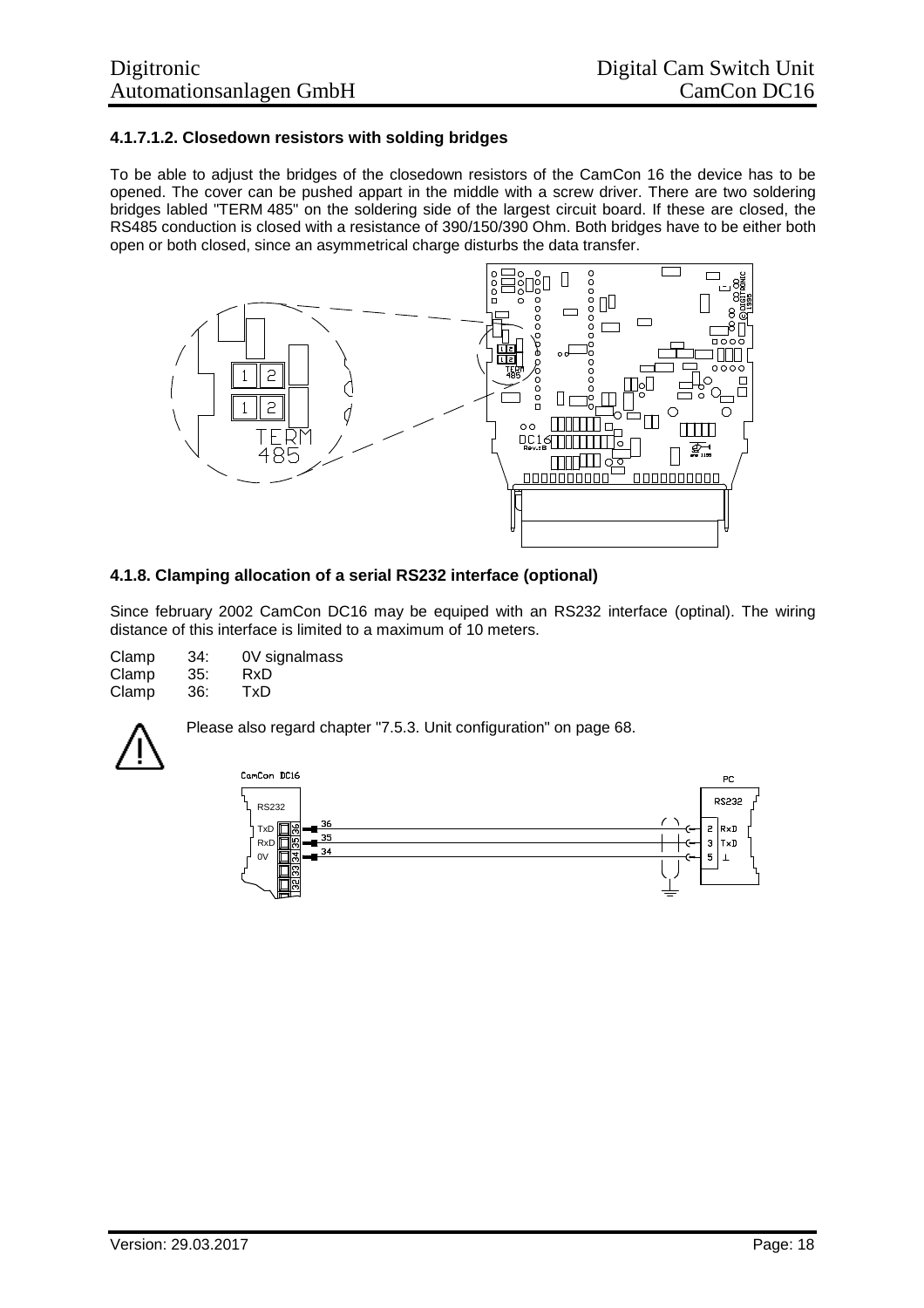#### **4.2. External interface (option)**

If you ordered your CamCon DC16 with the external interface (an X at the end of the ordering number), you can later upgrade your CamCon with one of the following modules: CP16, DC16/IO, or DAC16. These extension modules are snapped onto the carrier rail in the switchboard with a **distance of 1cm** to the DC16 and are then connected via a 4.5 cm long 10 pol. flat cable. The external interface of the CamCon DC16 is plugged into the 10 pol. plug **"ext.Int.IN"** at the CamCon module. The cable is included in your order of the extension modules. The data transfer is made free of potential with an optical coupler.



#### **4.2.1. Pin allocation of the external interface**

| Pin | $1,4,7,10$ : | ground  |
|-----|--------------|---------|
| Pin | 2:           | TxD -   |
| Pin | 3:           | $TxD +$ |
| Pin | 5:           | CLK -   |
| Pin | 6:           | CLK +   |
| Pin | 8:           | RxD -   |
| Pin | ġ۰           | $RxD +$ |
|     |              |         |

#### **4.2.2. External interface with a cable length of 0.5 to 300m**

The maximum cable length of the external interface is 300 meters. Needed herefore is a covered 6 pol. data cable with pairwise wired conductors and an adapter cable of 10 pol. flat cable on a 9 pol. DSUB plug. The cover of this cable has to be grounded on both ends.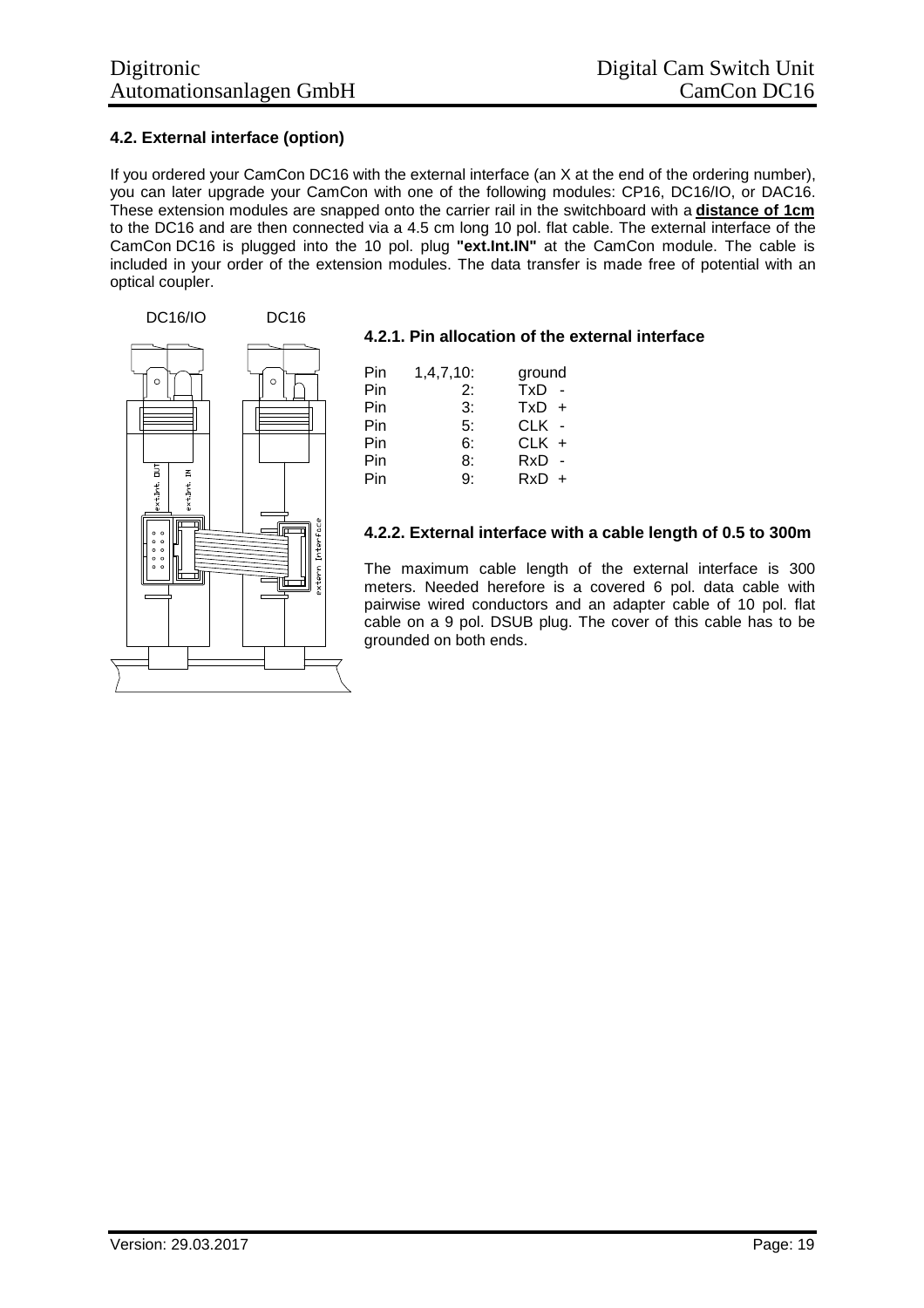#### **4.3. The measuring system**

The measuring system is designed to record the necessary actual values (positions) for the Cam Switch Unit. Many different measuring system can be linked with the CamCon.

See chapter "4. Electrical connections" on page 15 and for adjustment of the measuring system to the software of the CamCons please also consult Chapter "7.4.1. Measuring system" on page 44.

**Note:** Please also consult the instruction manual for your measuring system.

#### **4.3.1. SSI Measuring system input**

Systems with a synchronous series interface = SSI. The SSI interface is widely used in industry for absolute single and multi-turn angle encoder. At this interface the CamCon supplies the measuring system with 24Volt. For the purpose of data reading the CamCon sends a stroke signal (clock) with RS422 level to the measuring system. This answers synchronously with the data output of the position in the grey code. The frequency of the pulse signal depends on the length of the cable to the measuring system and can be set in the CamCon.



**Note:** The data record corresponds to the Stegmann SSI Standard!



#### **Please note:**

Use a screened dual strand connection cable. Do not place the cable parallel to a high voltage cable. If possible, lay the screening down on both sides.

#### **4.3.2. Parallel measuring system input**

Systems with parallel 24V data leads, e.g. single turn - angle encoder or via a transformer with parallel data output.

In this instance a gray or binary encoded value is attached to the free inputs of the CamCon and this will be read as actual value. Since the connection cable are quite expensive and the EMV compatibility is limited, this interface type is rarely used in industry nowadays.

- **Note:** Since the outputs are partly switched parallel to the inputs in CamCon DC16, DC115, DC300 and CamCon 1756-DICAM, these must not be programmed under any circumstances and this reduces the number of available outputs.
- **Warning:** Reading a binary encoded value into the CamCon is only permitted after consultation with the Service department of the company Digitronic.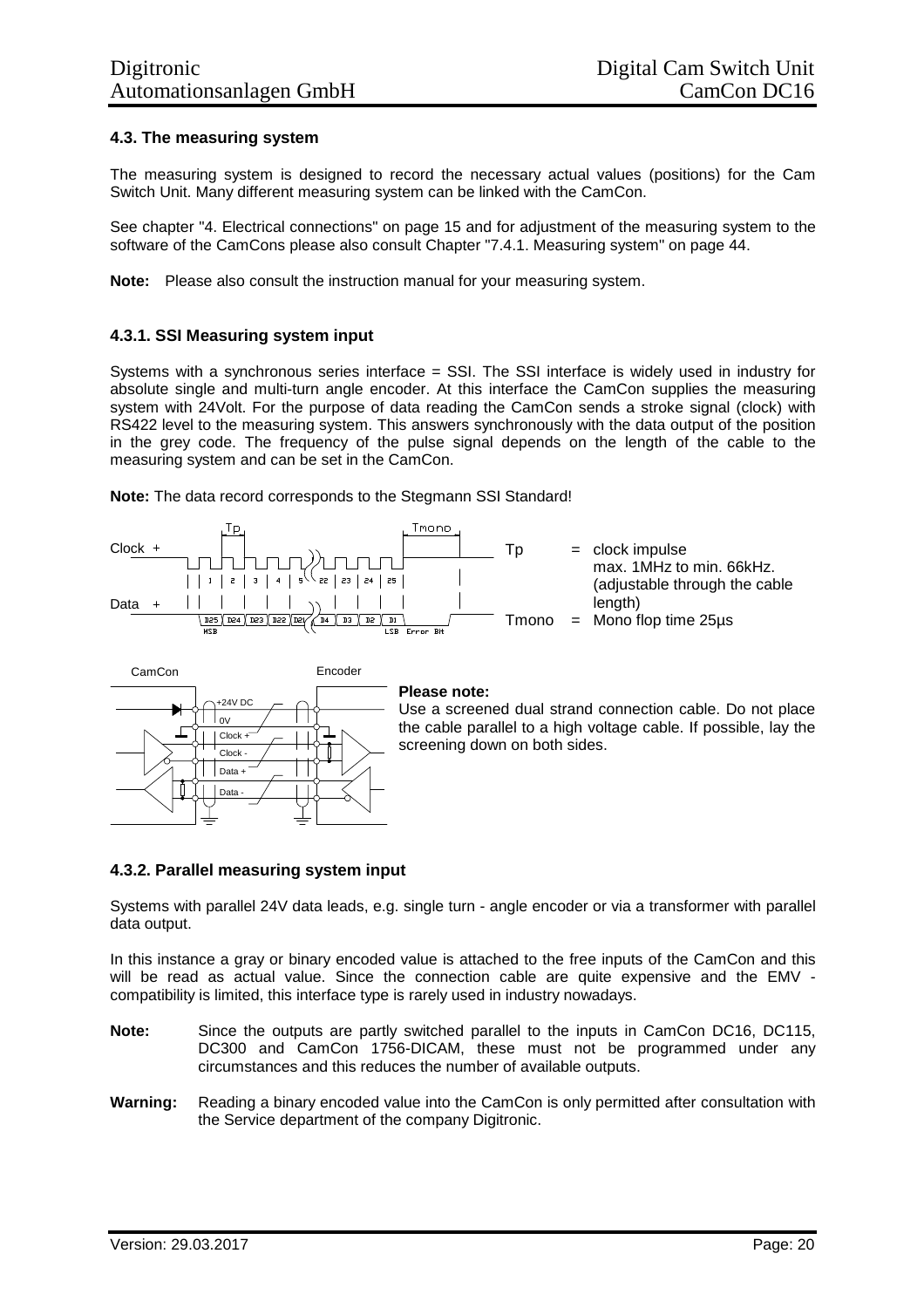#### **4.3.3. Incremental measuring system input**

Systems with 90° phase shift signals such as turning angle encoders, glass measuring rods or flow measuring devices.

At the present time incremental measuring inputs for the CamCon DC16/50/51/115/300 and DC1756 are available as an option. We differentiate between three signal levels:

- 24V PNP Signal inputs (Order number Option: J)
- 5V RS422 Signal inputs (Order number Option: I)<br>- Hiperface Signal inputs (Order number Option: H)
- Hiperface Signal inputs
- **Note:** For the CamCon DC16 and DC300 only the version with 24V PNP signal is available. For the CamCon 1756-DICAM the version with 24V PNP signal and Hiperface Signal is available. If a different signal level is necessary, this can be converted externally with the INCDRV converter.

In all cases the CamCon supplies the measuring system with 24Volt/DC or in CamCon DC115 optionally with 5 or 24Volt/DC. As a counting signal the measuring system gives out two impulses at a time shifted by 90° (A + B). These are counted in the CamCon and are evaluated as position values. In addition, for each rotation another zero impulse (Clear 1) is given out for synchronisation purposes. In order to stop synchronisation (zero setting) of the counter, a further clear signal (Clear 2) is available on the CamCon.

The signals Clear 1 and Clear 2 are to standard AND linked and can be changed in their function with the software. See Chapter "7.4.1.6.3. Almp. Incremental - measuring system" on page 48



#### **4.3.3.1. Incremental measuring system input with 5V RS422 level**



Encoder If the 5V RS422 system is used, all signals of the measuring system input must be active, otherwise the input conditions are undefined. If no signal is available for one of the two Clear inputs, then this input must be switched to mass on the  $(+)$ signal in order to switch the input to low. The inputs of the measuring system can be activated with a maximum voltage of 5V. Please pay attention to the power supply of the angle encoder which can be 5Volt as well as 24Volt. Only the CamCon DC115 can at present provide a voltage of 5Volt for the supply of the angle encoder.

#### **4.3.3.2. Incremental measuring system input with 24V PNP level**



If a 24V PNP signal is used for data input, then only the (+) signals of the inputs may be connected. The (-) signals must stay inactive in this case. The connection of such a measuring system requires a change of the interal switch system and must therefore be stated on the order form.

**Note:** At the incremental input of the CamCon DC16, DC300 and DC1756 no (-) signals are available.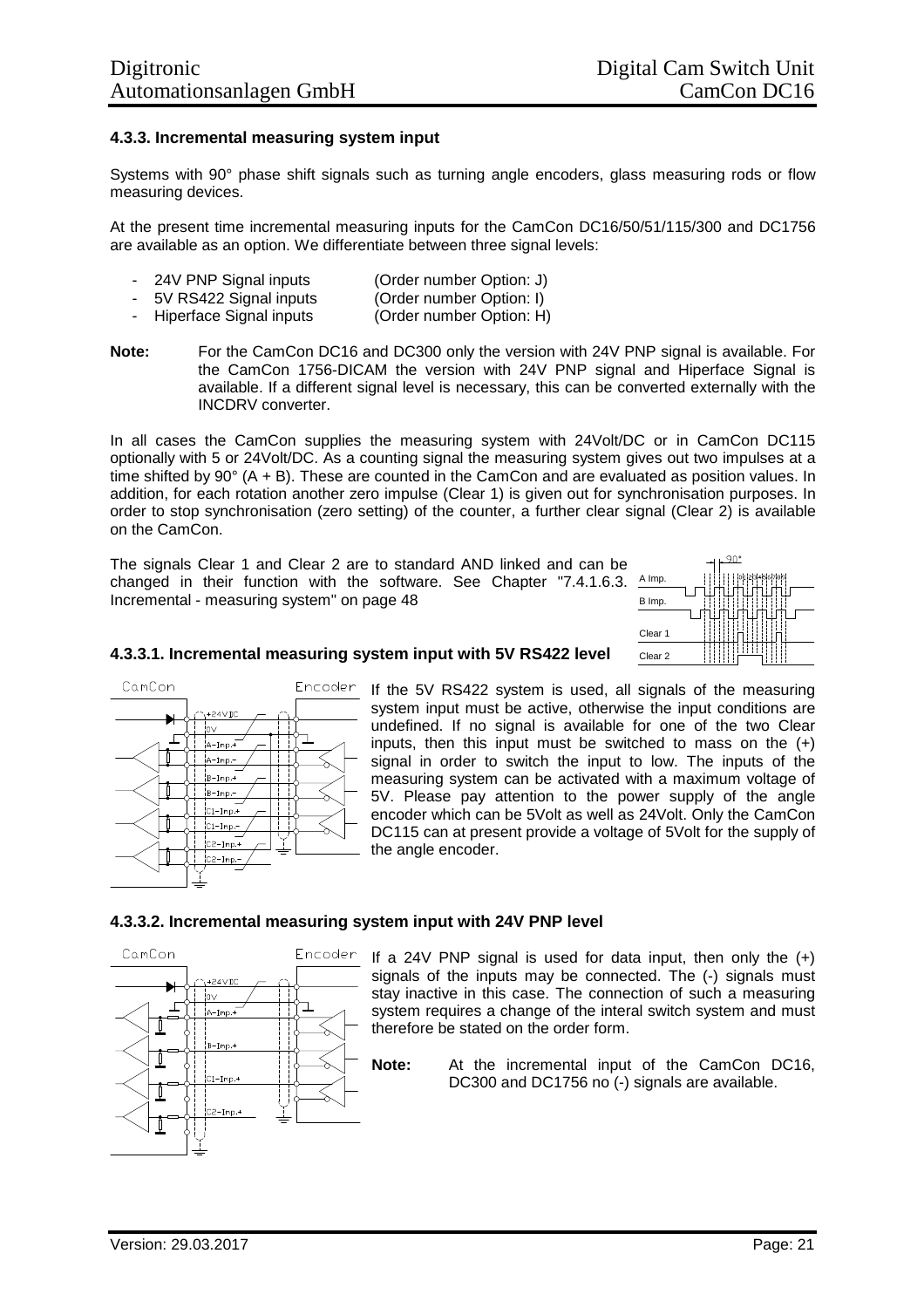#### **4.3.3.3. Incremental Hiperface measuring system input with SINCOS level**

The Hiperface measuring system is a feedback system for servo-motors of the company Stegmann.

It is a mixed system and consists of an absolute measuring system and an incremental measuring system. The absolute measuring system sends its values via RS485 interface to the counter. The incremental measuring system works with analog sine - and cosine interface with a resolution of 512 or 1024 impulses per revolution.

The CamCon with the Hiperface signal input (option: H) reads only the incremental sine - and cosine signal. The signals are converted and counted in the CamCon into normal incremental measuring system signals.

Since the absolute measuring system of the Hiperface interface is not used and no clear signals are available, the CamCon must be initialized after each restart.

This must be done by the preset input of the CamCon. See for this to chapter 7.4.2.4. Actual position preset on page 55.



revolutions per minute is 3000 min-1 with 512 Impulse per revolution. The maximum number of revolutions per minute is 1500 min<sup>-1</sup> with 1024 Impulse per revolution.

#### **4.3.4. Analog measuring system input**

These are systems which receive their actual value through conversion of current or voltage signal, such as temperature or pressure sensors.

For the recording of analog signals the analog to SSI conversion module AWA/SSI in 8 and 12 bit resolution is available for the CamCon. This module is connected to the SSI of the CamCon and is switched ON through the selection of the analog measuring system in the menu "Measuring system".

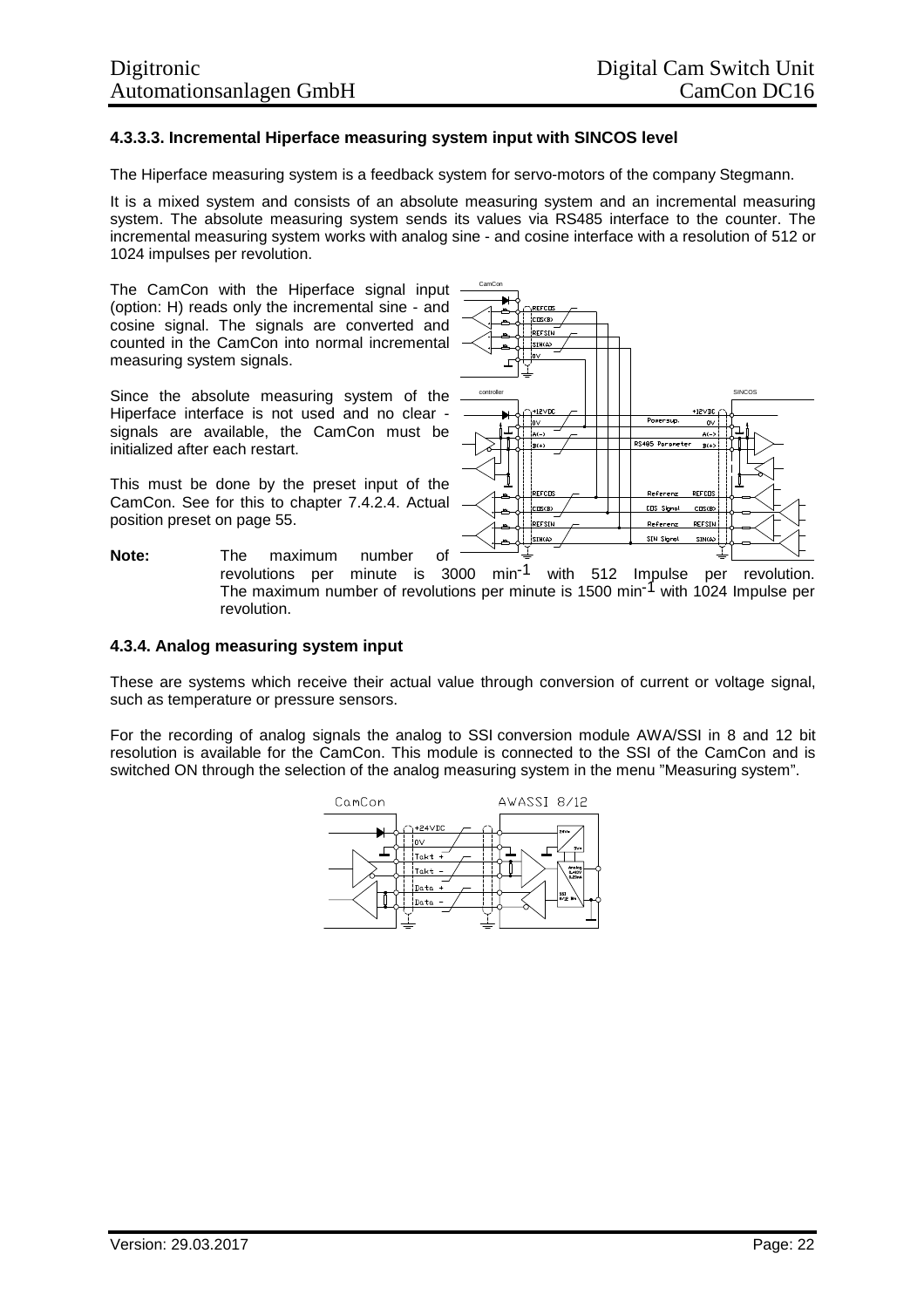#### **4.3.5. PLL measuring system input**

Systems with Phase - Lock - Loop data recording. In these systems the actual value is found through interpolation of initiator impulses. This measuring system is applied to machines with constant speed and with a cyclic pulse.



The Initiator can be connected to any free input of the CamCon.

**Note:** For CamCon DC115 a special input is available on the 25pol. SUB-D plug.

See also chapter "7.4.1.6.5. PLL measuring system" on page 50.

#### **4.3.6. Timer as a measuring system**

Systems which are controlled by elapsed time. In this case the CamCon makes a time available with a time basis of minimum 1 ms as actual value. Through laying on of input signals it is possible to influence the elapsed time. This measuring system is applied to machines with a fixed time scanner as a control feature, e.g. washing machines.

See also chapter "7.4.1.6.6. Timer way simulation" on page 50.

#### **4.3.7. RS232 as a measuring system**

Systems, receiving their actual position through the RS232 interface, e.g. for a junction of a Stegmann POMUX linear scale to a RS232 data output.



**Warning** The activation of this measuring system blocks the RS232 interface for programming. This measuring system is only reasonable with a CamCon DC50/51.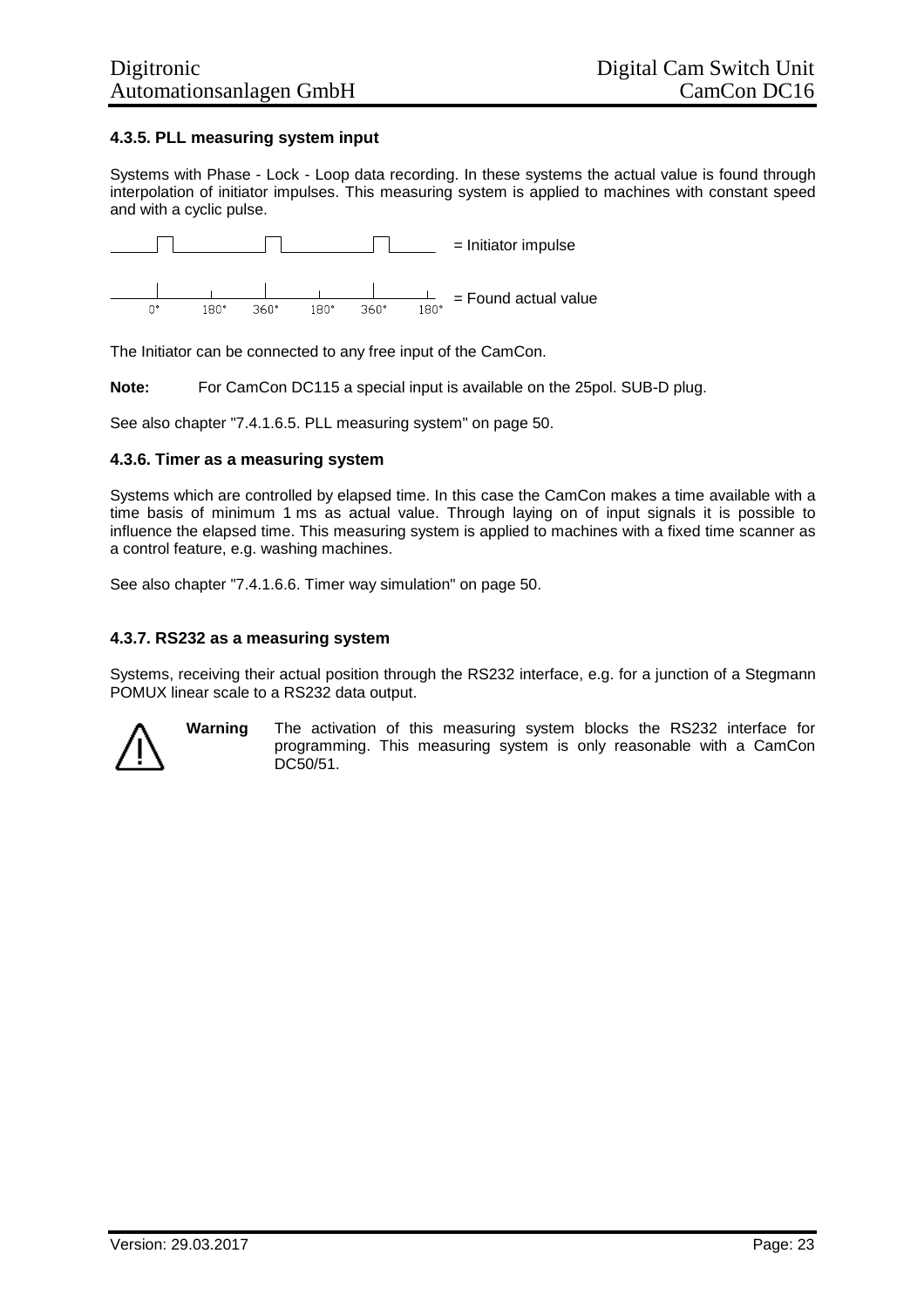#### **4.4. The outputs**

The CamCon 16 has 8 or 16 short circuit-proof outputs. They supply 24V high active signals and are not free of electrical potentials. The output voltage runs thus with the supply voltage of the device. The outputs of the device are supplied with 24V by pins 10 and 29 and with 0V by pin 1. Outputs 1 - 8 supply a permanent current of 0.5Amp. per output. The outputs 9 - 16 even supply a permanent current of 40mA per output (see also chapter "7.4.6.2. Setting the outputs" on page 62).

**Please note:** Outputs 13 - 16 share the pins with the inputs 5 - 8.

*Attention: For inductive loads the inductances have to be tripped with a freewheeling diode.*

#### **4.5. The inputs**

The CamCon has 8 inputs. These input work with high active 24V signals and are not free of electrical potentials.

**Please note:** The inputs 5 - 8 share the pins with outputs 13 - 16.

The input wiring: The input resistance  $-1nF$  $10nF$ is about 5.7 KOhm.

The inputs of the CamCon have not been covered with functions by the factory. The user would have to do this himself in the process of setting system data of the CamCon depending on his requirements. See chapter "7.4.6. System upgrading" on page 62, chapter "7.4.1. Measuring system" on page 44, chapter "7.4.6.7. Setting the external program selection" on page 63 and chapter "7.4.6.4. Setting the keyboard lock" on page 62.

#### **4.6. Precautionary measures for welding work**

*Attention: For the duration of welding operations carried out at the machine, the connecting wires concerning the data exchange from the measuring system to the CamCon and the power supply as well as the grounding connections and inputs and outputs have to be separated from the CamCon.*

#### **4.7. The status LED**

The status LED of the CamCon shows the different blinking intervalls of the the device state. This way, the operation state of the device can be seen without a PC or a terminal.



See also chapter "9. Error messages and removal of errors (FAQ)" on page 78.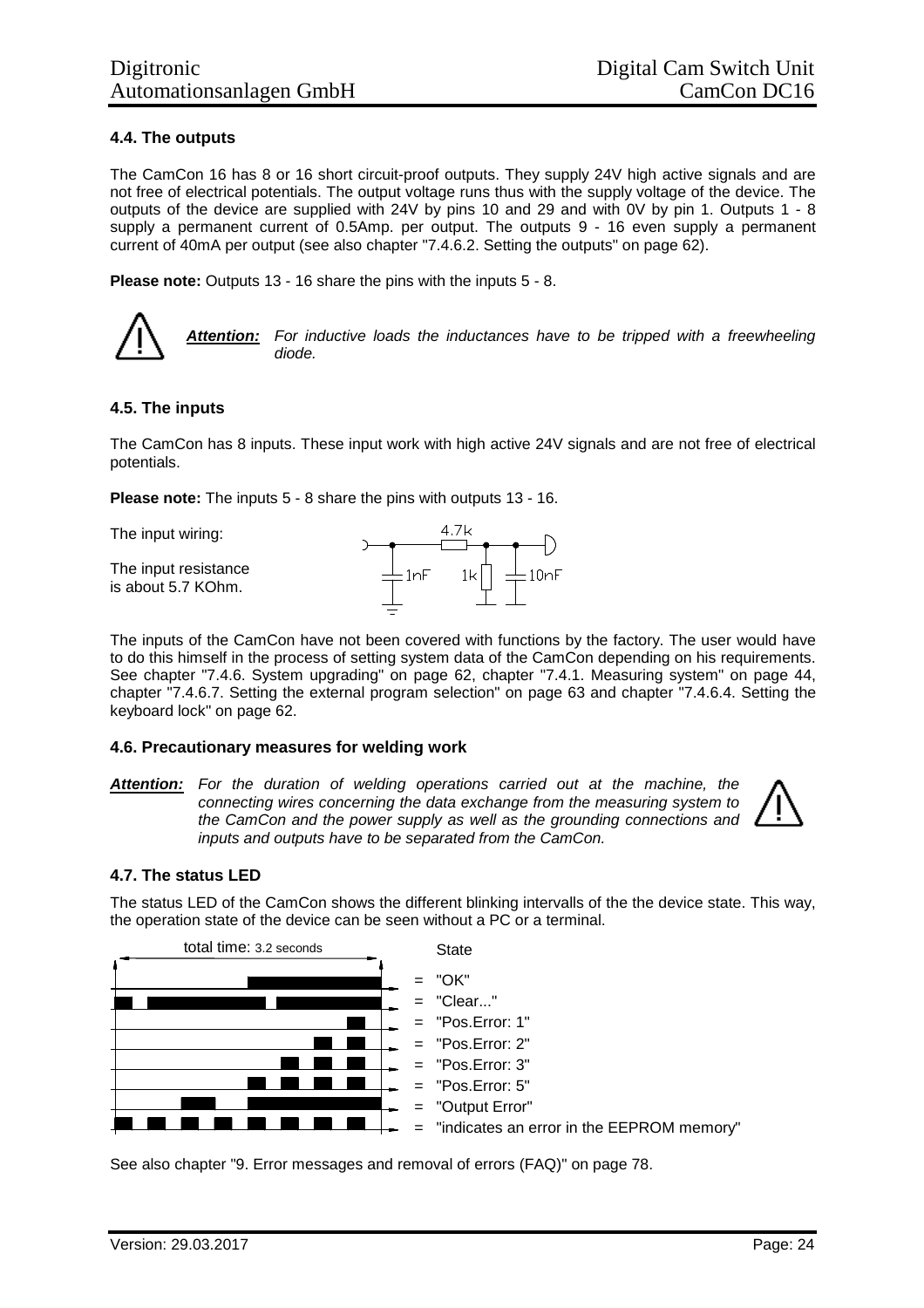#### **5. General programming information**

To program CamCon units without integrated input devices (CamCons DC16/90 and CamCon DC115) you can use any IBM or compatible PC as well as the DIGISOFT programingset order number Best.Nr.: PC/SET/WIN. This set includes all necessary cables and an RS232-RS485 level-transformer (Comuca).

There is also the possibility to do the programming with a CamCon DC50/51 or a CamCon CT10 terminal. All of the following operations and functions have references to the inputs made with the PC software or the CamCon DC50/51 (CT10) terminal, i.e. the key commands of the PC or the CamCon DC50/51 terminal are transmitted to the CamCon unit via the serial interface. As a return, the display of the CamCon unit is sent to the PC or the CamCon DC50/51 terminal.

#### **5.1. Outline of key functions**

| $\overline{\mathbf{r}}$ | cursor down                                                                                    |
|-------------------------|------------------------------------------------------------------------------------------------|
| $\blacktriangle$        | cursor up                                                                                      |
| $\frac{1}{\sqrt{2}}$    | cursor to the left, shifting cams                                                              |
|                         | cursor to the right, shifting cams                                                             |
| $\mathbf{I}$            | choose cam activation point, character selection during text input,<br>(or PC 'PageUp' key)    |
| Ιl                      | choose cam deactivation point, character selection during text input<br>(or PC 'PageDown' key) |
| <b>INS</b>              | input of cams, special measuring systems, character during text input                          |
| $\frac{1}{1}$           | place holder for display formats, reset during error messages, special functions               |
| ESC                     | Escape: leaving the current menu, returning to the next higher menu                            |
| DEL                     | deletion of cams, outputs, programs and single characters during text input                    |
| BS                      | deletion of single characters during text input                                                |
| CR                      | confirm input and save data                                                                    |
|                         | changes the algebraic sign during data input                                                   |
| -2                      | comma                                                                                          |
| 9<br>-0                 | numeric keys for data input                                                                    |

#### **5.2. Menu selection**

You can select a desired menu by pressing the corresponding numeric key or by moving the cursor (the black beam) on the menu name with keys  $\boxed{\bullet}$  and  $\boxed{\triangle}$  and pressing the  $\boxed{\text{CR}}$  key.

#### **5.3. Selection of a menu point**

The input in the single menus issubdevided into menu points. These are active (or selected), if the display is inverted. The selection of these menu points is made with keys  $\boxed{\blacktriangle}$ ,  $\boxed{\blacktriangleright}$ ,  $\boxed{\blacktriangleright}$  and  $\boxed{\blacktriangle}$  and a confirmation of your choice with the  $\frac{[CR]}{[ER]}$  key. You can always cancel an input by pressing the  $\frac{[ESC]}{[ER]}$  key. If you pressed a wrong key, the unit shows a hint of the keys you can use in this menu and their functions.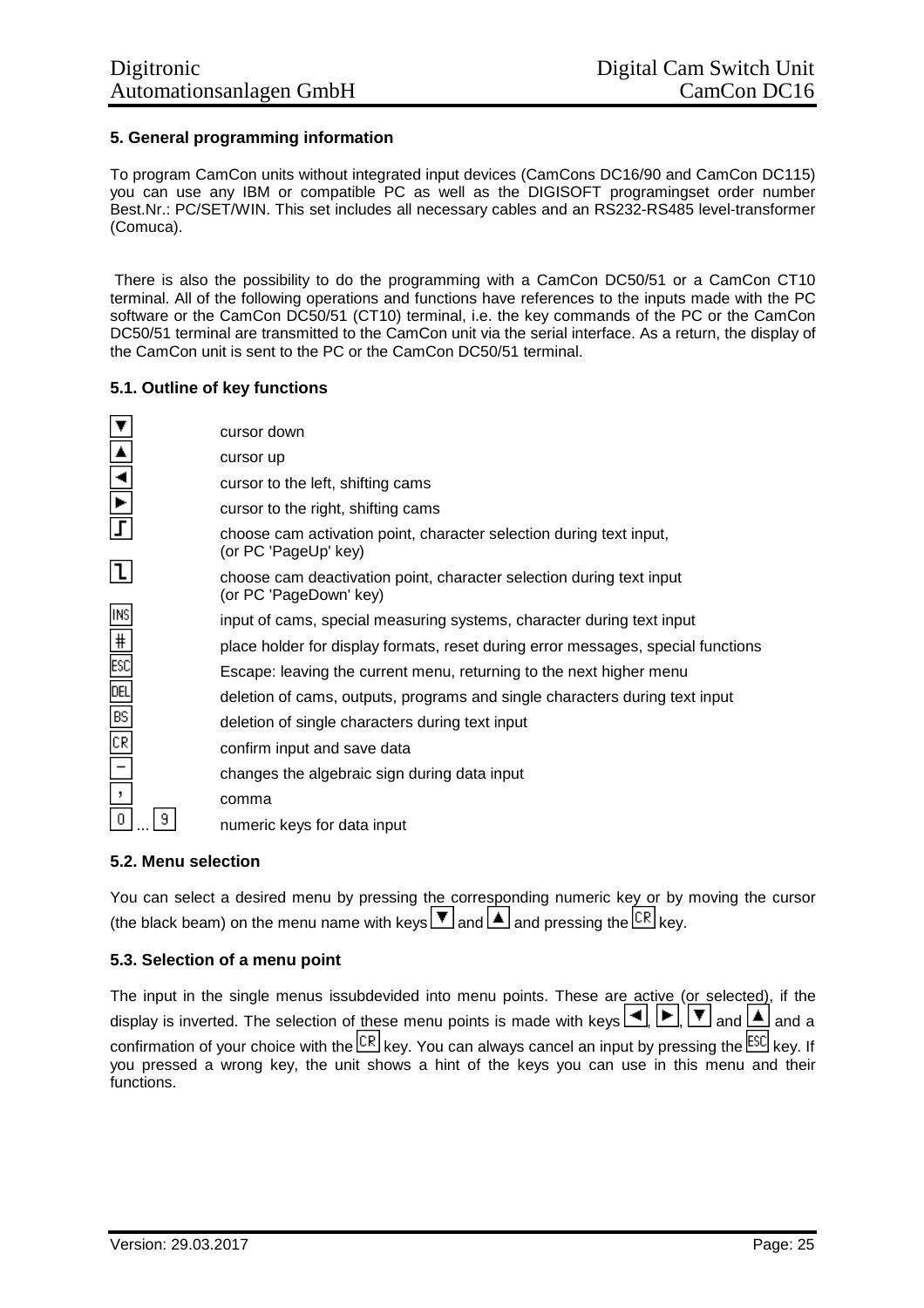#### **5.4. Text input**

|                                        | With menu points, in which texts have to be implemented, the $\Box$ and $\Box$ keys function together with                                                                                                                          |
|----------------------------------------|-------------------------------------------------------------------------------------------------------------------------------------------------------------------------------------------------------------------------------------|
|                                        | the $\boxed{\blacktriangledown}$ and $\boxed{\blacktriangle}$ keys like a coordinate control. You select the desired position for the first character,                                                                              |
|                                        | using the $\Box$ and $\Box$ keys. Then you can choose the character with the $\Box$ and $\Box$ keys, by going up                                                                                                                    |
| repeated inputs of the same character. | and down through the alphabet or the ASCII characters. If you move the cursor to the right with the<br>key, character entered prior to this will appear in the new position of the cursor, simplifying making                       |
| key.                                   | If you have made an error you can go back to the wrong character to correct it, using the $\Box$ key or the<br>$\boxed{BS}$ key. This will cause the other characters to become erased. To abandon the input press the $\boxed{CR}$ |
| <b>Attention:</b>                      | The software for the text input at the CamCon has changed since EPROMS of 1/97. The                                                                                                                                                 |
|                                        | selection of desired characters is now realized with keys $\boxed{\underline{I}}$ and $\boxed{\underline{I}}$ . With keys $\boxed{\blacktriangle}$ and                                                                              |
|                                        | $\blacktriangleright$ you can now position the cursor anywhere in the previously entered text. You can                                                                                                                              |
|                                        | overwrite characters, insert characters by pressing the <b>INS</b> key or delete characters with                                                                                                                                    |

**Note:** The text input is also possible directly via PC.

 $keys$   $E$  or  $ES$ .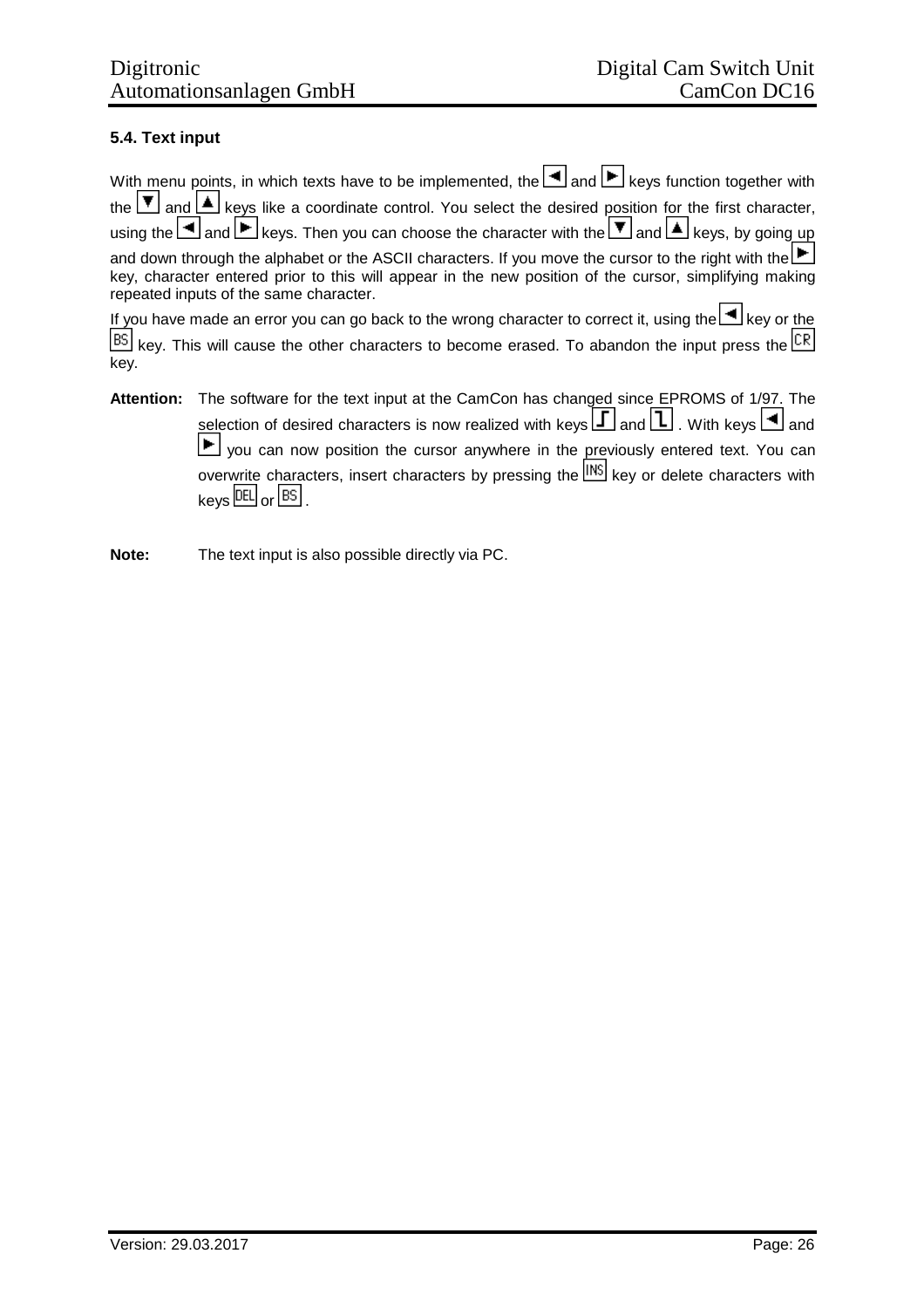#### **6. Commissioning**

Before switching the device on for the first time, please check its wiring (see chapter "4. Electrical connections" on page 15).

#### *Attention: With induced loads the outputs have to be switched with a freewheeling diode. Covers or inductivities very close to the device inside the switchboard have to be switched with a deletion unit as do those that are wired to or influence the wiring of the device.*

After being switched on the CamCon will flash its status LED. Afterwards it will start the internal review and the running up of the system (e.g. to generate the proof total of the EEPROM and the EPROM). This process takes several seconds.

After first activating the supply voltage, the program memory is not in a defined state. So when first using the CamCon unit you have to put a complete deletion into operation as follows:

- 1. Press the  $\sqrt{ESC}$  key, you leave the standard display and enter the main menu:
- 2. Select the menu point "**Unit configuration**" , the request to enter your user code is displayed on the LCD:





3. Enter your user code. If you have not programmed your own key, use the standard key number "**5693**"!

4. Press the key to confirm your user code. If a false code is entered, "**Wrong user code!**" is shown on the display. In this case, press any key, and reenter the code. The display returns to the main menu after about 30 sec., if no numbers are entered or the input is not confirmed with the  $\mathbb{R}$  key.

After the correct user code is entered, the display shows the configuration menu.

5. Select the menu point "**Format unit**" , the following question is displayed:





- 6. Move the cursor to "**yes**" with the  $\frac{4}{3}$  key.
- 7. Press the  $\mathbb{CR}$  key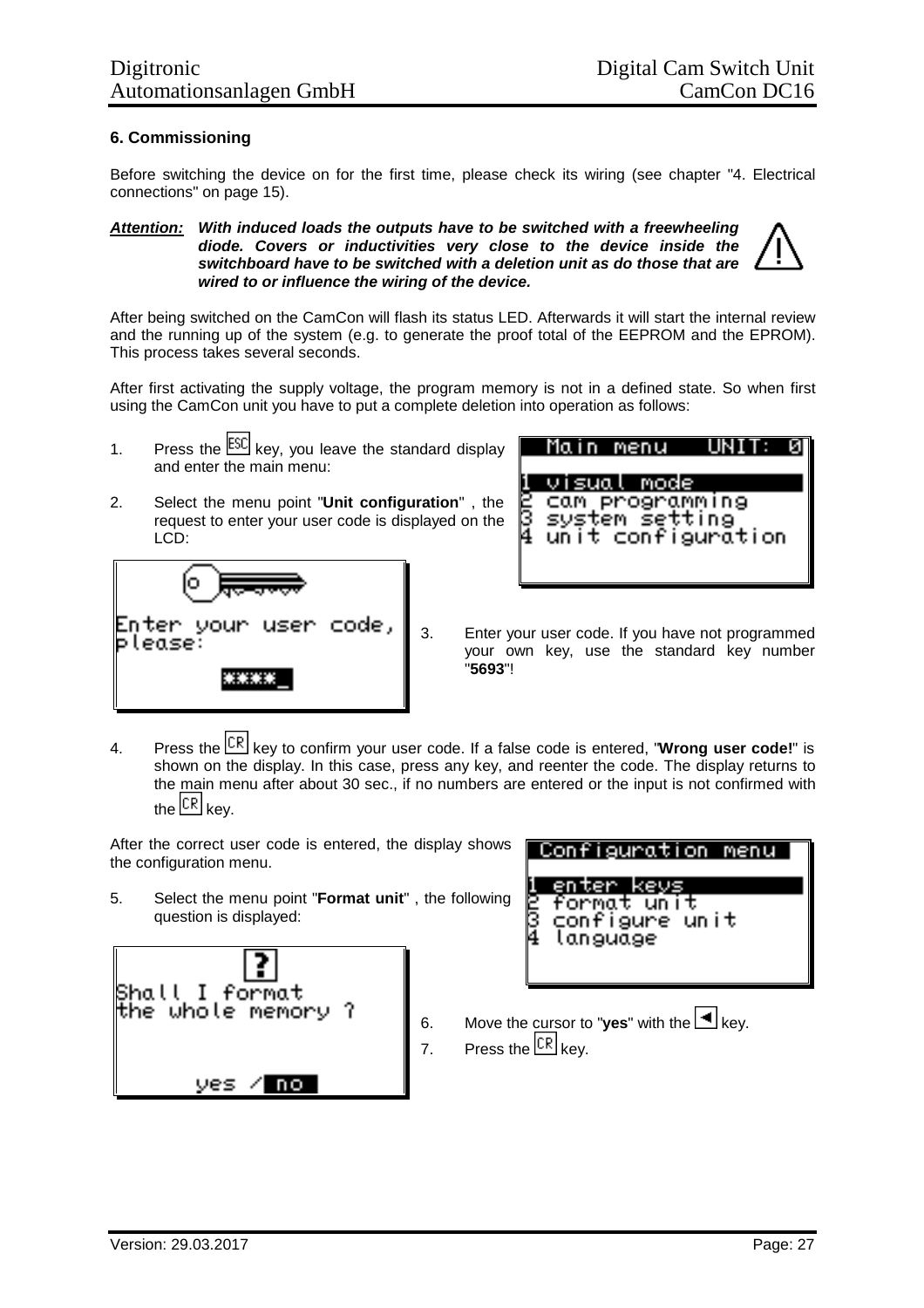After about 5 sec. the display returns to the configuration menu. This waiting time depends on the size of the used EEPROM, since the memory has to be formatted. With the use of a 32k - EEPROM it is increased to approximately 2 min. After this time the complete deletion is finished. All cams are erased, all system registers have the standard value.

Now you can begin with the system setting.

To make your device operable, you have to set a minimum number of parameters on your CamCon. This is the recommended order of the parameterization. You can find the neccessary information in the corresponding chapters.

- 1) System setting, System upgrading See chapter "7.4.6. System upgrading" on page 62.
- 2) System setting, Cable length See chapter "7.4.4.1. The cable length" on page 58.<br>3) System setting, Measuring system See chapter "7.4.1. Measuring system" on page 44.
- 3) System setting, Measuring system See chapter "7.4.1. Measuring system" on page 44.
- 4) Unit configuration, hardware configuration, See chapter "7.5.6. Configure Hardware" on page 74.

If you have adjusted the inputs according to the corresponding chapters, the CamCon is ready and no more error messages should occur. Of course we recommend to go through the whole system setting menu to receive a maximum of user ability and comfort.

After the system setting you can begin with the cam programming.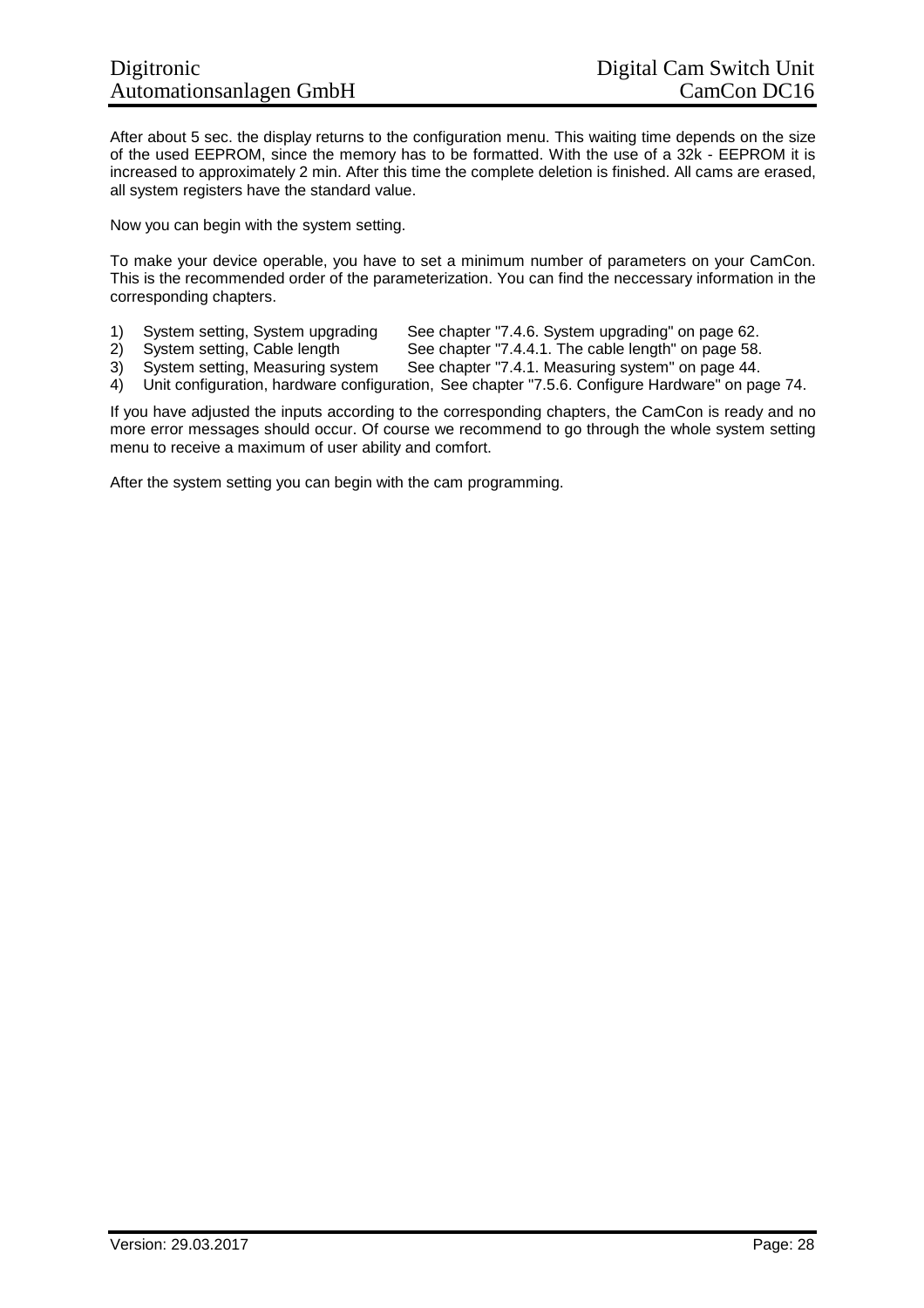#### **7. Operation of the CamCon** .

#### **7.1. The main menu**

The programming always starts at the main menu. No matter in which state of programming you are, you can always reach the main menu by pressing the  $ESC$  key (several times, if necessary).

By pressing the corresponding number or by selection with keys  $\boxed{\blacktriangledown}$  and  $\boxed{\blacktriangle}$  and a verification with the  $\boxed{\text{CR}}$  key, you can enter the submenus.



#### **7.2. The standard display**

You reach the submenu for the display for normal operation of the cam controller via the main menu point **"Visual mode"** or by pressing the **ESC** key (at the main menu).



In the display menu, the active program number, the relative speed as a bar (e.g. for an analog speed output) and the current actual position, respectively the absolute speed (with higher rotational numbers), are displayed.If the measuring system is put into a slow motion the respective actual position is shown on the display. With increasing rotation velocity the device switches at a defined point (5%) to a display showing the current speed in the desired representation; a negative direction in the rotation is shown through a negative sign in front of the

displayed value.

The configuration of the speed display is done in the system setting menu. Here you can e.g. disable the automatic change of the display, by selecting a certain display type (see chapter "7.4.3. The speed adjustment" on page 56).

#### **7.2.1. Changing the display**

If you want to receive status information of in- and outputs during operation, you can switch through the several status displays, using keys  $\Box$  and  $\Box$ . The display then shows an outline of operation for inputs and outputs:

| Outputs (O)                                      | Inputs $\langle I \rangle$                |
|--------------------------------------------------|-------------------------------------------|
| H<br>611<br>51<br>21                             | 21<br>٠.<br>о                             |
| 13 <br>tБı                                       | <b>13 I III</b><br>Æ<br><u>12  </u><br>91 |
| $21$ $22$<br>-2011<br>$-23$<br><b>19II</b><br>24 |                                           |
|                                                  |                                           |
|                                                  |                                           |
| 41U/min                                          | 40U/min                                   |

Output display **Input display** 

As soon as an in- or output activates, its field on the display turns black. In the lower righthand corner of the display, you can see the current position or the absolute speed at a faster movement.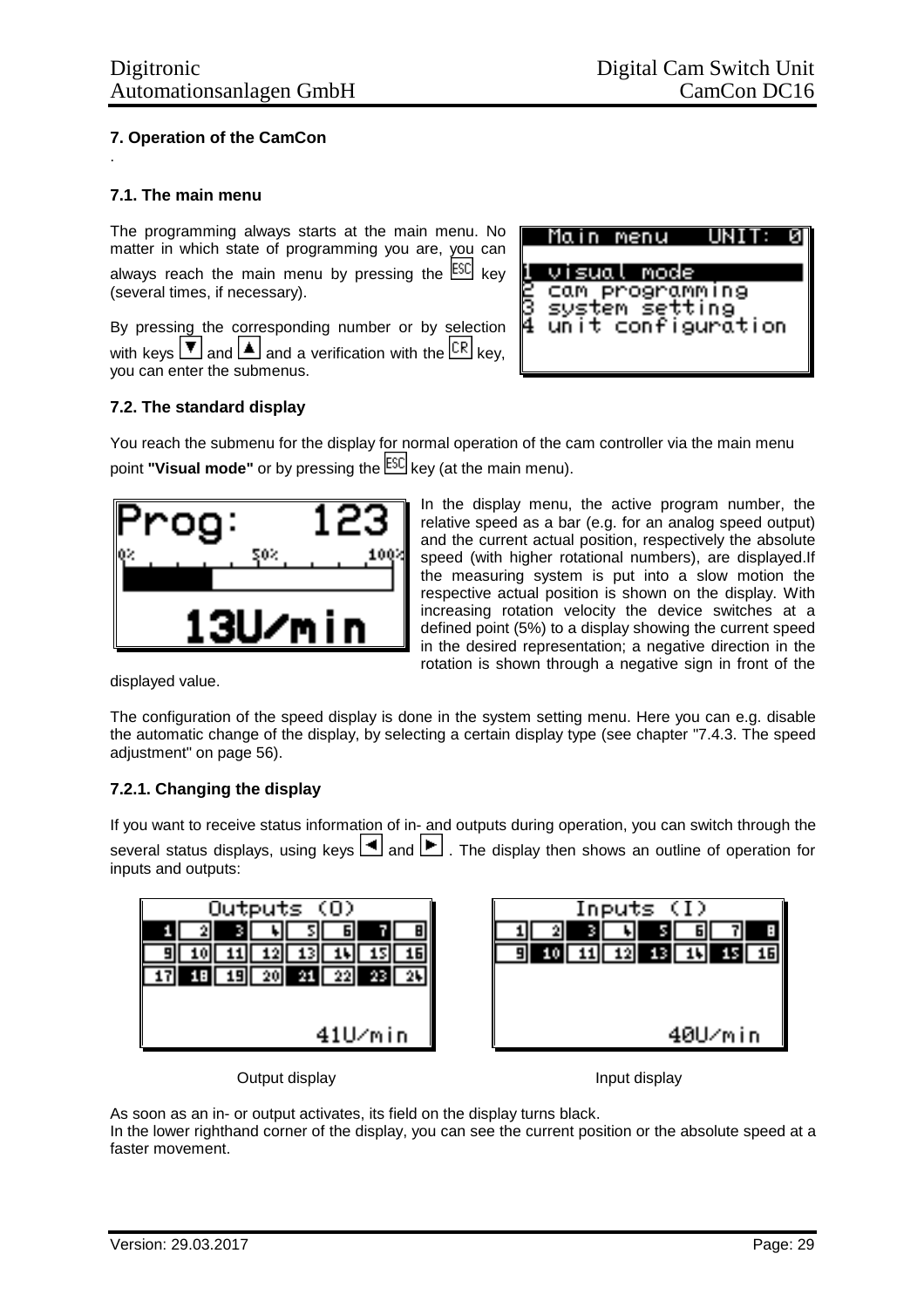#### **7.2.2. Program change**

With the CamCon you are capable of storing several programs. To choose one of these programs you have to be in the standard display. The selection of a desired program is done as follows:

- 1. Press the  $\mathcal{LR}$  key, the display shows the request for your user code.
- 2. Enter your user code.
- 3. Press the  $\mathbb{R}$  key, the cursor goes to the menu field of the program number.



- 4. Enter program number with the numeric keys
- 5. Press the  $\sqrt{CR}$  key to complete your input

The CamCon will change programs according to the program selection parameters you entered. If the process takes longer that one second, the display will blink until the selection is complete see chapter "7.4.6.8. Setting the program selection mode" on page 63.

#### **7.2.3. Program name**

With the CamCon you can assign a text to the stored programs. This is recommended when important information needs to be linked to the program number (e.g. a toolnumber or the name of a product). The input of the program name is done as follows:

- 1. Press the  $\frac{CR}{CR}$  key, the display shows the request for your user code
- 2. Enter your user code
- 3. Press the  $\frac{CR}{CR}$  key, the cursor goes to the menu field of the program number
- 4. Press the  $\left|\frac{\text{#}}{\text{}}\right|$  key, the cursor goes to the text input of the program number



Here you can enter a name for your program (see chapter "5.4. Text input" on page 26).

5. Confirm your input with the  $\overline{\text{CR}}$  kev

The presentation of the program name changes with the length of the input text. 2 lines with 21 characters each or 1 line with 10 characters can be displayed.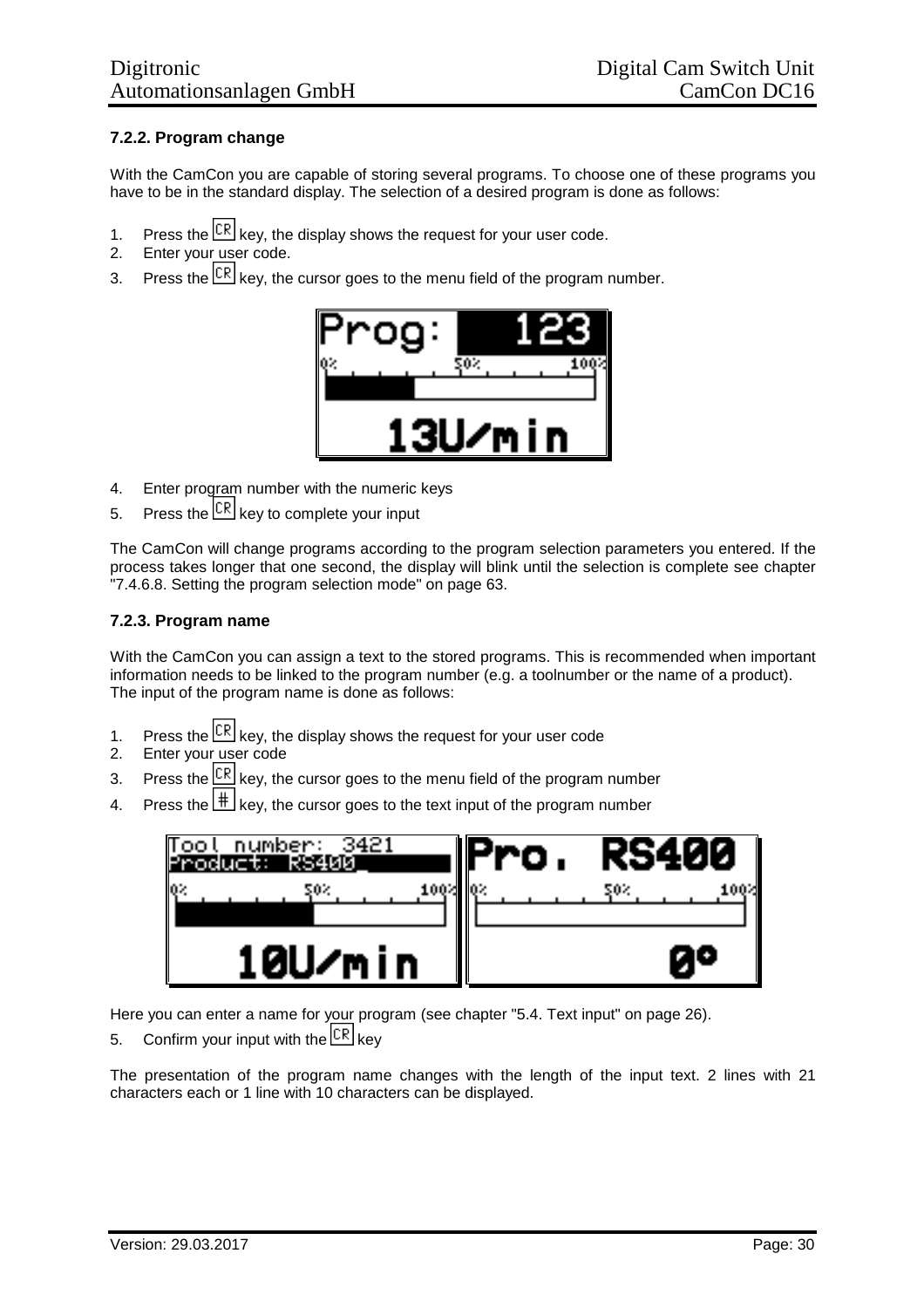#### **7.3. Cam programming**

To get to the actual cam programming select "**Cam programming**" in the main menu. The display switches to the programming menu:



The upper part shows the current actual position, the switched state of the selected output and the chosen program. The lower part displays an output with programmed cams and their activation and their deactivation points. If no input is made within two minutes the CamCon automatically returns to the main menu for reasons of safety.

#### **7.3.1. Output selection for programming**

You can select the desired output by pressing the  $\overline{\blacktriangledown}$  and  $\overline{\blacktriangle}$  keys. By pressing the  $\overline{\mathbb{CR}}$  key you reach the direct input of the output number.



With the numeric keys you can select the number of the output you want to select. Confirm your selection with the  $\overline{\mathbb{CR}}$  key.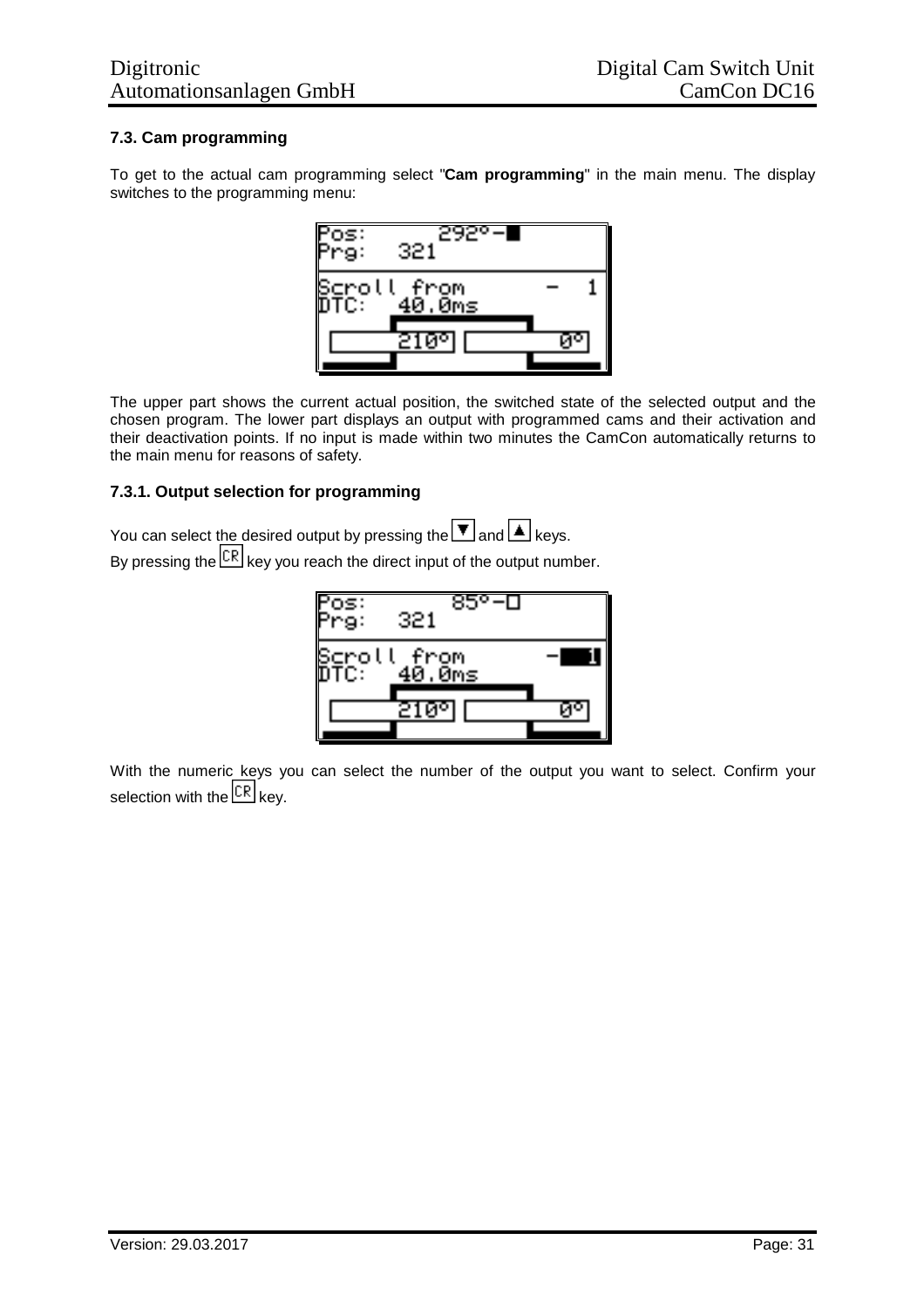#### **7.3.2. Program selection for programming**

You reach the input of the output number by pressing the  $\overline{\mathbb{CR}}$  key. You skip this by pressing the  $\blacktriangle$  key and enter the program selection for the programming.



Enter the number of the desired program by using the numeric keys. Confirm your input with the  $\sqrt{CR}$ key.



*A change in the program number does not lead to a change in the momentarily active cam program. This means: You can program a program while another program operates the outputs.*

#### **7.3.3. Programming the delay time/speed compensation**

You reach the input of the output number by pressing the  $\overline{{\mathbb{CP}}}$  key. You skip this by pressing the  $\overline{\blacktriangledown}$  key and enter the delay time you want to compensate.



With the numeric keys you can enter the delay time that you need to compesate.

By pressing the  $\mathbb{F}$  key while entering, the effects of the speed compensation for the switch-on- and switch-off-point will be switched separately and the second delay time value can be fed in.

This seperated speed compensation can be deleted by pressing **DEL** while entering the second delay time value.

#### **Attention:**

If the offswitchpoint overtakes the onswitchpoint at rising speed, the result will be a non-defined signal.

By pressing the  $\pm\pm$  key with the input you can limit the effect of the delay time to the program you are programming (private). A renewed pressing of the  $\pm$  key takes on the standard speed compensation for this program.

Confirm your input by pressing the  $\sqrt{\text{CR}}$  kev.

References to the way speed compensation works can be found in chapter "2.1. Speed Compensation" on page 9.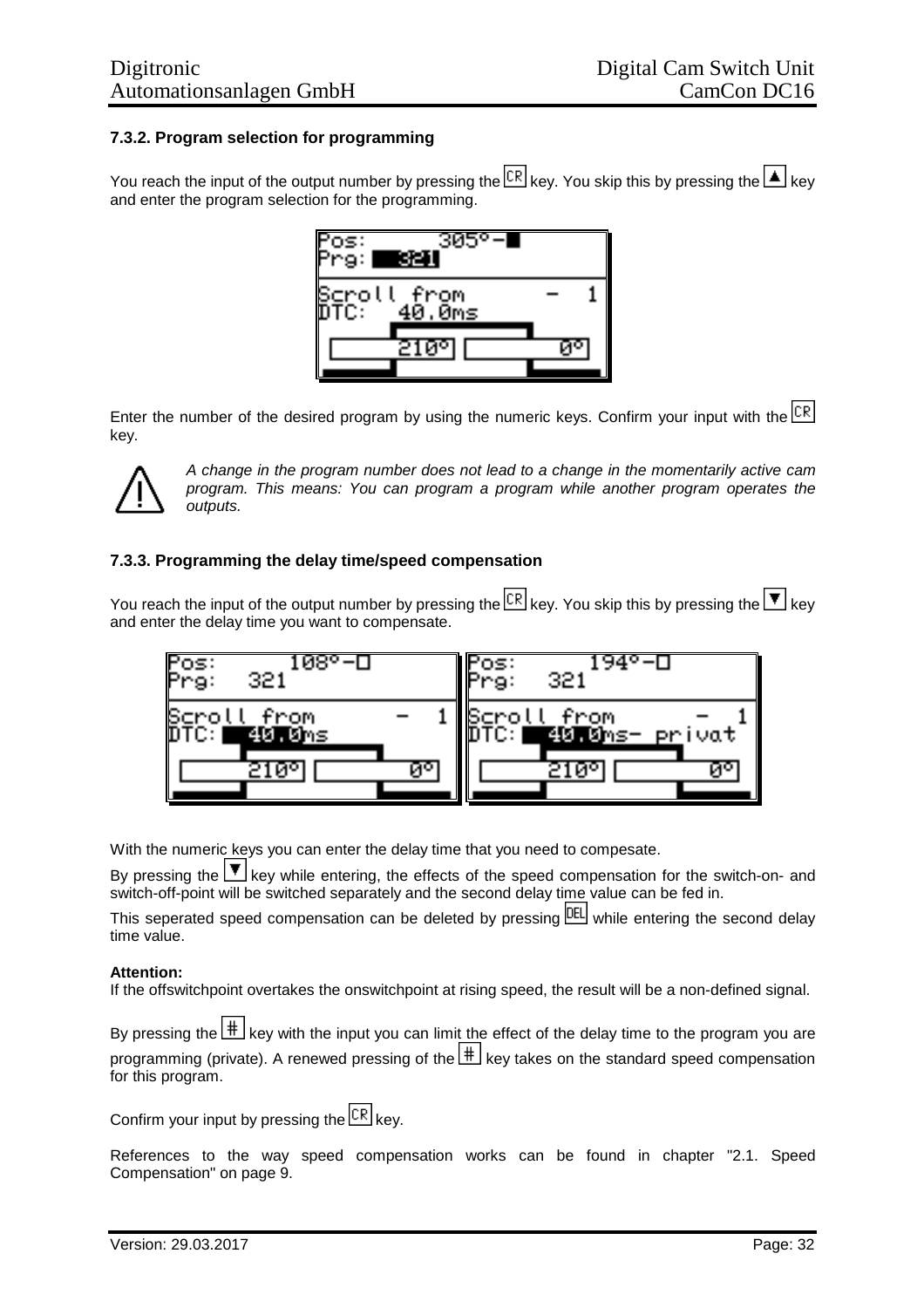#### **7.3.4. Programing Time-Cams**

By pressing  $\overline{\text{CR}}$  you get to enter the starting number, which can be adopted by confirming with key  $\blacktriangledown$ . After that, you are put forward to entering the delay time.

**Attention:** When programing a Cam, the specific output must have a switched speed compensation. Also see chapter "7.4.6.3. Setting the outputs with speed compensation" on page 62.



Using the numeric keys you can enter the delay time. Press while entering followed by pressing to switch on your way-Cam, so that you are able to enter the switching time in steps of 0.1 ms.



#### Pressing **DEL** while entering the switching time will switch of the Cam. **Attention:**

If the next Cam switching point reaches a Cam that is not yet switched off, both Cams will be summed up as one.

| Pressing $\lfloor \frac{\text{#}}{1} \rfloor$ while entering delay time or switching-time values can limit the efffects of these values |
|-----------------------------------------------------------------------------------------------------------------------------------------|
| on the program that is worked on (private). A second $\boxed{\text{#}}$ key will switch off the private input. This                     |
| function can be switched on or off separately for delay- and switching time.                                                            |

 $A$   $\overline{CR}$  key will confirm these values and quit the input-section.

 $\overline{a}$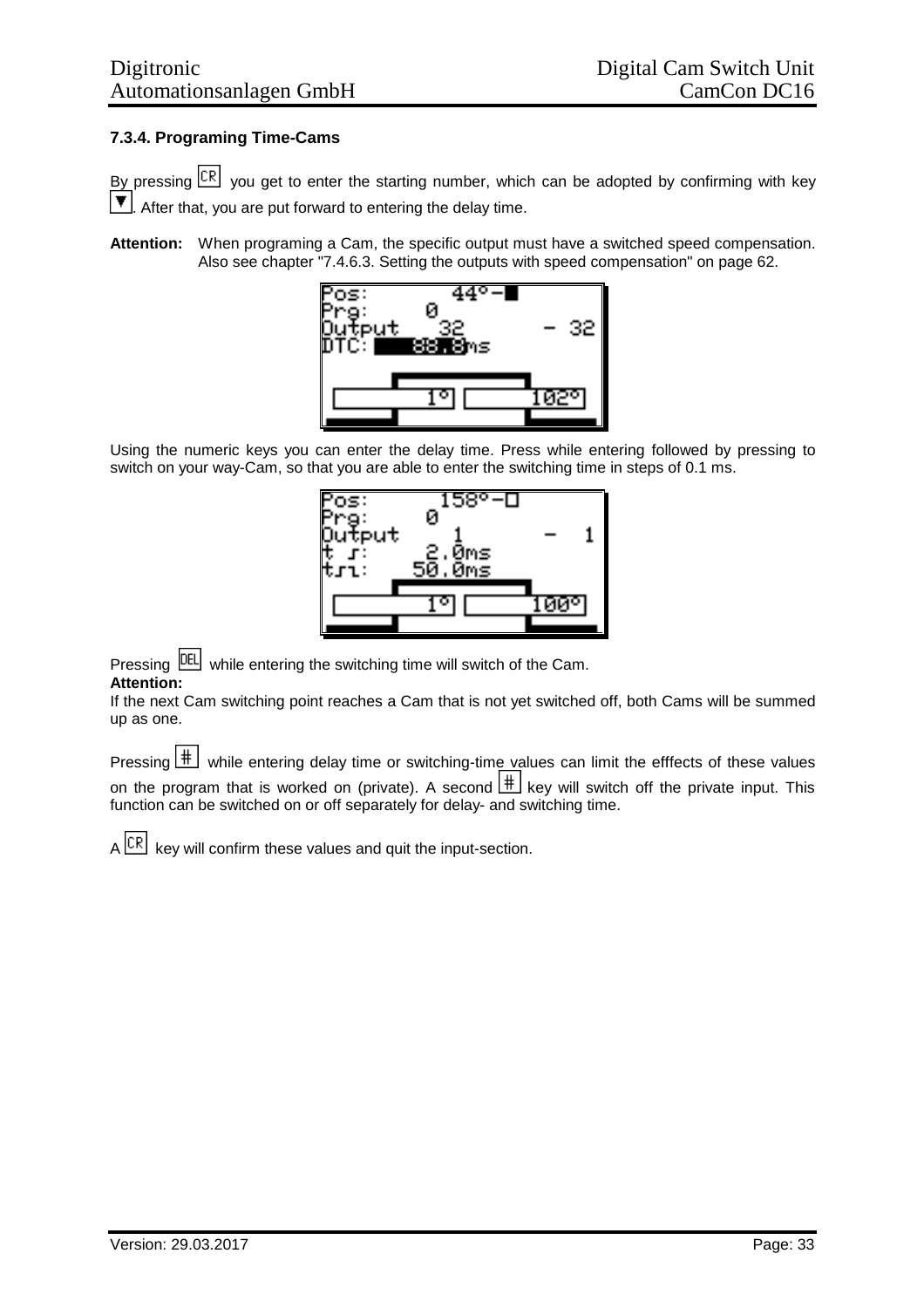#### **7.3.5. Programming the output name**

You reach the input of the output number by pressing the  $\overline{LR}$  key. You skip this by pressing the  $\blacksquare$  key and enter the input of the output name of this output.



Here you can enter the output name via text input see chapter "5.4. Text input" on page 26.

#### **7.3.6. Cam Input**

By pressing the  $L$  key you start the input of a cam. On the display the field for the cam activation point (left bar) is underlayed in black, while a stylized cam blinks in the range of the two bars. With the numeric keys you enter the position for the cam activation point.

| os:<br>Pra:   | Ο<br>35<br>321 |    |   |
|---------------|----------------|----|---|
| <b>Qutput</b> | 2<br>.Øms<br>Ø |    | 2 |
|               |                | 10 |   |

After you confirm your selection with the  $\mathbb{R}$  key, the field for the cam deactivation point is underlayed in black. Simultaneously, the dropping flank of the stylized cam starts to blink.



Enter the value for the cam deactivation point with the numeric keys and finish your input with the pressing of the  $\sqrt{CR}$  key.

**Remember:** The maximum expansion of a cam can never reach a full rotation. For the programming of such a cam you have to program a security output (see chapter "7.4.5. The special outputs" on page 58.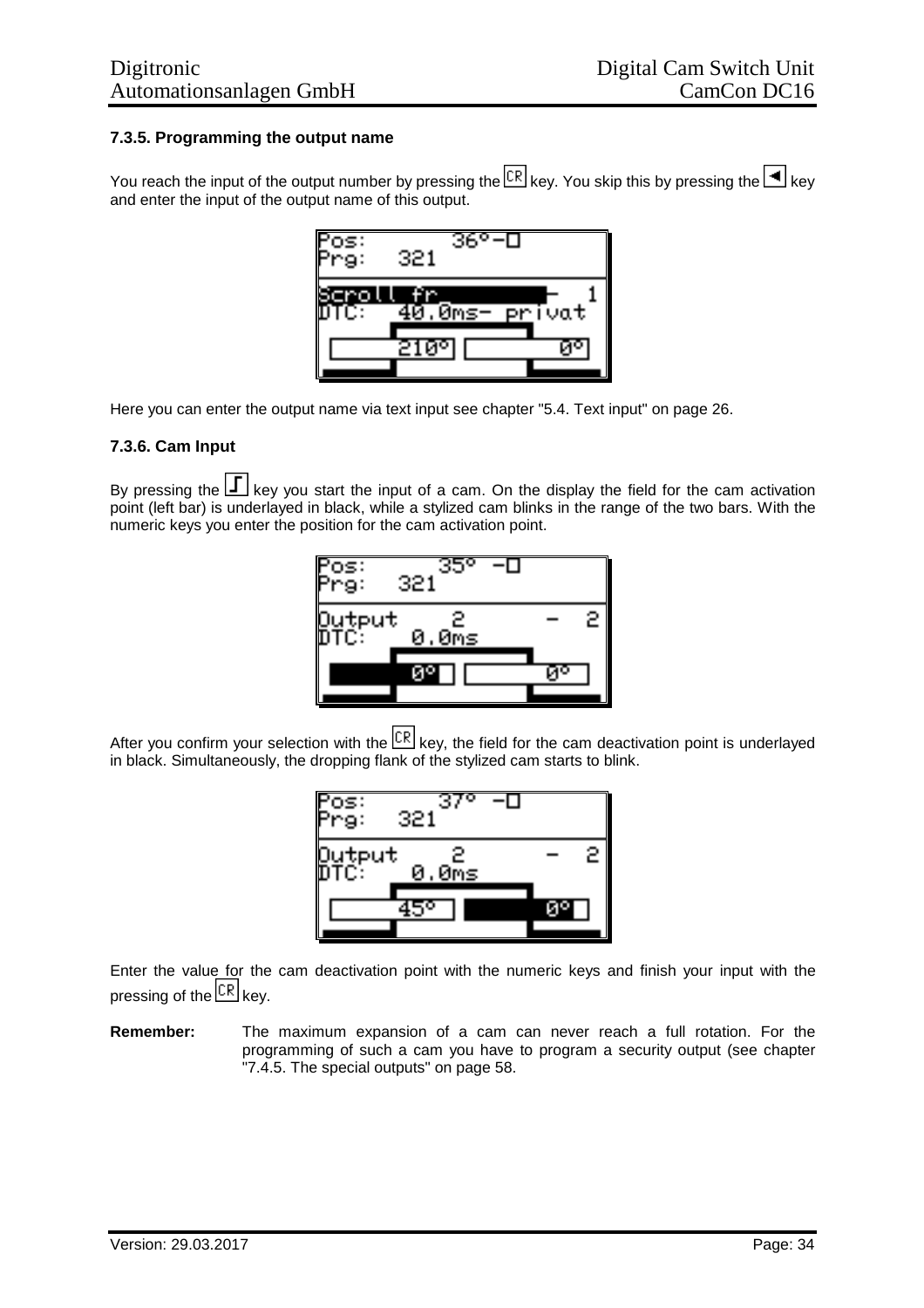#### **7.3.7. Adding cams**

In case you want to program additional cams on this output, you have to use the INS key. When you press this key the following is displayed on the display:



Here you can enter the positions for the activation and the deactivation point for the cam, as is described in the chapter "7.3.6. Cam Input". If you enter a cam that overlaps with an already existing cam, you create a single, greater cam.

**Example:** The previously configured cam lies between 50 and 120 degrees. If you now create a new cam between 90 and 180 degrees, these two cams are combined into a new cam from 50 to 180 degrees.

#### **7.3.8. Cam Teach - In**

If you are in an input field of an activation or deactivation point during cam programming, you can assume the current actual position for the field by pressing the  $\boxed{\text{#}}$  key. The actual position is displayed and brought up to date until the  $\boxed{1}$ ,  $\boxed{1}$ ,  $\boxed{CR}$  or  $\boxed{ESC}$  key is pressed to confirm the value or to abort the input.

#### **7.3.9. Cam Search**

With the  $\Box$  and  $\Box$  keys you can call up and control the programmed cams. With each activation a single cam is displayed, and its neighbouring cams are shown as their flanks on the edges of the display.



The increasing course of the cam curvature on the right edge of the display points to another cam that is positioned between the cam deactivation point (180°) and the higher border of the measurement range (e.g.:359°). The left flank hints to the presence of additional cams between the cam activation point (45°) and the lower border of the measurement range (e.g.:0°).

With the  $\Box$  and  $\Box$  keys you can determine wether there are other programmed cams.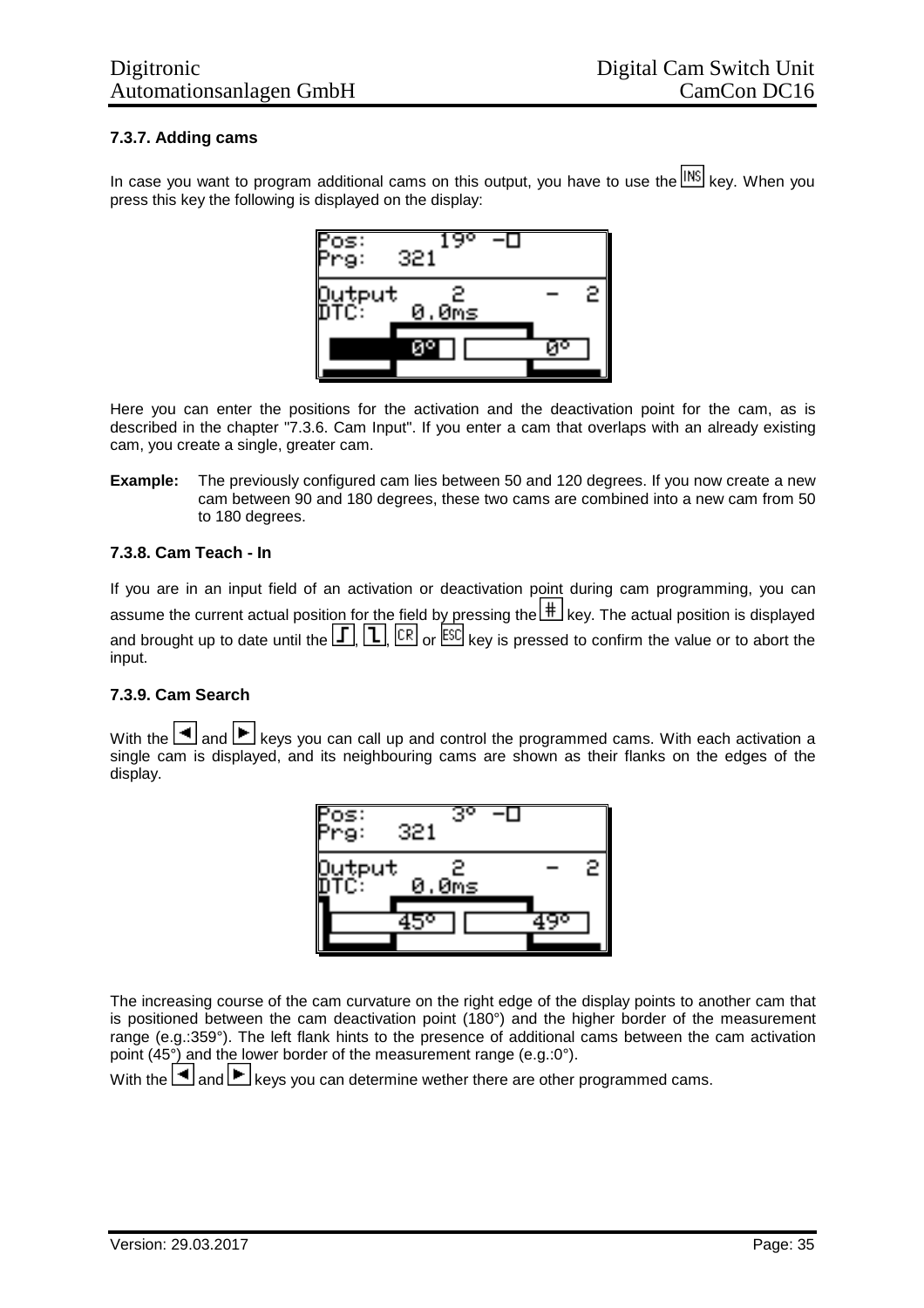#### **7.3.10. Cam deletion**

If you want to completely erase a cam, select the cam using the  $\Box$  and  $\Box$  keys and press the **DEL** key, causing the following question to be displayed:



To delete the cam, move the cursor to "**yes**" with the  $\Box$  key, and press the  $\Box$  key to confirm your choice.

#### **7.3.11. Output (cam track) deletion**

If you want to completely erase an output (cam track), you have to press the  $\overline{\mathbb{CR}}$  key to enter the input of the output number.



Now you can enter the number of the output you want to delete with the numeric keys. Press the DEL key and the following question is displayed:

| Shall I delete all<br>cams of this<br>output ? |  |
|------------------------------------------------|--|
| m                                              |  |

Move the cursor to "**yes**" with the  $\blacksquare$  key and press the  $\boxed{CR}$  key to confirm your input.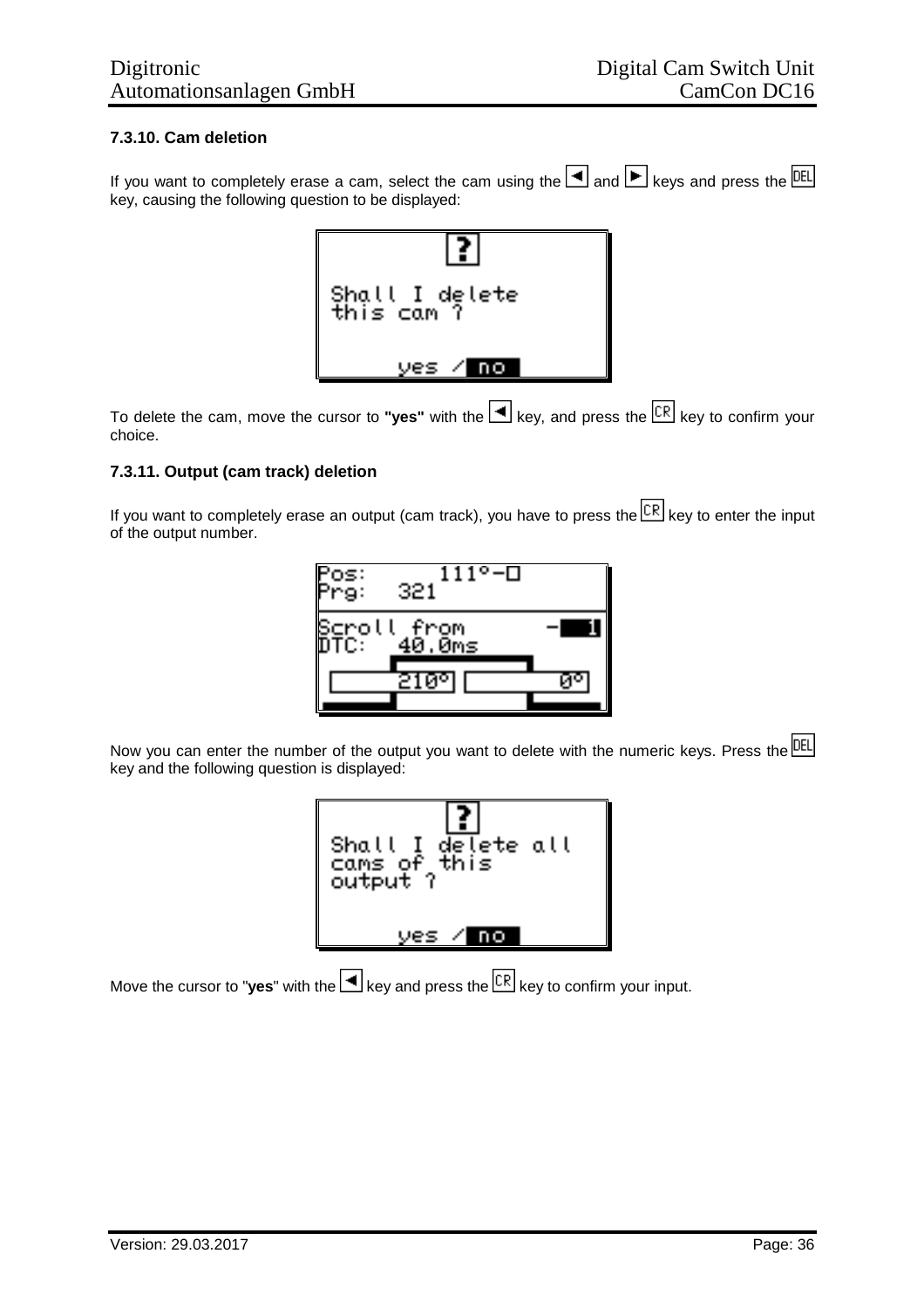# **7.3.12. Copying programmed outputs (cam tracks)**

With the CamCon you have the option to copy all the cams you have programmed on one output to additional outputs. First press the CR key to enter the input of the output number. Select the output that you want to copy to the previous selected output with the numeric keys. Press the  $\left|\frac{\text{#}}{\text{#}}\right|$  key to start the copying process. The following question is displayed:



Move the cursor to "**yes**" with the  $\blacksquare$  key and press the  $\boxed{CR}$  key to confirm your input. This starts the copying process. After a short while the new output will appear on the display.

## **7.3.13. Shifting cam tracks**

With the CamCon you have the option to shift all the programmed cams of one output, using the  $\Box$ and the  $\blacktriangleright$  key.

Press the  $\Box$  or the  $\Box$  key to enter the input of the activation or the deactivation point.



If you now press the  $\Box$  key or the  $\Box$  key, all the cams of this output are shifted by one increment. In this case the cams are directly taken over into the memory without the use of the  $\mathbb{R}$  key (unlike before). The shifting process is ended by pressing either the  $\mathsf{ER}$  key or the  $\mathsf{ESC}$  key.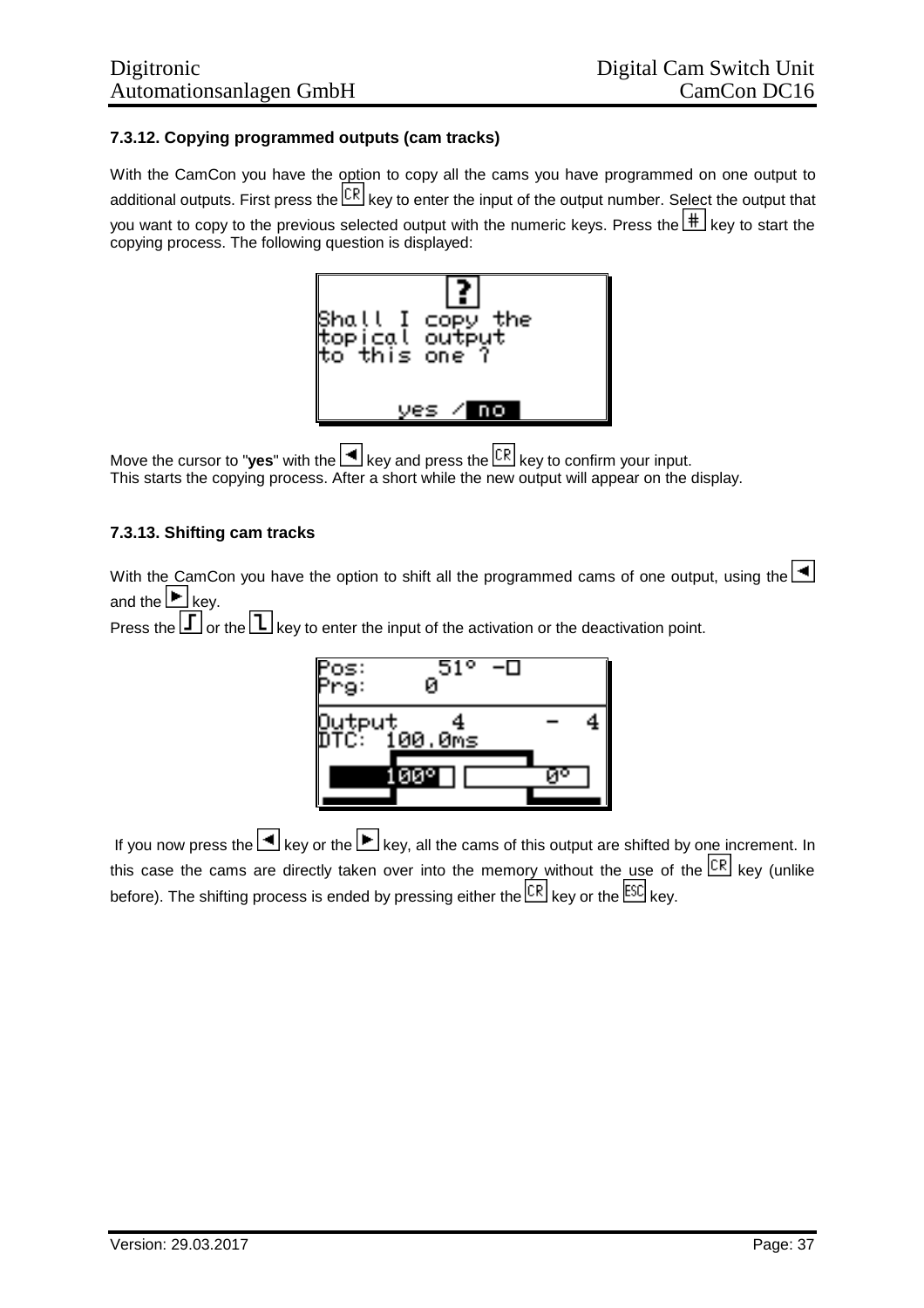# **7.3.14. Deleting programs**

If you want to erase a whole program, you have to press the  $\overline{CR}$  key to enter the input of the output number. Skip it by pressing the  $\Box$  key, and you enter the program selection for programming.



Enter the number of the program that you want to delete with the numeric keys. Press  $\frac{DEL}{E}$  and the display shows the security precaution question for the deletion of programs. Move the cursor to "**yes**" with the  $\leq$  key, and press the  $\lfloor \text{CR} \rfloor$  key to delete the program.

# **7.3.15. Copying programs**

With the CamCon you also copy whole programs. This is done as follows:

- 1. Press the  $\frac{CR}{CR}$  key, the cursor moves to the input of the output number.
- 2. Press the  $\triangle$  key, the cursor moves to the input of the program number.
- 3. Select the program you want to copy using the numeric keys.
- 4. Press the  $\sqrt{CR}$  key to confirm your selection.
- 5. Press the  $\frac{CR}{CR}$  key, the cursor moves to the input of the output number.
- 6. Press the  $\triangleq$  key, the cursor moves to the input of the program number.
- 7. Using the numeric keys, select the program onto which you want to copy the previously selected program.
- 8. Press the  $\left| \frac{\text{#}}{\text{}} \right|$  key, to start the copying process. The display shows the question:



9. Move the cursor to "**yes**" with the  $\blacksquare$  key and press the  $\boxed{CR}$  key to confirm your input.

This finally initializes the copying process, and after a short while the new program appears on the display.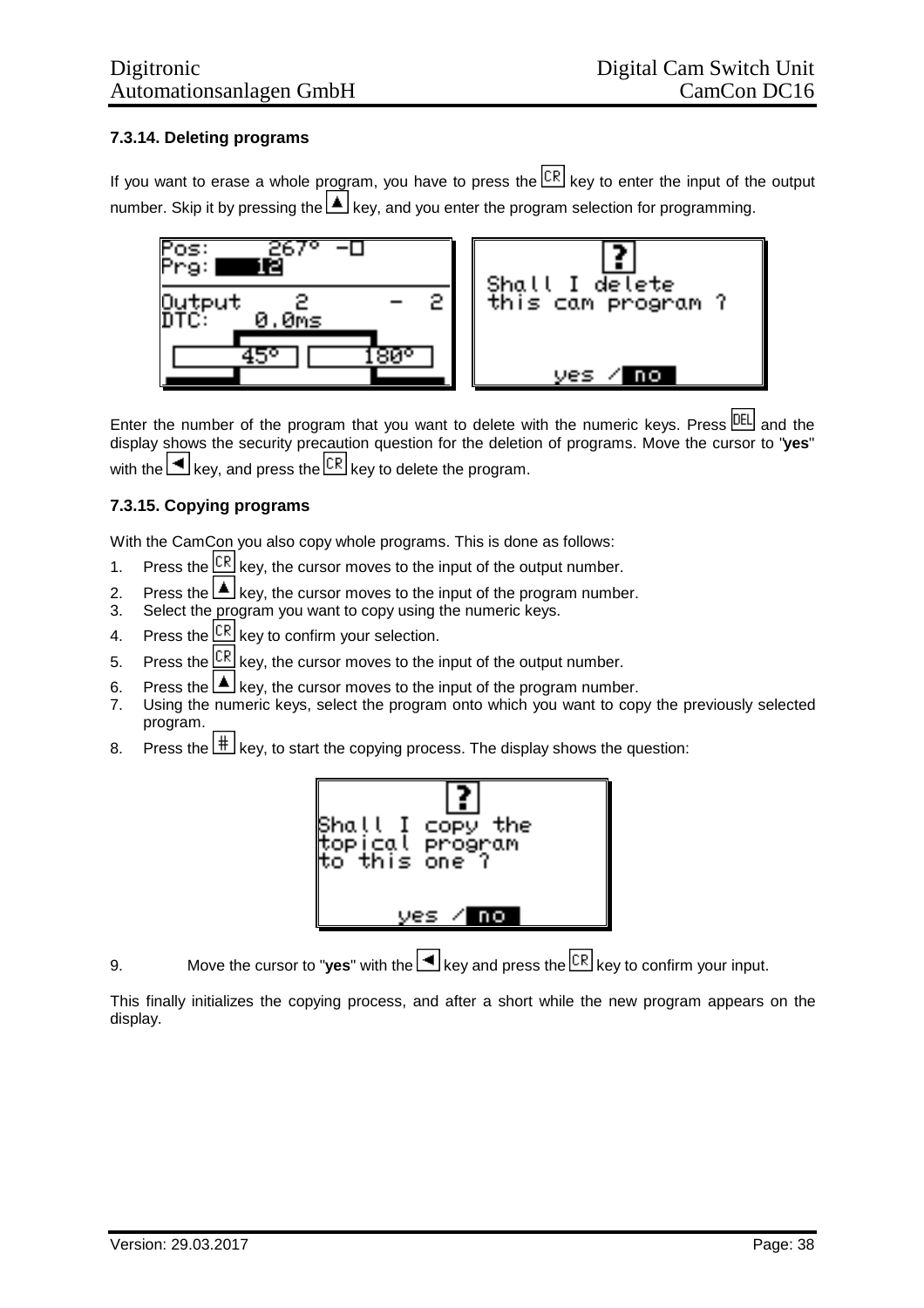## **7.3.16. Examples for cam programming**

### **7.3.16.1. First cam programming**

.

**Task:** After a complete deletion of the program memory and a successful initialization of the system, a cam shall be programmed for output 4 from 100° to 200° with a speed compensation of 100ms

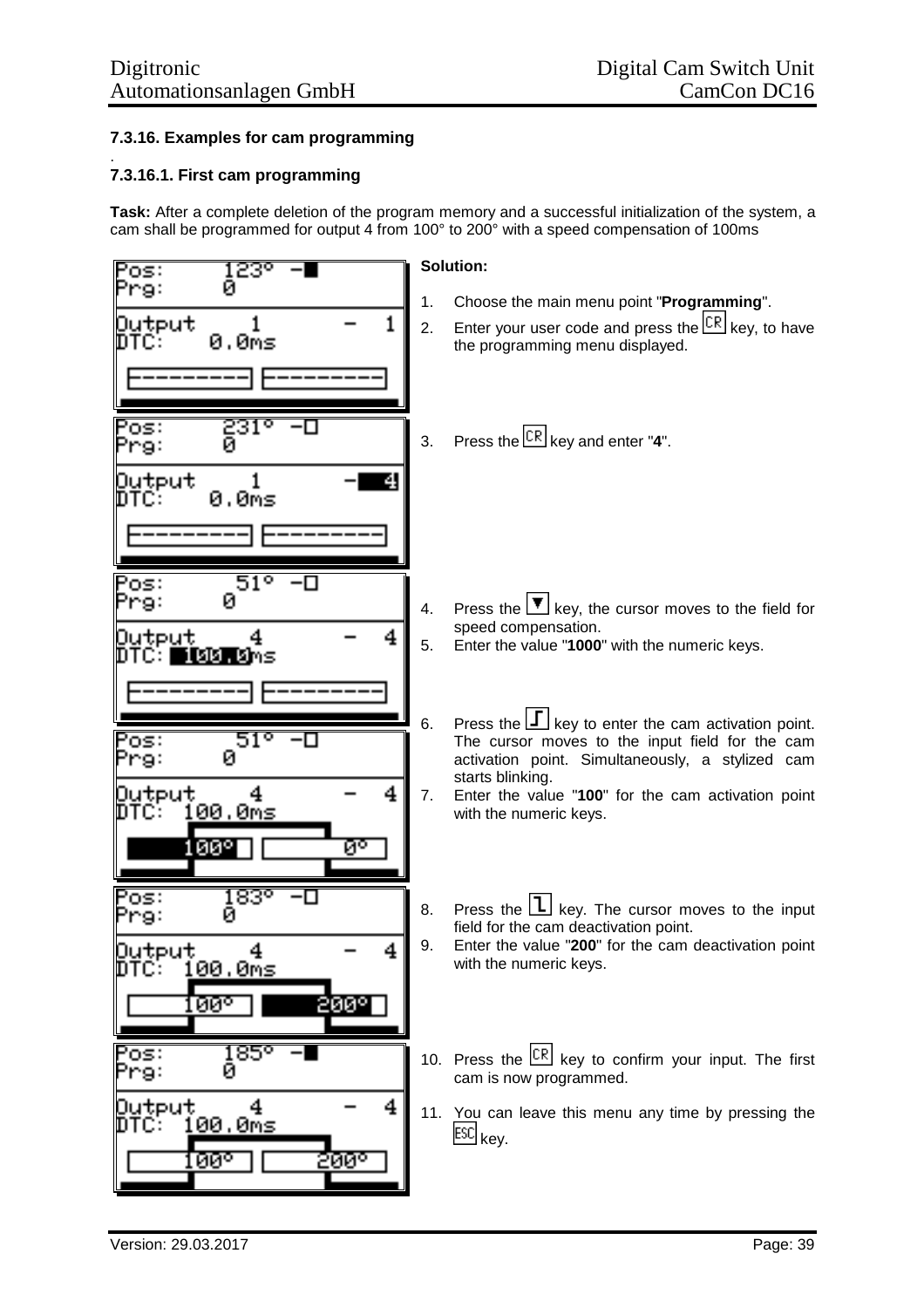## **7.3.16.2. Programming additional cams on an output**

**Task:** Program an additional cam from 300° to 330° in program 0, on output 4 with the cam from 100° to 200°.



The display shows the newly programmed cam as well as the cam between 100° and 200° as a flank on the left edge of the display.

9. You can leave this menu at any time by pressing the  $\sqrt{\text{ESC}}$  key.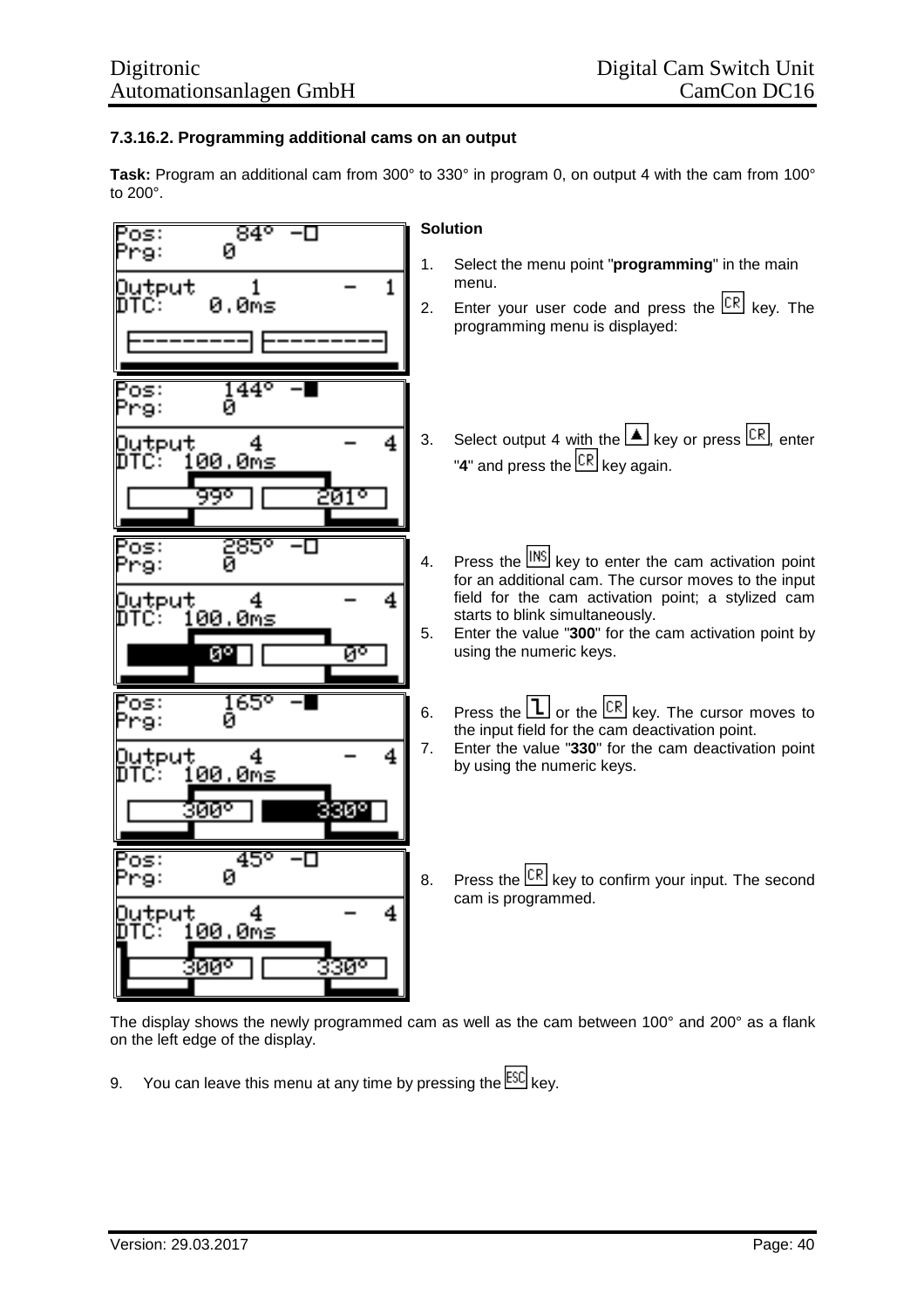# **7.3.16.3. Deletion of a particular cam**

**Task:** In program 0 the inserted cam between 300° and 330° shall be erased.



- 6. Using the key, move the cursor to "**yes**".
- 7. Press the  $\frac{CR}{CR}$  key to confirm your input. The cam between 300° and 330° is erased.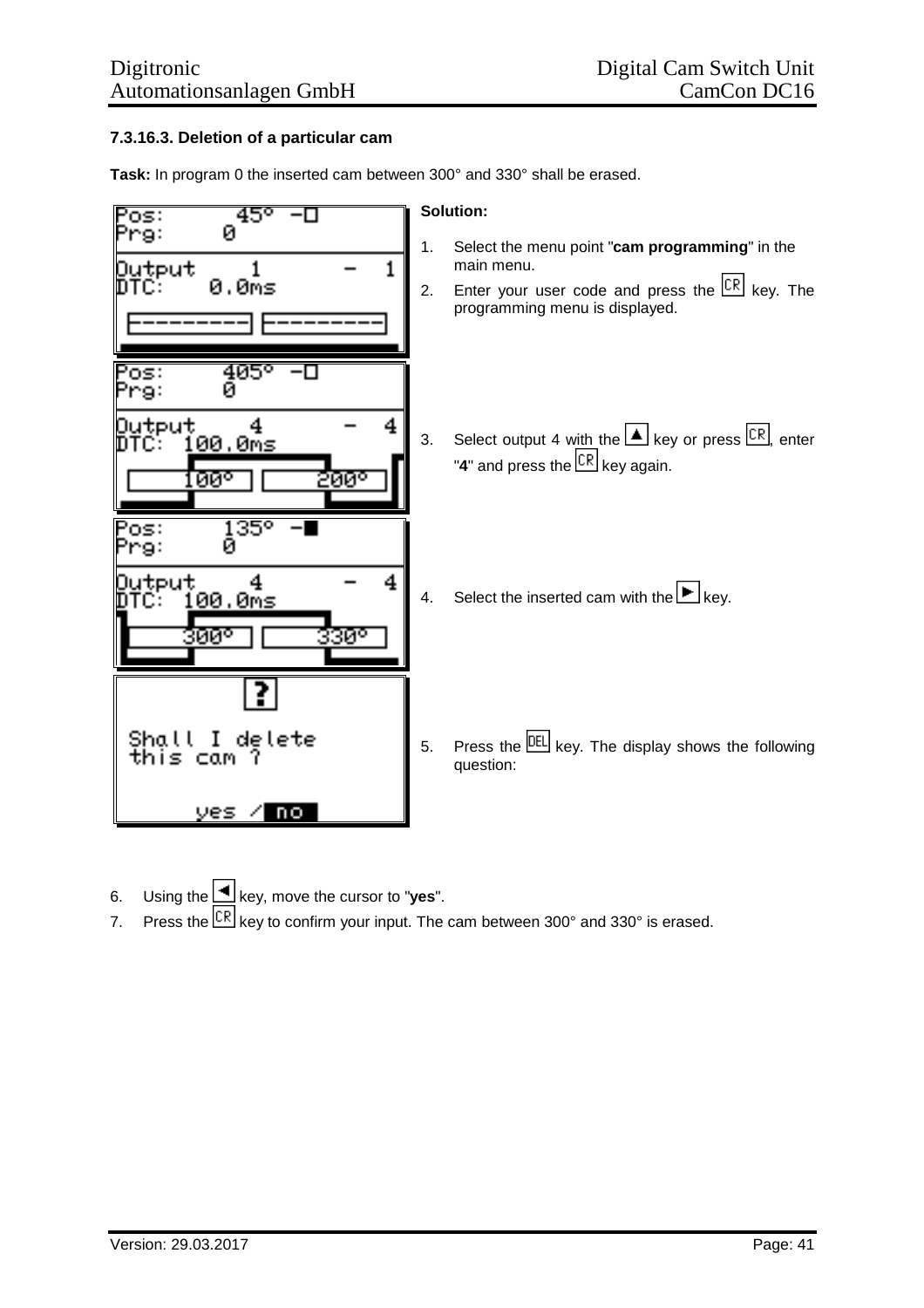# **7.3.17. Programming analog cams**

If your CamCon is equipped with analog outputs, and you have activated the option of analog cams (see chapter "7.4.5.7. Configuration of the analog cams" on page 60), the last "normal" output will be displayed as the first analog output after pressing the  $\Box$  If several analog outputs are programmed, you can choose the next output number by pressing the  $\Box$  key.



The output numbers of the analog cam outputs are always added to the numbers of "normal" outputs and this number can be selected directly from the programming menu. If you have configured e.g. 32 cam outputs, the number of the first analog cam starts at the output 33. The output number of the analog cam changes automatically when you change the number of "normal" outputs (see chapter "7.4.6.2. Setting the outputs" on page 62).

The programming of the analog cam is **mostly** done as described in the chapters for "normal" cam programming (see chapter "7.3. Cam programming"). For analog outputs, you do not program a position as a deactivation point, but an analog value. If several such values are programmed at different positions and the measuring system starts to move, CamCon controlls the analog output in such a fashion, that a curve is done, corresponding with the drawing below.



Through interpolation of the definition points, CamCon can adjust the values and present a curve, corresponding to the above right drawing.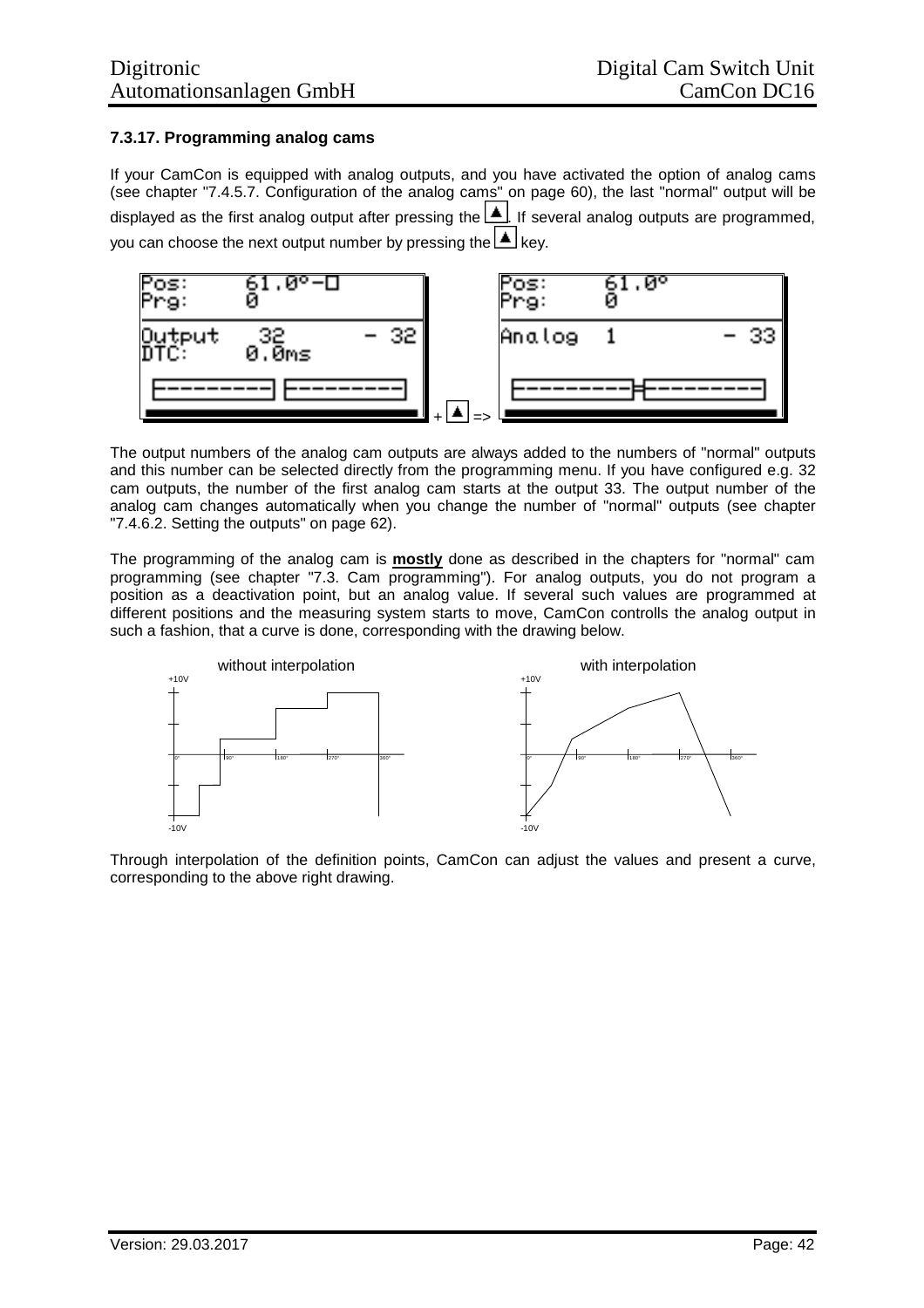# **7.3.17.1. Creating the first analog cam**

To program your first analog cam, choose the program and the desired output for programming (see chapters: "7.3.2. Program selection for programming" and "7.3.1. Output selection for programming"). Press the  $\Box$  key and enter the position value for the first definition point. Now press the  $\Box$  enter the analog value and confirm your input with the  $\overline{\text{CR}}$  kev.



**Note:** As long as only one cam is programmed on a cam track, the programmed analog value is emitted for the whole way of the measuring system.

# **7.3.17.2. Adding an analog cam**

To add another definition point, choose a desired output, press the  $\frac{[NS]}{[NS]}$  key and enter a new position value. Press the key  $\overline{CR}$ , enter the analog value and confirm your input with the  $\overline{CR}$  key.



Further cams are added with the same procedure.

## **7.3.17.3. Changing the analog cam**

To change or delete an analog cam, proceed as described in chapters "7.3.9. Cam Search", "7.3.10. Cam deletion" and "7.3.11. Output (cam track) deletion".

**Note:** The programming of a delay time, the copying of an analog cam track and the shifting of the complete cam track is not possible at the time.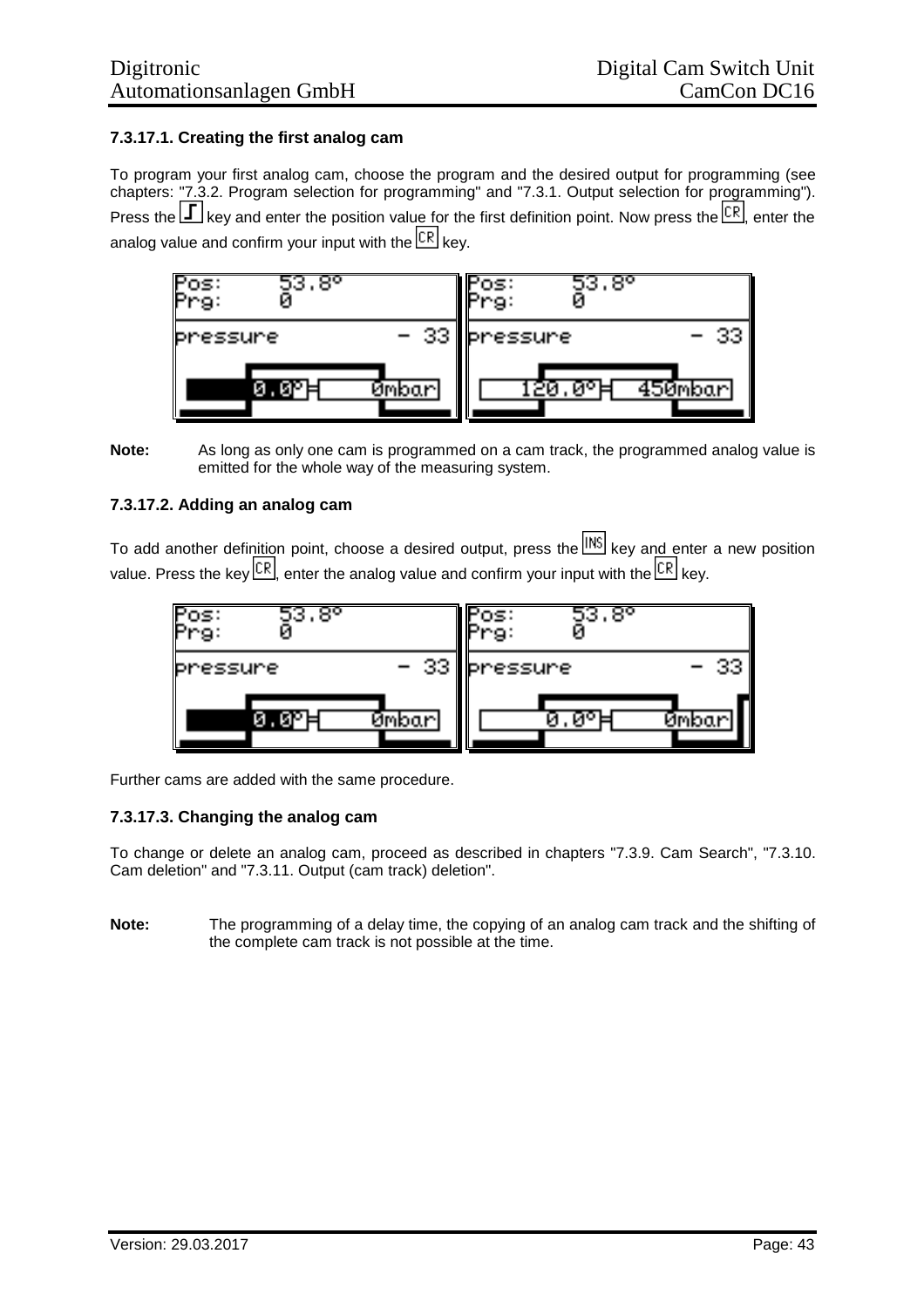## **7.4. Unit configuration (system setting)**



Before you are able to use this device, you have to give it all the information about the parameters of your measuring system. Select the menu point "**System setting**" in the main menu. The display shows the system setting menu:

# **7.4.1. Measuring system**

When you select the menu point "**Measuring system**", the display changes to the measuring system menu:

Here you can configure the measuring system, the resolution, the electronic gear, the actual position hysteresis, the rotation direction and the display format of the actual position, as well as a special measuring system. Additionally, the menu point **"Position:"** always shows the actual position of the CamCon. See also chapter "4.3. The measuring system" on page 20.

## **7.4.1.1. The standard measuring systems**





The display gives the resolution of the measuring system in steps per rotation. Generally the CamCon works with a rotation angle coder that has a resolution of 360 steps per rotation. In this case a change in the input value is superfluous. Otherwise the CamCon can

be adjusted to the measuring system with the  $\Box$  and

Þ. keys. You can choose between the following predefined resolutions, that are all in accordance with common rotation encoders: 256, 360, 512, 1000, 1024,

2048, 4096 and 8192 steps. Should you not be able to set values in higher resolution ranges, it is because there is not enough memory available. If this is the case you have to extend the memory of the device. Also, you can configure two analog SSI changer modules, AWA/SSI/8 and AWA/SSI/12, for the gathering of analog signals. These modules are connected to the SSI port of the CamCon.

**Note:** Should you not be able to set values in higher resolution ranges, it is because there is not enough memory available. You will need to upgrade the memory of your device. See also chapter "12. Calculation the RAM storage-requirement for" on page 84.

#### **7.4.1.2. The actual position hysteresis**

At the menu point **"Hyst."** you enter the actual position hysteresis.

This value is needed to suppress the flashing of the outputs during uneven data gathering. The exact value can only be determined through experiments, though it should be as small as possible or always "0". The hysteresis can be between 0 and 1/4th of the total resolution, but can never exceed 255 impulses.

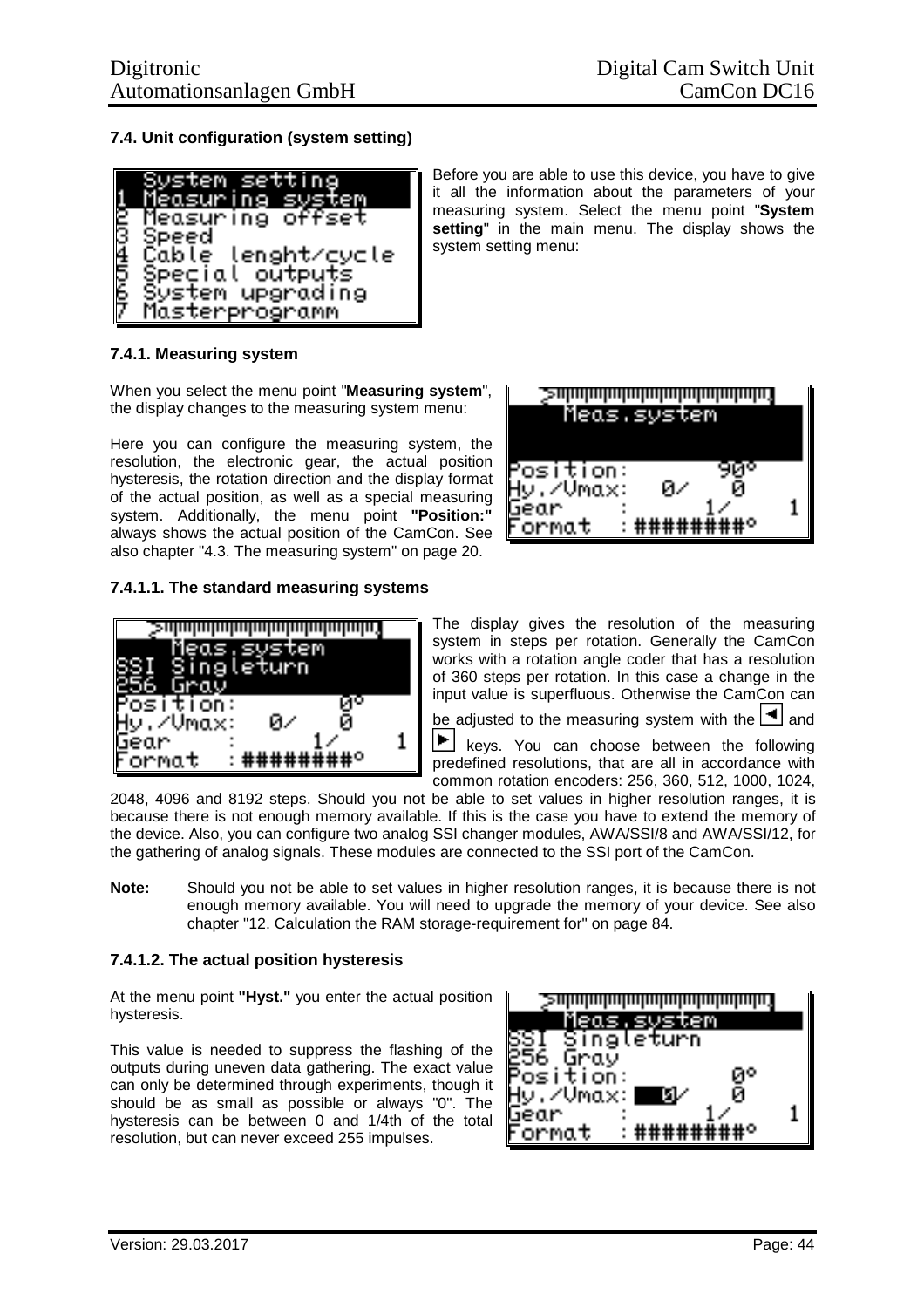## **7.4.1.3. Controlling the measuring system**

The option "Vmax" of the menu enables entering the tolerated steps per cycle of the actual value.. This enables controlling a measure-system.

The required value is calculated of the CamCon's actual cycle-time, the measuring system's physical resolution und the device's Speed.

**Note:** The resolution needs to be a physical measure, e.g. if for a measuring system 4096 Impulses are calculated to 3600 by a (3600/4096)gear, the resolution must be set to 4096.

Example: Cycle time =  $0.5$ ms / resolution = 360 / speed of machine = 180 min<sup>-1</sup>.

Value =  $\frac{\text{resolution * plant speed}}{60 * 1000}$  \* Cycle time + margin  $\frac{360 \times 180}{60 \times 1000}$  \* 0.5 + 5 = 5.54  $\approx$  **6** 

The result is rounded and filled in "**Vmax"**

If the CamCon detects a step of more than 6 impulses at the actual value an error report **"Ist-Err:5"** is shown.

If a zero is filled in here, the controll is deactivated, and a maximum of 9999 is possible.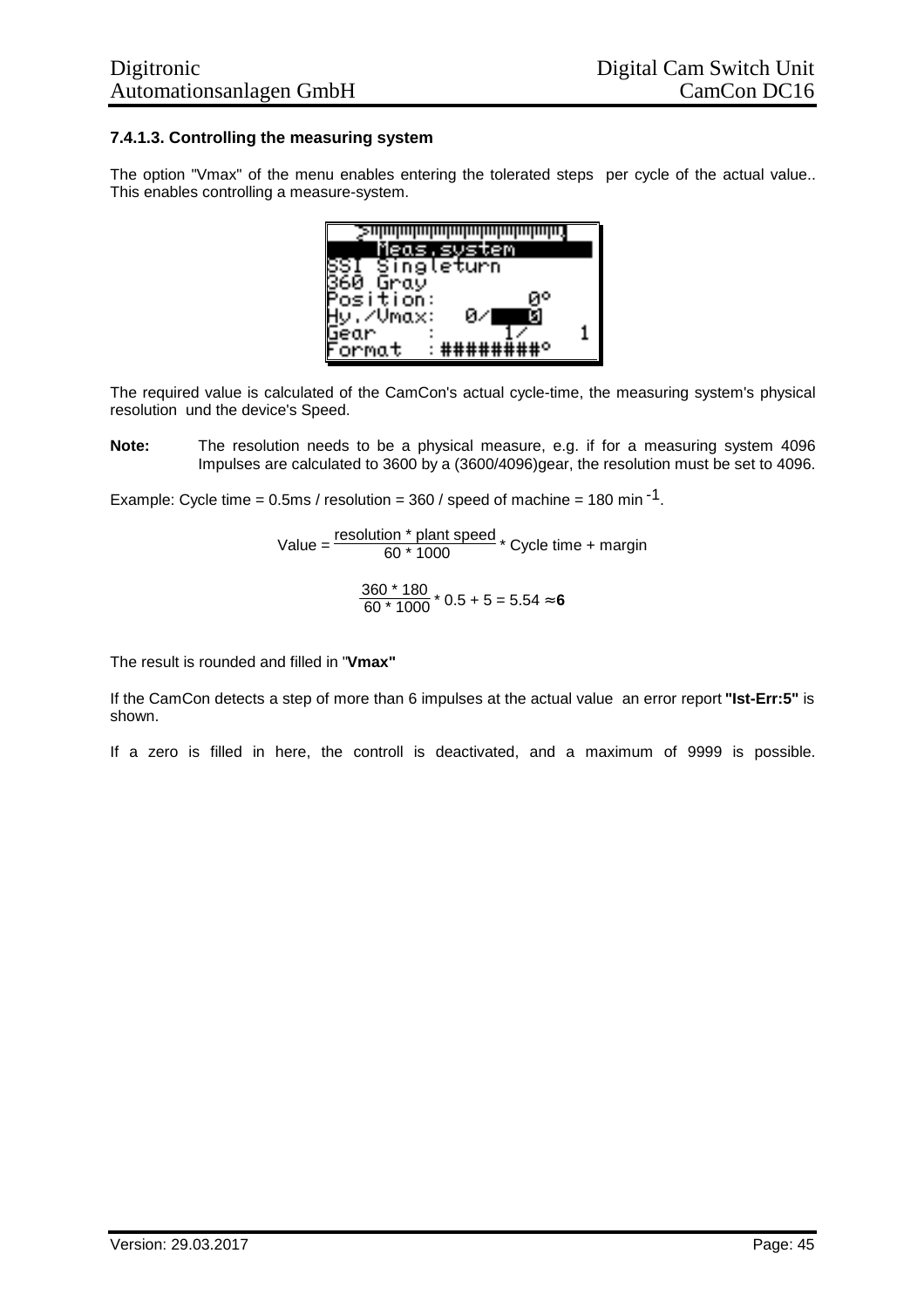# **7.4.1.4. The electronic gear**

In the menu point **"Measuring system"** a factor for a measuring range transformation can be entered. Through this the physical measuring range e.g. of a rotation encoder is transformed into a new, for the user effective visible measuring range. Generally this transformation has the relation 1:1. The first value represents the multiplier of the actual position, while the second value stands for the divisor through which the result of the previous multiplication is divided. The result of this operation is the display value. A negative value in the field of the multiplier changes the direction of the rotation of the

measuring system. To switch the algebraic sign press the  $\pm$  key during the input of the multiplier.

| <u> Meas,system,</u><br>Singleturn | <u>Meas.system,</u><br>Singleturn |
|------------------------------------|-----------------------------------|
| Gray                               | Grav                              |
| Й٥<br>tion:<br>75<br>п.            | Й٥<br>tion:<br>Й.,                |
| П<br>/Umax:<br>lear                | /Umax:<br>Й<br>eor                |
| ormat                              | *********<br>ormat                |

**Example:** At a full rotation of a rotation encoder with 360 steps per rotation a machine proceeds for 1000mm.

If the display of the position is to be shown is mm rather than in angular lines, you have reset the gear with the factor **1000 / 360**. The display will no longer change in single steps, since the resolution remains unaffected.

If you choose e.g. **100 / 360**, the actual position is calculated down to a proceeding range of 100. The position display is carried out in cm, but a floating point representation is not possible.

### **7.4.1.4.1. Electronically changing the rotation direction**

The direction of the rotation of the measuring system is set at the multiplier of the electronic gear by changing its algebraic sign. Press the  $\pm$  key during the input of the multiplier. See the chapter "7.4.1.4. The electronic gear".

|             | <u>&gt;որդարարարարարարարար</u> |  |
|-------------|--------------------------------|--|
| Neos        | vstem                          |  |
|             | Singleturn                     |  |
| 256<br>Gray |                                |  |
| osition:    | ЙP                             |  |
| ∠Umax:      | И                              |  |
| bear<br>е   |                                |  |
| Format      |                                |  |

## **7.4.1.5. The display format of the actual position**

In this menu point you can set the format for the display of the actual position.

The three # are the place holders for the number value of the display. You can enter additional comments and the unit of the measured value, e.g. mm, cm or inch with linear systems. See chapter "5.4. Text input" on page 26. If you want to display a decimal point, you can insert one between the place holders (e.g.: ###.#mm).

| <u> ≥ոնանանանանանանանանան</u><br><u> Meas, system</u> |            |  |
|-------------------------------------------------------|------------|--|
| osition:<br><b>MUmax:</b><br>uear<br>ormat            | 2581<br>07 |  |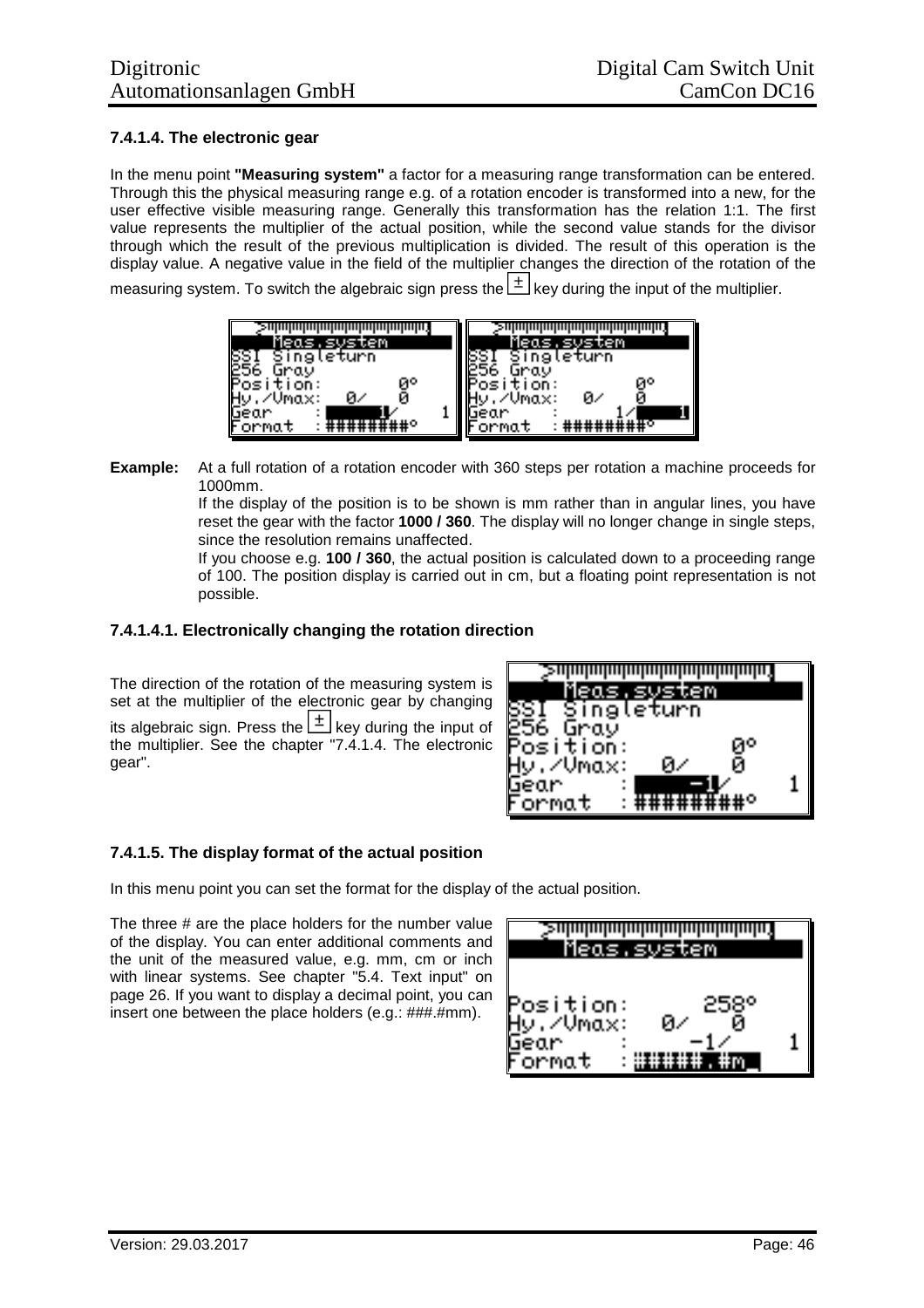### **7.4.1.6. Configuration of a special measuring system**

You have the possibility with CamCon to configure a special measuring system, according to the following steps:

- 1. To configure the special measuring system press the  $\frac{[NS]}{[NS]}$  key. The menu for the input of a new measuring system appears on the the display.
- 2. Enter the measuring system description. See chapter "5.4. Text input" on page 26.
- 3. Presss the  $\mathbb{E}[\mathbb{R}]$  key to end the input of the first line. The cursor moves to the next line.
- 4. Enter additional text (if desired).
- 5. Press the key to end the text input. The cursor moves to the next menu point, "**Measuring system**".
- 6. Select the type of the measuring system with the  $\Box$  and  $\Box$  keys.

7. Press the  $\mathbb{R}$  key to confirm your input. Now the menu for the measuring system chosen by you is created. The following chapters discribe the different measuring systems and their settings.

#### **7.4.1.6.1. SSI - measuring system**

If you selected "**SSI**" for your special measuring system in the measuring system input, the following menu is created:

- 1. Enter the bit number of the resolution of the SSI measuring system A resolution of e.g. 500 impulses corresponds with 9 bits.
- 2. Now enter the position of the lowest-situated bit (LSB).

In our example the LSB would be on 9th position. You can get more specific information from the manufacturer of your measuring system.

- 3. Now enter the cut of the measuring system code. In our example this would be ( $512 - 500$ ) /  $2 = 6$ .
- 4. Finally you have to enter the position of the SSI errorbit of the measuring system. With standard rotation encoders of the firm Stegmann this position is 14. Always transfer a 0 to this position.
- 5 Press the  $\mathbb{R}$  key to confirm your inputs and exit this menu.
- Attention: The position of the data bits can be seen in the graphic in the upper part of the display. *You can determine the positions of the LSB, HSB and errorbits quite easily by moving the measuring system.*



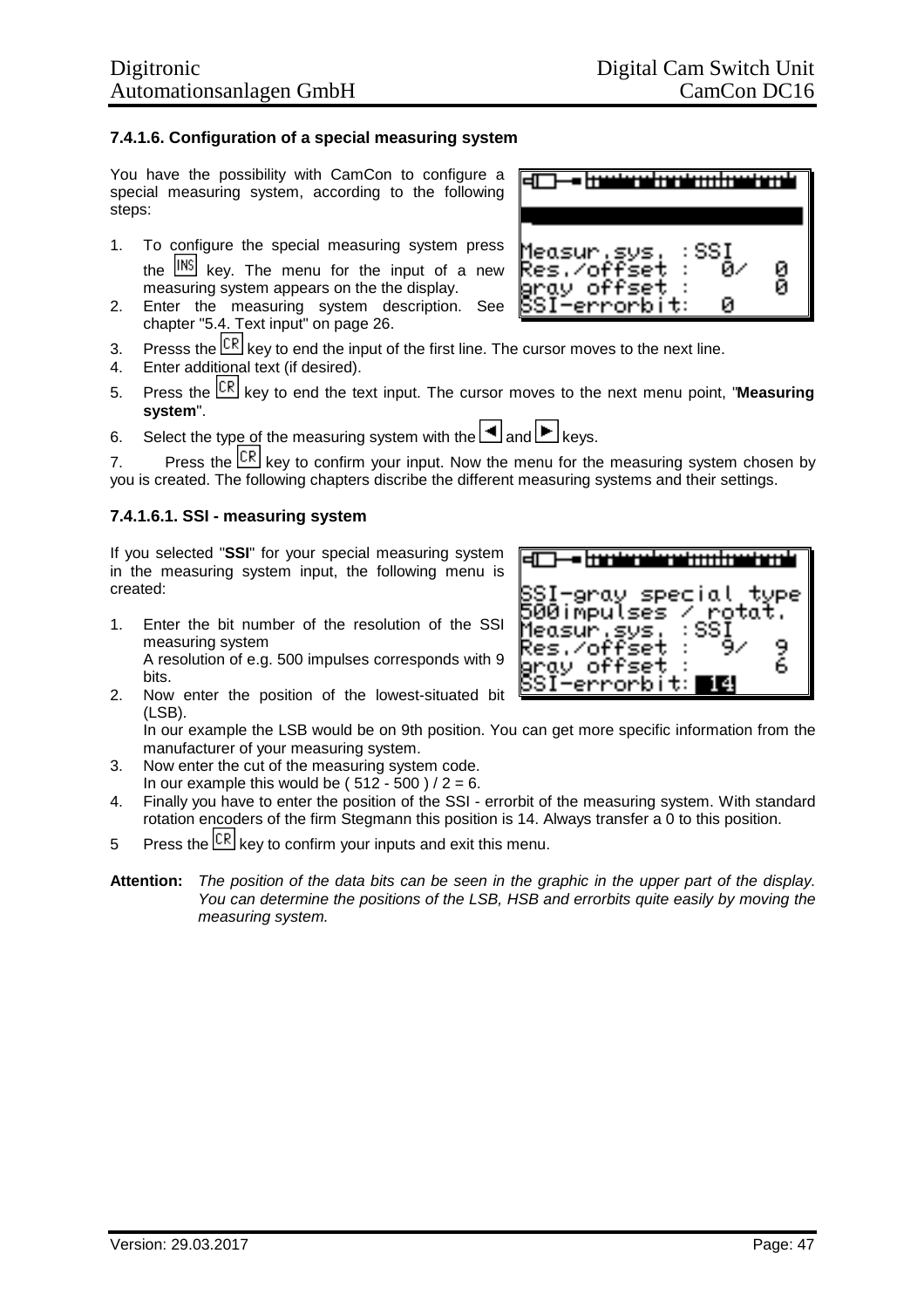### **7.4.1.6.2. Parallel - Gray measuring system**

If you selected "**PARAL.**" for your special measuring system in the measuring system input, the following menu is created:

- 1. Enter the resolution of the parallel gray measuring system. Here e.g. 500 impulses.
- 2. Now declare the input of the lowest-situated bit (LSB).



In our example the position of the LSB would be at input 7. With a resolution of 500 impulses 9 bits of resolution are needed. The CamCon automatically determines the position of the remaining inputs once it knows the position of the LSB; they are determined in increasing order. In our example inputs 7 to 16 would be allocated with the bits of the rotation encoder.

- 3. With **Mode** you can choose the encoding of an parallel meassure system by pressing  $\blacksquare$  and  $\blacksquare$ you can choose between**Gray** = Gracode and **Bin.** = Binarycode zur Verfügung.
- **Attention:** Parallel binary encodings shall only be used as an exception. Please implicitly contact your custoimers service.
- 4. Press the  $\overline{\text{CR}}$  key to confirm your inputs and exit this menu.

#### **7.4.1.6.3. Incremental - measuring system**

If you selected "**INC**" for your special measuring system in the measuring system input, the following menu is created:

1. Enter the value of the prescaler (predivisor) with the  $\boxed{\blacktriangle}$  and  $\boxed{\blacktriangleright}$  keys. The prescaler divides or multiplies the incoming impulses from the measuring system with the defined value. The following scalers can be entered: "**\*4**", "**\*2**", "**\*1**", "**/2**", "**/4**", "**/8**", "**/16**", "**/32**", "**/64**", "**/128**", "**/256**", "**/512**".



Here the prescaler is set to "**\*4**". This means that a measuring system with a resolution of 500 impulses supplies the device with 2000 impulses.

- 2. Now you enter in the field of the resolution the maximum number of needed impulses. This value is the maximum resolution, that can be evaluated by the CamCon. If more impulses than this maximum resolution are counted, the CamCon reports the error message "**Pos Err:3**". In this case the maximum resolution has to be reset with a higher value or the actual position has to be set to zero through a clear signal.
- 3. In the field "**Clear mode**" you set the functions for the two extra inputs C1 and C2 with the **1** and  $t_{\text{the}}$   $\blacktriangleright$   $\vert$   $\kappa$ ey. Here you have the choice between eight possible functions.

|          | $\overline{C}$ $\overline{C}$ $\overline{C}$ $\overline{C}$ $\overline{C}$ $\overline{C}$ $\overline{C}$ $\overline{C}$ $\overline{C}$ and $\overline{C}$ and $\overline{C}$ and $\overline{C}$ and $\overline{C}$ and $\overline{C}$ and $\overline{C}$ and $\overline{C}$ and $\overline{C}$ and $\overline{C}$ and $\overline{C}$ and $\overline{C$ |
|----------|--------------------------------------------------------------------------------------------------------------------------------------------------------------------------------------------------------------------------------------------------------------------------------------------------------------------------------------------------------|
| C1 & C2" | If input $C1$ is high and $C2$ is high the counter is set to zero                                                                                                                                                                                                                                                                                      |

- **"C1 & C2"** If input C1 is high and C2 is high, the counter is set to zero.<br>"**/C1 & C2**" If input C1 is low and C2 is high, the counter is set to zero.
- If input C1 is low and C2 is high, the counter is set to zero.
- "**C1 & /C2**" If input C1 is high and C2 is low, the counter is set to zero.
- "**/C1 & /C2**" If input C1 is low and C2 is low, the counter is set to zero.
- "C1 : W" If input C1 is high, the counter is set to zero.
- If input C2 is high, the impulses of the measuring system are no longer counted. "**/C1 : W**" If input C1 is low, the counter is set to zero.
- If input C2 is high, the impulses of the measuring system are no longer counted.
- "C1 : **/W**" If input C1 is high, the counter is set to zero.
- If input C2 is low, the impulses of the measuring system are no longer counted.
- "/C1 : **/W**". If input C1 is low, the counter is set to zero.
	- If input C2 is low, the impulses of the measuring system are no longer counted  $(W = Wait)$ .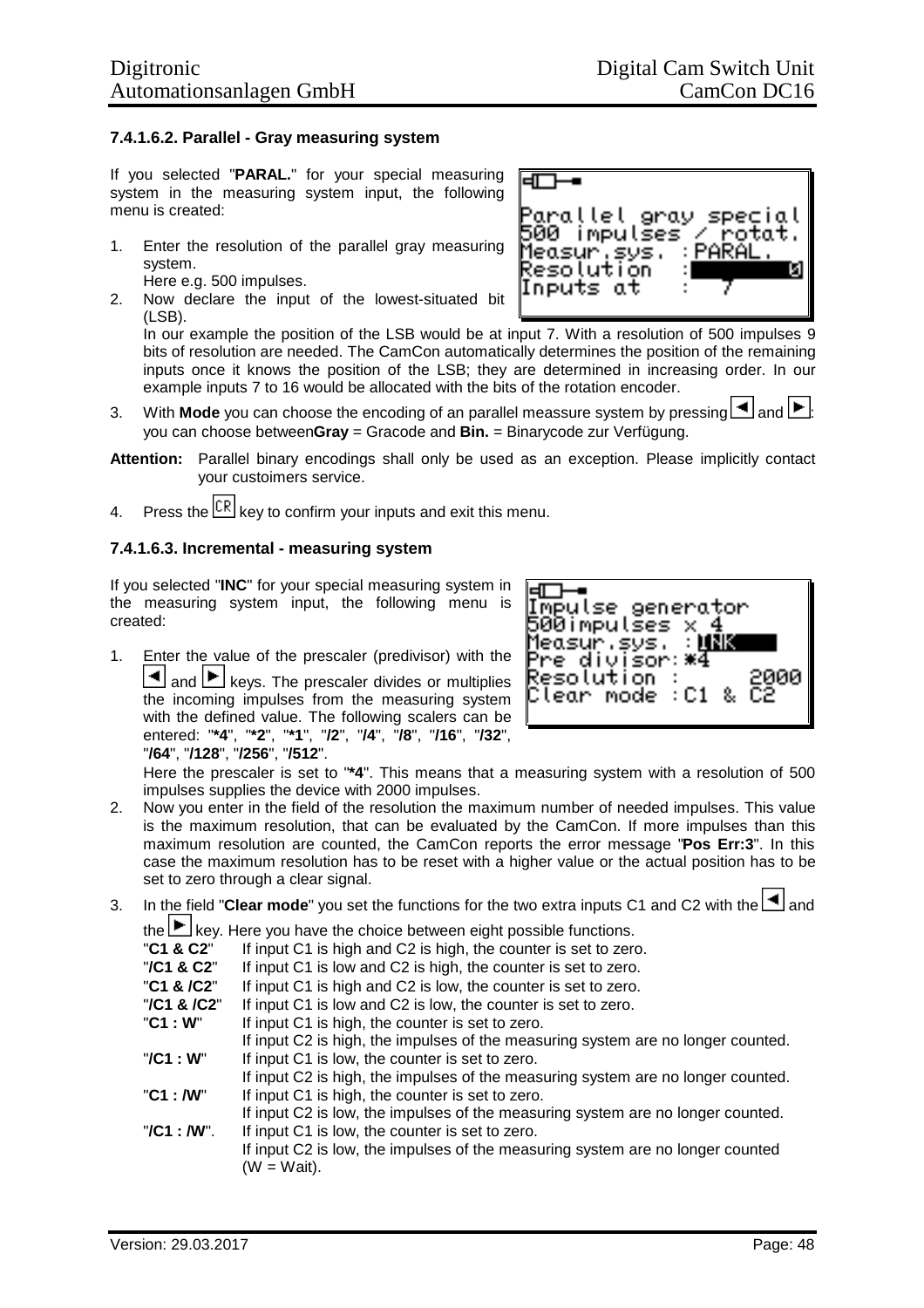- "**C1 or áC2**" Counter is set to 0, If input C1 is high or a signal at input C2 changes from low to high.
- "**C1 or âC2**". Counter is set to 0, If input C1 is high or a signal at input C2 changes from high to low.

#### **7.4.1.6.4. Multiturn measuring system with electronic gear**

If you selected "**MULTI**" for your special measuring system in the measuring system input, the following menu is created:

This measuring system is needed when using a multiturn encoder with a non-binary number of rotations.



**Example 1:** You have a rotation plate with an electronic gear rate of 3 to 1, i.e. the encoder rotates 3 times for every rotation of the plate. These three rotations correspond with 360 impulses (360 degrees). You need to make the following inputs:



- 1. Enter the total resolution needed.
	- Here 360 impulses (360 degrees).
- 2. Enter the total number of rotations. Here 3 turns.
- 3. Enter the divisor for uneven translation rates. Here 1.
- 4. Press the  $\sqrt{CR}$  key to confirm your inputs and leave the menu.

**Example 2:** You have a rotation plate with an electronic gear rate of 12.5 to 1, whereas the encoder turns 12.5 times for every rotation of the plate. These 12.5 rotations correspond with 3600 impulses (360.0 degrees). The following inputs are necessary:



- 1. Enter the total resolution needed.
	- Here 3600 impulses (360.0 degrees).
- 2. Enter the total number of rotations. Here 25 turns.
- 3. Enter the divisor for uneven translation rates. Here 2.
- 4. Press the  $\mathbb{R}$  key to confirm your inputs and leave the menu.
- **Attention:** This measuring system only works in connection with multiturn encoders with a resolution of 4096 x 4096 impulses (Type: AAG66107 or AAG626).
- **Note:** With this measuring system the encoder may not be moved more than 512 rotations in a cold state.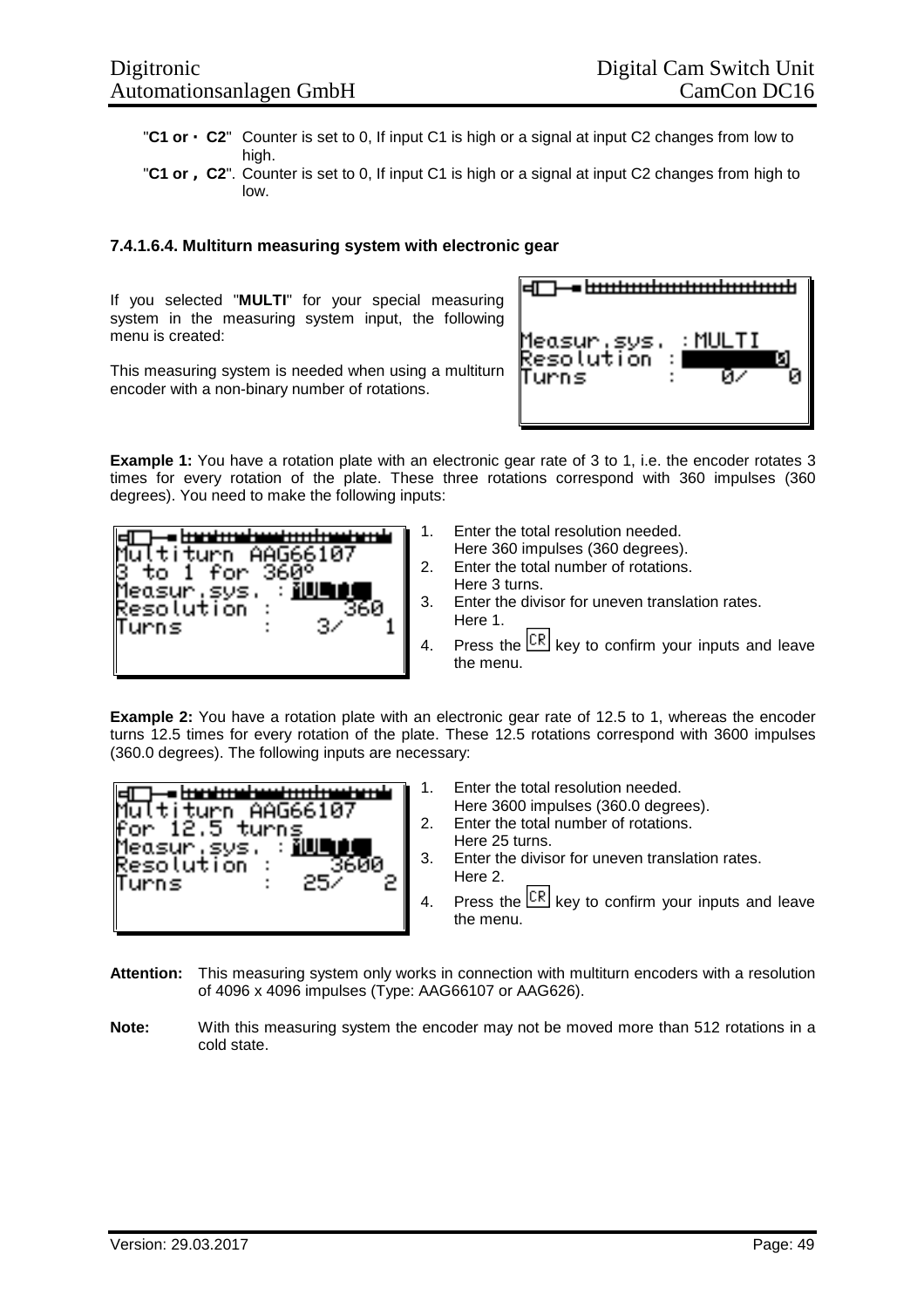### **7.4.1.6.5. PLL measuring system**

If you selected "**PLL**" for your special measuring system in the measuring system input, the following menu is created:

The PLL measuring system determines the way out of temporal interpolation of a measuring impulse. If you e.g. have installed an initiator on a rotation plate and want to determine the current position at a constant velocity without having to install another measuring system, the PLL measuring system is the right choice.



- 1. Enter the number of steps from initiator impulse to initiator impulse.
- 2. Now enter the input of the initiator impulse.
- 3. Now you have to enter the number of initiator impulses per total rotation.
- 4. Select the input for the clear impulse.

With the PLL measuring system you have the possibility to incase several initiators per total rotation. To receive a zero point you need a zero initiator that can be hooked up to the selected input. If you do not want to use a zero initiator, just enter a "**0**" here.

- 5. Then you enter the synchronous window. If a step error is determined that is larger than the set value, the system enters the asynchronous mode.
- 6. Now you have to enter the output for the synchronous window that signalizes the synchronous state. If you do not want such an output, just enter a "**0**" in this line. This output becomes active after the PLL measuring system has been in the synchronous mode for 16 cycles.

Press the  $\sqrt{\frac{CR}{CR}}$  key to confirm your inputs and exit this menu.

#### **7.4.1.6.6. Timer way simulation (time emitter)**

The timer way simulation makes it possible to generate ways (or time related actual positions) time based and without the use of a measuring system. The cam switch unit then behaves similar to the control of a washing machine. For this option you have to select "**TIMER**" in the special measuring system menu and the following system is set up:

1. First enter the time between the steps. The finest resolution of the CamCon is 1ms. In our example we chose 20 ms.



- 2. Now enter the total number of steps. We chose 100 steps for our example, so the whole process will be repeated after 2 seconds (20 ms  $x$  100 steps = 2 seconds).
- 3. After this you have to enter the input for the stop signal. This will enable the time emitter system. A high signal at this input releases the timer, and the timer is stopped by a low signal. If you do not want a stop input just enter a "**0**".
- 4. Finally you have to enter the input for the clear signal. With this signal the time emitter system can be reset to 0. A high signal at this output causes the timer to remain at **"0"**. If you do not want a clear input, just enter a "**0**" in the corresponding line.
- 5 Press the  $\sqrt{[CR]}$  key to confirm your inputs and exit this menu.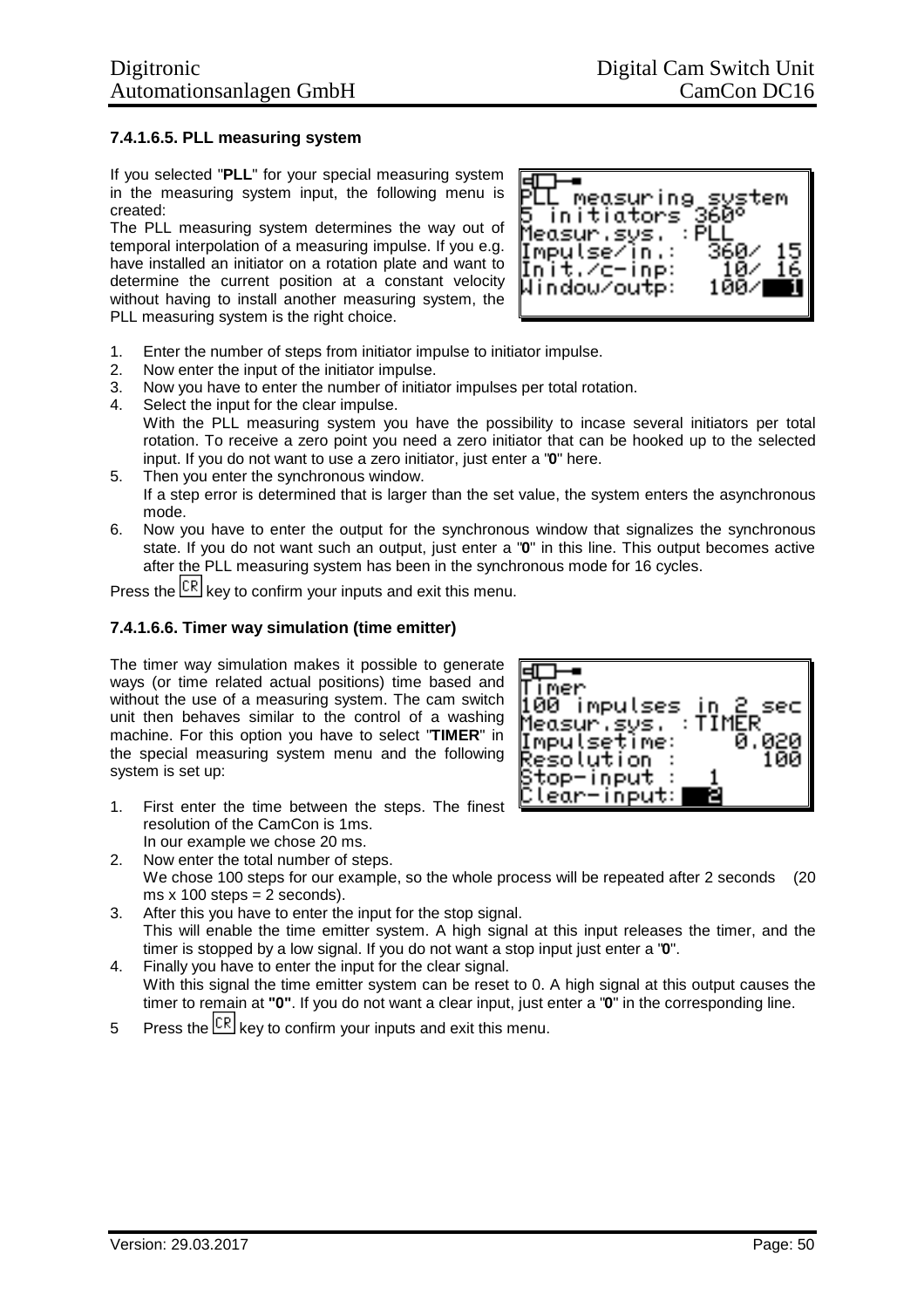### **7.4.1.6.7. RS232 measuring system**

The RS232 way gathering is needed, if the measuring system used by you does not contain any of the interfaces described in the previous chapters.

To use this system you have to select "**RS232**" in the special measuring system menu and the following menu is set up:

1. First you have to enter the baud rate using the  $\blacksquare$ and  $\blacktriangleright$  keys.



- 2. The data transfer protocol can be set with the  $\Box$  key and the  $\Box$  key as before. At the moment only the data transfer protocol of a Stegmann Pomux 203BCD is available.
- 3. The resolution gives the value in which the actual position of the measuring system is moving.
- 4. The prescaler (predivisor) divides the resolution to enable the setting of the measuring system in devices with lower memory.
- 5. Press the  $\frac{CR}{CR}$  key to confirm your inputs and exit this menu.



**Attention: This measuring system may only be used on a CamCon DC50/51, since it blocks the serial interface, making the programming via a PC or a terminal impossible!**

#### **7.4.1.6.8. AG615 - Single - Multiturn - Measuring system**

Having selected "**AG615**" in the special measuring system-menu, the following menu appears.

The AG615 - Single - Multiturn - measuring system creates a multiturn- i.e. ultility measuring system out of an AAG615 - 8192 Singleturn - measuring system.

As a result several rotations i.e, turns at the Single - Multiturn - Measuring systemCamCon per rotation of the AG615 appear.



- 1. Give in the number of rotations i.e. turns that shall be created at the CamCon first (e.g. 3).
- 2. Then enter the resolution that the CamCon shall display or process per turn (e.g. 360).
- 3. Confirm your inputs using the  $\frac{CR}{CR}$  key and leave the menu.
- **Excample:** For a value of 3 \* 360 the CamCon will count thrice from 0 to 359 if the AAG615 encoder does one rotation along the shaft.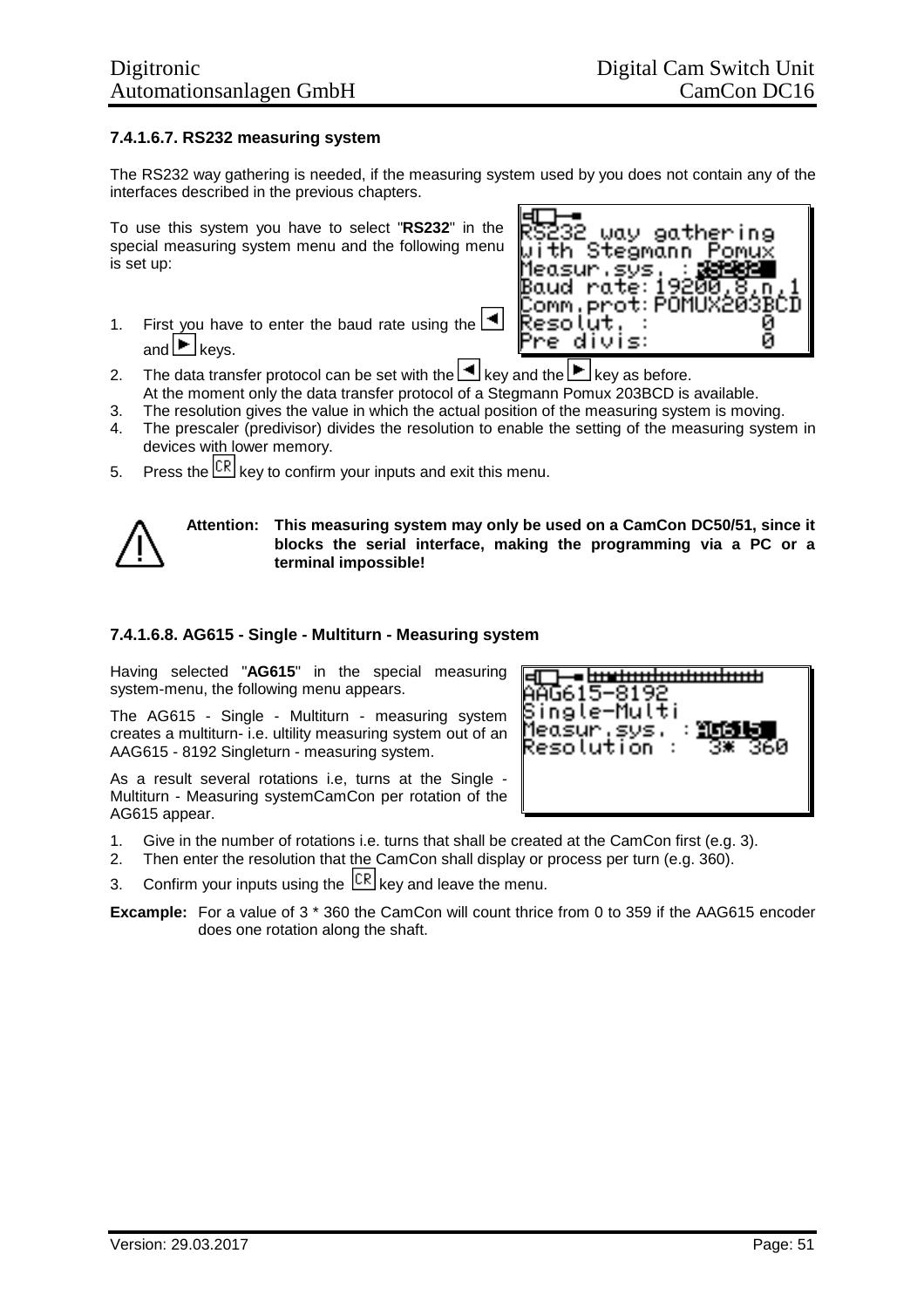0

Ō

incoder Simulator

### **7.4.1.6.9. SIM - measuring system simulator**

Having selected "**SIM**" in the measuring system menu, the following menu appears:

The SIM - measuring system - simulator enables crearting ways or time actual values without measuring system, i.e. on time-basis. On the contrary to timer measuring systems a higher speed is possible.

- 1. First enter the speed i.e. number of impulses per second (e.g. 16384).
- 2. Now enter the complete number of steps (e.g. 8192).
- 3. Now select an out put for the "Stop" signal.
- Thereby, the simulator may be enabled. A high signal at this input sets the simulator to run, a low signal stops the smultor. If you do not want an Stop-input, simply enter a "**0**" here. 4. Finally enter the clear signal's input.

EГ

6ïM 8192 Measur.sys. Impulses/s : Resolution. Stop-input

<u> Clear-Input:</u>

- With this function, you are able to enable the simulator. A "high" signal at this input leaves the simulator at **"0".** If you do not want a clear-input, simply enter a "**0**" here.
- 5. Use the  $\frac{CR}{CR}$  key to confirm youre inputs and leave rthe menu.
- **Example:** With a resolution of 8192 and a speed of 16384 ilmpulses per second a simulated speed of 120 revolutions per minute is set.

### **7.4.1.6.10. HIPER i.e. incremental - measuring system with Roll - Over - funktion**

Having selected "**HIPER**" in the measuring system menu, the following menbu appears.

This special measuring system is used if the CamCon is equiped with an incremental measuring system input and an odd resolution of a gear would cause an adding measuring failure.

1. Enter the gear realtion first by the multiplier and devisor (e.g. 5 / 7). **Note:** Every change of edges is counted = quadruplication



- 2. Now enter the total number of steps i.e. incremts that can be counted by the CamCon (e.g. 360). If more impulses are counted than set as resolution here, the CamCon restarts counting at zero. If the movement measuring system was set to **"linear"** at the menu configuration way, the CamCon switches to **"Clear...."**. In this case the resolution has to be set greater or the actual value is set to zero, setting a clear signal.
- 3. In the filed "**Clear mode**" you can set the functions of the additional inputs C1 and C2 using the keys **4** and **1** You can choose between 8 different types of functions: "**C1 & C2**", "**/C1 & C2**", "**C1 & /C2**", "**/C1 & /C2**", "**C1 : W**", "**/C1 : W**", "**C1 or áC2**" und "**C1 or âC2**". Seee also chapter "7.4.1.6.3. Incremental - measuring system" on page 48.
- 4. Use the  $\frac{CR}{R}$  key to confirm youre inputs and leave rthe menu.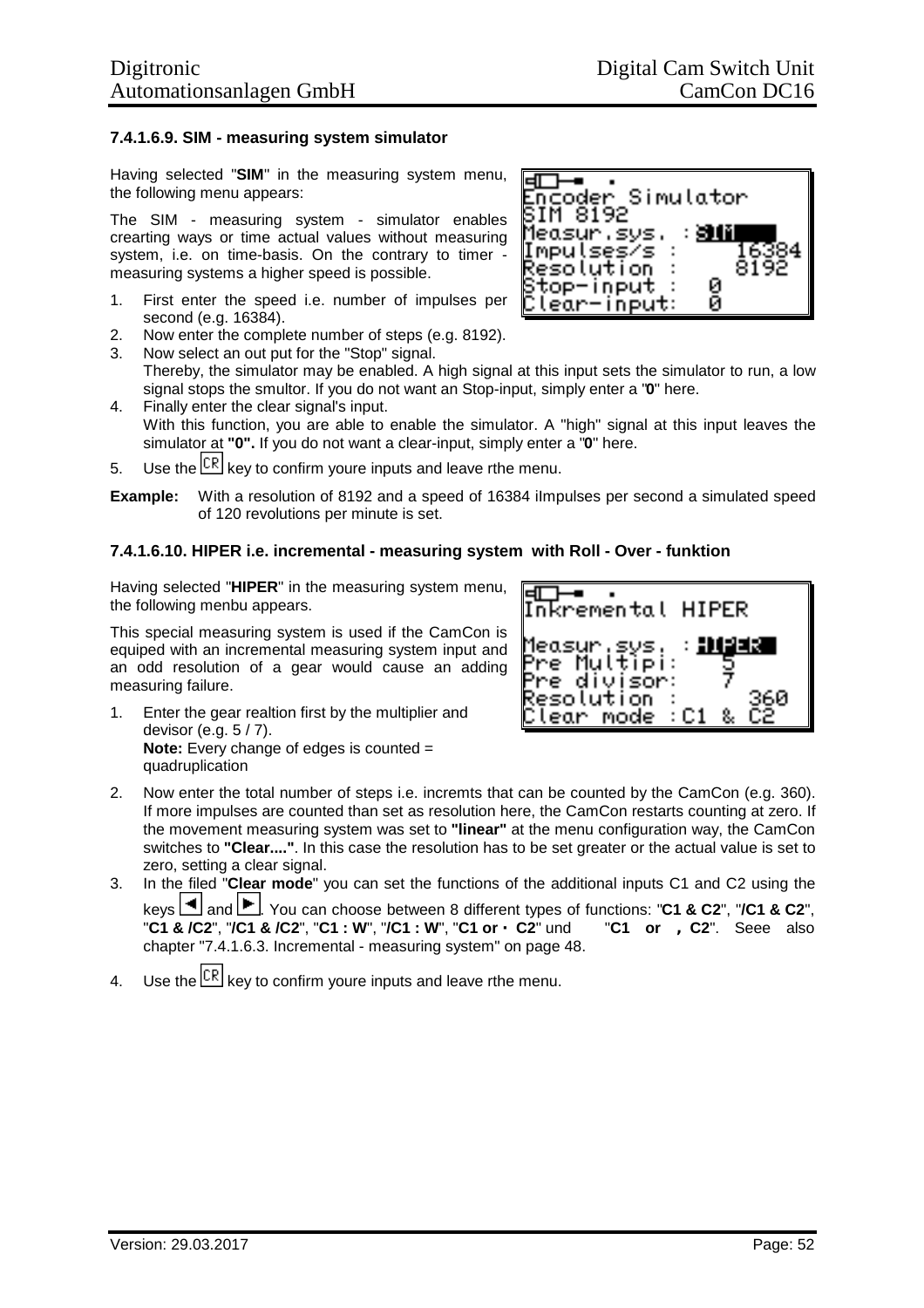## **7.4.1.7. Deleting the special measuring system**

The special configuration of the measuring system can be removed as follows:



This deletes all settings of the special measuring system.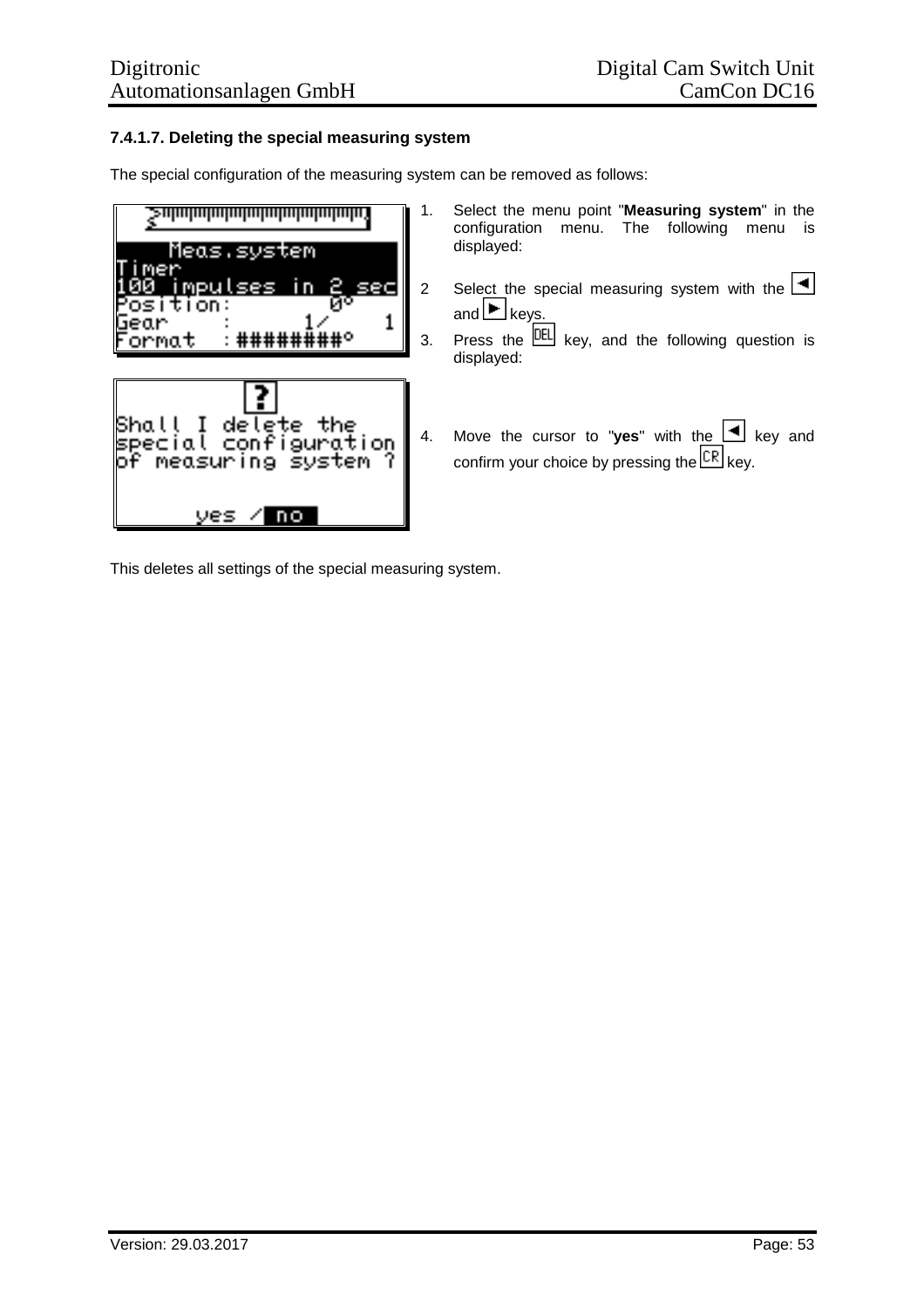# **7.4.2. The measuring offset**

If you selected the menupoint "**Measuring offset**" in the system setting menu, the measuring offset menu appears on the menu:



Here you can indicate, using the  $\Box$  and  $\Box$  keys, wether your controlling system is a rotatory (e.g. an eccentric press) or a linear (e.g. a knee lever press) moved system.

You confirm your input with the  $\mathbb{E} \mathbb{R}$  kev.

### **7.4.2.1. Zero offset with rotatory movements**

If you have chosen a rotatory movement, you can now carry out the input of the offset



The offset is subtracted from the physical position. This makes it possible for you to shift the zero point.

### **7.4.2.2. Measuring offset with a linear moved system**

If you have chosen a linear movement, you can now carry out the input of the moving range and the offset.

At the menu point "**Start**" you enter the desired begin of the proceeding range. You even have the possibility to enter negative values.

The "**End**" value of the measuring range changes automatically and determines the total proceeding way of the measuring system with its position. Here an input is not possible.



**Attention:** If the range between start value and end

value is under- or overshot during the way gathering of the measuring system, the CamCon switches off with the error message "**Pos.Err 3"**.

#### **7.4.2.3. Zero offset with linear movements**



If you have chosen a linear movement, you can now carry out the input of the offset.

In the menu point "**Offset**" you enter the zero offset of the measuring system. The offset is subtracted from the physical position. This makes it possible for you to shift the zero point.

**Note:** If the rotation direction of the electronic gear is negative, the offset must be set to a value samller than zero (e.g. -359). See chapter "7.4.1.4.1. Electronically changing the rotation direction" on page 46.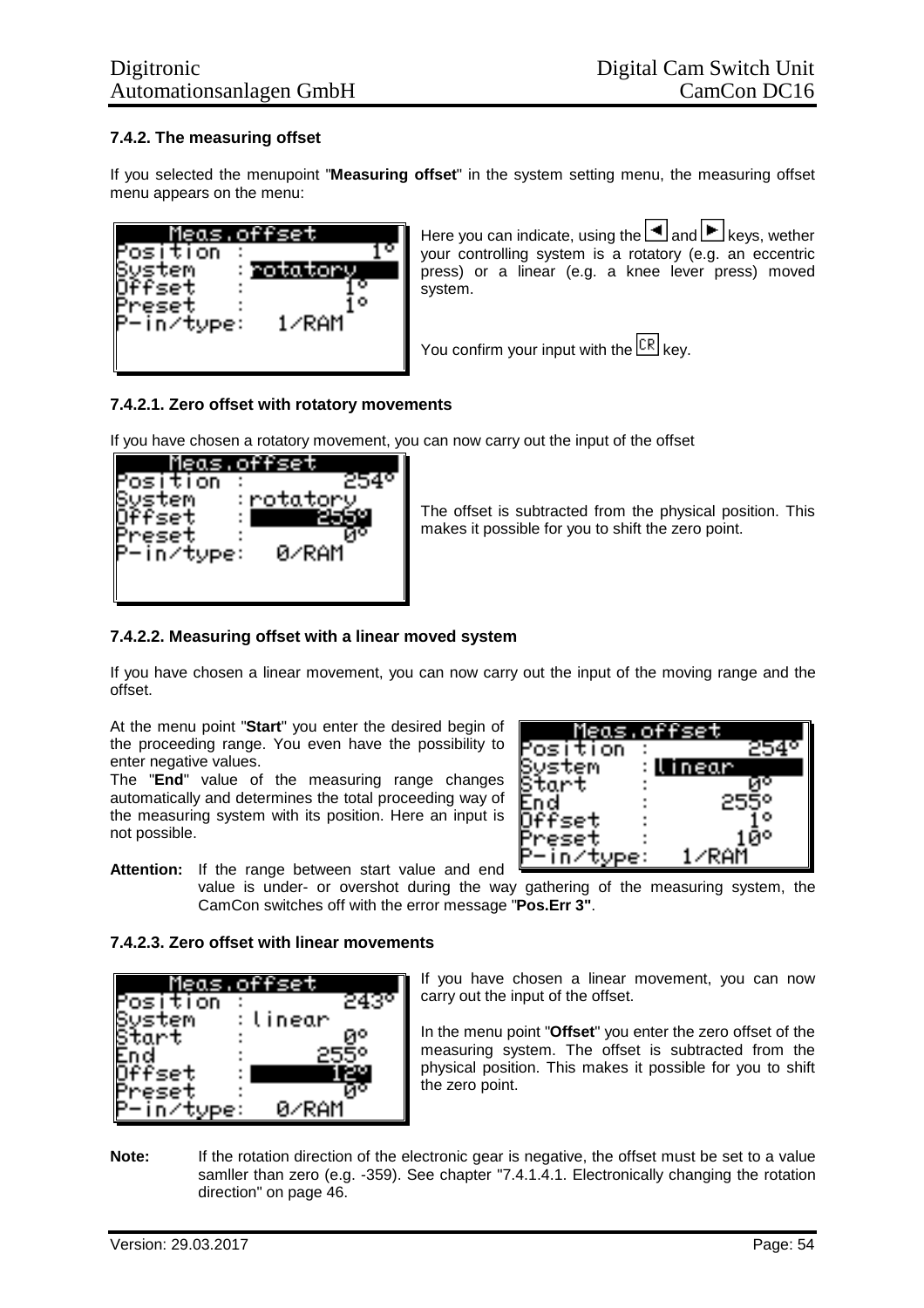# **7.4.2.4. Actual position preset**

In the measuring offset menu you have the possibility with the rotary system and the linear system to set the actual position to a new value by creating a new input (preset).

By setting the preset value to zero, you can generate an external zero signal, e.g. to synchronize the cycle of the machine and the actual position of the CamCon.



When you have entered the preset value, the device requests the input number of the preset signal with which the preset is supposed to be initiated. Enter the number next to the "**P-In"-**put line.

| Meas.offse  |         |  |
|-------------|---------|--|
| 'OS '<br>оп | 24      |  |
| tem         | :tinear |  |
| tart        | O       |  |
|             |         |  |
| Set.        |         |  |
|             | 7       |  |
|             | ۵M      |  |

| <u> Meas offset</u> |                     |
|---------------------|---------------------|
| osition<br>٠<br>n   | ت ہے:               |
| ÷<br>tem<br>٠       | linear<br><b>GP</b> |
| -+<br>n             |                     |
| п                   |                     |
| п<br>٠              | 39,                 |
|                     |                     |

Afterwards select, using the keys  $\blacksquare$  and  $\blacksquare$  in the input field "**type**", the mode of storage of the preset value. Here you have two possibilities:

### - "**RAM**" storage.

Here the preset value is copied into the RAM memory of the device. This means that after switching the device off and on again, the shifting of the actual position equals the zero offset or the offset is no longer available.

#### - "**EEPROM**" storage.

Here the shifting of the actual position is copied into the RAM and into the EEPROM memory of the device, making it safe to shut off the device without loosing your data.

- **Attention:** *You should only store your data in the EEPROM memory, if the triggering of the preset just occurs rarely and is absolutely required. This is because of the fact that an EEPROM only has a limited number of writing cycles: 100000). Shooting over this maximum number of writing cycles leads to the destruction of the EEPROM and the loss of the program data of the CamCon.*
- **Note:** The preset input will be read in real-time since the software of the 21.5.2002. Therefore, a synchronisation of a device already running is impossible.

Pressing  $\overline{\text{CR}}$  you can leave the menu.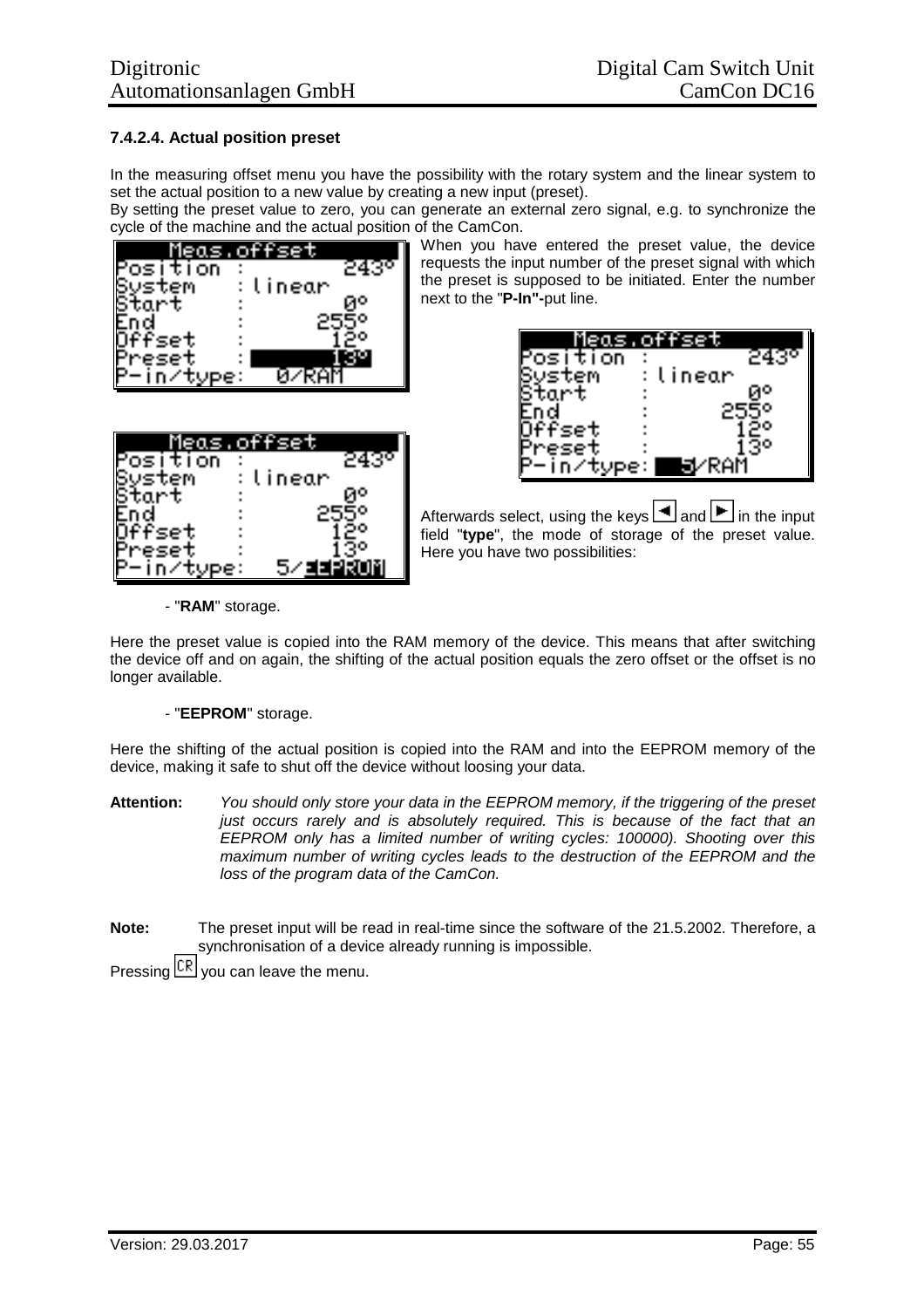. 16666

### **7.4.3. The speed adjustment**

If you selected the menu "**Speed**" in the system setting menu, the speed adjustment menu appears on the display:

You can use it to optimally adjust the speed of the device to the speed of the gear.

#### **7.4.3.1. The speed factor**

Normally the speed is displayed through the number of increments or impulses per second, an output of the measuring system. If you want the speed displayed e.g. in rotations per minute or in the number of pieces per minute, you have to enter a randomizing factor.

- **Example 1:** A rotation encoder with 512 steps supplies 512 increments per minute, which means that the gear runs with 1 rotation per minute. The CamCon measures  $512/60 = 8,533$ increments per second. To receive a display in rotations per minute enter the factor  $1/8,533 = 0,1172$ .
- **Example 2:** A rotation encoder with 360 steps supplies 360 increments per minute, which means that the gear runs with 1 rotation per minute. The CamCon measures  $360/60 = 6$ increments per second.

Enter a factor of  $1/6 = 0.16666$  to have the display remain in rotations per second.

**Note:** The speed factor is influenced by inputs in an electronic gear. Also see chapter "7.4.1.4. The electronic gear" on page 46.

#### **7.4.3.2. The display format of the speed display**

When you have adjusted the speed range with the factor, you can enter the presentation format of the display, using the  $\boxed{\blacktriangleleft}$  and  $\boxed{\blacktriangleright}$  keys (see chapter "5.4. Text input" on page 26).

The # symbols are place holders for the displayed value. If e.g. the highest value is lower than 1000 and only has three digits, you only enter three # symbols. If you want a decimal point displayed, just insert it between the symbols

(e.g. : ###.##). Press the  $\sqrt{CR}$  key, and the curser moves to the next menu point.

#### **7.4.3.3. Range adjustment of the speed display**

In this menu point you enter the maximum speed of your gear or the speed of your movement. This input is used to adjust the speed display.

An input of e.g. 1000 rotations per minute means that at +/-1000 rotations per minute the maximum analog output voltage, (100%) +/-10V, is reached.

This scale also applies to the speed bar that is shown in the middle of the standard display. Its length is the current speed compared to the entered reference speed in percent. Furthermore this is the point of the speed where the standard display switches from the position to the current speed. This point always lies at 5% of the here



0.16666

##U/mi

<u>199Uzmin</u> 1.00×

 $\mathtt{Display: position}$   $\times$ 

Speed

factor:

Exact

ormat: 100×

entered value, for 1000 rotations per minute it lies at 50 rotations per minute.



П

factor:

Ø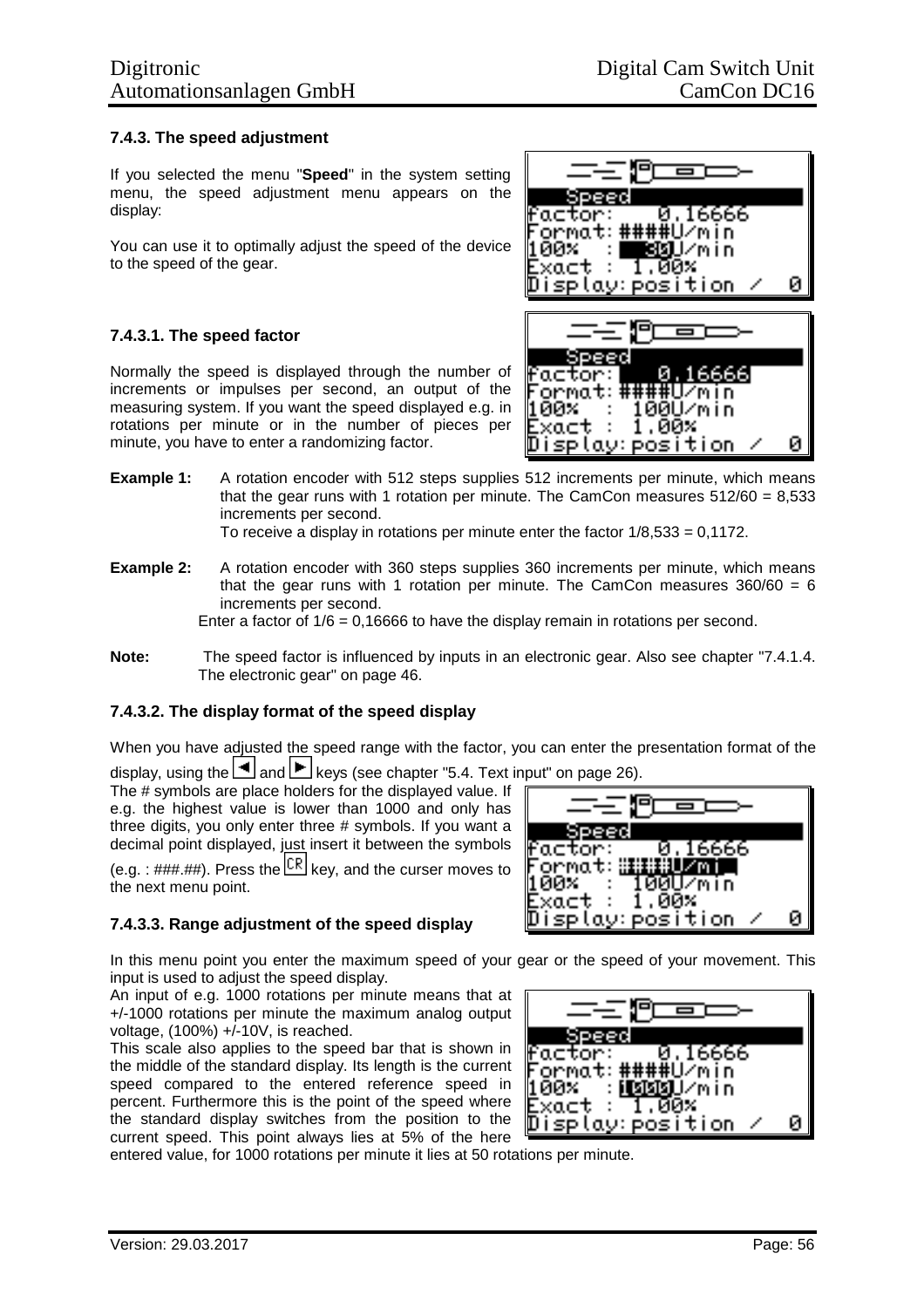### **7.4.3.4. Accuracy of the speed display**

During operations the speed display usually fluctuates by a certain value. These fluctuations are accounted for in the measuring priciple for the speed, since it is a scanning system.

In the menu point "**Exact**" you can limit these fluctuations to a maximum value. It is a damping through a low pass that results in a smoothing of the display, which means that an averaging process is put into operation. The lower the input value is, the quieter is the speed display. In practice, you will always find a compromise between the dynamics of the display and its readability.



**Note:** The **"Exact"** value also corresponds to the speed value, which is provided by an CP16 or CamCon DC115 of an PLC.

### **7.4.3.5. Display, Type**



If you want to prevent the automatic switching at the 5% of the maximum speed in the "**Display**" menu point, you can

select one of the three different display types with the  $\blacksquare$ key and the  $\blacktriangleright$  key.

- **"Automatic"** At the 5% point the display is switched from the position display to the speed display. This bar display shows the speed in percent.
- **"Speed"** Only the speed is shown on the display. The bar display shows the speed in percent.
- **"Position"** Only the position is shown on the display. The bar display does not show the speed, but it displays the position between 0% and 100% e.g. 0% = 0 Degree / 50% = 180 Degrees / 99% = 359 Degrees.

In addition to the three display types, you can also select the desired display type through an input. The display type has to be set to either **"Speed"** or **"Position"**, and the number of the input has to be entered in the field behind. When input is passive, the set display type is displayed. When you supply a signal, the display changes from "speed" to position or from "position" to "speed".

| fac<br>16666<br>И<br>エロト              |
|---------------------------------------|
| $\sqrt{p}$ :<br>Torma:<br>ÎП,<br>t: : |
| 00U/min<br>00× .<br>$\cdot$ 1         |
| 70×                                   |
| cМ                                    |

Press the  $\mathbb{R}$  key to confirm your inputs and exit this menu.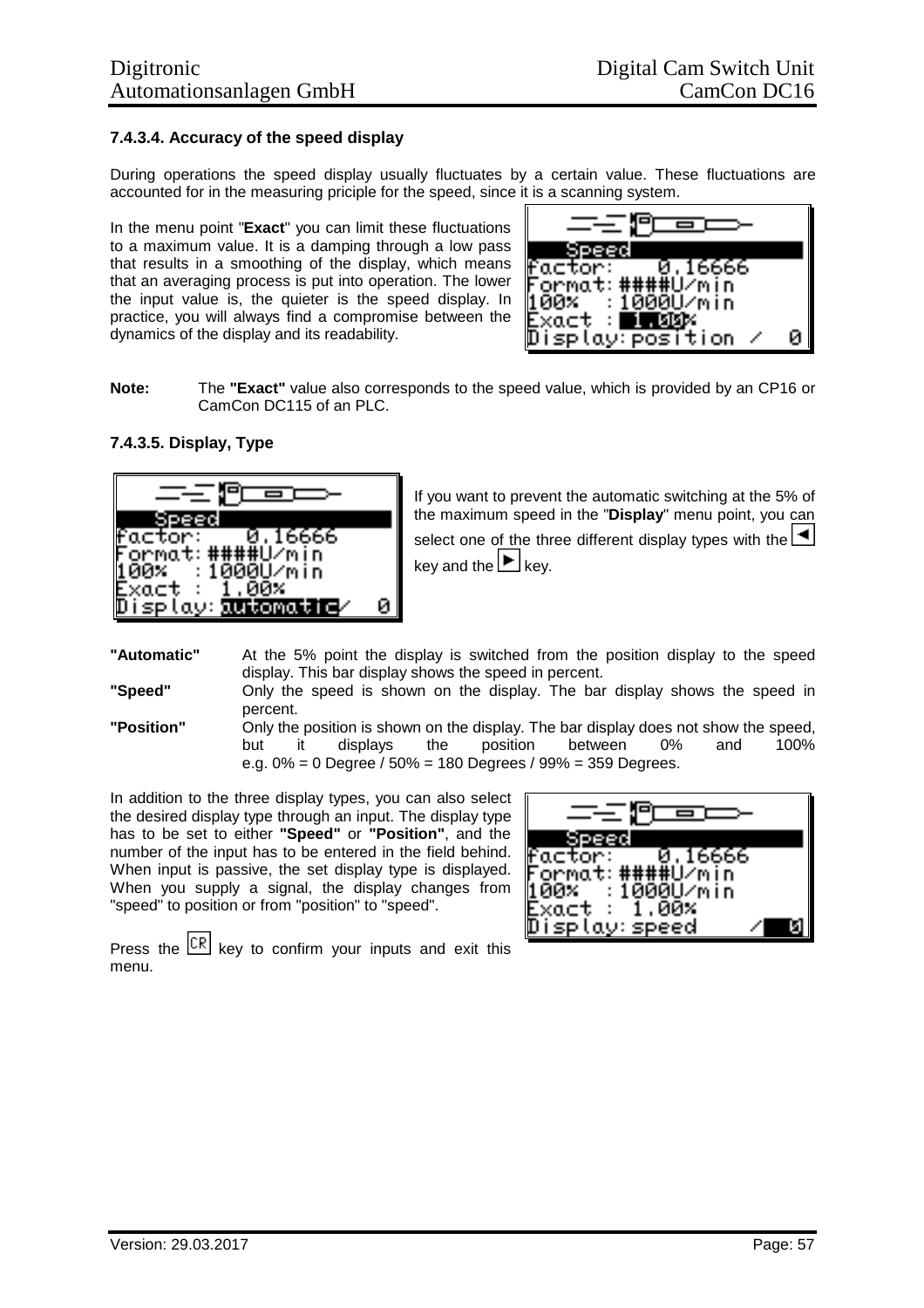## **7.4.4. Cable length / Cycle time**

If you selected the menu "**Cable length/Cycle time**" in the system setting menu, the following menu is set up on the display:

### **7.4.4.1. The cable length**

In this menu point you can set the conduction length between the SSI measuring system and the CamCon, as well as between external input or output extensions and



the CamCon, in meters. This is necessary, since the cable length determines the maximum possible speed of serial data transmission. The larger the set cable length, the larger is the cycle time of the transmission and the slower is the data traffic. The cable length can be set to a maximum of 1000m.

**Attention!!** *With cables exceeding 300m in length use a corresponding measuring system as well as extensions with a changed mono-flop-time.*

#### **7.4.4.2. The cycle time of the CamCon**

Normally the CamCon operates with the shortest possible cycle time. It is displayed as long as the cursor is not on the menu field **"Cycle time"**. With an input in the menu field "**Cycle time**" this time value can be changed.

This might become necessary, if e.g.:

- you are programming a large number of outputs with delay time or with a high measuring system

- resolution and need longer single delay times. These depend on the available memory and the cycle time ( see chapter "12. Calculation the RAM storage-requirement for" on page 84). A noticable change occurs only when the set value lies above the current cycle time. For this reason the display also shows the maximum possible speed compensation.
- you connect a measuring system that allows the readout of the data only once in a given time.

Press the  $\sqrt{CR}$  key to end your input and exit the menu.

#### **7.4.5. The special outputs**

If you selected "**Special outputs**" in the system setting menu, the special outputs menu appears on the display:

#### **7.4.5.1. The security output**

To have the possibility to supervise the CamCon e.g. after short circuits on the output channels or mistakes in the measuring system, you can program a circulation cam for



a single output, so that this output is switched off at the occurence of a mistake and serves as a security output. With a program change, the security output is reset for a short time (see chapter "7.4.6.8. Setting the program selection mode" on page 63).

A "**0**" in the input field defines that no security output has been programmed..

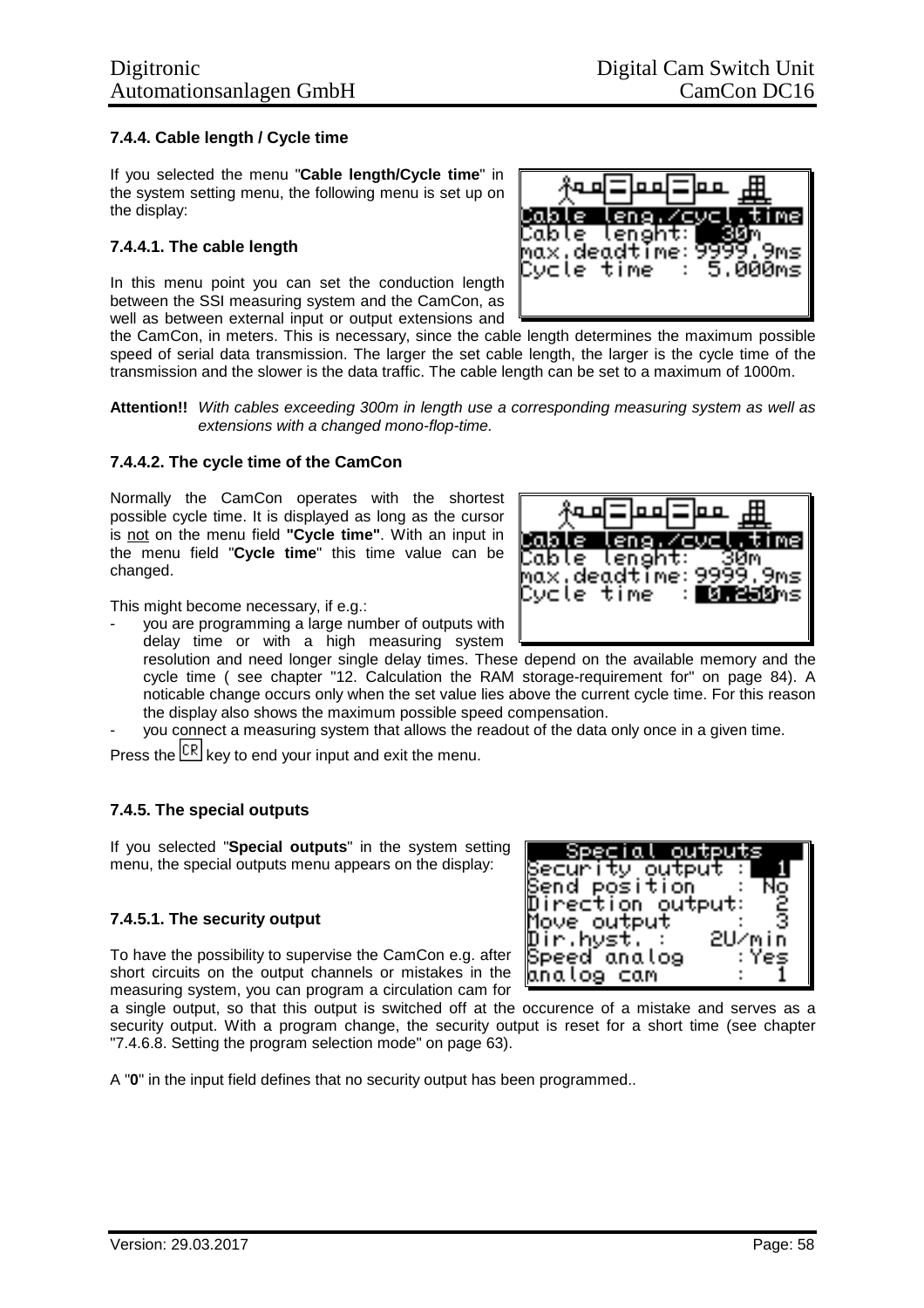## **7.4.5.2. The output of the actual position**

The CamCon offers the possibility to put the physical actual position out to outputs. It is used when several CamCon need the same actual position (Master Slave connection). To be able to use this option, the number of the programmed outputs has to be lower than the number of the actually available ones (see chapter "7.4.6.2. Setting the outputs" on page 62. The output of the bit with the lowest value will occur after the last programmed output. The other bits follow in increasing order.



With the  $\blacksquare$  and  $\blacksquare$  keys you can choose 4 possible output formats:

**"No"** = No output of the actual position. **"Gray"** = Output of the actual position in the gray code. **"Bin."** = Output of the actual position in the binary code. **"Exp."** = Output of the actual position in the gray code only for CamCon DC115.

Confirm your input with the  $\overline{\mathbb{CR}}$  key.

### **7.4.5.3. Direction output**

To be able to recognize the direction of the movement of a machine with different movement directions, you can program an output that switches on at a positive and off at a negative movement.

#### **7.4.5.4. The standstill output**

The CamCon offers the possibility of a standstill surveilance. Here you can define an output that is switched on when the actual speed is greater than the at "**dir Hyst.**" entered value and that switches off when the speed drops below that value again.

| Special outputs<br>Security output.                     |
|---------------------------------------------------------|
| Send position - Gray<br>Direction output: <br><b>re</b> |
| Move output<br>Dir.hyst. : I<br>– 2U⁄min                |
| TT: Yes<br>Speed analog<br>bnalog cam                   |
| Special outputs                                         |
| Security output<br>Bend position<br>: Grov              |

Direction outpu Move output Dir.hyst.

ipeed anatog

natog cam

#### **7.4.5.5. The hysteresis**

To be able to use the options of movement direction surveilance and standstill surveilance correctly, you have to set the hysteresis. This value is needed to suppress the jittering of the outputs at small changes in speed. This value can only be determined through experiments, but it should be as small as possible.

| 'Special outputs                                                    |        |
|---------------------------------------------------------------------|--------|
| Security output : IT<br>Send position : Gray<br>Direction output: 2 |        |
|                                                                     |        |
|                                                                     |        |
| MoveToutput                                                         | 3      |
| Dir,hyst,∵<br>Speed anatog<br>█∰J⁄min                               | —— Yes |
|                                                                     |        |
| bhalog cam                                                          |        |

c c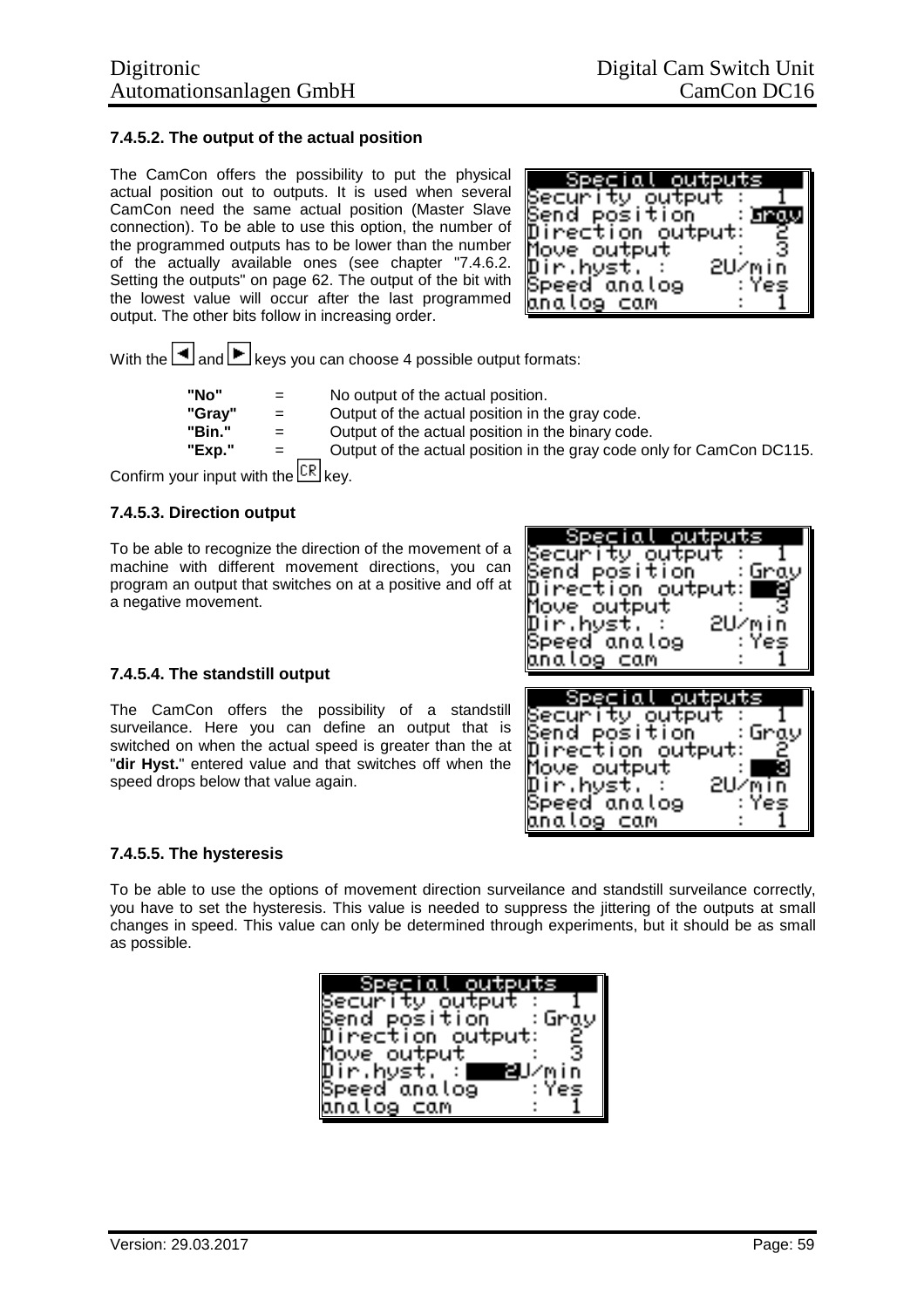## **7.4.5.6. The analog speed output**

| Special outputs                              |                                                                                                                      |
|----------------------------------------------|----------------------------------------------------------------------------------------------------------------------|
| Security output : 1<br> Send position   Gray |                                                                                                                      |
|                                              |                                                                                                                      |
| Direction output:                            | 7 ë                                                                                                                  |
| MoveToutputT<br>Dir.hyst. :<br>Speed analog  | 3                                                                                                                    |
|                                              | 2U/min                                                                                                               |
|                                              | <b>The Contract of the Contract of the Contract of the Contract of the Contract of the Contract of the Contract </b> |
| bhalog cam                                   |                                                                                                                      |

CamCon emitts a voltage (proportional to the speed) on the first analog output (pin 2 at CamCon DC50), 0 to -10V with a negative rotation direction and 0 to +10V with a positive rotation direction, if the menu point **"Speed Analog"** is set to **"yes"**.

The output voltage reaches its maximum of 10V, when the 100% value, described in chapter "7.4.3. The speed adjustment", is surpassed.

You can deactivate this function by setting the menu point to "no" with keys  $\blacksquare$  and  $\blacksquare$ , and confirming it with the  $\sqrt{CR}$  key.

**Note:** At the time, there are no integrated analog outputs available for CamCon DC16 and DC90. You can add analog outputs by connecting a CamCon DAC16 digital - analog converter module to the external interface of the CamCon.

**Note:** To clear the integrated analog outputs please see chapter "7.5.3.3.1. Clearing the integrated analog outputs" on page 71.

# **7.4.5.7. Configuration of the analog cams**



With a CamCon cam controller you have the possibillity to make an output of free programmable analog values (cams) dependent on the position. You enter the number of analog outputs in the menu point **"Analog cams"**, that you want to program via the CamCon. In most cases, this will also be the number of your analog hardware outputs.

**Note:** If the menu point **"Speed Analog"** is set to **"yes"**, the first analog output is used to

display the speed, and the number of possible analog outputs is decreased by one.

When you enter the number and press the  $\mathbb{R}$  key, you enter the input of the specific settings for the analog cams:

First you choose the number of the nalog output with keys and  $\blacktriangleright$ 

Press the  $\mathbb{R}$  key to confirm the number and change the display to the input of the display format.

|                       | analog outputs |
|-----------------------|----------------|
|                       |                |
| Format                | $\sim 10^{-1}$ |
| Mīnimum               | --100.<br>иих  |
| Maximum               | 100.00x        |
|                       | $\bullet$      |
| Dis.Input<br>Dis.Wert | $: -100,00x$   |
| terpol                |                |
|                       |                |

|                       | analog outputs |
|-----------------------|----------------|
|                       | ####           |
| Format<br>1īn i mum   | $-100.$        |
| iax i num             | 100.00×        |
| Dis.Input<br>Dis.Wert | -100.00×       |
| terpol                |                |

Here you enter your desired format, as described in chapter "5.4. Text input" on page 26. It is e.g. possible to make the input in percent "####.##%" (standard), in voltage "###.###V", in bar "#.###mbar" or in Ampere "##.###mA". The double-crosses are just placeholders for the real numerical values. The skaling of the input values is done in menu points **"Minimum"** and **"Maximum"**.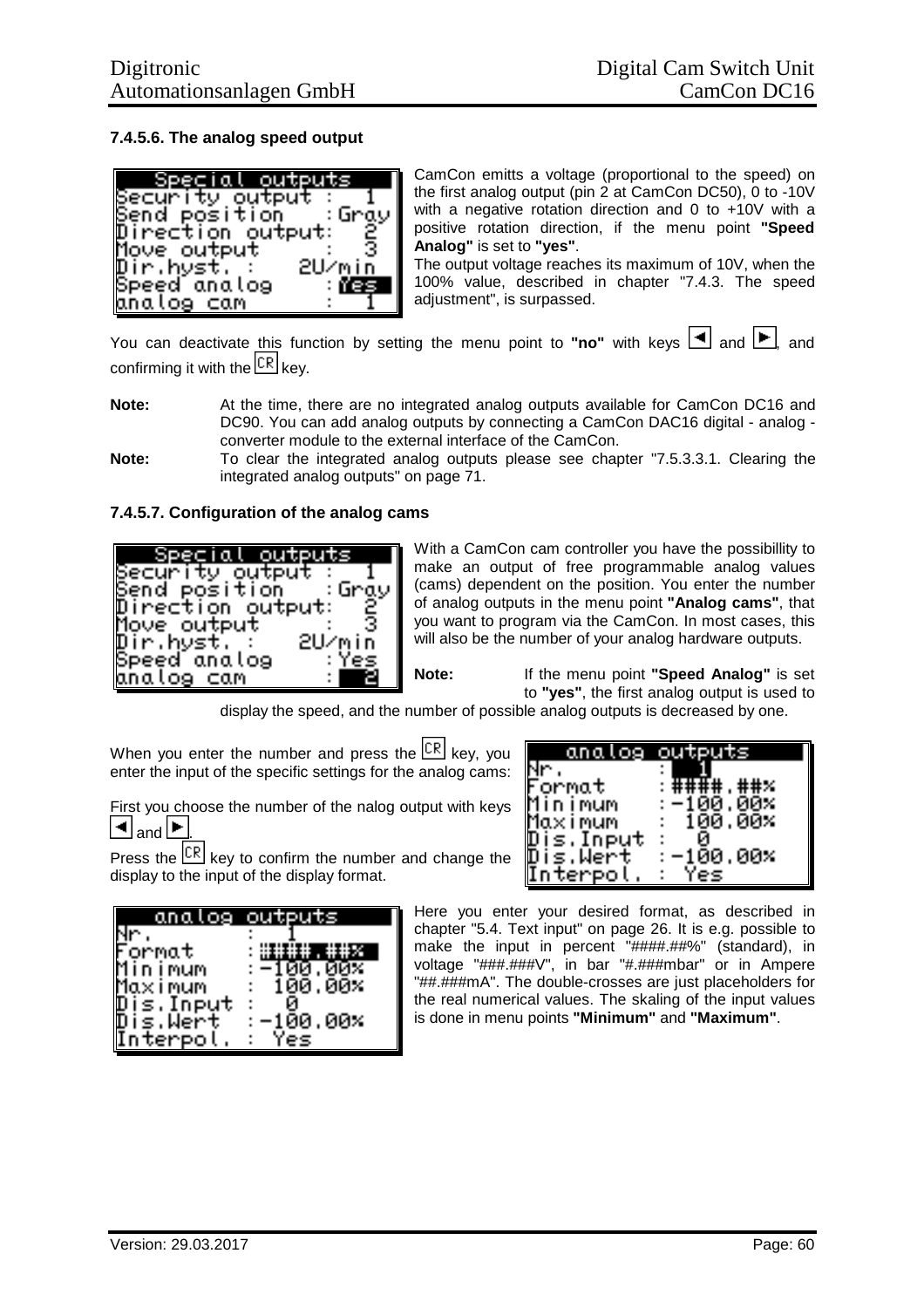|                       | analog <del>outputs</del> |
|-----------------------|---------------------------|
|                       |                           |
| iormat                | 井井井井MA<br>: ##            |
| lin imum              | 1515151                   |
| Maximum               | .0000мА<br>: 20           |
|                       |                           |
|                       |                           |
| teronl                |                           |
| Dis.Input<br>Dis.Wert | 4.0000mA                  |

When you confirm the format with the  $\frac{CR}{CR}$ , you enter the input for the minimum value.

Note that CamCon always calculates with an accuracy of 16 Bit. The minimum value is the bit value 0 (e.g. -10V or 4mA) and the maximum value is the bit value 65535 (e.g.+10V or 20mA). The values should be entered according to the purpose of the device. If e.g. an CamCon DAC16/I module (current output) is connected to the

external display, the input can be made in milliampere, or the milliampere value corresponds to a physical preassure - or speed, this value can also be entered in bar or meters per second (see values in figure above).

**Note:** The integrated analog outputs of the CamCon DC40, 50 and 115 all work with an accuracy of 8 Bit. The output of the analog cam values is recalculated from 16 bit to 8 bit in this case.

After the minimum and maximum values have been confirmed with the  $\mathcal{LR}$  key, the com inputs in the programming menu are restricted to the range between minimum and maximum and recalculated, if necessary.

The output of the analog value can be stopped by setting an input to a specific value. For this purpose enter the input number in the menu point **"Dis.inp."** (Disable Input), with which the analog value is set to the **"Dis.val."** (Disable Value). The "Dis.value" must be within the range of minimum and maximum. The "Dis.val." is automatically set as a default value, if no cam has been programmed on the analog output.

When the "Dis.val." is confirmed you can activate ("yes") or deactivate ("no") the interpolation of the analog value with the keys  $\Box$  and  $\Box$  in the menu point "**Interpol.**". If this value is set to "yes", CamCon interpoles the programmed values from definition point to definition point.

Example:



By pressing the  $\frac{CR}{CR}$  key, the input of the interpolation is confirmed, and you move back to the selection of the number of the analog oiutput. Here you can choose the number of the next analog output with the keys  $\Box$  and  $\Box$  and proceed with the input of the values as before.

When the input is finished, you can leave the menu by pressing the  $\frac{ESC}{ESC}$  key.

For the input of the cam values please see chapter "7.3.17. Programming analog cams" on page 42.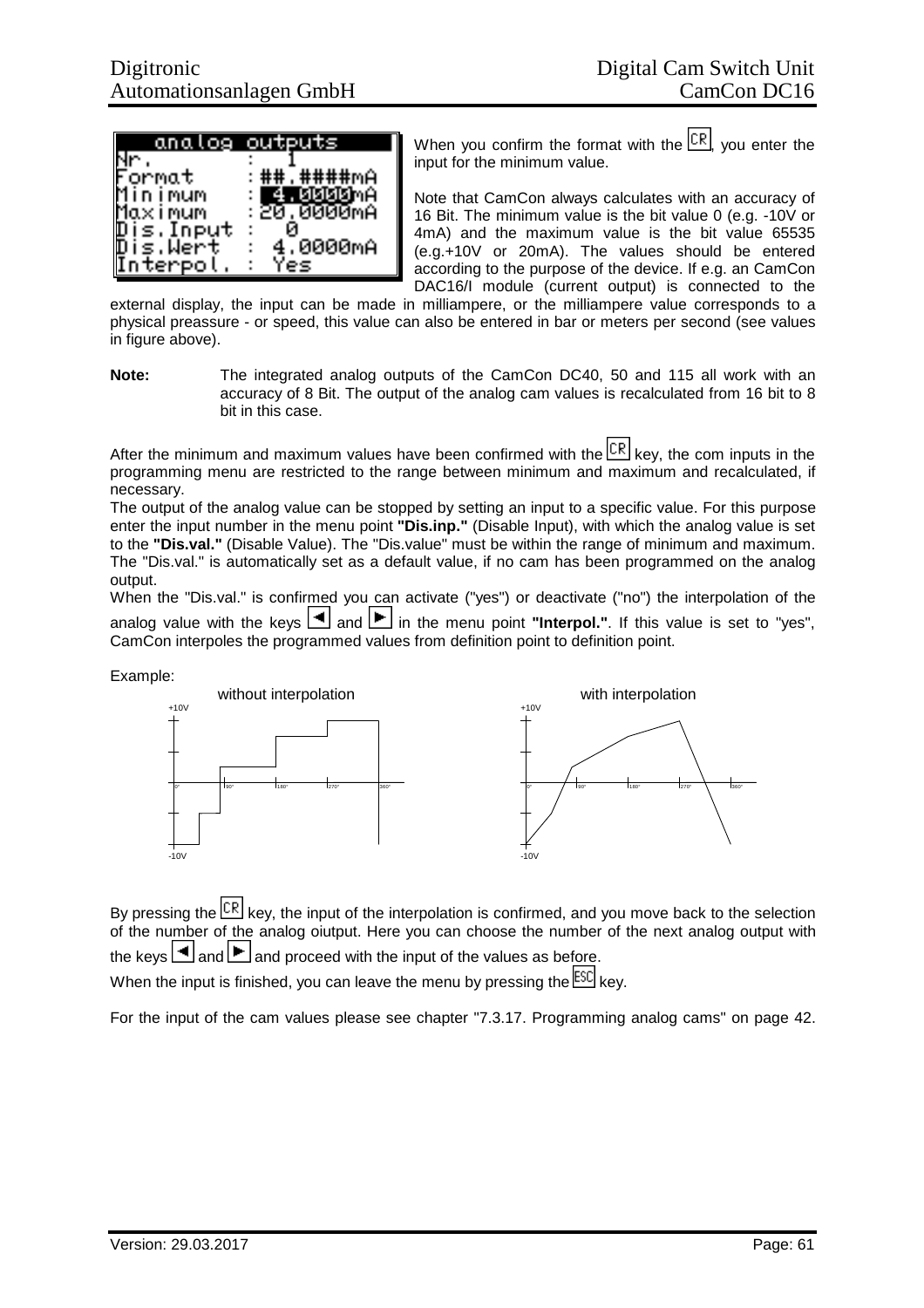### **7.4.5.8. The analog position output**

The analog position output of the CamCon can be programmed with a software version of at least DC50.20, by the input of an analog cam. Herefore you program an analog cam, that emitts -10V at an actual position of 0 degrees and +10V at an actual position of 359 degrees (see chapter "7.3.17. Programming analog cams" on page 42).

#### **7.4.6. System upgrading**

If you selected the menupoint "**System upgrading**", the following menu appears on the display:

#### **7.4.6.1. Setting the inputs**

Here you can enter the number of inputs available to the CamCon. This number of inputs should always be exactly the same as the number of electrical inputs, since the short circuit detection of the CamCon reacts to the number of inputs.



Here you can enter the number of outputs available to the CamCon. This number of outputs should not be greater than the number of electrical outputs, since this only results in a waste of memory and cycle time. If you want to make an output of the actual position at the outputs, you have to decrease the number of outputs by the corresponding number of bits (see chapter "7.4.5.2. The output of the actual position" on page 59.

#### **7.4.6.3. Setting the outputs with speed compensation**

Here you can enter the number of outputs with speed compensation available for the CamCon. The number of outputs should not be greater than the maximum number of the absolute necessary outputs; otherwise only memory and cycle time are wasted.

#### **7.4.6.4. Setting the keyboard lock**

Assigning a +24VDC level to the programmed input pin will disable the keyboard. After this it is not possible to program or initialize the device any more. Resetting the value to **"0"** will enable the keyboard again.

#### **7.4.6.5. Error - aknowledging Input (EQ)**

A positive edge (+24V DC)at the inputnumber shown here leads to aknowledgeing an error-notice at the CamCon "Pos-Error": 1,2,3 and 5 **but not** an output error"

#### **7.4.6.6. Input for enableling Outputs**

A signal (+24V DC) at the input-number shown here enables Cam-outputs, an 0 signal locks Camoutputs. If this value is set to **"0"**, the "enableling function is inactive and the Cam-outputs are permanentely enabled.

- **Note:** If a PLC-Logic-module is switched on, this effects rather the "0"-outputs but the Camoutputs "N".
- **Note:** Using a CamCon with direct PLC-attachement via CP16 or CP340 respective a CamCon DC300 and 1756-DICAM, these enableling-functions should be switched off (0), for the PLC-enableling-function takes on their function.

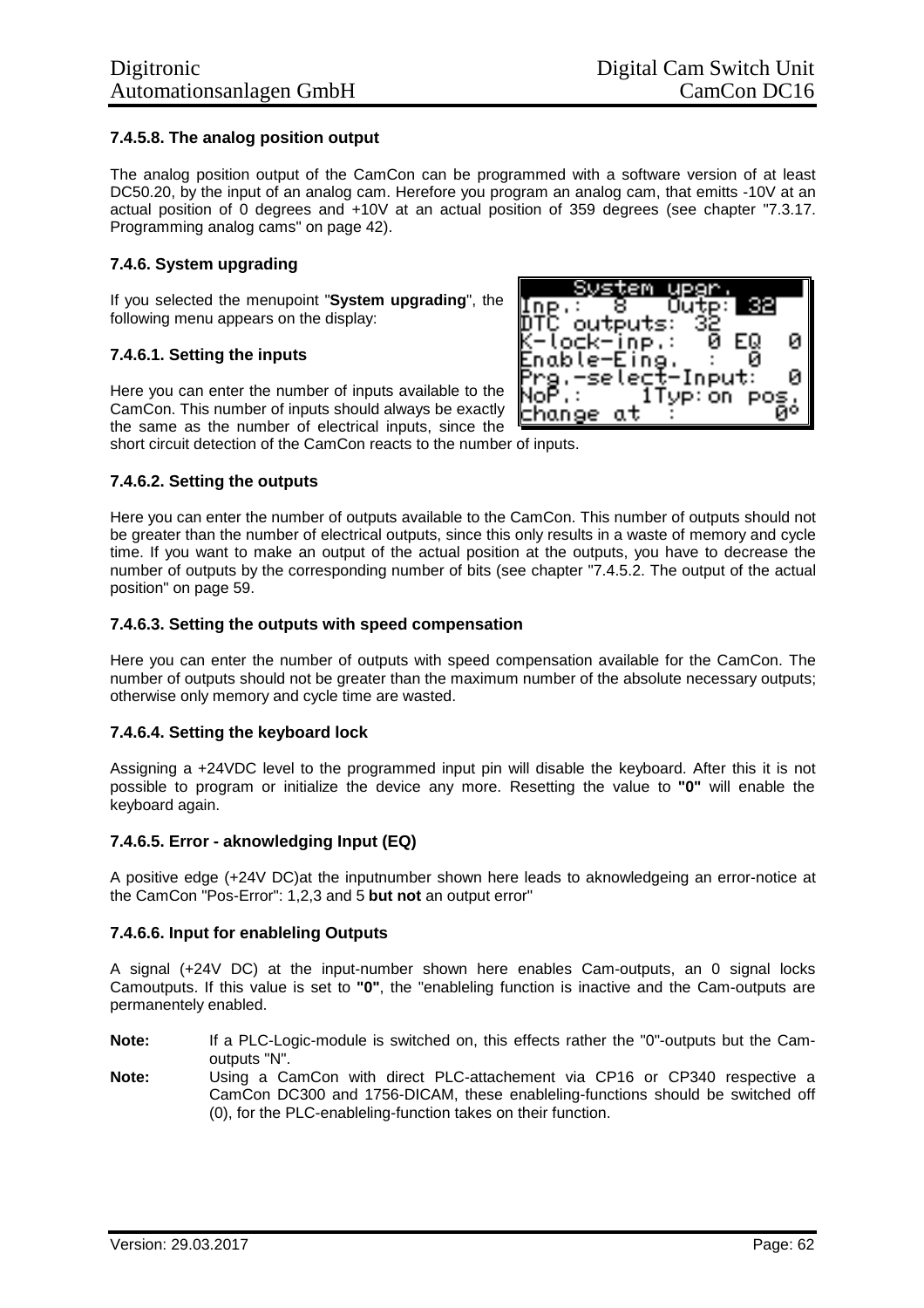# **7.4.6.7. Setting the external program selection**

With the CamCon you have the possibility to externally select the desired program number through the inputs. Here you enter the number of programs that can be selected externally, and this simultaneously predefines how many inputs will be used for this purpose. Then the input for the take over impulse is stated. The program number is created as a binary number at the inputs after the take over impulse. The bit with the lowest value is the input after the take over impulse, all others then follow it in an increasing order. Because of this the inputs for program selection are completely relocatable.. With an impulse (+24V) the program is selected at the input of the take over impulse. This impulse has to be created at least 20 ms after the program number and has to be at least 20 ms long.

### **7.4.6.8. Setting the program selection mode**

You can change programs in several ways. Here you have the possibility to determine the desired way to change the programs with keys  $\boxed{\blacktriangleleft}$  and  $\boxed{\blacktriangleright}$ . You can select between:

- "**slow**" Here the selected program is built up cam after cam. This type of program changing requires the least memory, but a complete change of programs during a full run can lead to complication with the machine. In this case the security output of the CamCon is switched off for a short time.
- "**direct**" Here the selected program is built up cam after cam in an intermediate memory and changes the full program at once. This type of program changing requires the double amount of memory for the cam build up, but the outputs are always defined in every cycle. The security output of the CamCon will not be switched off in this case.
- "**on position**" The program is built up in the same way as in the "direct" type, but here the CamCon waits with the program change until the machine has passed a certain position and then makes a complete program change. This type of program changing also requires the double amount of memory for the cam build up, but the outputs are always defined in every cycle. The security output of the CamCon will not be switched off in this case.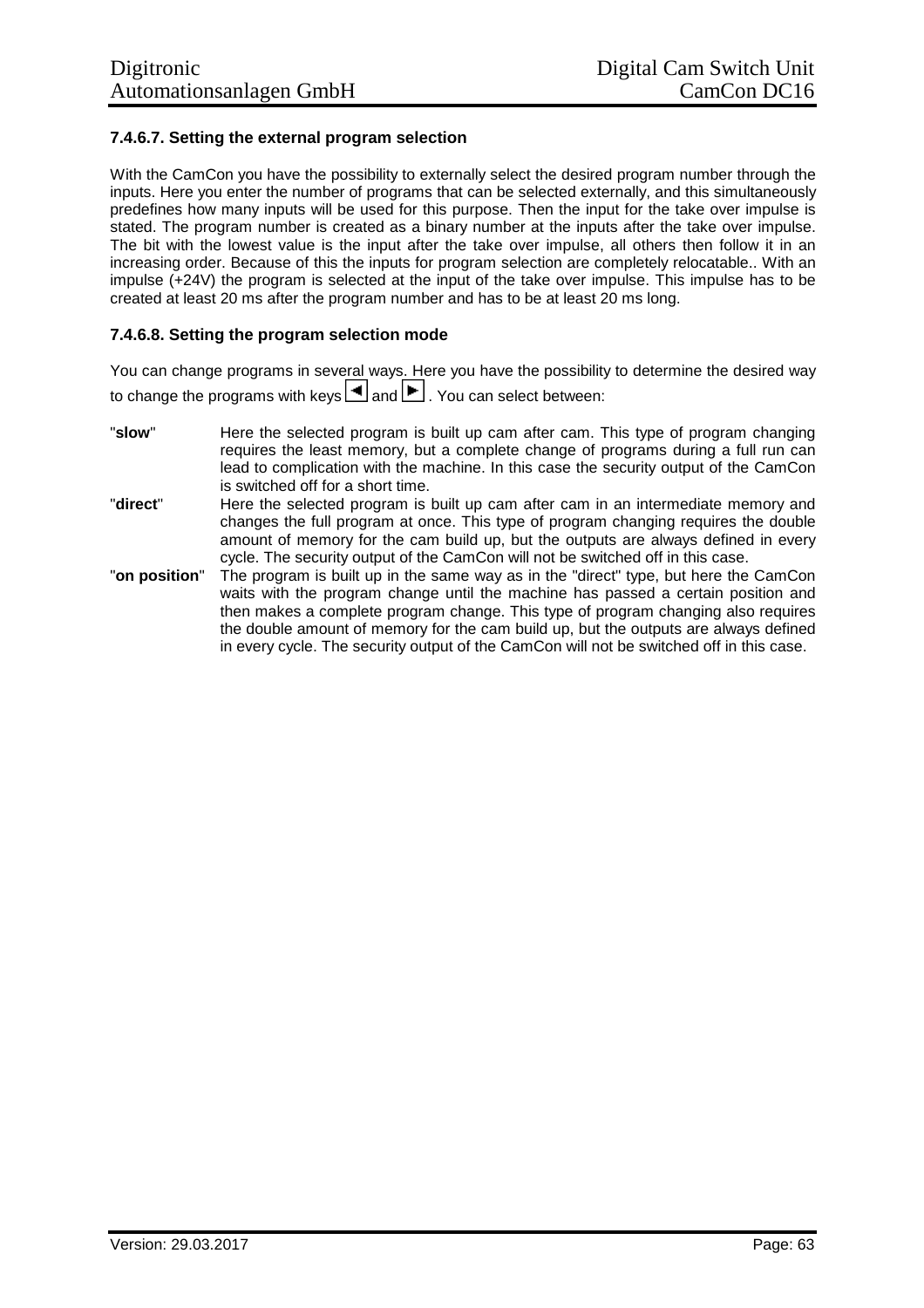# **7.4.7. Masterprogram**

Having selected "**Masterprogram**" in the menu "**system config**" you will get to the following display.



Here you are able to define Cams for different products and programms. They could be necessary if your plant produces different types of products that have only very little differences concerning their Cam-adjustement. You are able to save a lot of storage for Cams (EE-Prom), because these mastercams do not need to be programmed multiple.

If you wish to use this funktion, at first the "Mastermodule"

must be switched "**on**" using key <u>|►</u>, that has to be confirmed by pressing  $\sqrt{CR}$ 

Now enter the masterprogramnumber by wich the Mastercams will be saved. You can use every programnumber from 0 to 32767.

Having confirmed the masterprogramnumber by pressing  $\overline{CR}$ , you have to define which Output or Camtrack shall be used as Mastercam.



| <u>Masterprogramm</u><br>Mastermodul:Ein<br>$\mathsf{Prog}$ .Nr $\mathbb{R}$ $\blacksquare$<br>П |
|--------------------------------------------------------------------------------------------------|
|                                                                                                  |
|                                                                                                  |

Here you can switch the outputs acess to the masterprogram on (YES) or off (NO) by pressing  $\boxed{\blacktriangleleft}$ and  $\Box$  The keys  $\Box$  and  $\Box$  are used to select the favoured Outputmuber or Camtrack. Pressing **ESC** quits the input.

#### **Example:**

Having adjusted the masterprogramnumber 32767 on and switched output 1 on YES, a Cam in Program 32767 programed for output 1 will be also editet, if automaticprogram is set to 0. Cams in Programm 0 programed for output 1 will be ignored though.

To program a Mastercam, switch to menu **"programing"** and choose your favoured outputnumber. If you are not in the Masterprogram while putting in Cams, the system automatically switches to Masterprogram so that you can change a Mastercam.

**Note:** In putting in Cams in the **"Programing"**-menu the only posibility to change Mastercams, if your logged in with an user key, that has acess to "**System config**". This disables a user at the plant to change MasterCams. The procedure of the plant can therefore only be changed by a person that has the essential acess-key-code.

**Note:** If choosing the Masterprogram to program Cams, only MasterCams may be changed.

**Note:** If an automatic-program is set on the Masterprogram's number, only the Cams programed by Masterprogram will be put out.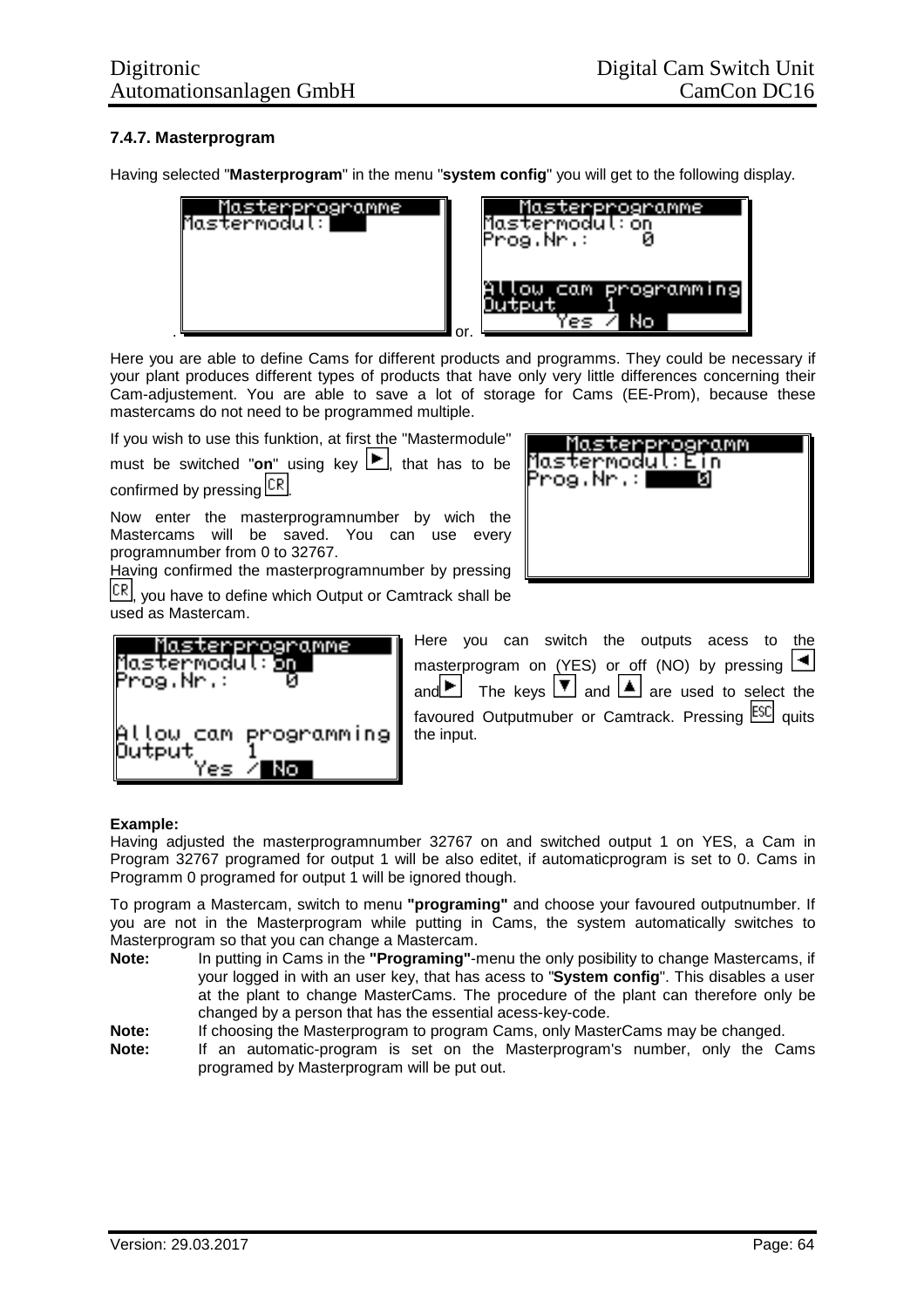### **7.5. Unit configuration**

At the first activation of the CamCon, you should initiate a complete deletion and, if desired, allocate the user keys for associates. To do this, select the main menu point "**Unit configuration**". The display changes to display the configuration menu:

#### **7.5.1. User key allocation**

You can assign different user keys to your associates, each with different access rights.

*Attention: As long as no key is created, you can enter every menu with the key code "5693". When you create your first key, this master key is automatically deleted. If you forget to create at least one key that allows access to the configuration menu, you have locked yourself out of the configuration menu as soon as you leave it. This can be overcome by sending the unit back to Digitronic or with the entry of a special supervisor number. You can aquire this number with a phonecall to Digitronic Automationsanlagen.*

#### **7.5.1.1. Creating a new user key**

Follow these steps to create a new user key:

- 1. Select the menu point "**Key allocation**" in the configuration menu; the display changes to the key allocation menu:
- 2. Press the  $\frac{[NS]}{[NS]}$  key, and the input field for the name is underlayed in black.
- 3. Enter a name. See chapter "5.4. Text input" on page 26.
- 4. End the text input with the  $\frac{CR}{R}$  key, and the cursor moves to the input field "**Key number**".
- 5. Enter the key code with the numeric keys (up to 5 numbers).
- 6. Press the  $\overline{CR}$  key. The cursor moves to the input field for the **access to the program selection**.





<u>රිසා රිසා රිසා රිසා රිසා රිසා</u>



- 7. Choose between "yes" and "no" with keys  $\boxed{\blacktriangleleft}$  and  $\blacktriangleright$
- 8. Press the  $\frac{CR}{CR}$  key. The cursor moves to the input field for the **access to the cam programming**.
- 9. Choose between "yes" and "no" with keys  $\boxed{\blacktriangleleft}$  and  $\boxed{\blacktriangleright}$ .
- 10. Press the key. The cursor moves to the input field for the **access to the system menu**
- 11. Choose between "**yes**" and "no" with keys  $\boxed{\blacktriangle}$  and  $\boxed{\blacktriangleright}$ .
- 12. Press the key. The cursor moves to the input field for the **access to the configuration menu**.

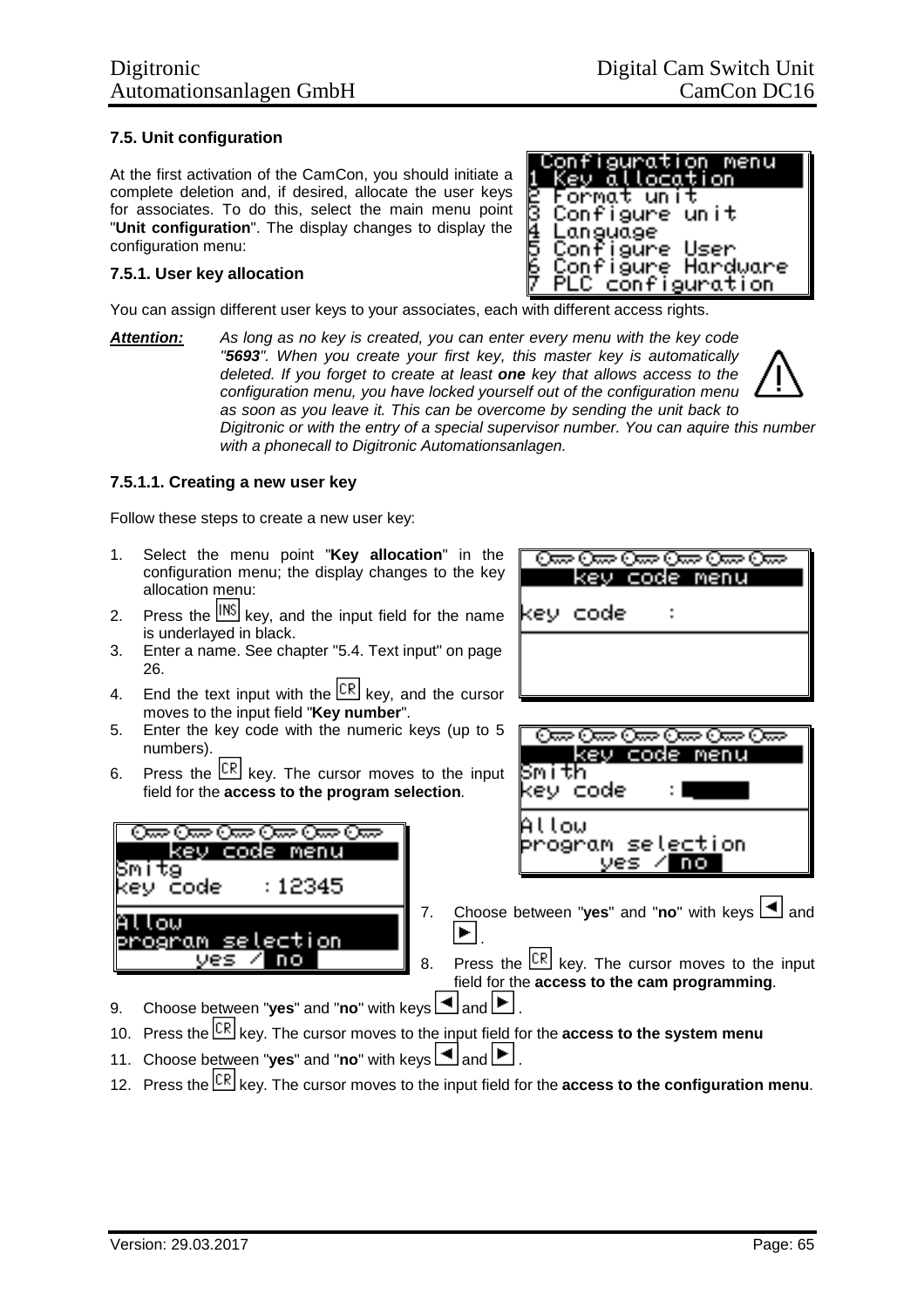- 13. Choose between "yes" and "no" with keys **4** and **P**.
- 14. Press the key. The cursor moves to the input field for the **access to the outputs, generally and for every output**.
- 15. Choose between "yes" and "no" with keys **4** and  $\blacktriangleright$ .
- 16. Press the key. If you chose "**no**" in the previous input field, you can now assign the access to each output one by one. The cursor moves to the input field for the **access to output No. 1**.

17. Choose between "**yes**" and "no" with keys  $\Box$  and  $\Box$ .

- 18. Press the  $\frac{CR}{CR}$  key. The cursor moves to the input field for the **access to output No. 2** and so on...
- 19. You can leave this menu at any time by using the **ESC** key.

**Note:** You can also select the menu fields for the single access rights with keys  $\mathbf{F}$  and

# **7.5.1.2. Deletion of a user key**

You can delete a user key according to the following procedure:

- 1. Select the menu point "**Key allocation**" in the configuration menu; the menu for the key allocation appears:
- 2. Select the user key you want to delete with keys  $\boxed{\blacktriangledown}$  and  $\boxed{\blacktriangle}$
- 3. Press the  $\frac{DEL}{E}$  key; the display shows the question:





- 4. Move the cursor to "**yes**" with the  $\boxed{\blacktriangleleft}$  key.
- 5. Press the  $\sqrt{CR}$  key, and the key is deleted.

**Additionally:** If you happen to delete every key in this menu, the standard key code "**5693**" is automatically generated.

## **7.5.1.3. Checking the key configuration**

You can check an allocated key the following way:

- 1. Choose the menu point "**Key allocation**" in the configuration menu; the menu for the key allocation appears:
- 2. Select the key that is to be checked with keys  $\boxed{\blacktriangleleft}$ and  $|\blacktriangleright|$
- 3. Now you can check the single access rights mit  $keys$   $\boxed{\blacktriangledown}$  and  $\boxed{\blacktriangle}$ .

| ode menu<br>n din 1<br>1202.V             |  |  |
|-------------------------------------------|--|--|
| $\pm 12345$<br>- code                     |  |  |
| Allow cam programming<br>for every output |  |  |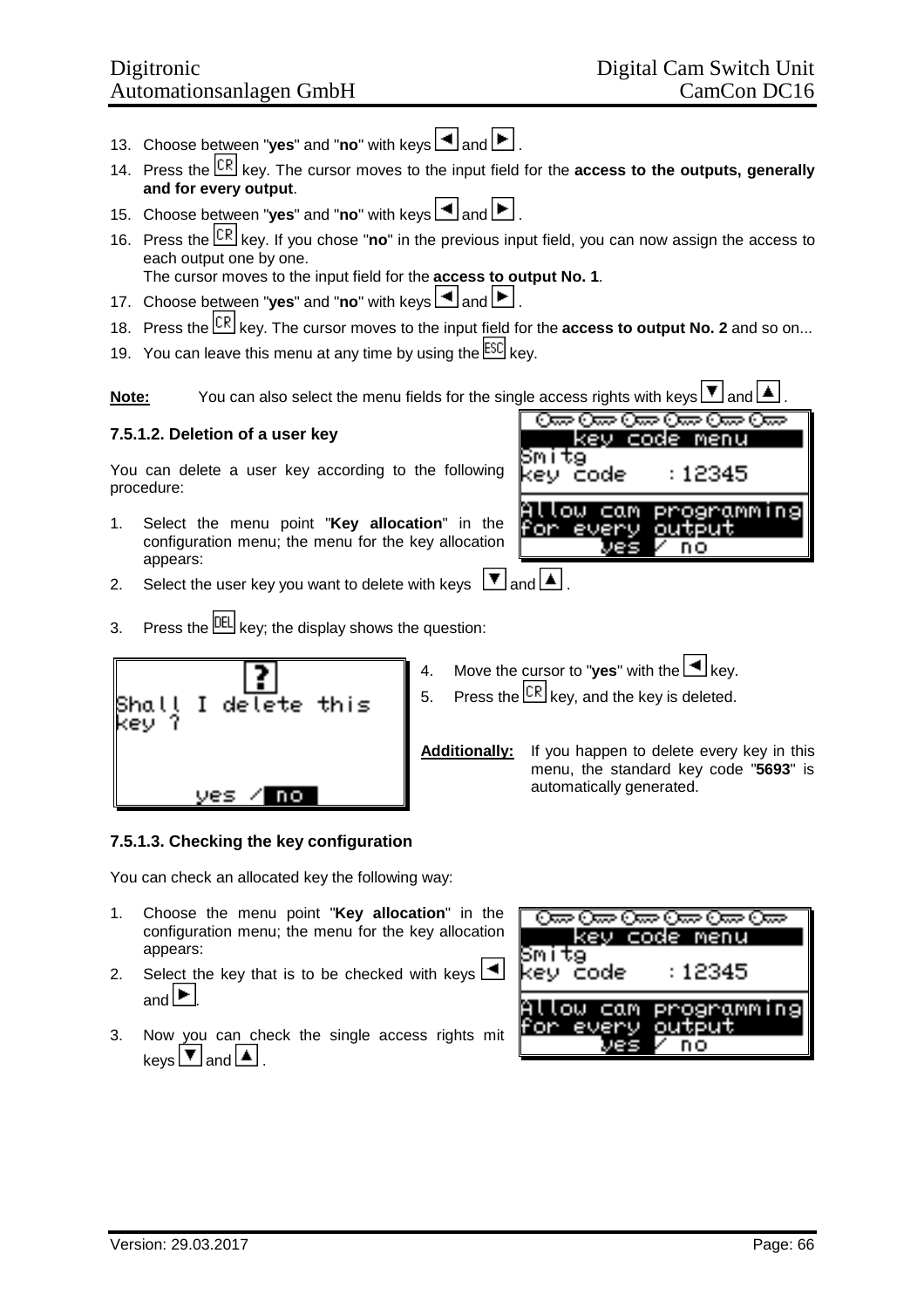# **7.5.2. Complete deletion**

If you selected the menu point**"Complete deletion"** in the **"Unit configuration"** menu, the display shows :



You can move the cursor to "yes" with the  $\blacksquare$  key and confirm it with  $\boxed{\text{CR}}$ .

After a short while the display returns to the main menu. This time depends on the size of the EEPROM used, since the memory has to be formatted. Using e.g. a 32k EEPROM the process takes about 2 minutes. Afterwards, the complete deletion is complete. All cams are deleted, and the system registers have their standard values.

Now you can begin with the programming.

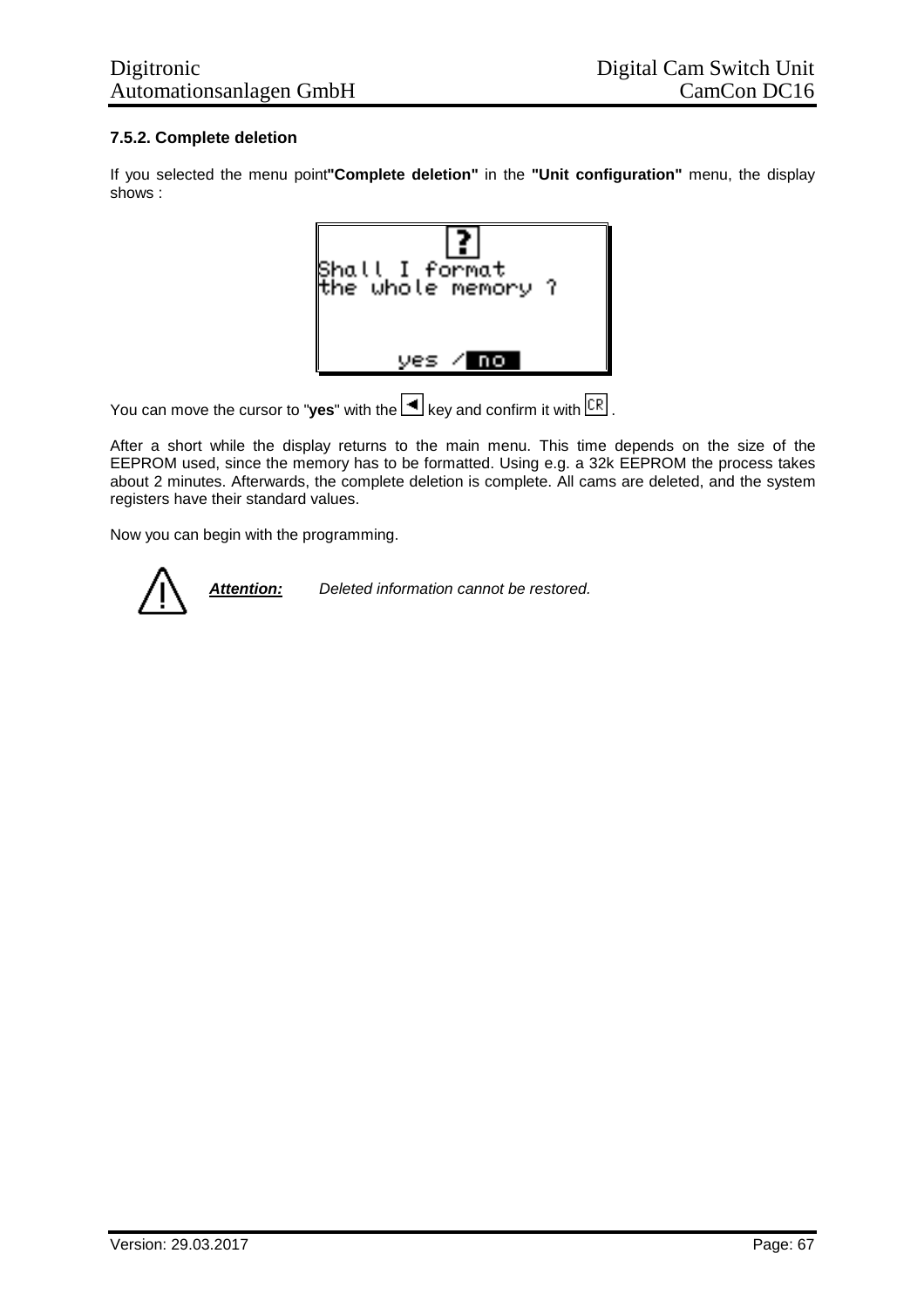## **7.5.3. Unit configuration**

If you selected the menu point **"Configure unit"** in the **"Unit configuration"** menu, configuration menu appears on the display:

### **7.5.3.1. Setting the serial interface**

You can select the mode of the serial interface with keys and **in** the input field "Ser.mode", confirming your selection with the  $\overline{CR}$  key afterwards There are five different types of operation available : 1. = "Cam-BUS", 2.  $=$  "Standard", 3.  $=$  "Multiuser", 4.  $=$  "S5-L1" and 5.  $=$ "3964R". When you select a specific communication mode, you have to make sure, that every connected



device you want to make contact with supports this communication mode. Please note also, that you can specify the type of serial interface with your order of the CamCon. You can choose between an RS232 or an RS485 interface. All four "Ser.Modes" operate with the RS232 point to point communication as well as with the RS485 BUS communication. See also chapter "4.1.7. Pin allocation of the serial RS485 interface" on page 16 and chapter "7.5.3.1.6. Input of the unit number" on page 69.

**Note:** As a standard, the device comes with Ser.Mode set to **"Multiuser"** and the unit number set to **"0"** .

## **7.5.3.1.1. The "Cam-BUS" communication mode**

Select this mode, if you want to be able to program or display CamCon cam controllers from different places, e.g. you want the CamCon, the daughter display CD10 and the PC via the RS485 BUS.

**Attention:** Using the configuration above or similar requires that **all** CamCon devices, as well as any connected PC be equipped with an RS485 serial interface and a software of at least December 1996.

#### **7.5.3.1.2. The "Standard" communication mode**

The standard mode operates with point to point communication, i.e. you can only connect 2 devices, e.g. a CamCon to a PC or a CamCon to a CamCon DC50/51 Terminal. Since this communication mode does not use any protocol security, its usage is only allowed for testing purposes.

#### **7.5.3.1.3. The "Multiuser" communication mode**

Contrary to the "**Cam-BUS**" mode, it is "**not**" possible to operate several devices, e.g. CamCon Terminal DC51/T4, the daughter display CD10 and the PC, on the RS485 BUS. **(PRESET)**

#### **7.5.3.1.4. The "S5 - L1" communication mode**

This setting is neccessary, if you want to program the CamCon device via a Siemens S5 CPU. The process is a point to point communication, i.e. you can only connect the CamCon and the Siemens S5 CPU. If you want to store the data of your CamCon on a PC, you have to brake your connection to the S5 CPU. For the S5 - L1 communication mode, you can order a connection set compsed of : a TTY cable, function segments and a handbook (Ordering.No.: PCXX/S5-L1 XX=CamCon Type).

## **7.5.3.1.5. The "3964(R)" communication mode**

This setting is neccessary, if you want to program the CamCon device via a seriell interface with the RK512 prozedur. The process is a point to point communication.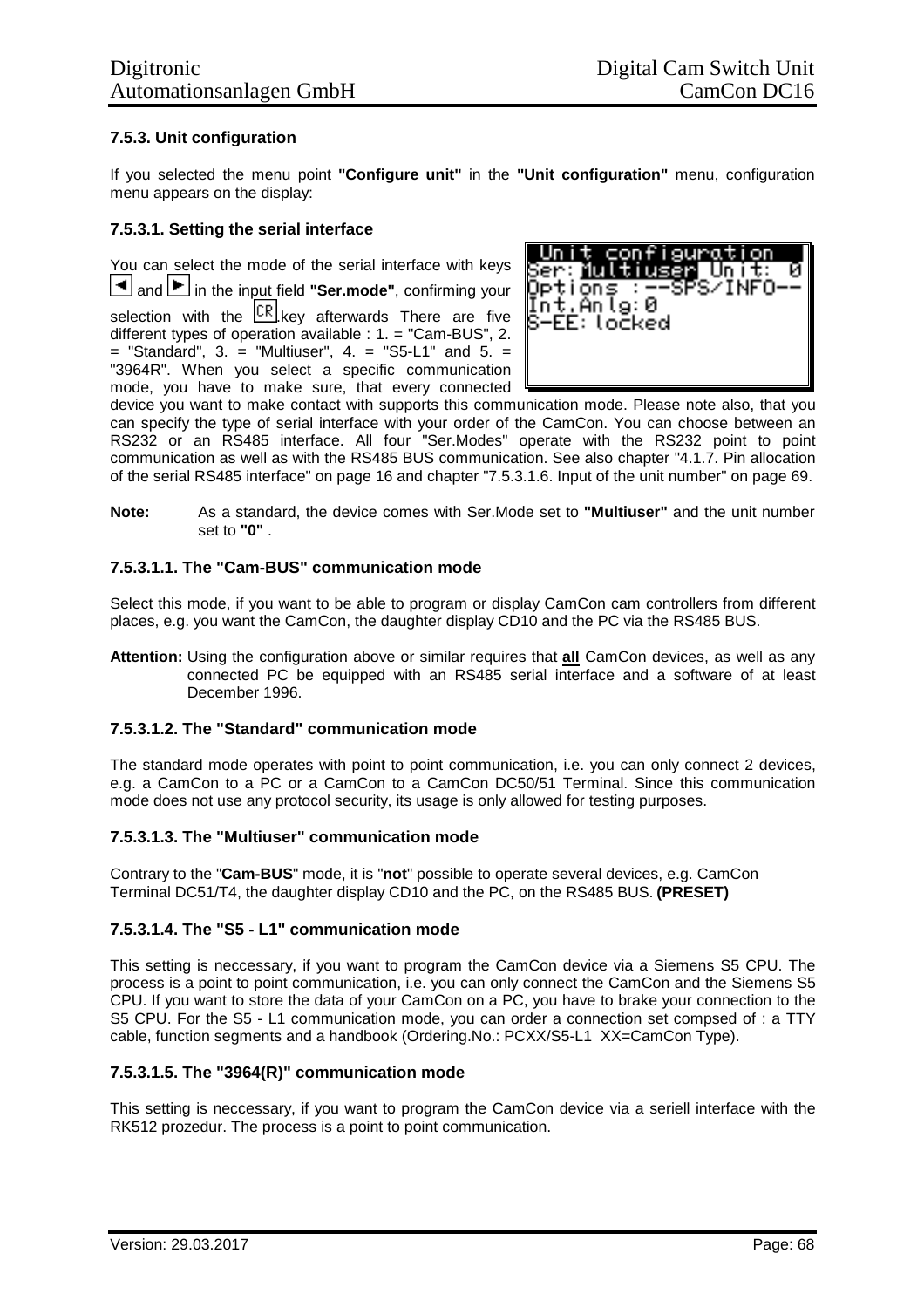## **7.5.3.1.6. Input of the unit number**

In the Multiuser and in the Cam-BUS operation, you need to set a unit number for every device on the BUS. This number can be set under the menu point **"UnitNo:"** and is then displayed in the main menu in the highest line on the display. You may only allocate each unit number once for a single linked RS485 BUS operation. Because of this, you need to set the **"UnitNo"** and the **"Multiuser"** or **"Cam-BUS"** mode for every device separatly, before connecting the serial interfaces.

#### **7.5.3.1.7. Programming via remote**

If you want to program the CamCon from a separat control, you can order a handbook with a description of the programming sequences (Ordering.no.: H-DC50/PROTO).

#### **7.5.3.2. Additional device options**

At the time, the CamCon has the options **"PLC", SPS/INFO/HSR** and **"PLC/INFO"** available. If want your CamCon to be equipped with one of these options, please specify with your order : ("PLC" = S)  $("PLC/INFO" = M) ("SPS/INFO/HSR" = C).$ 

These options are described in an extra handbook (H-PLC), which is not in the supply package of the CamCon.

#### **7.5.3.2.1. PLC Logic Module**

The firm Digitronic Automationsanlagen GmbH is an accomplished and well-known supplier and developper of electronic cam controllers for the industry. The experiences of connecting PLC controlls and cam controllers, collected in years of close cooperation with the users, have been regarded during the creation of the PLC Logic Module. The result is a PLC software for the CamCon, that works parallel to the cam controller. The in- and outputs of the cam controller are linked without external logics or hardware, e.g. Timers (Way - Time - Cams), Set - Reset - Functions, and registers and can so be operated within the cycle time of the cam controller. This combination guarantees the best possibility of using the advantages of the CamCon speed compensation and the logic of the PLC, without the loss of switching speed because of slow external switching elements (e.g. relays, timers and central PLC controlls with high cycle time).

#### **7.5.3.2.1.1. Examples for using the PLC logic module**

#### **Example 1: Output deactivation.**



Output 1 of the CamCon is cleared if inputs 1 and 8 are active.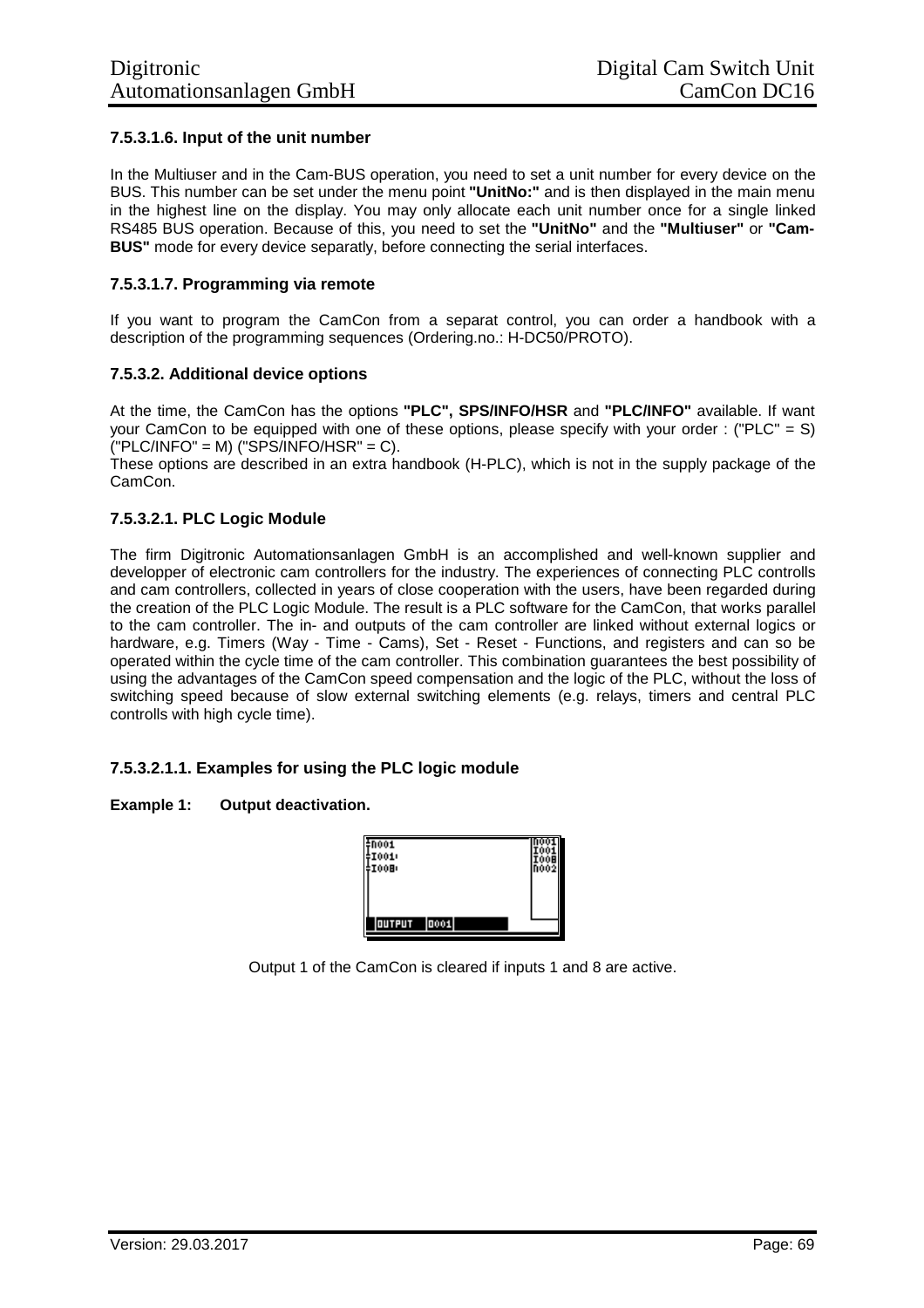#### **Example 2: Output depending on the rotation direction.**



Output 1 of the CamCon is Output 1 of the CamCon is enabled when the rotation enabled when the rotation direction output 32 direction output 32 is **active**. is not **active**. This is the case when the direction This is the case when the direction of the rotation is **positive**. of the rotation is **negative**.

#### **Example 3: Flank assessment.**





Register 2 is activated for one cycle when the signal at input 1 changes from 0 to 1.



| EDD1:                 |  |
|-----------------------|--|
| :Haa1ı                |  |
|                       |  |
|                       |  |
|                       |  |
| <b>ROOM</b><br>OUTPUT |  |

Register 2 is activated for one cycle when the signal at input 2 changes from 1 to 0.

#### **7.5.3.2.2. PLC Logic Module with text display**

Available with the PLC Logic Module is a text display you can use to show and describe the different states of your machine.

#### **Example:**

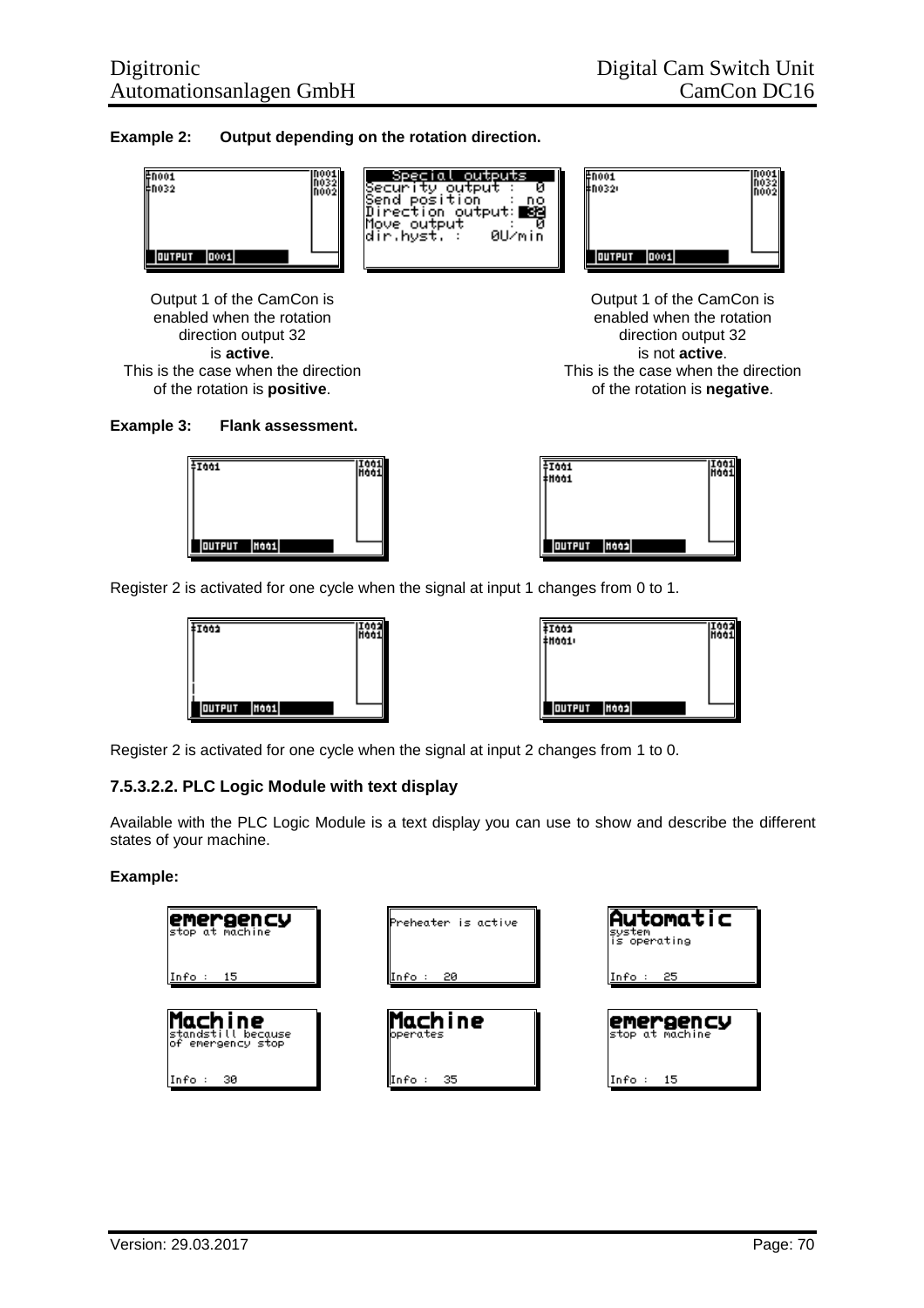### **7.5.3.3. Analog outputs**

The electronic cam controllers of the CamCon series are equipped with analog outputs (CamCon DC40/50/51 optionally, CamCon DC115 as a standard), via which speed, position or the cam values can be emitted as analog signals.

**Note:** With units CamCon DC16, DC90 and DC300 you can only use the analog outputs by connecting a CamCon DAC16 digital - analog - converter to the external interface.

#### **7.5.3.3.1. Clearing the integrated analog outputs**

At the time, units CamCon DC40/50/51 (optionally) and CamCon DC115 (as a standard) are supplied with integrated analog outputs. The outputs are cleared by setting their number in the menu point **"Int.Anlg"**. The possible numbers are 0,1 and 2. A value of 0 deactivates the integrated outputs.

**Note:** Not possible with CamCon DC16 and DC90.



If the value is greater than 0, a line for adjustments appears below the menu point **"Int.Anlg"**.

#### **7.5.3.3.2. Adjusting the integrated analog outputs**

**Note:** With units of increment DC51/S*5*.., DC51/J*5*.. or DC40/S*5*.. this feature is neither necessary nor possible.

The integrated analog outputs of the CamCon have to be regulated from time to time and after the first activation. Offset and amplification can be adjusted. The maximum analog output voltage is  $\pm 10V$  with a resolution of 8Bit. Should you wish for a smaller voltage range, you can edit the maximum voltage via the amplification factor.

| Offset output 1                                                                                    | Amplification factor output 1                                                                               |
|----------------------------------------------------------------------------------------------------|-------------------------------------------------------------------------------------------------------------|
| Unit configuration<br>lSer.mode:Multiuser<br>tions :−−SPS/INFO−−<br>t.Anto: 2<br>Anαlog 1=> 0.000V | Unit configuration.<br>Ber.mode:Multiuser<br>tno.<br>Options ∶–−SPS/INFO-<br>t.Anla:2<br>⊯Anαlog 1=>10.000V |
|                                                                                                    |                                                                                                             |

With keys  $\Box$  and  $\Box$  you can set the amplification and the offset through repeated ajustments with the keys and measuring the analog output voltage. From analog output 1 to analog output 2 and to switch between offset and amplification factor, press keys  $\P$ ,  $\P$ , or  $\overline{\text{CR}}$ . When all 4 adjustments are made, the input is ended with the  $\mathbb{R}$  key and the menu is left.

See also chapters "7.4.5.6. The analog speed output" on page 60, chapter "7.3.17. Programming analog cams" on page 42 and chapter "7.4.5.7. Configuration of the analog cams" on page 60.

#### **7.5.3.3.3. External analog outputs**

Additional external analog outputs can be connected to a CamCon through a CamCon DAC16 digital analog - converter module at the external interface.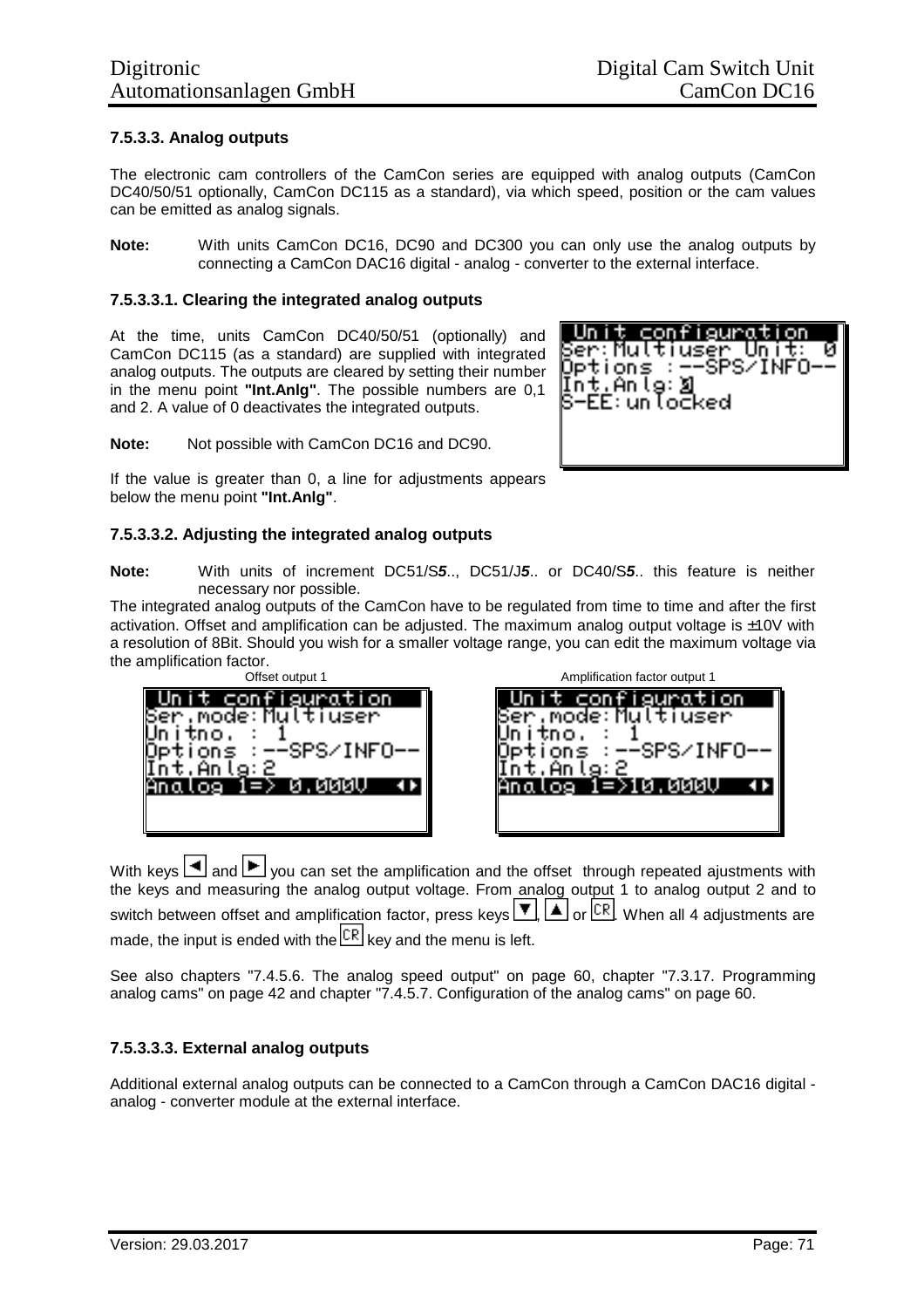# **7.5.3.4. Locking EEProm memory**

If an PLC-controll writes or programs parameter, Cams or Delay-Times cyclical (eg. DC300 or CP16) the unit's EEProm-Memory will be destroyed after a short time. If cyclical programming is, for a certain reason, necessary, you therefore have to lock the EEProm.



Therefore select S-EE in menu "unit configuration" and change it by pressing **F** to "locked". If the EEProm is locked, **all** data will only be written to RAM and will be deleted if the voltage is switched off.

**Attention:** After having finished a complete deleting, this value is set to **"unlocked"** again.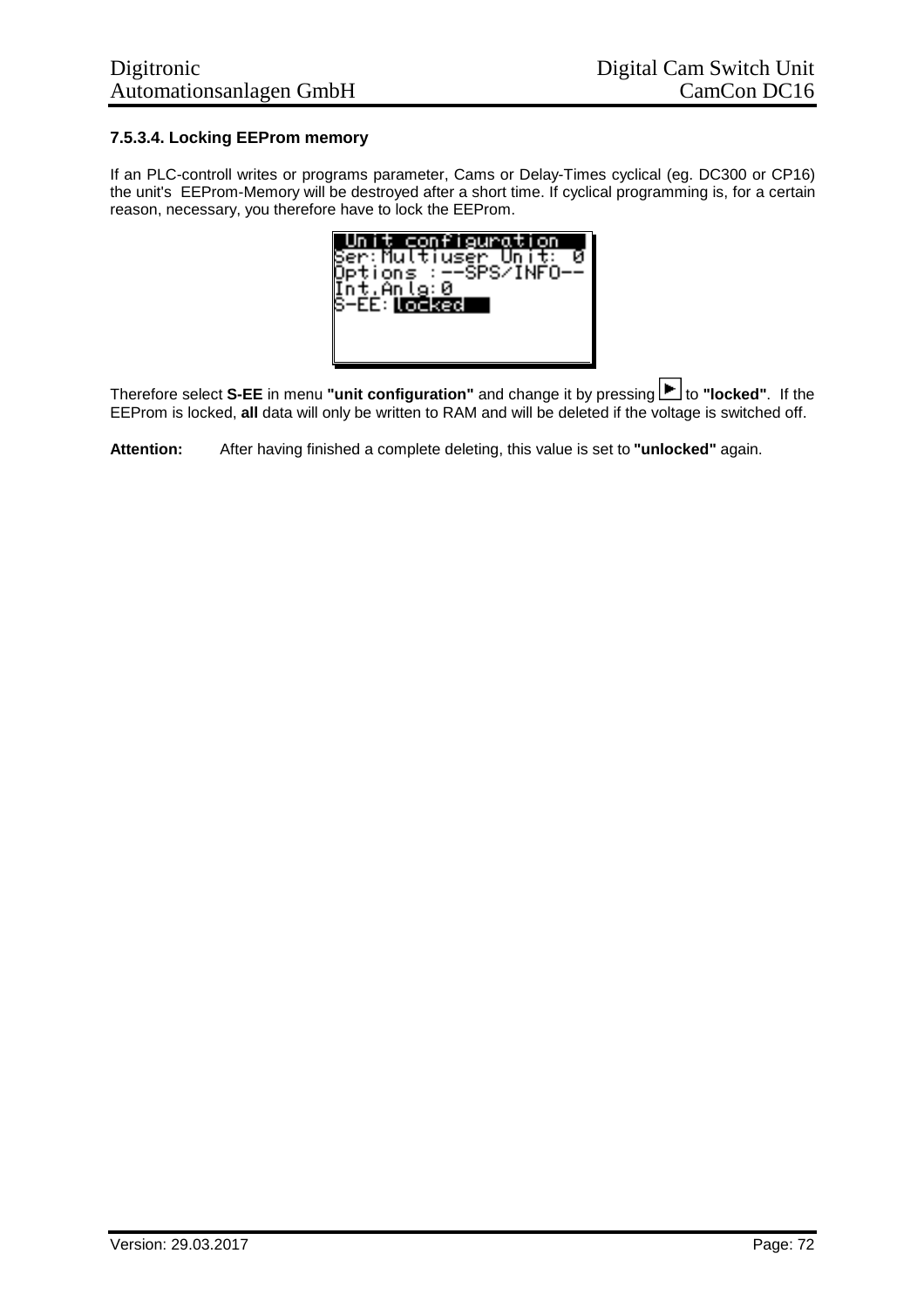## **7.5.4. Language**

If you selected the menu point **"Language"** in the **"Configuration"** menu, the menu for the language setting appears:



Here you can move the dark field to the desired language using the keys  $\P$ ,  $\Box$ ,  $\Box$ ,  $\Box$  and  $\Box$ . You adapt the selected language by pressing the  $\overline{\text{CR}}$  key.

## **7.5.5. Configure user**

If you choose the menu-point "Configure User" in the menu "Unit Configuration", the following menu appears on your display.



## **7.5.5.1. User text**

If you selected the menu point **"User text"** in the **"Configuration menu"**, the following menu appears on the display. Here you can enter general information about e.g. your machine for the CamCon to display. There are 7 lines available, with 21 characters each.

| lser tex<br>Installation: Feeder I<br>18-12-93<br>$T$ vpe:<br>)até: 20th july 2004<br>Dperator: Smith |
|-------------------------------------------------------------------------------------------------------|
| Company: Johnson.<br><b>Ltd</b><br>Location: London                                                   |

For the input of the text please see the chapter "5.4. Text input" on page 26. You can store the text and move on to the next page by pressing the  $\sqrt{CR}$  key. You can exit this menu at any time with the  $\sqrt{ES}$  key.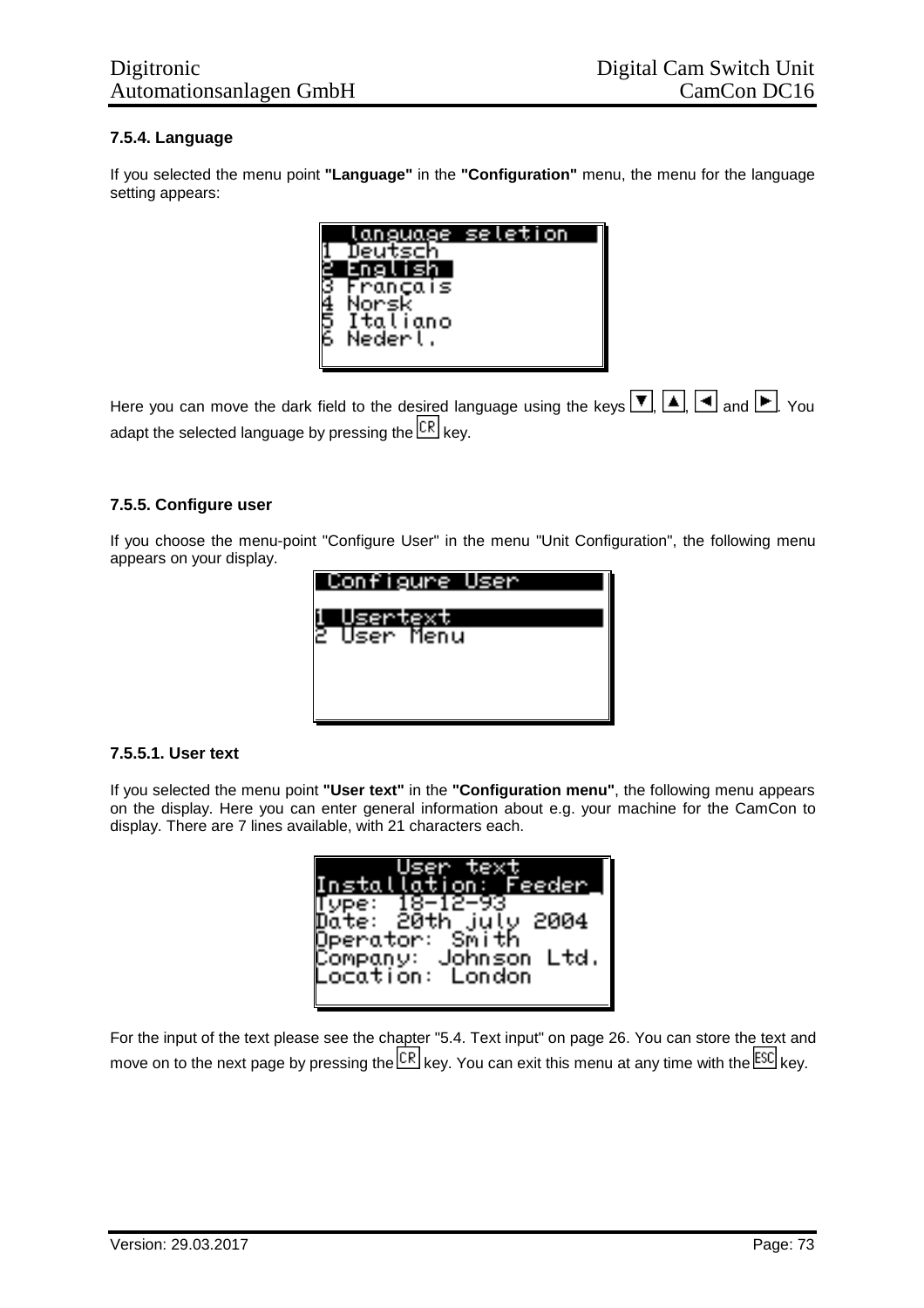## **7.5.5.2. User-Menu/OP-functions**

If you choose the menu-point **"Configure User"** in the menu **"User menu"**, the following menu appears on your display.



Here you are able to feed in own input- or displayfunctions into the CamCons Standart-Display. This helps the final customer to change or controll Cams, delay-times and Variables of the PLC-Logic-Module without having to interfere with the units sub-menus.

For informations about Input or definition of this feature please read chapter "User's menu/ OP-Functions" in the PLC-Logic-Module's manual (Best.Nr: H-SPS).

### **7.5.6. Configure Hardware**

Fill in the physical inputs and outputs here.

Using e.g. a CamCon DC90 this would be 16 inputs and 24 outputs, using a DC16 8 inputs and 16 Outputs, using a CamCon DC300 8 inputs and 24 outputs or using a CamCon 1756-DICAN 0 inputs and 24 outputs.



## **7.5.6.1. CP16 Module**

| Configure Hardware                       |
|------------------------------------------|
| ∀hys.input:                              |
| Phys.outp.:<br>$^\circ$ -tope : 22321305 |
|                                          |
|                                          |

If a CP16 Profibus (CP16/P) or Interbus (CP16/I) Module gets connected to your CamCon, you can switch the CP-type by pressing to **"Profibus"** respective **"Interbus"**-press  $keV$  $CR$ 

Using a Profibus-DP-Module you can now enter your favoured Profibus-DP-adresse and confirm by pressing  $\sqrt{CR}$ .

Additional to the CamCon's physical In - or Outputs the CP16 - module is able to simulate In - or Outputs, that can be evaluated or controlled by an PLC



- **Attention:** Simulated Inputs, controlled by PLC must not be directly frequented in Cam-switch or PLC-Logic-module, forbeeing not defined for an accurate establishing of comunication between CamCon CP16 and CamCon Cam-switch. The Inputs therefore have to be connected with special-input 5 of the PLC-Logic-module AND, which will be set to 1 if sucessfully establishing comunication to CP 16.
- **Note**: For more information about the features of an CP16 Module please read the CP16 manual.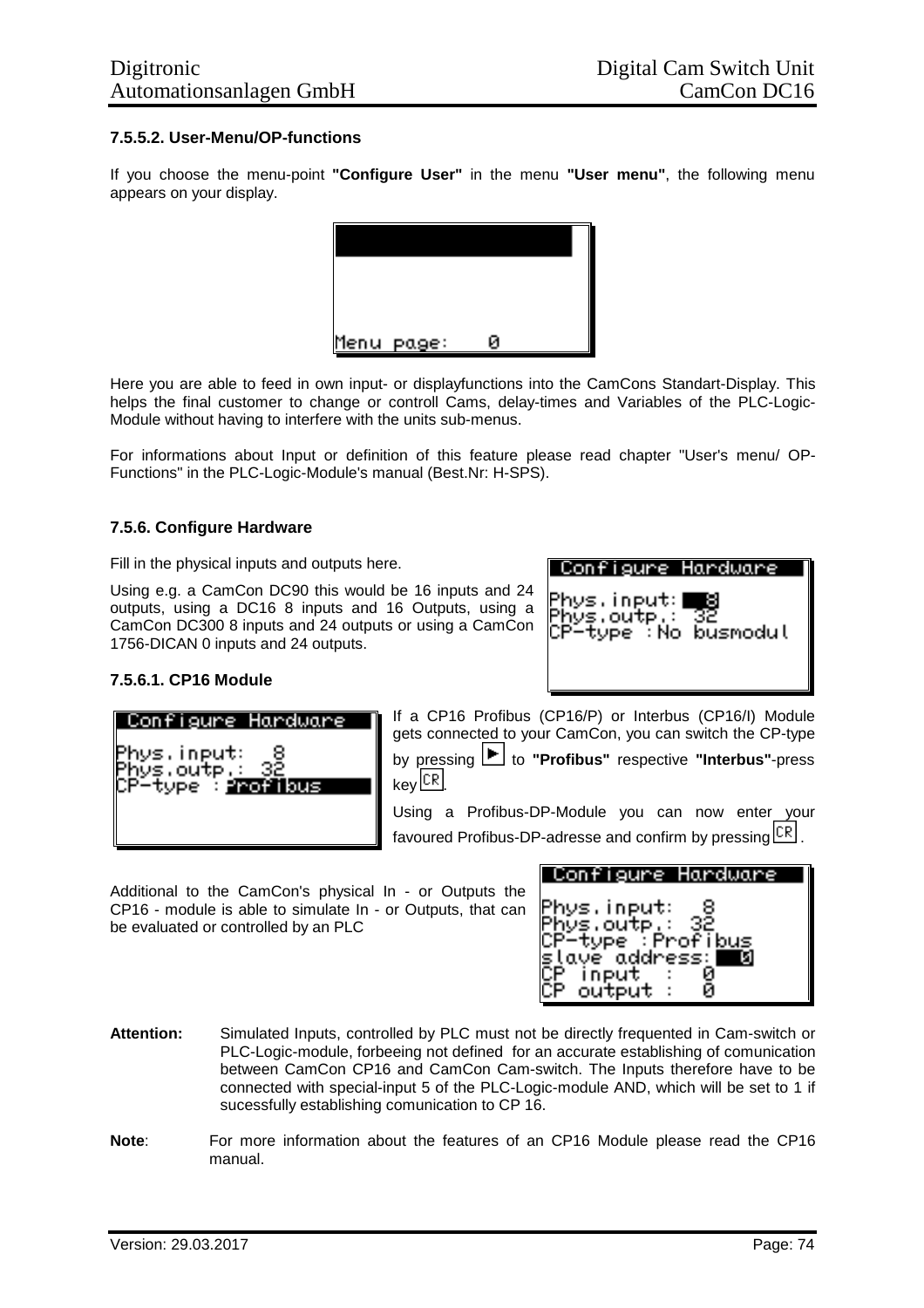## **8. Device info**

If you want to get an overview of whole configuration of the CamCon, you should select the information menu of the unit configuration. Select the main menu point "**Unit configuration**", and press the key during the input of the user code (the input of the user key is not required here) or you press the key in the "**configuration menu**". The first page of the information menu appears on the display. With the help of the arrow keys or the  $\overline{CR}$  key you can view the other pages. You can exit this menu at all times by pressing the  $\overline{\text{ESC}}$  key.

| text<br>lser<br><u>Feeder </u><br>lotion<br>n sta<br>12-93<br><b>VPe:</b><br>2004<br>20th<br>Date:<br>-114<br>ιυ<br>Operator:<br>Smith<br>Ltd.<br>Johnson<br>Company:<br>ocation:<br>London | User text inputs                                                                                                                                                                                                                                 |
|---------------------------------------------------------------------------------------------------------------------------------------------------------------------------------------------|--------------------------------------------------------------------------------------------------------------------------------------------------------------------------------------------------------------------------------------------------|
| nfo:<br>memory<br>PROM:<br>996<br>19<br>2603/<br>71<br>jαm<br>4722.<br>9<br>Dead<br>MS<br>T. I MP<br>Resolution<br>1 Й<br>чΑМ<br>size<br>EEPROM:<br>ser<br>32768<br>EEPROM:<br>ar.          | Software version<br>Number of free cams / number of programmed<br>cams<br>Maximum delay time setting<br>Maximum setting for the physical resolution of<br>the measuring system<br>Size of the RAM in bytes<br>Size of the EEPROM storage in byte |
| nfo:<br><u>Measuring</u><br>svs.<br>Measur.sys.<br>Hv./Vmax:<br>0.<br>U<br>Gear<br>ormat                                                                                                    | Configured measuring system<br>Actual position hysteresis (Hy.)<br>Encoder controlling (Vmax)<br>Rotation direction and gear factor<br>Display format of the actual position<br>Display of actual Value                                          |
| fo:<br>measur i<br>sws.<br>mer<br><u>Singleturn</u><br>360<br>Grav<br>SSI<br>leasur.svs<br>Res.⁄offset<br>9<br>76<br>offset<br>arav<br>errorb<br>14                                         | detailed configuration of the measuring system                                                                                                                                                                                                   |
| offsetl<br>to:measurı<br>nei<br>Svstem<br>near<br>Start<br>Offset<br>3609<br>reset<br>5/EEPROM<br>inp/tvp:                                                                                  | Configured moving system<br>Activation point of the linear moved system<br>Offset (shifting of the zero point)<br>Value of the actual position preset<br>Input number of the actual position preset /<br>Memory of the actual position preset    |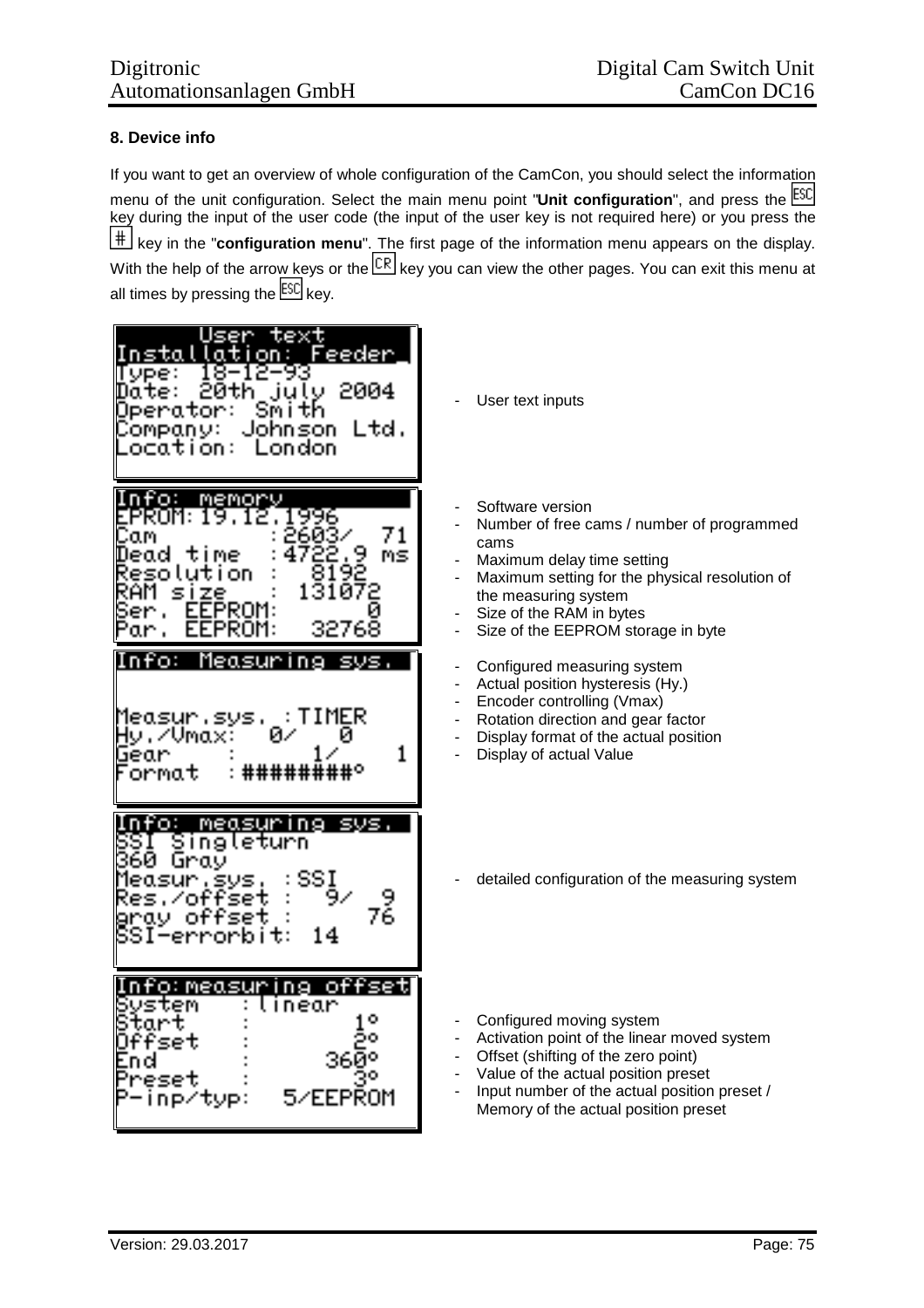| n 370<br>speed<br>factor:<br>0.16666<br>ormat:####U/min<br>00×<br>1000U/min<br>Exact<br>1<br>. ИИХ<br>Display:position<br>Ø                                              | Factor of the speed display<br>Display format of the speed display<br>100% value for the speed display<br>$\overline{\phantom{a}}$<br>Accuracy of the speed display<br>Display menu of the display type / Input for the<br>display change.                                                                                                                                                                                                                                                    |
|--------------------------------------------------------------------------------------------------------------------------------------------------------------------------|-----------------------------------------------------------------------------------------------------------------------------------------------------------------------------------------------------------------------------------------------------------------------------------------------------------------------------------------------------------------------------------------------------------------------------------------------------------------------------------------------|
| Cable,<br>,⁄cvcle<br>INFO: I<br>Cable I<br>lenght:<br>30m<br>0.000ms<br>target<br>time<br>0.152ms<br>time<br>Cvcle<br>35°C<br>Temperature                                | Cable length of the measuring system and the<br>external upgrade<br>Set planned value of the cycle time<br>Cycle time need by CamCon<br>Temperature in the encasement of CamCon                                                                                                                                                                                                                                                                                                               |
| nfo: Special<br>outputs<br>Security output<br>Send position<br>Direction output:<br>output<br>Movell<br>2U⁄min<br>Dir.hyst.<br>No<br>Speed analog<br>anatog<br>П<br>COM  | Output number of the security output<br>$\qquad \qquad \blacksquare$<br>Format of the displayed actual value<br>Output number of the F / R output<br>$\overline{\phantom{0}}$<br>Output number of the stand still output<br>Hysteresis for the recognition of the stand still<br>speed<br>Analog speed output "yes/no"<br>Number of analog cam outputs                                                                                                                                        |
| <u>Svstem </u><br>fo:<br>uparad.<br>Outp:<br>lnp.∶<br>32<br>outputs:<br>Ø<br>ЕQ<br>tock-inp.:<br>и<br>Enable-Eing.<br>И<br>Ø<br>Prg.-select-Input:<br>1Tve:slow<br>NoP.: | Number of inputs and outputs<br>$\overline{\phantom{0}}$<br>Number of outputs w. speed compensation<br>$\overline{\phantom{a}}$<br>Input number for keyboard locking<br>$\blacksquare$<br>Input number of error aknowledgement<br>$\qquad \qquad \blacksquare$<br>Input number for output enable<br>$\qquad \qquad \blacksquare$<br>Number of externally selectable programs<br>Input number of the first input for the external<br>program selection<br>Change mode of the program selection |
| $\square$ :<br>Hardware<br>Phys.Eing.:<br>Phys.Ausg.:<br>24<br>Frrofibus<br>P-Tvpe l<br>4<br>ave Adresse:<br>8<br>8<br>Eina.<br>IСP<br>Ausg.                             | Configuration of physcial hardware in- and<br>outputs<br>Configuration towards the CP-16-module<br>(Profibus, Interbus, Can-Bus).                                                                                                                                                                                                                                                                                                                                                             |
| Info:<br>II.,<br>C-module:on<br>MRegisters:<br>00008<br>Registers:<br>¢<br>Ø)<br>mer/Cnt<br>DP.<br>inp.:<br>10<br>Ø)<br>Ū¥<br>ft:                                        | PLC logic module configuration<br>PLC-Logic-module ON/OFF<br>Number of M-Registers<br>Number of X-Registers<br>$\overline{\phantom{a}}$<br>Number of counters and times<br>Number of virtual inputs<br>Number of special inputs.<br>$\qquad \qquad \blacksquare$<br>Number of shift registers with speed<br>compensation                                                                                                                                                                      |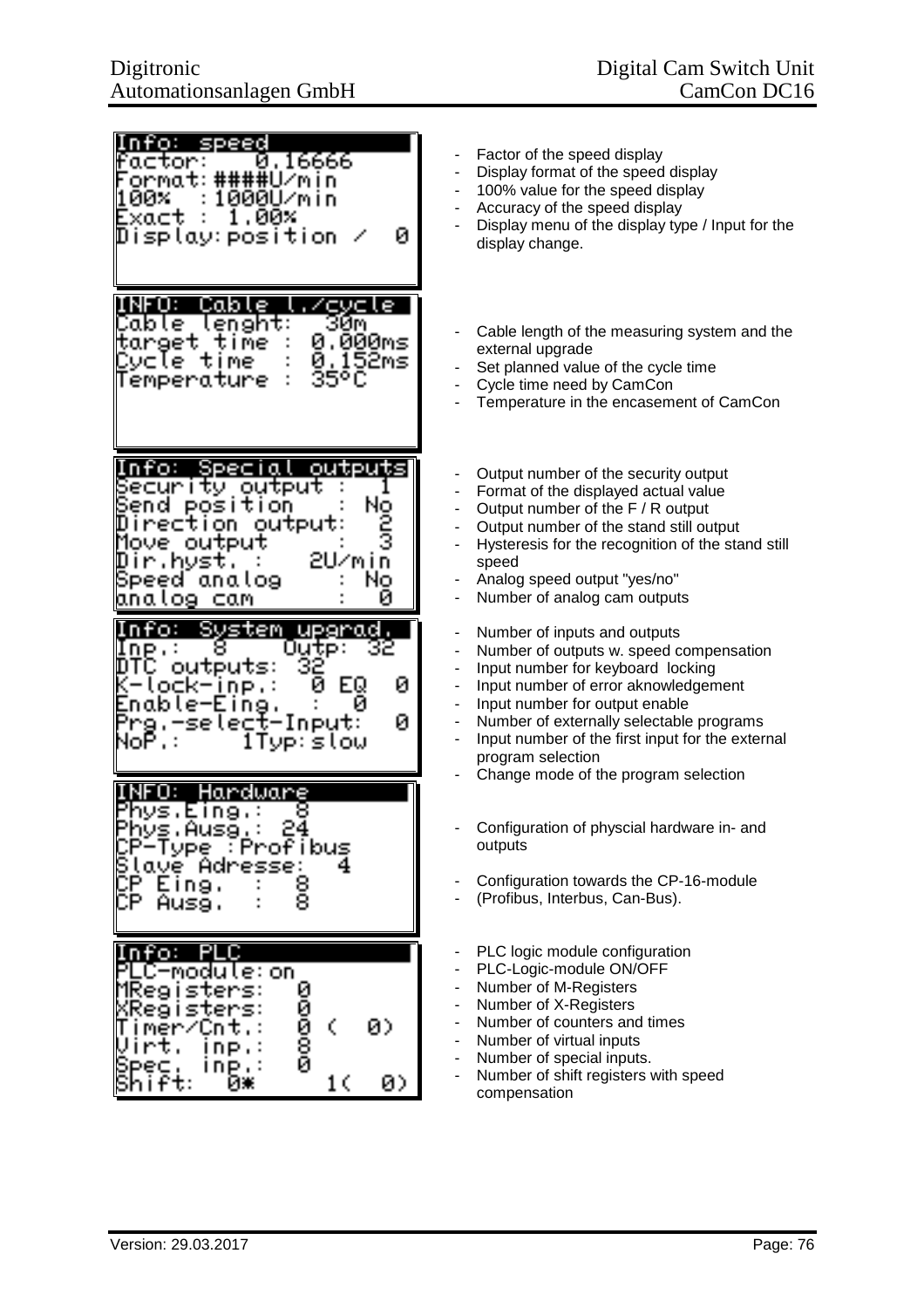| fo: Opti<br>∏nť.Ănla:0 ~<br>S-EE:unlocked<br>BCLK: 45MAZ BL:<br>EE-WR_CNT: | lons<br>Ser:Multiuser Unit: 0<br>Options :--SPS/INFO--<br>Ū<br>5<br>9257                                    |
|----------------------------------------------------------------------------|-------------------------------------------------------------------------------------------------------------|
| Format<br>Minimum<br>Maximum<br>Dis.Tmput :<br>Dis.Wert :-<br>∏nterpol.    | fo: Analog outputs<br>□:井井井井,井井%<br>$-100.002$<br>$\pm~100$ .00 $\times$<br>Ø<br>${\tt :=}100.002$<br>: Yes |

- Mode of the serial interface
- Unit number
- additional options of the e.g. PLC option or PLC option with text display
- Number of internal analog outputs
- CPU Speed (clock) 16 or 25 Mhz
- Hardware PLC acceleration (on/off)
- Configuration of the analog cam 1,2, up to 13.
- Input and display format
- Minimal input value ( 10V)
- Maximum input value ( + 10V)
- Input number for switch to dis.value
- Output value if switch off
- Interpolation yes/no

For each of the analog cam the CamCon displays one more information menu. A maximum of 13 analog cam are possible.



Adjustements for OP-functions.

For each line of a menu-page information-menus are shown.

## **8.1. Stack Info**

If a non-defined error happens while the CamCon is in operation, the user is able to controll the stackvariables' allocation which helps the software developers detection of effects. Use to stack-informationmenu for this purpose.

| info: Stac                                                                                             |                                                                  |
|--------------------------------------------------------------------------------------------------------|------------------------------------------------------------------|
| askname<br>tacksize<br>Stacktop<br>÷<br>Stack<br>÷,<br>Jsed<br>Stack<br>÷<br>nee<br>Stack<br>lsed<br>t | ΜO<br>ח ו<br>00001800<br>90<br>изг<br>000003D<br>0000142A<br>15× |

Please note the information shown on screen. At the moment, we are able to show a maximum of 6 stack-informnation menus. Please note their content and send it by fax to. +49/6126/945342.

**Note:** Using a CamCon DC16; 40; 50/51 and DC90 only 4 stack-menus are shown. these are called **iotask**, **rs232task**, **dc40task** and **main** A CamCon DC 115 also shows tasks called **DC115\_0**, **DC115\_1;** a CamCon DC300 also shows **DC300.**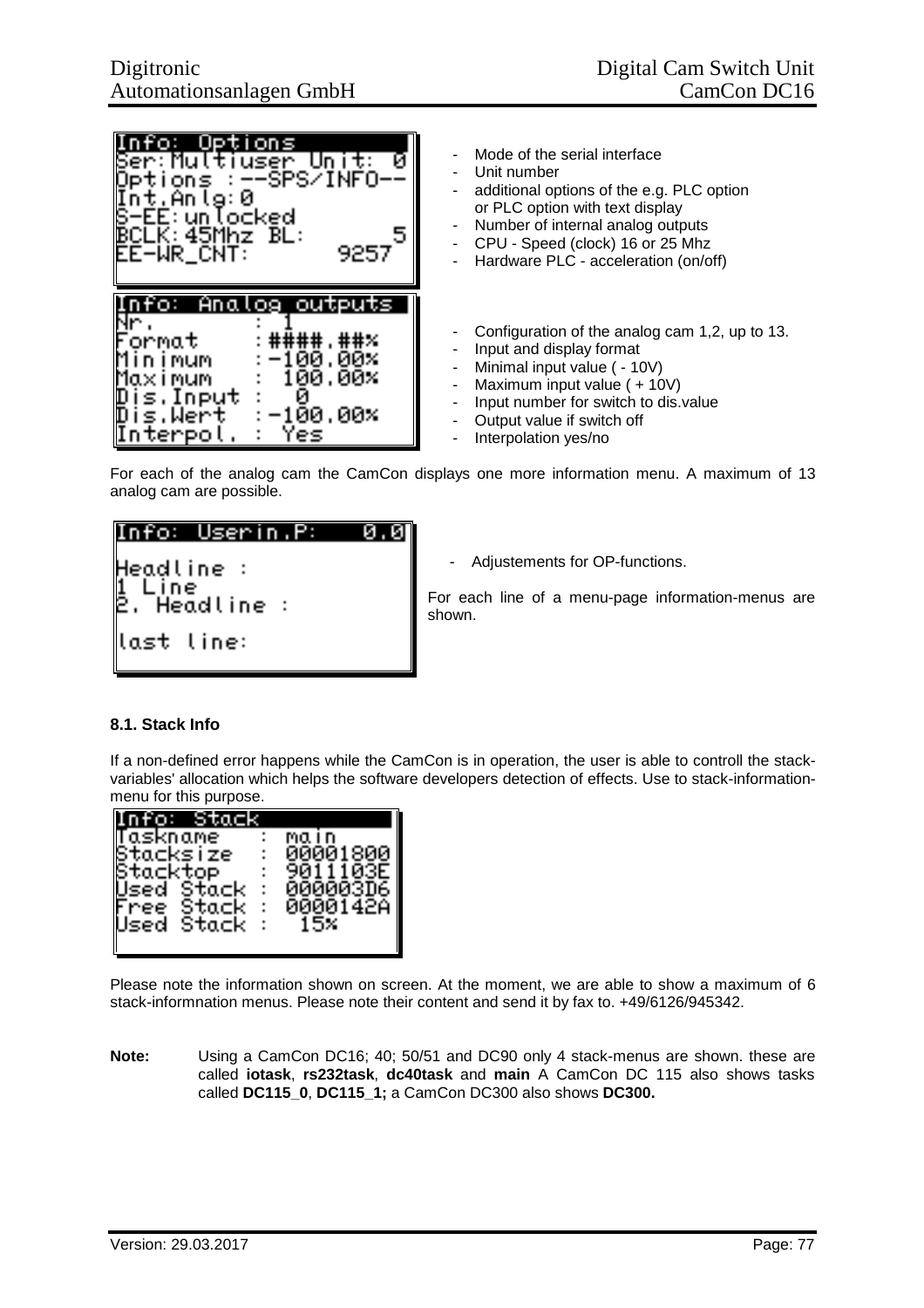## **9. Error messages and removal of errors (FAQ)**

The error messages appear on the standard display or in CamCon DC16, 90, 115, 300 and 1756- DICAM without a display of their own through the status LED or status bits. See Chapter 4.7. The status LED on page 24.

The drawing below shows the error message appearing for 'Position - Error 3'.



The display for other errors is almost the same.

## **9.1 Problem: Display shows "No contact to unit: XX".**

#### **Possible causes:**

The wiring is probably not correct, no device with the selected unit number is on the BUS or the setting of the 'Ser.Mode' is wrong.

#### **Solution:**

Check the wiring and the configuration of the serial interface.

See chapter "4.1.7. Pin allocation of the serial RS485 interface" on page 16 and chapter "7.5.3. Unit configuration" on page 68.

#### **9.2. Problem: "Pos - Err:1".**

#### **Possible causes:**

The measuring system has not been correctly connected.

#### **Solution:**

Please check the wiring to the measuring system. Please consult the instruction manual to the measuring system.

If the error is eliminated, the error-message can be deleted by pressing  $\left| \frac{\text{#}}{\text{#}} \right|$ 

## **9.3. Problem: "Pos - Err:2".**

#### **Possible causes:**

The measuring system is faulty or not connected. The setting of the error bits in the special measuring system setting is not correct. **Solution:** Check the wiring to the measuring system. Check the inputs of the measuring system resolution.

Consult the instruction manual of your measuring system.

If the error is eliminated, the error-message can be deleted by pressing  $\left| \frac{\text{#}}{\text{#}} \right|$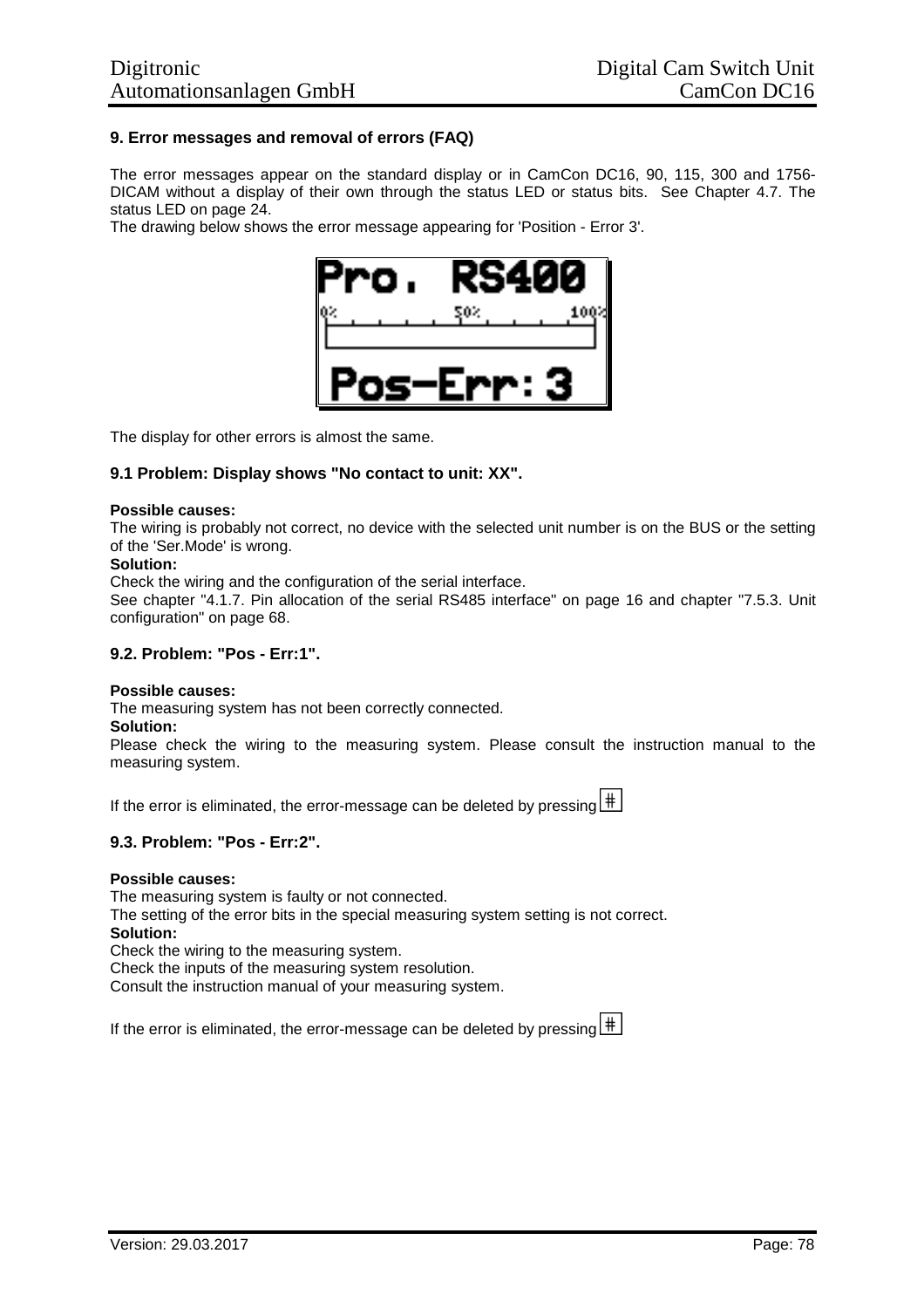## **9.4. Problem: "Pos - Err:3".**

#### **Possible causes:**

The resolution of the connected measuring system is not in accord with the input resolution. The measuring system is faulty. The actual value is outside the range which was entered in the menu path setting for linear systems. See Chapter "7.4.2.2. Measuring offset with a linear moved system" on page 54. If an incremental measuring system is set, then this report is an alternative for the message *"Clear..."*.

### **Solution:**

Check the input of the measuring system setting and the cable length setting. Consult the instruction manual of your measuring system. Consult Chapter *"Problem: Clear..."*.

If the error is eliminated, the error-message can be deleted by pressing  $\left| \frac{\text{#}}{\text{#}} \right|$ 

## **9.5. Problem: "Pos - Err:5".**

### **Possible causes:**

The measuring system control is activated. The CamCon has registered a large unacceptable actual value jump. The measuring system is possibly faulty.

#### **Solution:**

Check the input of the measuring system setting and of the setting of the cable length or increase the permitted actual value jump. Consult Chapter "7.4.1.3. Controlling the measuring system" on page 45. Consult the instruction manual of your measuring system.

If the error is eliminated, the error-message can be deleted by pressing  $\boxed{\text{#}}$ 

## **9.6. Problem: An "Pos-Error:" occurs during operation.**

The monitor displays "Pos-Err:1", "Pos-Err:2", "Pos-Err:3" or "Pos-Err:5".

#### **Possible causes:**

The connection cable of the measuring system or the measuring system itself is defective. A cable without screening or without dual strand was used. The laying of a connection cable in the vicinity of a strong electromagnetic source of interference (e.g. high voltage cable, motor cable) can lead to an pos error.

#### **Solution:**

Check the wiring to the measuring system. Replace the measuring system.

Take measures for screening.

Lay the connection lead in another location.

Consult the instruction manual of your measuring system.

If the error is eliminated, the error-message can be deleted by pressing  $\left| \frac{\text{#}}{\text{#}} \right|$ 

#### **9.7. Problem: "RAM-Full" = RAM memoryis full.**

#### **Possible causes:**

The resolution of the measuring system is too large. The number of outputs is too high. The number of Speed Compensated outputs is too high. **Solution:** Check the input of the measuring system setting. Reduce the measuring system resolution. Reduce the number of Speed Compensated outputs.

Please contact your customer service representative if you require a RAM memory extension.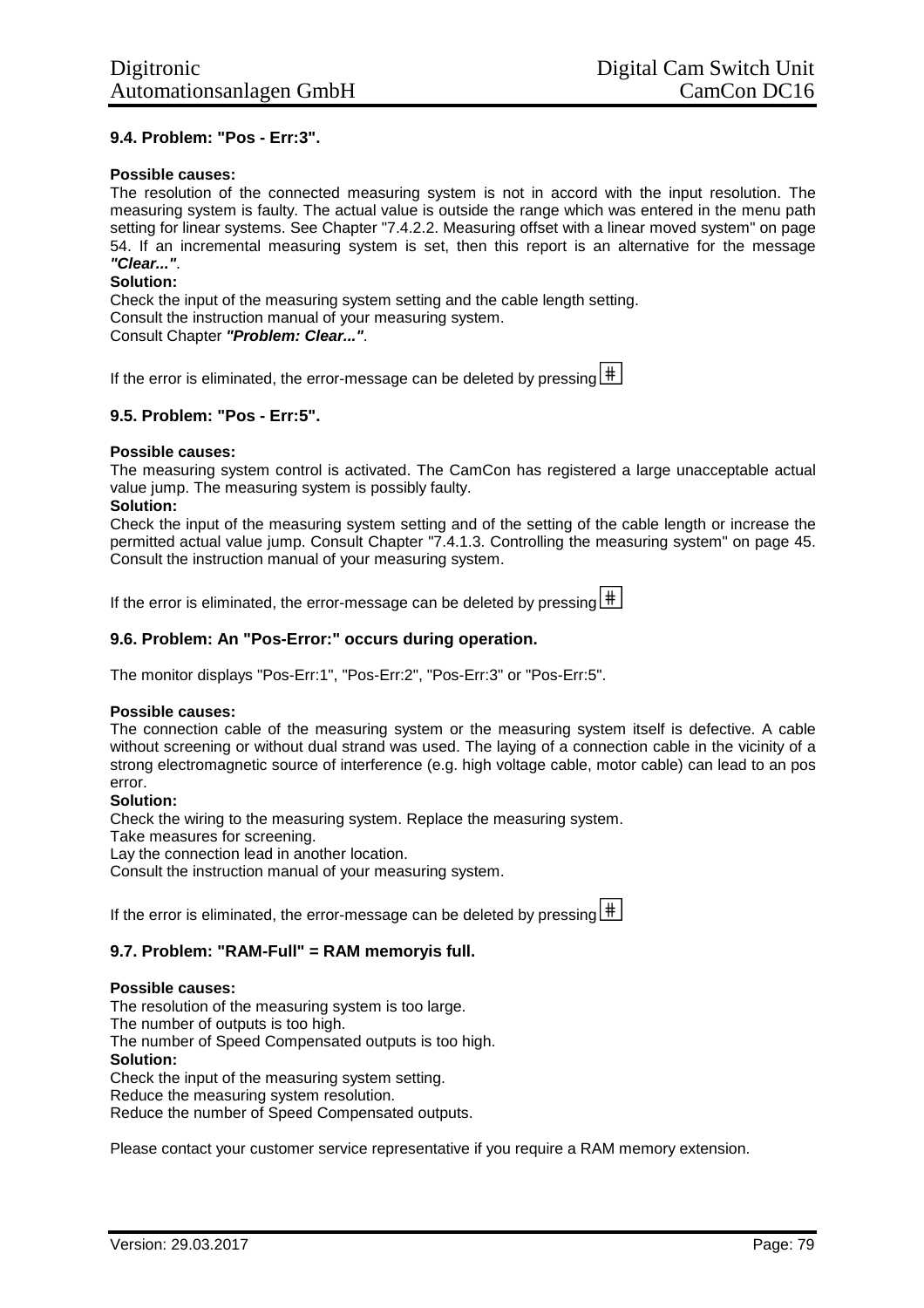## **9.8. Problem: The EEProm memory is full.**

### **Cause:**

Too little memory space available in the EEPROM for the storage process.

#### **Solution:**

Please contact your customer service representative if you require an EEProm storage extension. Also consult Chapter "11. Calculation EEPROM cam storage on page 83.

## **9.9. Problem: Outputs will not activate**

### **Possible causes:**

An error message is active. The outputs are not connected to power supply. A programed Cam is to short or gets to short by increasing rotation speed. The enable - Input is not set.

### **Solution:**

Check the error message.Program a longer Cam. A Cam with delay-time/speed-compensation must at least have the length of two steps.

Enable Outputs at the enable-Input, see also chapter 7.4.6.6. Input for enableling Outputs on page 62 Enable the outputs through the S5 PLC. Consult your handbook for the S5-L1 linkage.

## **9.10. Problem: "Out - Error".**

### **Possible causes:**

Your outputs are overloaded or short-circuited. Check the wiring and the connection output as well as possible inductive loads which have no zero setting or are driven by a cancellation component. The number of set inputs is not correct.

Power failure at an external interface module (e.g. DC91/IO or DC16/IO).

#### **Solution:**

See chapter "4.4. The outputs" on page 24.

See chapter "7.4.6. System upgrading" on page 62.

See chapter "7.5.6. Configure Hardware" on page 74.

If the error is eliminated, the error-message can be deleted by pressing  $\left| \frac{\text{#}}{\text{#}} \right|$ Here the attempt to reset outputs is done

*Warning: Wires crossing behind the outputs, if the cables leading towards the switch-OFF of the outputs are in an awkward position, can lead to a switch-OFF of the outputs, since in an open situation a potential is built up which, when the contacts are closed, is led back into the outputs.*



*In inductive loads the outputs must be organised with a flywheeling diode. Protection or induction in the switch cabinet in the immediate vicinity of the device or due to their wiring have an effect on the device or its wiring and must be organised with cancellation components.*

#### **9.11. Problem: Error in the EEPROM.**

#### **Possible causes:**

The data of the EEPROM was changed or destroyed by interference. One of the existing data carriers (EEPROM or EPROM) was renewed or is defective. The power supply was switched OFF during alteration of the data. **Solution:**

Press  $\Box$  for yes and then the  $\Box$  key. All data will be erased and must be re-entered. Should these errors occur repeatedly, please contact your customer service.

## **9.12. Problem: "Error ???"**

# **Possible causes:**

An unpredictable error has occurred. **Solution:** Please contact your customer service.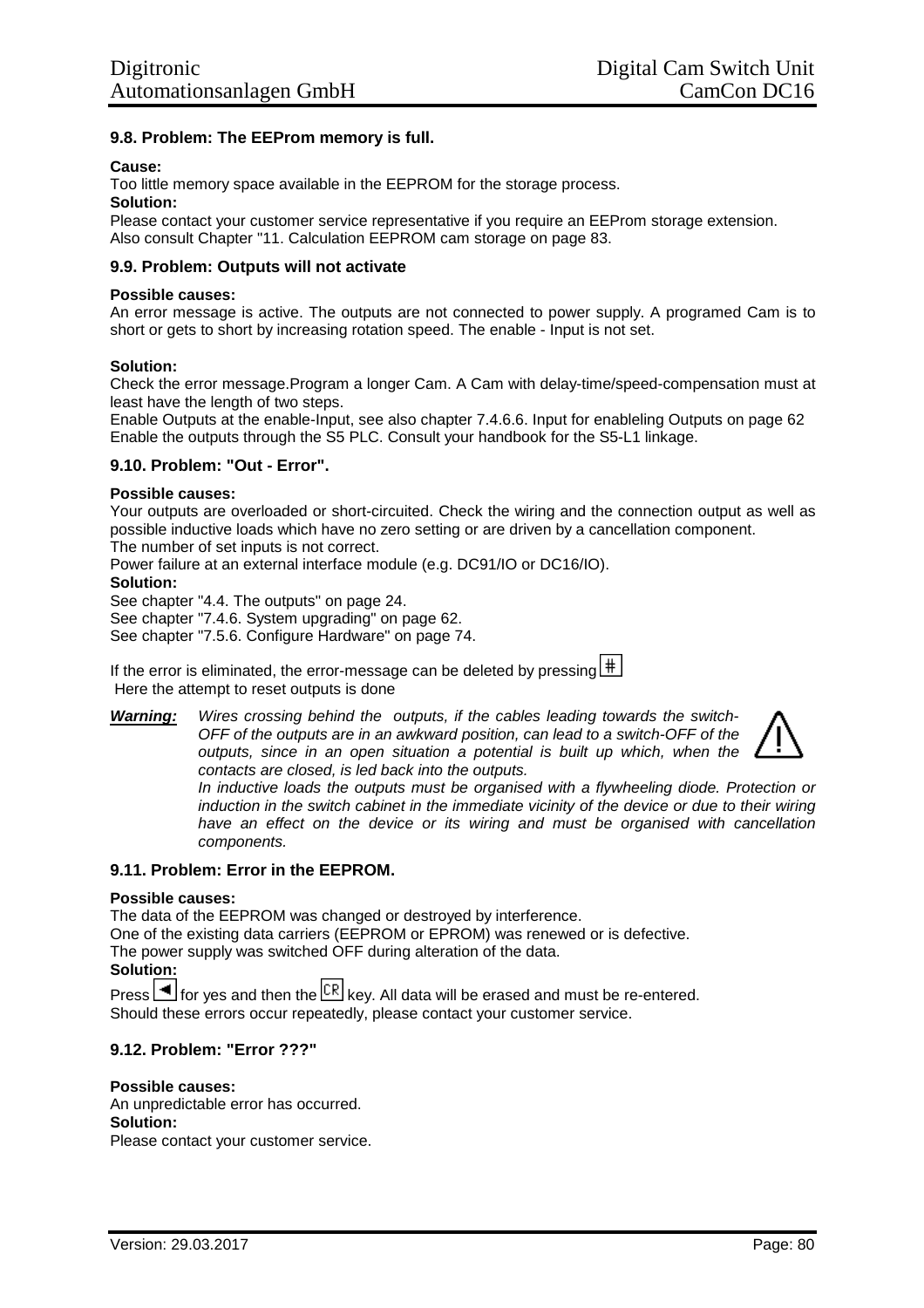## **9.13. Problem: "Clear...."**

### **Cause:**

The CamCon is waiting for the arrival of the Clear signal in an incremental measuring system. **Solution:**

Set the Clear signal ON or activate an actual value Preset. The result is the immediate release of the Cam Switch Unit.

**Note:** The incremental measuring system is only available as an option for CamCon DC16, DC50/51, DC115, DC300 and CamCon 1756-DICAM.

See chapter "7.4.1.6.3. Incremental - measuring system" on page 48.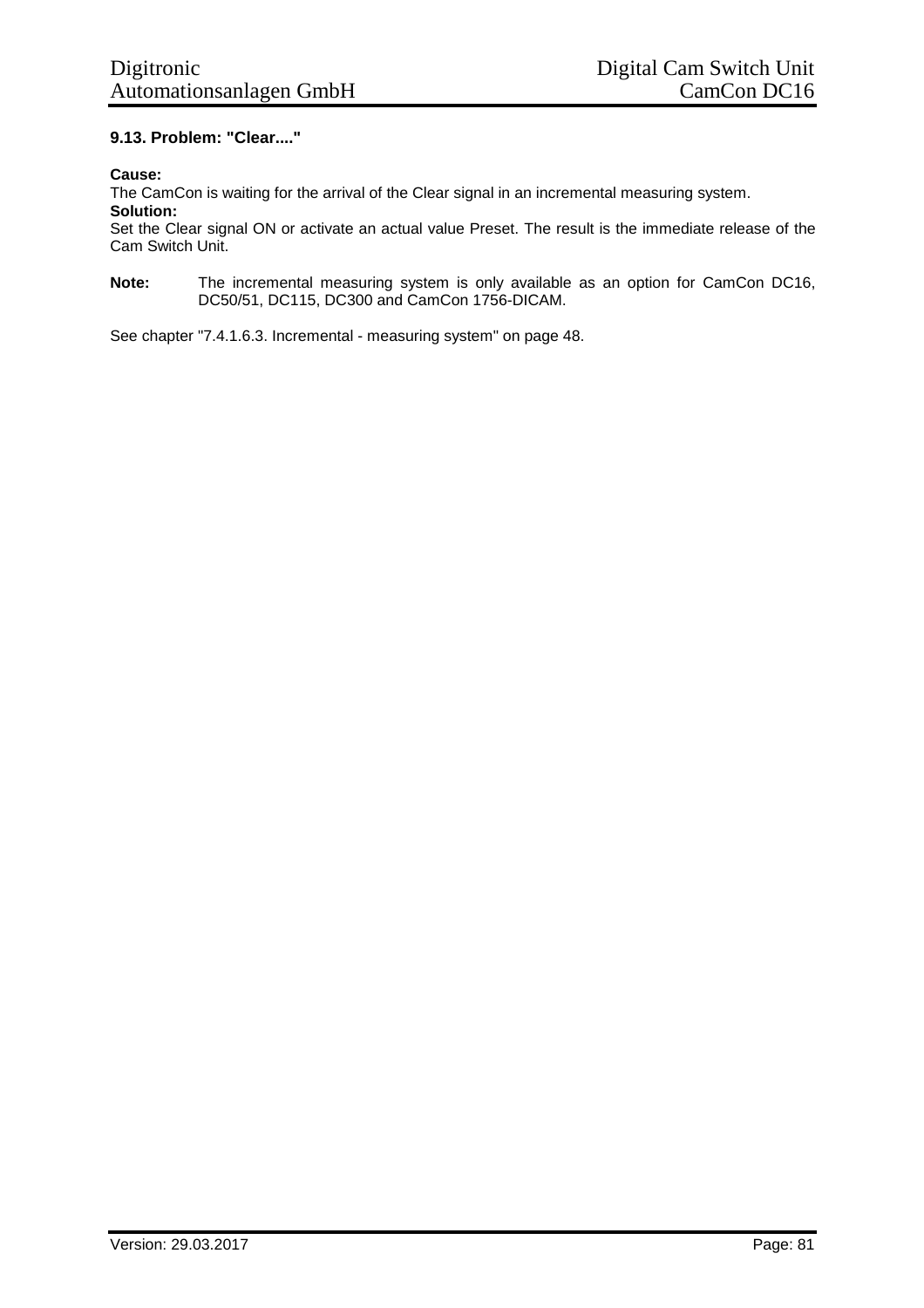## **10. Menu outline**

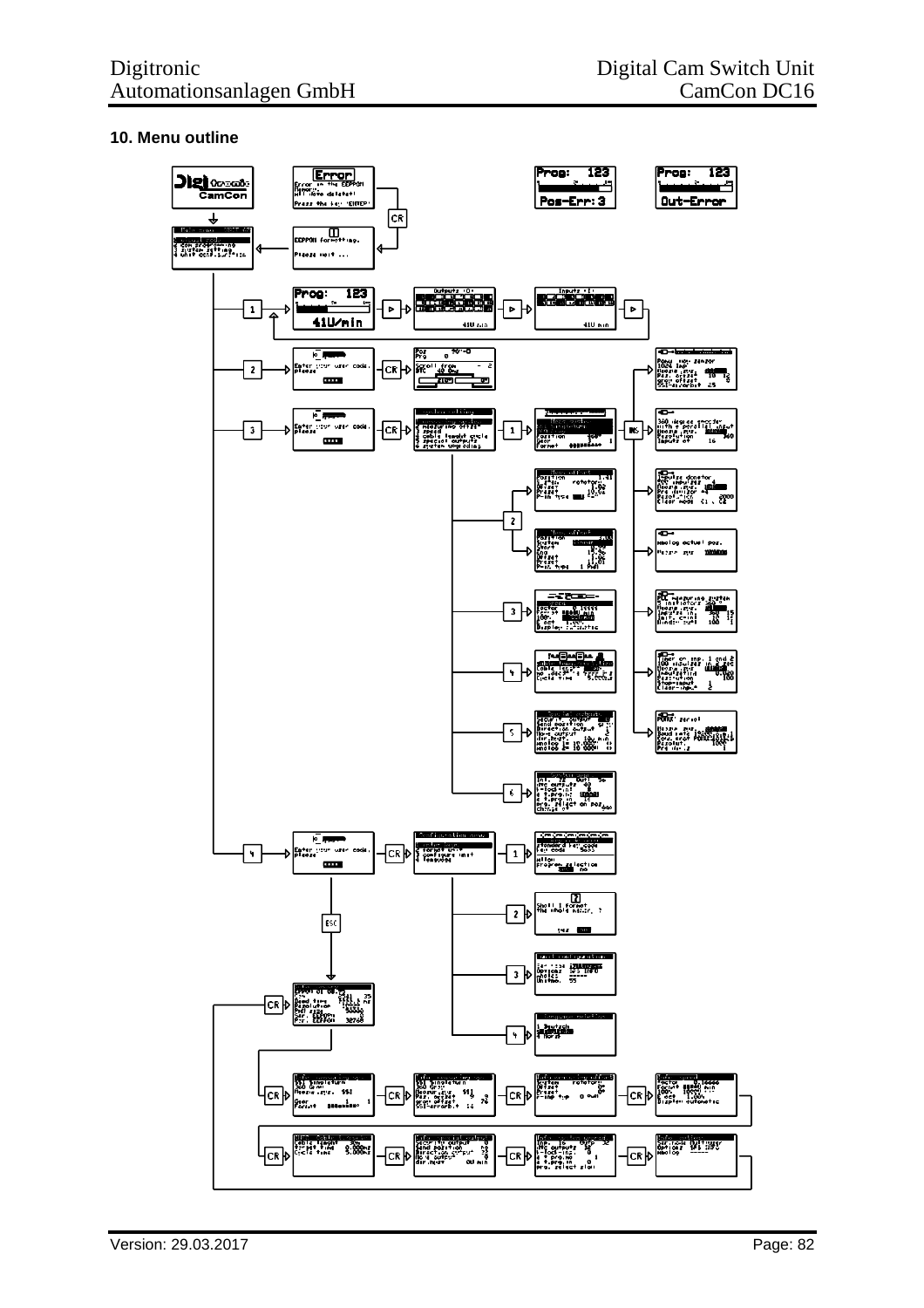## **11. Calculation EEPROM cam storage**

In the CamCon you have the opportunity to extend the **EEPROM** Cam storage. The storage space required for programming is influenced by the following factors:

| 1. Basic requirement                         | $= 256$ Bytes |
|----------------------------------------------|---------------|
| 2. Per cam                                   | $= 12$ Bytes  |
| 3. Per set delay time for Speed Compensation | $= 12$ Bytes  |
| 4. Per name for an output                    | $= 24$ Bytes  |
| 5. Per set key / code                        | $= 66$ Bytes  |
| 6. For a special measuring system            | $= 66$ Bytes  |
| 7. For direct or "actual" program selection  | $= 12$ Bytes  |
| 8. Per set program name                      | $= 48$ Bytes  |
| 9. Per line of the OP function               | $= 72$ Bytes  |

The value is generated by the CamCon with the following formula:

Storage requirements in Bytes  $\qquad \qquad =$  Basic needs

- 
- + Number of cams \* 12
- + Number of delay times for Speed Compensation \* 12
- + Number of output names \* 24
- + Number of user keys \* 66
- + 66 when the special measuring system is available.
- + 12 when "on Pos" program selection is set.
- + 48 \* number of set program names.
- + 72 \* number of set lines of the OP function.
- **Example 1:** The Cam Switch Unit is supposed to have 8 Programs each with 16 cams and Speed Compensation for 16 outputs.

Storage requirement in Bytes = 256 Bytes + ( $8$  Programs  $*$  16  $*$  12 Bytes ) + ( $16$   $*$  12 Bytes )

Storage requirement = 1984 Bytes

**Example 2:** The Cam Switch Unit is supposed to have 20 programs each with 16 cams and 16 delay times for Speed Compensation.

Storage requirement in Bytes  $= 256$  Bytes

- - + ( 20 Programs \* 16 \* 12 Bytes )
	- $+$  ( 16 TZK  $*$  12 Bytes )
	- + ( 16 Output names \* 24 Bytes )
	- + ( 1 User keys \* 66 Bytes )

Storage requirement = 4738 Bytes

**Warning:** Through alterations in the storage structure of the CamCon software, the extent to which storage capacity is used up can differ from software version to software version!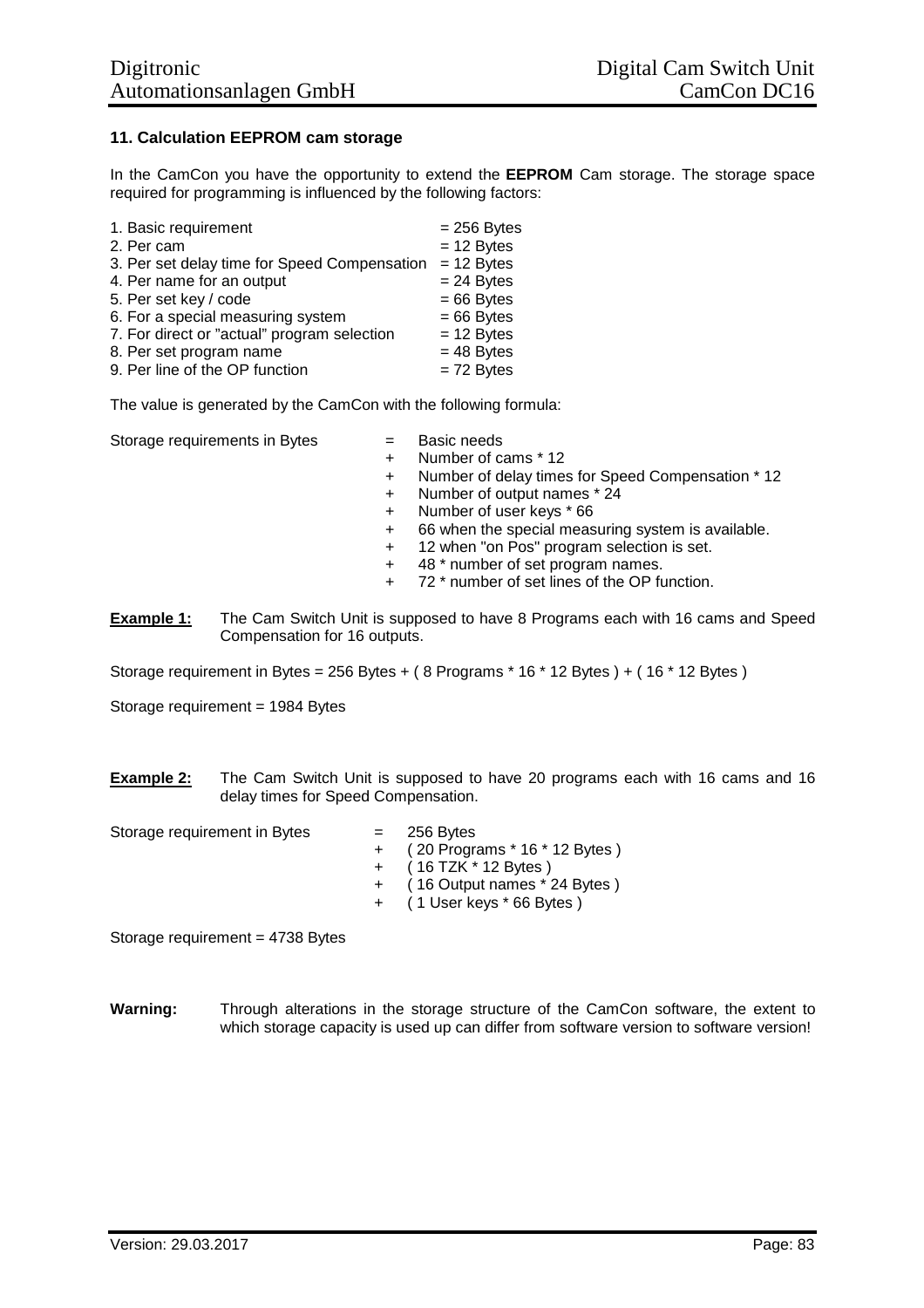## **12. Calculation the RAM storage-requirement for CamCon**

The required **RAM**-main storage (not similar to the constand value - Camstorage or the EEPROM) depends on 7 factors:

| 1. Standard consumption                        | (approximately 100000 Byte)                                                     |
|------------------------------------------------|---------------------------------------------------------------------------------|
| 2. Number of outputs                           | (8 to 200 in steps of 8 outputs).                                               |
| 3. Cycle time                                  | (displayed in miliseconds).                                                     |
| 4. Actual value/measuring system<br>resolution | (displayed in impulses)                                                         |
| 5. Maximal Speed-compensation                  | (0 to 9999.9 in steps of 100 microseconds).                                     |
| 6. Mode of program selection                   | (the double ammount of storage is required).                                    |
|                                                | (See also chapter "7.4.6.8. Setting the program selection<br>mode" on page 63). |
| 7. Size of the EE-Prom storage                 | EE-Prom - storage size in Byte for Cache).                                      |

The RAM - storage requirement is calculated by the following formula:

storage requirement in Bytes = standard consumption +

Number of outputs \* IActual value resolution.\* ( 2 If program Mode not slow ) <sub>+</sub>

$$
8\quad
$$

max. delay-time \* 4<br>cycletime + EE-Prom size

**Example 1:** The camswitch with a resolution of 360°, an EE-Promstorage of 32kByte, 16 outputs, a speed-compensation of 1000ms and a cycletime of 250µs needs:

Storage requirement in Bytes =  $100000 + \frac{16 * 360}{8}$  $\frac{1860}{8}$  +  $\frac{1000 \times 4}{0.250}$  + 32768

Storage requirement in Bytes = 100000 + 720 + 16000 + 32768

Storage requirement in Bytes = 149488 = ca. 150kByte

**Example 2:** The camswitch with a resolution of 8192°, an EE-Promstorage of 48kByte, 64 outputs, a speed-compensation of 500ms and a cycletime of 250µs, needs:

Storage requirement in Bytes = 100000 +  $\frac{64 * 8182}{9}$  $\frac{8182}{8}$  +  $\frac{500 * 4}{0.250}$  + 49152 Storage requirement in Bytes = 100000 + 65536 + 8000 + 49152

Storage requirement in Bytes = 222688 = ca. 220kByte

- **Note:** If the required RAM storage requirement greater than the CamCons total ammount of storage, you need to reduce the measuring system's resolution.
- **Attention:** Changings in the storage-structure of the CamCon software the storage requirement can alternate at different software-versions!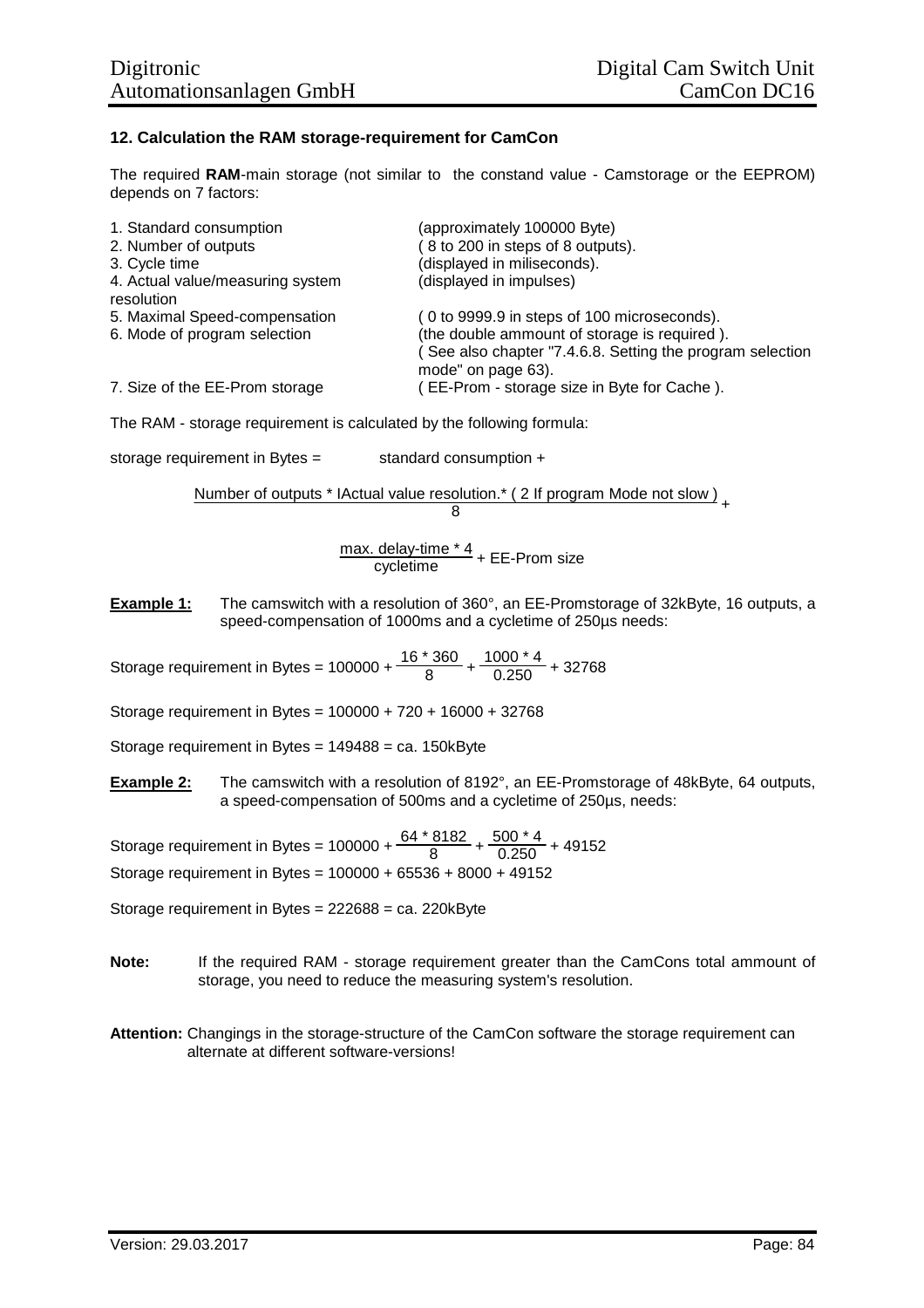# **13. Technical data of the CamCon**

|                                                                                                                     | (optionally expandable up to 200 through the expansion bus).                                                                                         |
|---------------------------------------------------------------------------------------------------------------------|------------------------------------------------------------------------------------------------------------------------------------------------------|
|                                                                                                                     | (optionally expandable up to 200 through the expansion bus).                                                                                         |
| Number of programmable cams 150 (optionally 600 or 1200) cams                                                       |                                                                                                                                                      |
| Data security/storage EEPROM                                                                                        |                                                                                                                                                      |
| Number of programs32768                                                                                             |                                                                                                                                                      |
|                                                                                                                     | Cycle time (switching speed) from 0,1ms, is adjusted to the needs (optimized)                                                                        |
|                                                                                                                     | Speed compensation (DTC) individually adjustable for every output according to the<br>measuring system and the memory                                |
|                                                                                                                     | Adjustment range of the DTC 0 to max. 9999.9ms according to the measuring system and<br>memory                                                       |
| Exactness of the DTC +0 to -1 step                                                                                  |                                                                                                                                                      |
|                                                                                                                     | Measuring system input synchronous serial (SSI), gray coded, optional incremental data                                                               |
|                                                                                                                     | input, optional parallel data input, analog data input, PLL data<br>input, time controlled data input                                                |
|                                                                                                                     | Resolution of the measuring system360 steps (standard), otherwise adjustable according to<br>measuring system and memory                             |
|                                                                                                                     | Measuring system SSI AAG60007 (360 degree SSI)(standard type), AAG612-2048,<br>AAG612-4096,                                                          |
|                                                                                                                     | AAG612-8192, AAG626 or AAG66107.                                                                                                                     |
| Measuring system incremental ADG60/24/500.                                                                          |                                                                                                                                                      |
| Border frequency                                                                                                    |                                                                                                                                                      |
|                                                                                                                     |                                                                                                                                                      |
| Input level                                                                                                         |                                                                                                                                                      |
| of the incremental input24V PNP<br>Zero point correction                                                            |                                                                                                                                                      |
| of the measur. sys. is programmed by the CamCon<br>Rotation direction                                               |                                                                                                                                                      |
| of the measuring sys. is programmed by the CamCon<br>Length of the connection cable<br>between the measuring system |                                                                                                                                                      |
|                                                                                                                     |                                                                                                                                                      |
|                                                                                                                     |                                                                                                                                                      |
|                                                                                                                     |                                                                                                                                                      |
|                                                                                                                     | Measuring system supply voltage with 24V DC through the supply voltage of the CamCon<br>Current reception 300mA without measuring system and outputs |
|                                                                                                                     |                                                                                                                                                      |
|                                                                                                                     |                                                                                                                                                      |
|                                                                                                                     | outputs 9 - 16 / 40mA per output, short circuit-proof                                                                                                |
|                                                                                                                     | DIGISOFT for DC16/40/50/90/115,                                                                                                                      |
|                                                                                                                     | CamCon DC50/51 terminal                                                                                                                              |
|                                                                                                                     | or CamCon DC16 terminal.                                                                                                                             |
| Connections for:                                                                                                    |                                                                                                                                                      |
|                                                                                                                     |                                                                                                                                                      |
|                                                                                                                     |                                                                                                                                                      |
|                                                                                                                     |                                                                                                                                                      |
|                                                                                                                     |                                                                                                                                                      |
|                                                                                                                     | according to EN 50 022, can be easily packed in rows                                                                                                 |
|                                                                                                                     |                                                                                                                                                      |
|                                                                                                                     |                                                                                                                                                      |
|                                                                                                                     |                                                                                                                                                      |
| Operating temperature0°C  +55°C                                                                                     |                                                                                                                                                      |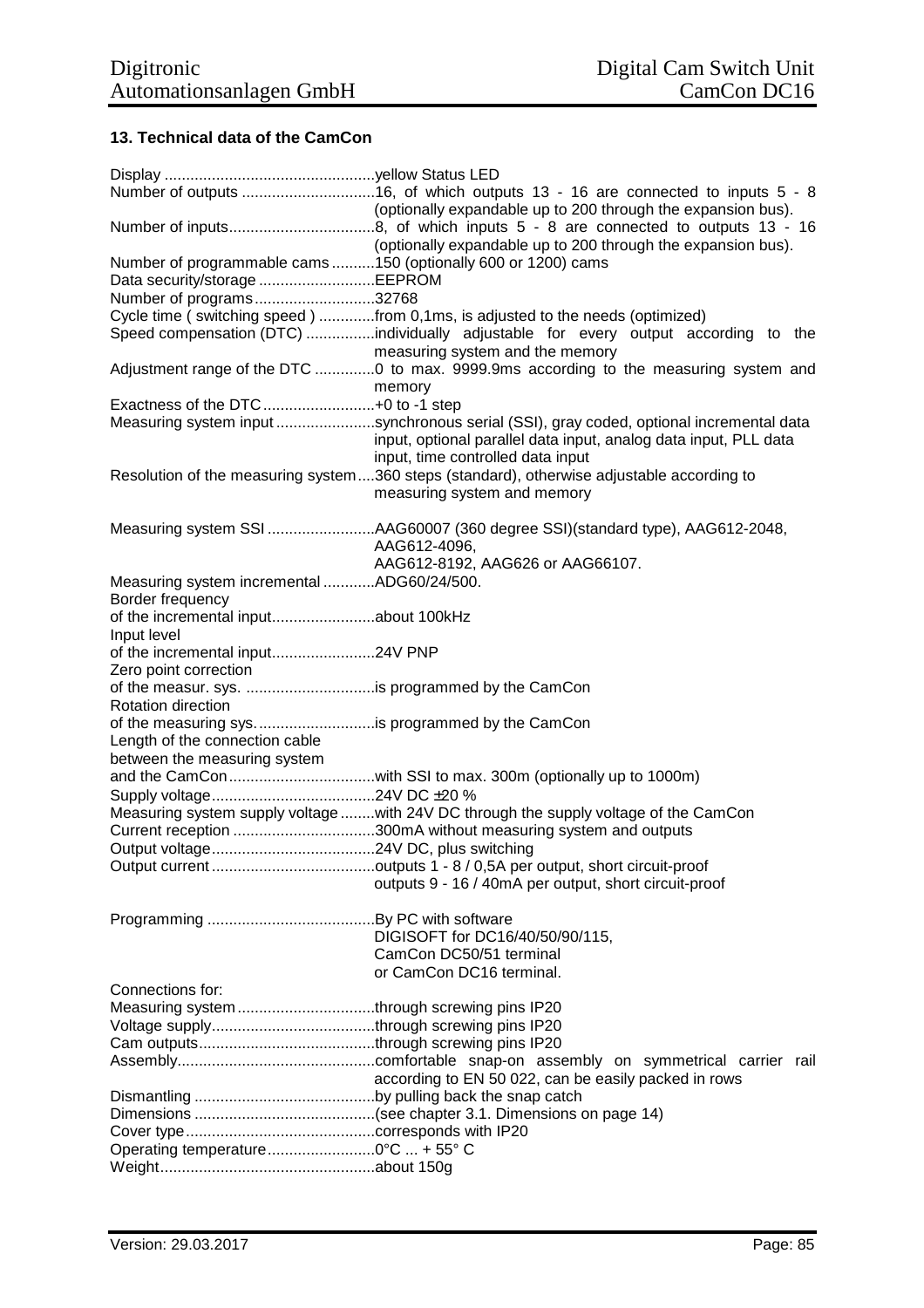# 14. Keywords

| delay time for Speed Compensation, separate for switch-ON and switch-OFF points 13 |  |
|------------------------------------------------------------------------------------|--|
|                                                                                    |  |
|                                                                                    |  |
|                                                                                    |  |
|                                                                                    |  |
|                                                                                    |  |
|                                                                                    |  |